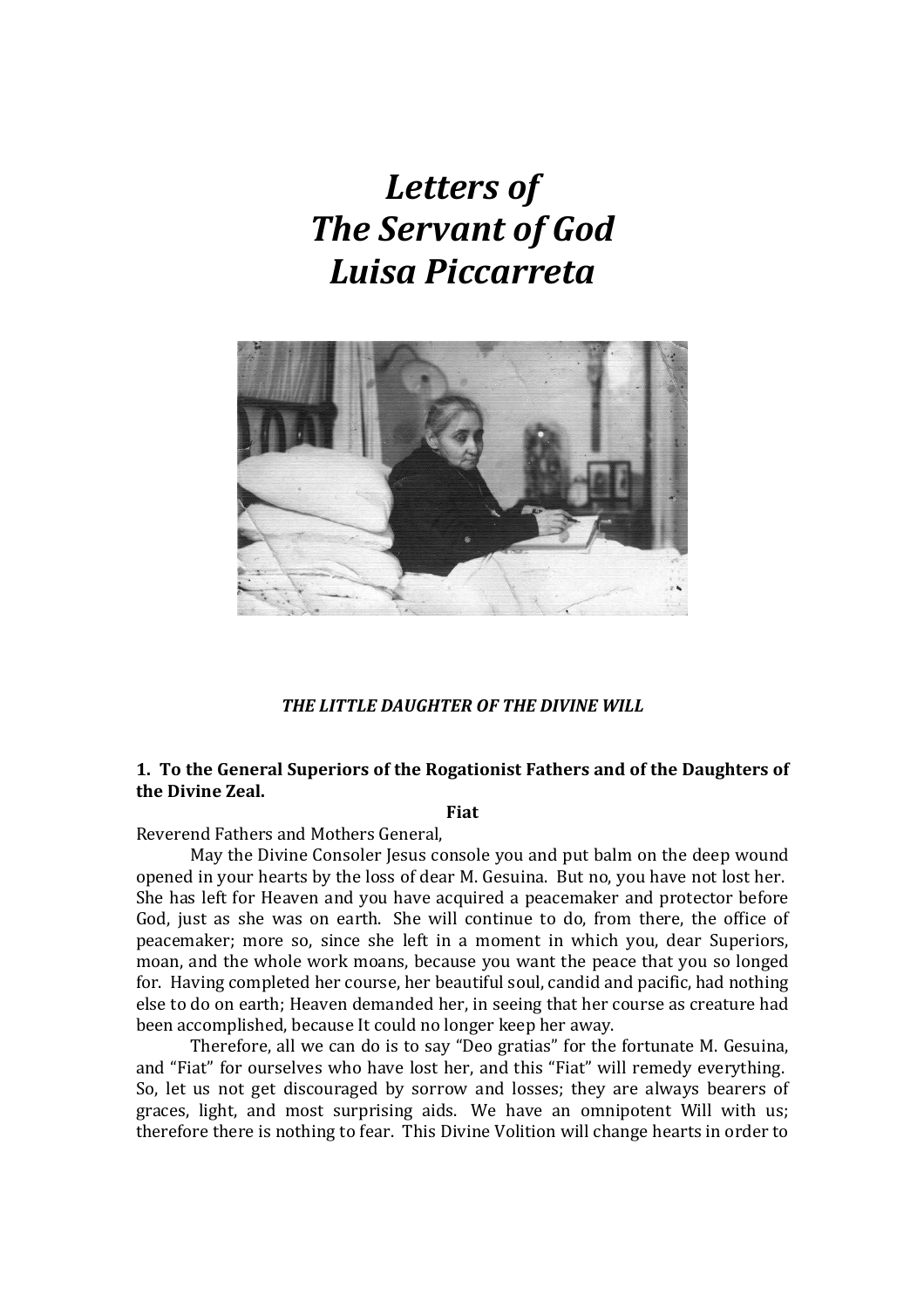form the ones who are needed. Blessed Jesus and our Celestial Mama will be together with you, to guide you and dispose all things according to their adorable Will.

My good Mother, Reverend Father, I feel great compassion for you; I know it has been a tearing in your maternal and paternal hearts. Therefore I pray to Jesus that He may give you strength, and put Himself in the place of your hearts, so as to heal the pain and provide for everything.

I commend myself to your prayers, and leaving you in the peace of the Divine Will, I kiss your hand, reverend Mother; and kissing the hand of Father, I implore his paternal blessing.

Your most devoted servant, Luisa Piccarreta. Corato, February 24, 1932

# **2. To Sister Giovannina.**

#### **Fiat**

To my dear Sister M. Giovannina, in memory of her vows, always with Jesus.

The mind toward Heaven, the gaze to the Cross, the heart loving Him, the arms always in the act of hugging Him, the steps calling Him, the words saying always "Fiat". In each thing never escape from acquiring a degree of sanctity. Make yourself a saint; Jesus wants it, make Him content.

The little daughter of the Divine Will Corato, May 14, 1932

# **3. To Mother General of the Daughters of the Divine Zeal.**

**J.M.J.** 

**Fiat**

My good and Reverend Mother,

I don't know what to say, because my littleness is such that I am good at nothing; therefore I ask Jesus to do Himself what I should do. And for my wishes, may He bring you His Heart, His words animated by His Will, and taking dominion within you, may It reign with all Its fullness, in such a way that not you, but Jesus Himself, will carry out the office of Mother General, and you will be only the garment that covers Jesus. He will do everything well; He will put all things in place and will give you that peace that you so much desire.

These are my wishes for your Name Day, wishes of interior and external peace. You have great need that Jesus be the one who does everything and takes the reins, so that He may put each one in the place disposed by His Will. Therefore, courage, trust; let Jesus do everything and you will be content.

I renew my wishes together with my sister; pray for me and, from the heart, I will do it for you. Kissing your right hand with all my esteem, I say,

Most devotedly yours, Luisa Piccarreta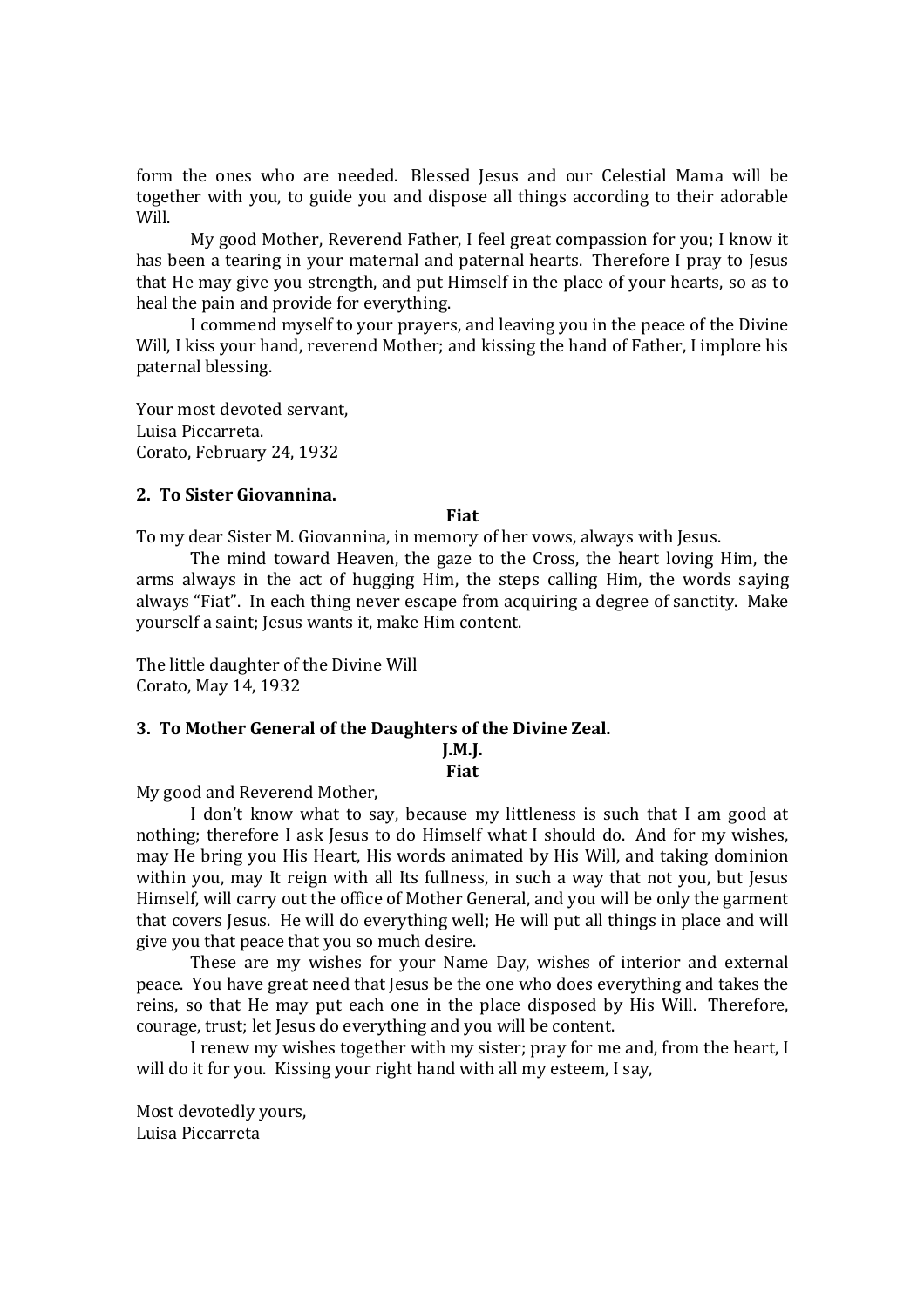Corato, July 22, 1932

# **4. "For the good Sister Giovannina".**

# **J.M.J. Fiat**

Blessed daughter,

Thank you for your wishes; as for my wishes, I send you the Crucifix, so that you may look at Him and copy Him, love Him and enclose Him in your heart. And to console Him, may you place your will into His hands, so that He may reign in you, and form His heaven of love and of perennial peace. Pray for me.

# **5. J.M.J.**

# **Fiat – In Voluntate Dei!**

My good daughter in the Divine Volition,

I send you the greetings of the "Fiat", which will bring Its life into your mind, so as to form the Divine Trinity within it, Its love in your heart, Its motion in the pain you suffer, and Its creative virtue in such a way that you will feel It flowing in your blood – in your breath. You will feel It palpitating in all your being, and will feel Its company. It will never leave you alone, and you will often kiss It, squeeze It tightly in your arms, love It more and more, and say: "Give me the food of your Will, raise me in your arms, clothe me with your Light, heal me with your creative virtue."

Look at what a beautiful gift the operating Divine Will is sending you, as It wants to make of you a saint. Do not get discouraged; these are works that It wants to do, and when It is determined to do them, It won't listen to reason: if It does not finish Its work, It is not content.

Therefore, my daughter, be at peace, rest in Its arms like a little baby. I repeat the greetings of the "Fiat".

Most affectionately yours,

The little daughter of the Divine Will

# **6. J.M.J.**

# **Fiat – In Voluntate Dei!**

My good daughter in the Divine Volition,

I return to you the wishes for the new year. But my wishes are always the same – that in all things you may always do the Divine Will. It will be your breath, your heartbeat, your refuge. In It you will find true peace, and you will give it to others; more so, since by doing the Divine Will, a sweet blood will descend into your veins, which will put to flight all troubles of soul and body.

My sister, the Cimadomos and Rosaria, return your greetings; and leaving you in the sea of the Divine Volition, I say,

The little daughter of the Divine Will.

PS. Return my greetings to Mother Superior, and kiss her hand for me.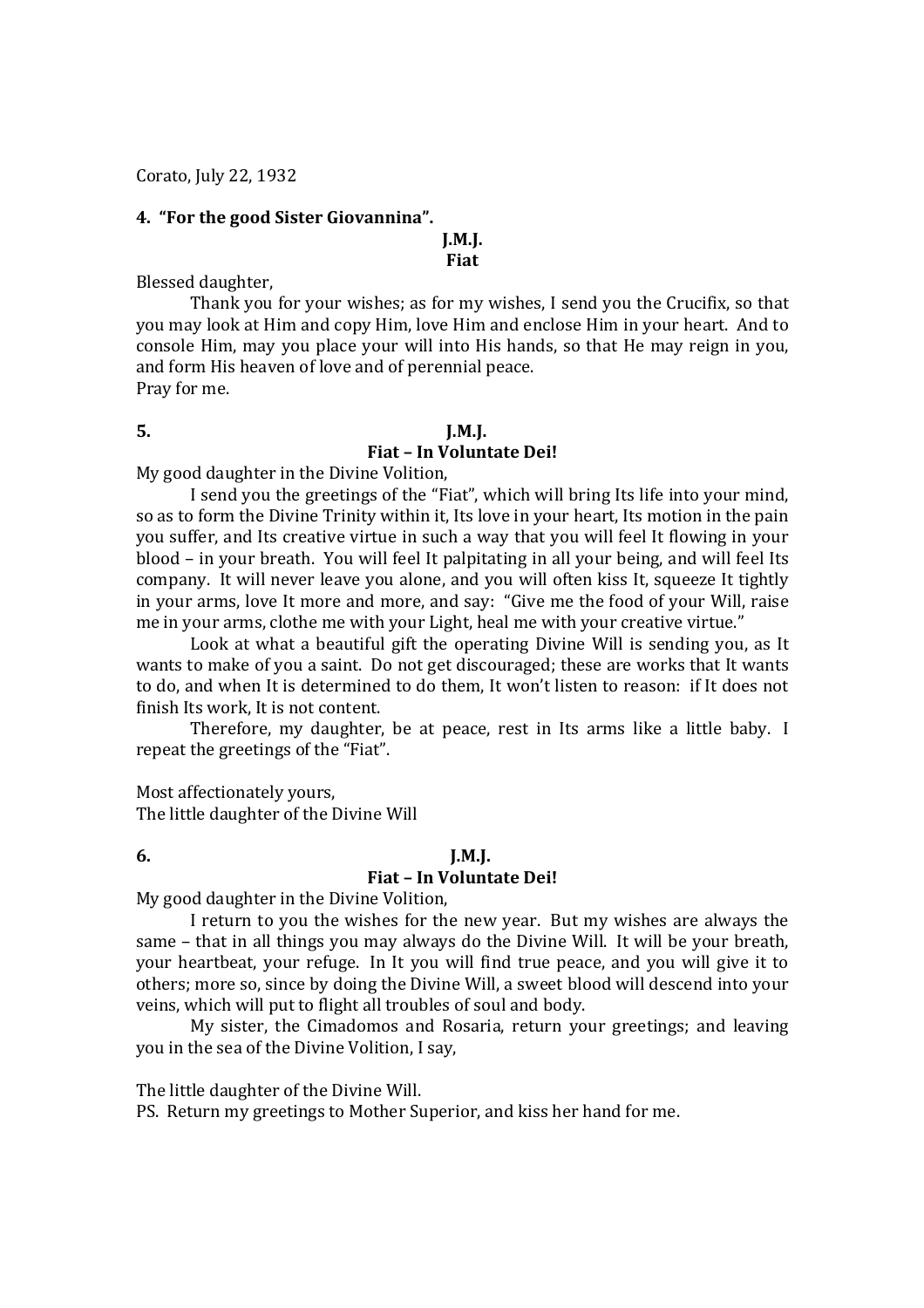# **7. J.M.J. Fiat – In Voluntate Dei!**

My good daughter,

Forgive my delay, but what I recommend to you, if you want peace – if you want to love the Lord and make yourself a saint: always do the Divine Will. With it everyone will love you; you will be welcomed by all, and also by Jesus and the Celestial Mama. Everything you do in the Divine Will will fly to Heaven, to anticipate your possession of It. Therefore, be attentive.

Greetings from my sister and Rosaria. Pray for me. I say good-bye in the love of the "Fiat",

Affectionately yours, The little daughter of the Divine Will

# **8. Fiat**

Most Reverend Father Vicario,

From the good teacher Angela La Stella I received a sheet with a request for a little gift of prayer, Communions, etc., for your Paternity. Therefore, from October 20th until today, on anything good I might have done, however poorly – Holy Masses, Communions and the like – I placed the intention of doing it for you; and so that it might have more value, and bring you effects of true sanctity and of surprising graces, I asked Jesus to do everything with me, so as to be able to offer you the gifts of blessed Jesus together with mine. And this, so that your Paternity might enjoy them more.

Taking this opportunity, I send you my wishes for your Name Day, and I pray dear Jesus to carry them personally, bringing you as a wish, one "Fiat" in your heart, one "Fiat" to your words, one "Fiat" in your intelligence, so that He may convert, transform, all your being into one single act of Divine Will, and so that you may be bearer of Divine Will, Which is able to infuse peace, union and sanctity – to all.

There is an extreme need for true sanctity, especially in the Priest, and only the Omnipotent "Fiat" of God has this power: to place in us the true order of sanctity with Its creative strength.

I commend myself to your holy prayers, and respectfully kissing your right hand, on my knees I implore your paternal blessing.

The little daughter of the Divine Will

# **9. J.M.J. The "Fiat" will give you strength**

My good daughter,

Here I am. As to nature, I feel compassion for your painful state; but as to the soul, you would be worthy of envy from the very Angels… You know, as many pains as you suffer, as many tears as you shed, so many are the Angels around you, gathering, full handed, the pearls which you form with your sufferings, and bringing them to Jesus as pledges of your love. However, I beg you not to cover these pearls with the mud of your laments, or of not being perfectly resigned to the Most Holy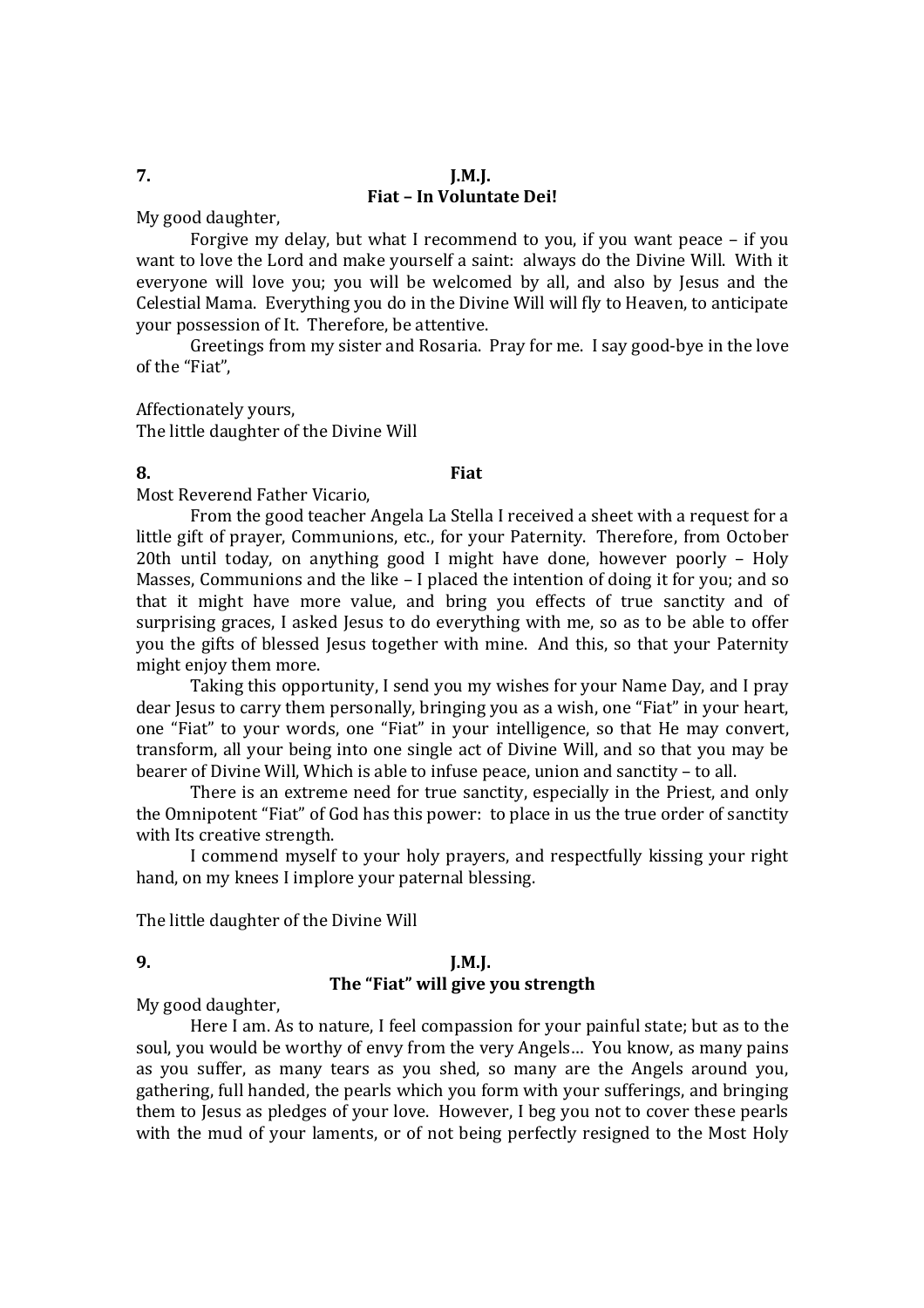Will of God. Therefore, be tranquil; let's hope that everything goes well for the soul and for the body.

With all my heart I pray and will pray for you. And you, be good; dignified. Always pray to Jesus that He may assist you, as you are far away from your family – from all of us. Learn a little bit to be alone with Jesus, and He will be with you. Be sure that I won't forget you.

Your family is doing well. Your mother will come on Sunday. Poor one, she suffers so much for you. Therefore, be cheerful; only a few days more and your purgatory will end. The Misses Cimadomo and the trainees remember you and return your greetings. I pray Jesus and the Celestial Mama to bless you always, and keep you hidden: Jesus in His Heart, and Mama under Her mantle; and I say,

Most affectionately yours,

Luisa

PS. With your mother I send you the bed coverlet and the 15 embroideries for 5 Liras. Greetings to Rosina Netta.

# **10. To Sister Remigia, her niece.**

# **In Voluntate Dei!**

My good daughter in the Divine Volition,

May the Divine Will give you the peace so desired by Jesus and also by me. Your letter says clearly that you do not enjoy peace. My daughter, what are you doing? Peace makes us see things as they are before God, and not as creatures see them. And since peace gives us divine sight, in circumstances, in humiliations – we see what God sees. We remain with a peace that no one can take away from us – the only treasure we can possess on this earth of exile; and it is the bearer of the Divine Will as life within us.

Therefore, my daughter, never be disturbed; these are storms that go by. Creatures who today call us saints, tomorrow will call us wicked – devils. Both things must not affect us, because God alone knows what we are. Rather, try to be really good, to do nothing without being subordinate to Mother Superior, to trust nobody, and in speaking, never to say anything which does not regard sanctity and the Divine Will. May nobody's name ever arise on your lips. Think that Jesus continually says to you: "My daughter, forget about everything, and remember only that your Jesus wants love in order to give you love. If you love Me, you will form chains of love, and binding Me with them, you will hold Me tightly in your arms, and I will be your defense, your help, your company, your life." So, make Jesus content, and do not lose simplicity; do not lose time. Each thought of yourself is a gap of love that you form; you deny Jesus an act of love, and keep Jesus sighing for your little love. Think about it, and be attentive.

Now, my daughter, my sorrow for you ended since the time Mother P. came and assured me that the doctor had said that there was no need for surgery. My concern was the concern of a mother who wanted to know about the health conditions of her daughter. But now everything is ended. Try to be always tranquil; thank the Lord for you don't suffer much. I hope that you will get even better, and will be able to do your office better, being attentive in making each of the girls a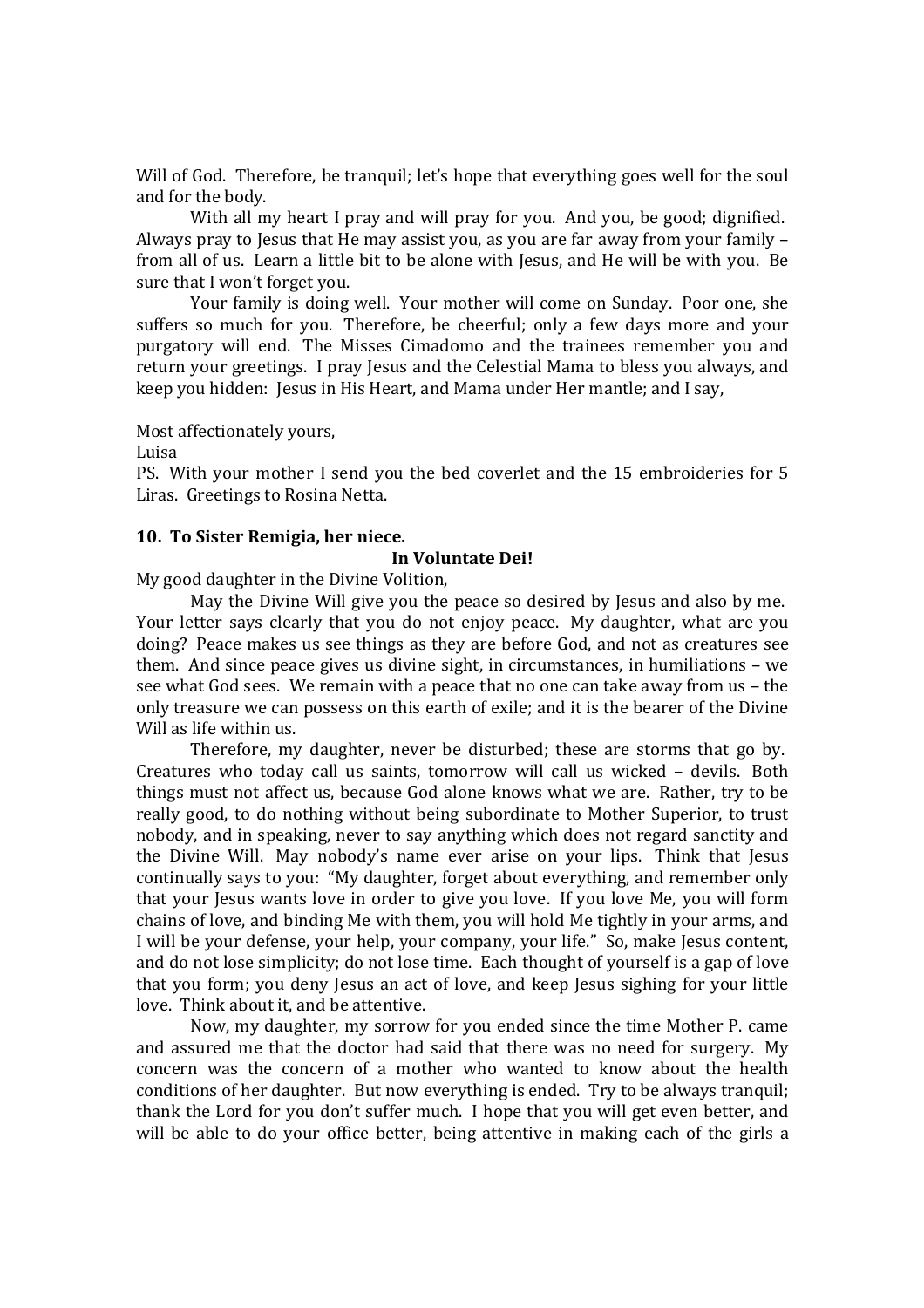tabernacle in which each one will keep her Jesus, and in teaching them how to make Him grow and be happy.

And leaving you in the Divine Volition as though in a safe place, so that you may cross Its sea with courage and peace, I say,

The little daughter of the Divine Will

### **11. To Mrs. Mazari, from Bari.**

# **In Voluntate Dei!**

My good daughter in the Divine Volition,

May Heaven reward you for the sacrifices you make, and for promoting the book of the Queen of Heaven. It seems to me that the Celestial Mama never stops saying to you, "Thank you, thank you, my daughter", and that She is preparing for you more graces, especially the great grace of making you always do the Will of Her dear Son – grace which is bearer of peace, of graces, of intimate union, and also of temporal help.

My daughter, by doing the Divine Will, we become true children of the great Lady, and we are transformed into Tabernacles, in which Jesus forms His residence; and then everything we do is sacred, everything is prayer, even the most indifferent things. By doing the Divine Will, the very natural things necessary to our life, are transformed into prayer, adoration and love for our sweet Jesus, because by doing His Will, everything we do is holy, everything is love, and so our being becomes.

Now, considering all you have told me about your son, in my feeble opinion, it seems to me that he is still too young; let him mature, and he will get more practice of life. Marriage is cross – and to put him on the cross so young does not seem fair to me. You know that everything is written in Heaven; therefore, if it has been established by God, in His time the Lord will preserve the young lady for your son. Besides, what you should care about is whether they are pacific families, because peace is what constitutes happiness of families, not money. How many rich people are unhappy because peace does not reign in their families. Therefore, be attentive in this; furthermore, when the woman brings much more than the man, she wants to be superior to the man, and make of him a poor slave… In the end, do as you think best.

I assure you of my prayers for your good mama, true martyr. Maybe the Lord will make her do her Purgatory in this life. Oh, if you could take her with you, how many blessings would you not draw upon yourself? Let them know that there are the maledictions of the Lord for those who do not respect and love their parents.

I commend myself to your prayers, and from the heart, I will do it for you. I will never forget what you are doing for dear Celestial Mama. And leaving you in the Divine Volition, so that It may protect you, help you and assist you, with a thousand regards, I say,

The little daughter of the Divine Will

### **12. To Mrs. Antonietta Savorani, widow from Faenza.**

**Fiat**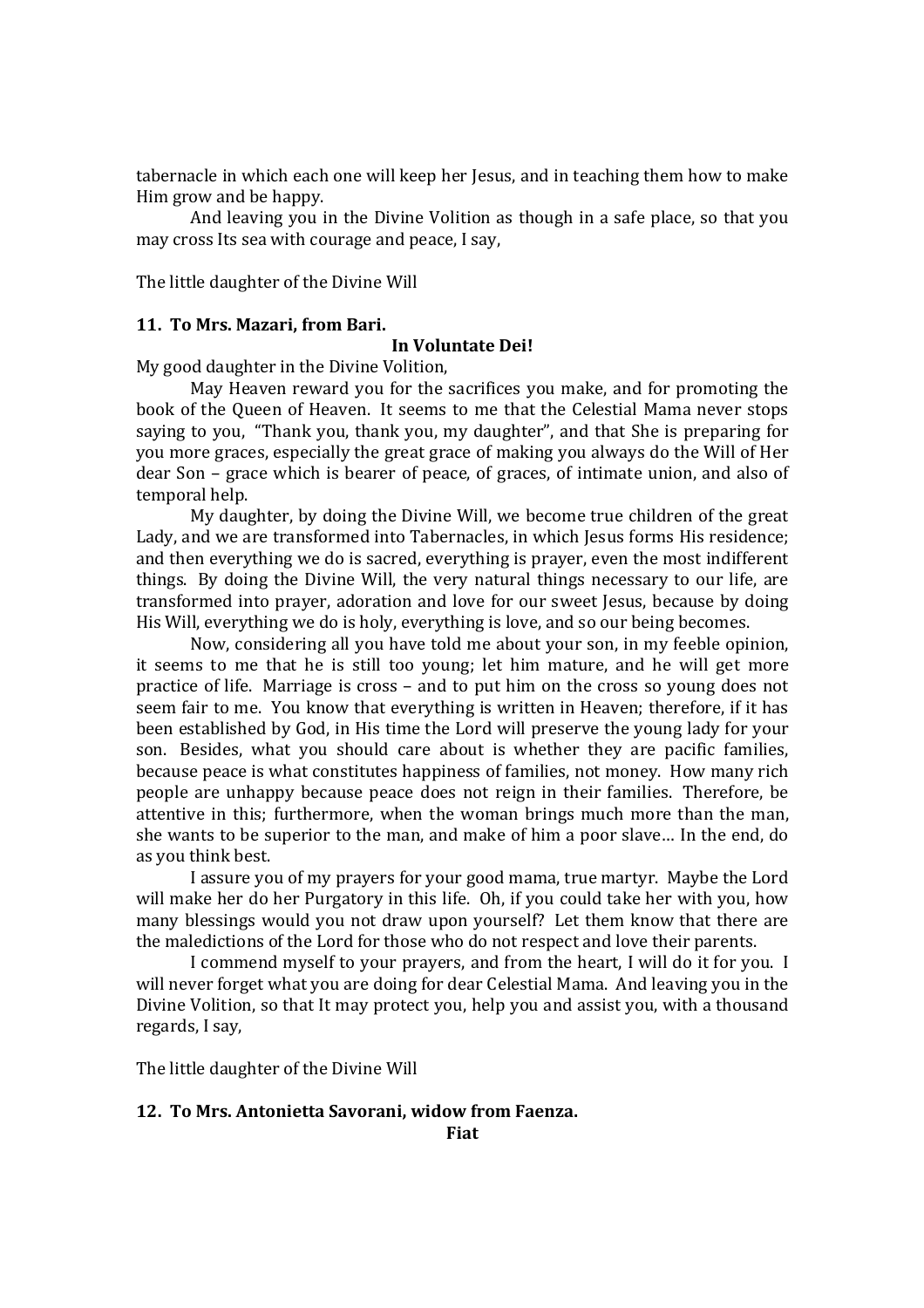My good daughter in the Divine Volition,

Thank you for interesting yourself in promoting the book of the Queen of Heaven and that of the Passion: this is nothing less than calling back the Celestial Mama and the King of Sorrows into the midst of creatures, so that we may learn to live more from Heaven than from the earth. This would be the greatest fortune for us, so as to be able to live from the Divine Will. So it seems that Jesus and His Mama never stop repeating, "Thank you, thank you, my daughter! As a reward, We will form our Heaven in your soul; We will be always with you; your life and Ours will become one." Therefore, what I recommend to you is to correspond to such a great good. Be attentive to listening to sweet Jesus, Who speaks in your heart. He wants to make of you a saint, but wants your will in His hands in order to make of it a prodigy of sanctity.

Three things I recommend to you: firmness in good, perennial peace, filial trust. Trust will make you live like a little baby in the arms of her mama, and Jesus and the Celestial Mama will take care of all the things you need. They will tell you with facts: "Think about living from Our Will, and We will take care of everything, even the salvation of your brothers." Aren't you happy?

You ask me whether your friends can write me. My daughter, it is hard for me to answer; it is better if they pay attention in reading the book of the Blessed Mother. Oh, how many things will the great Lady tell them of what they would like to hear from me! And then, there is the book of the Passion in which Jesus speaks heart to heart. In this fifth edition which I am sending you, you will find new things, and, doubled, the "Treaty on the Divine Will." Read it, and you will be able to tell me the great good it does to you.

I recommend that all of you pray to the Lord that all may recognize such a great good; and the face of the earth will be changed. On my part, I would like to give my life so that all may know the Divine Will. I commend myself to your prayers and to those of your good friends; and leaving you in the place of honor of the Divine Will, sending you Its kiss of Light and Love, I say,

The little daughter of the Divine Will

# **13. To Father Bernardo of the Most Holy Hearts from Assisi. Fiat – In Voluntate Dei!**

Most esteemed one in the Lord,

What I recommend to you is to look at the Divine Will in all things, both the favorable and the adverse – painful, sorrowful ones – and in the contrasts of life which no one lacks; rather, blessed Jesus allows them in order to form the little rocks on which to raise the building of sanctity within us, since without Cross we would lack the primary element to becoming saints… Saying, "I don't mean to become a saint" means that you rely too much on yourself; you look at yourself instead of abandoning yourself in the arms of Jesus. Lean on Him, and you will see that all things – pains, crosses, miseries, weaknesses, the very defects, and illness – will lose their look and will all turn into messengers and bearers of sanctity. Sweet Jesus gave you everything to make of you a saint: call to religion, crosses, nourishment… And if you sin and are not holy, do you want to know the cause? Lack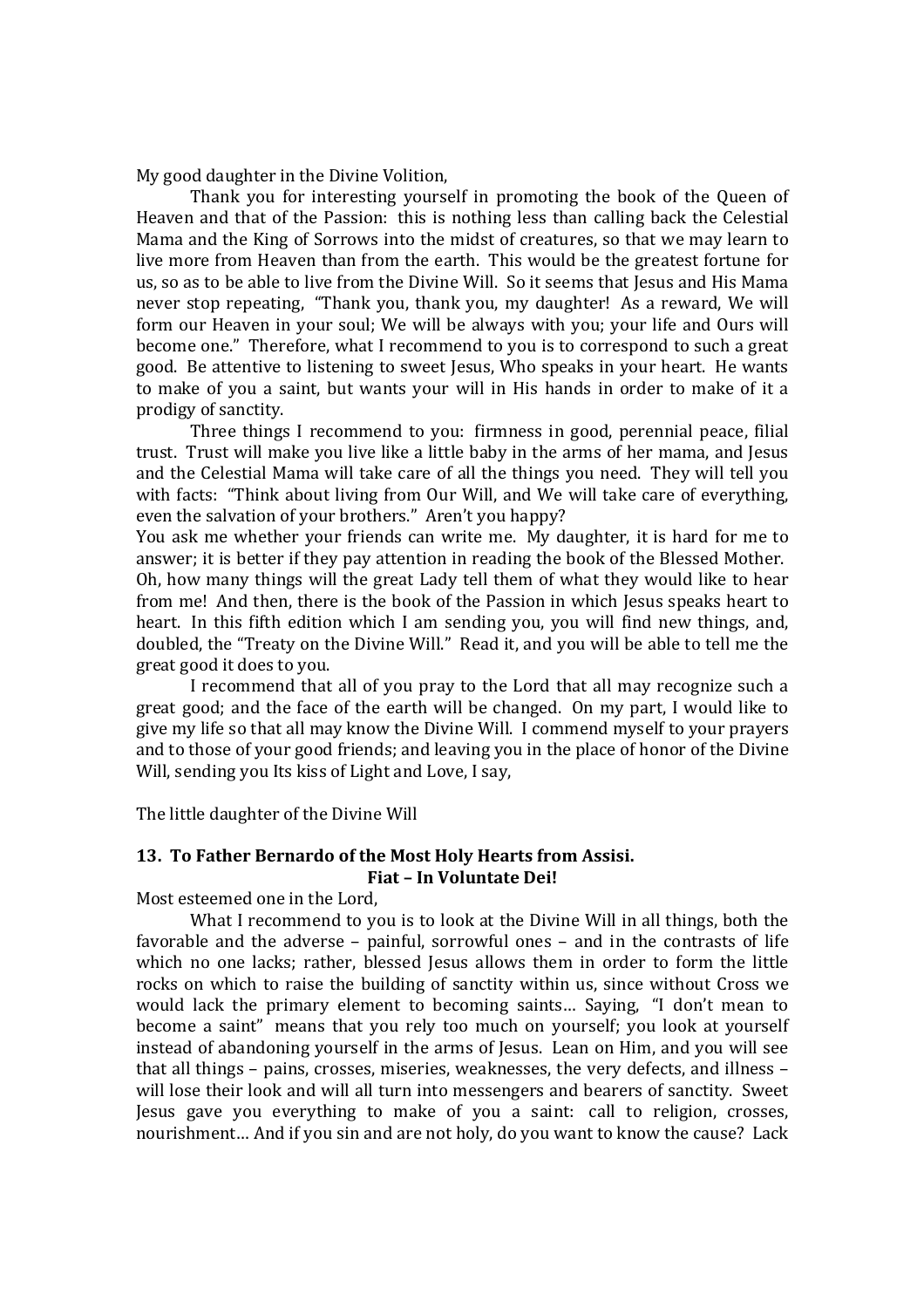of union with Jesus. Union with Jesus floors all sins, love kills all passions, and abandonment in Him and trust are the nourishment in order to grow in sanctity. Here is the means to sin no more: to be united with Jesus, love Him, and always do His Will.

Don't think about the past, this harms you a great deal; rather, even today, begin your life with Jesus and you will find out for yourself how all things change for you; you will feel like another man, born again in all that is holy.

Lastly, I tell you that if Jesus made me write as many as two times (which I do for almost no one), it is because He loves you and wants you a saint. Therefore I beg you to do the deeds. I leave you in the Divine Volition, clasped within the arms of Jesus.

The little daughter of the Divine Will Corato, October 9, 1934

# **14. To Mrs. Costanza Benedetta Pettinelli from Siena.**

**Fiat – In Voluntate Dei!**

Most esteemed one in the Lord,

I feel gratitude and I thank you for interesting yourself in promoting the month of the Queen of Heaven in the Divine Will. But do you know who is thanking you? Sweet Jesus and the Celestial Mama. They are really the ones who thank you and look at you with great love; and as you promote it, they keep repeating, "Thank you, thank you." Their desire that the Kingdom of God come upon the earth is so great that our Celestial Mama Herself wants to descend from Heaven; She wants to enter the families and the whole world, to become leader, teacher and example of a Kingdom so holy. Therefore, She loves in a special way those who are interested in it, She will give them the first place and hold them as first children of this Supreme Will... She will give you the peace that you so much long for, because the first fruit, the first act of divine Life, the breath which the Kingdom of the Divine Fiat produces in the soul, is peace – and peace in all things, even in the holiest ones.

How many times do you not remain restless in your desires, in your holy works, in the evil you would like to prevent? But blessed Jesus whispers to the ear of your heart: "Peace, peace, my daughter; I don't want you to be disturbed. Your Jesus, whether they offend Him, run away from Him, or put Him out of their hearts, never loses peace. So do I want from you – I want you peaceful. Peace will be the flag which goes ahead, in order to prevent evil and do the good you desire."

Therefore, my good lady, never be disturbed. Hold peace as the greatest of all treasures. Your peace will achieve victory in the heart of your son, and peace will prepare your soul to live from Divine Will, and – oh, how fortunate will you be! You will feel heaven in your soul, and will have a Divine Will in your power. Oh, how well will you do, and how much will you love to place your life so that all may know and do the Divine Will. Therefore, always forward in the good you have started. The Celestial Mama is preparing a chain of graces for you, and will keep her blue mantle laid upon your person in order to protect you and guard you. Oh, how sweet it is to be able to say: I want to place my life at everyone's disposal, so that all may do the Will of God! Sin, evils, would then cease, and – oh, how happy we'll all be!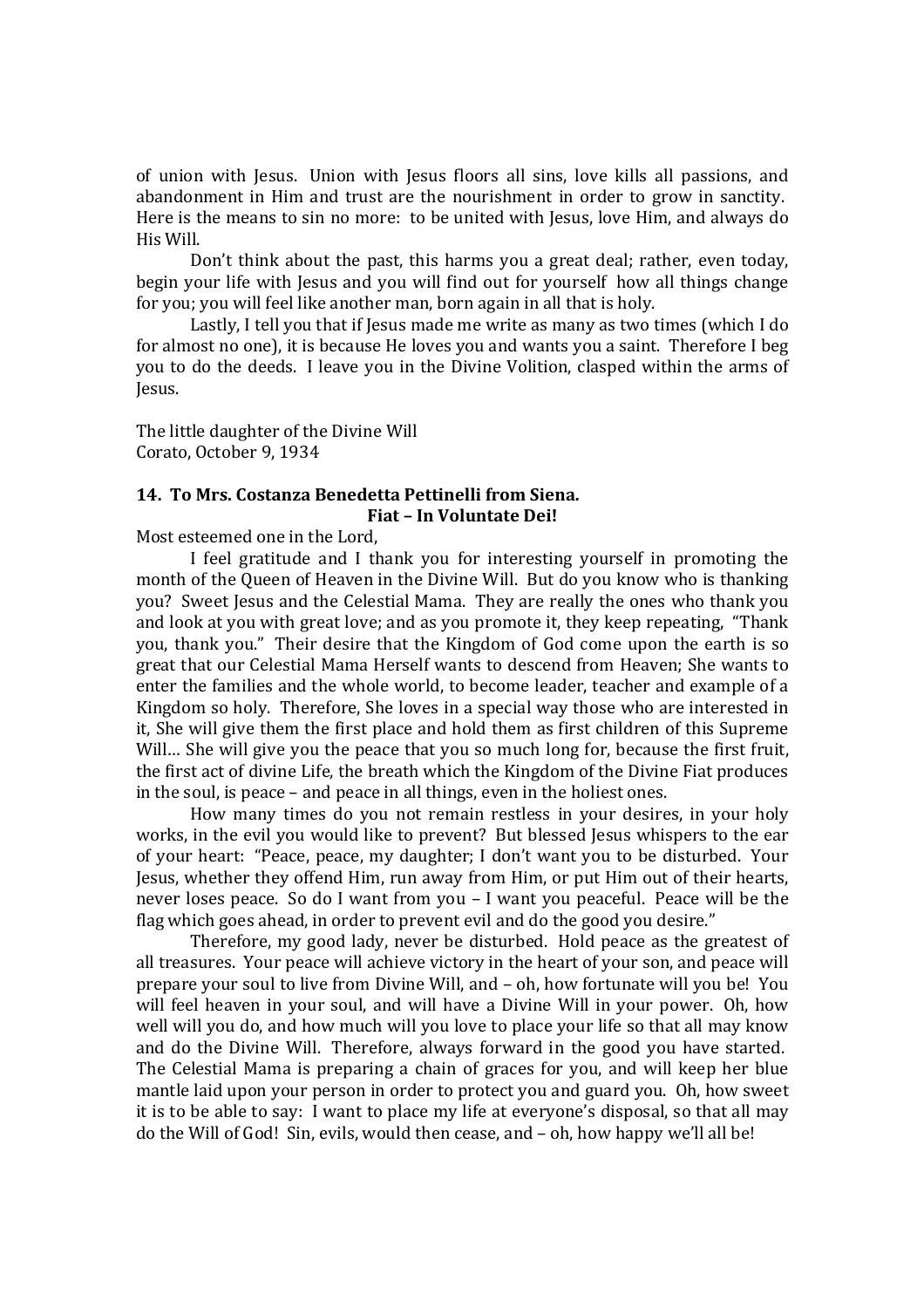I commend myself to your prayers, of which I have great need, and from the heart I will pray for you. I leave you in the Divine Will. With a thousand respectful regards, I say,the little daughter of the Divine Will

# **15. To Mrs. Copparo La Scola from Termini Imerese, Palermo. In Voluntate Dei!**

Most esteemed and blessed daughter in the Divine Volition,

Here I am to make you content. I believe that the Queen of Heaven and the great King of sorrows will reward you for your great goodness and charity, and will be generous to you with celestial favors, as you interest yourself so much in promoting His Passion and that which regards His Divine Will. Greater love cannot be given to the Lord.

Now let's come to us. You say you have many crosses. Good sign, my daughter. Crosses are divine jealousies and little coins that our Lord gives us. His jealousy is the great love He has in making of us saints; He takes everyone away from us and He Himself, God, Maker and Martyr, with little crosses and with His own hands, works our souls and makes of them His images. What love for us, as we can say, through little and large crosses, "I am similar to my dear Jesus"!

But do you want to know why you feel the weight of your miseries? Because many times you do not try to be together with Jesus and to convince yourself that He is already with you, and you do not unite the pains of Jesus with yours. Before the pains of Jesus, yours lose hardness, empty themselves of their weight, become small, and almost smile, because they love to adorn our souls with the same ornaments as those with which we see Jesus being adorned. What pleasure, what joy, to be able to say: "You have suffered for me, and I for You"! Together with Jesus, pains change their look, miseries disappear; and from pains, miseries and weaknesses the most beautiful conquests, celestial riches and the strength of God arise, and the very Angels and Saints envy our lot.

Therefore, my daughter, here is the secret to becoming a saint: be together with Jesus, never deny Him anything, and in everything you do, even in necessary things of life – in the pains you suffer, in the prayers you say, in the work, in the food, in the sleep, say to Him from the heart: "Jesus, I want to do always your Will." In this way, you will always keep the Fiat on your lips, in your mind, and in your heart.

If you do this, you will form the joy of the Heart of Jesus, and He will not be able to deny you anything, not even the sanctity of your children… It seems that you are very much concerned for them. Do not fear; place them in the hands of Jesus and on the lap of the Celestial Mama. Advise them to read often the book of the Queen of Heaven in the Kingdom of the Divine Will, and you will see the great things the Lord will do with them.

I finish by recommending that you never lose peace… Be careful not ever to be disturbed, not even for your miseries, and not even for the illness of your husband. Let us adore the judgments of God, just and holy, Who disposes everything for our good and to make us holy.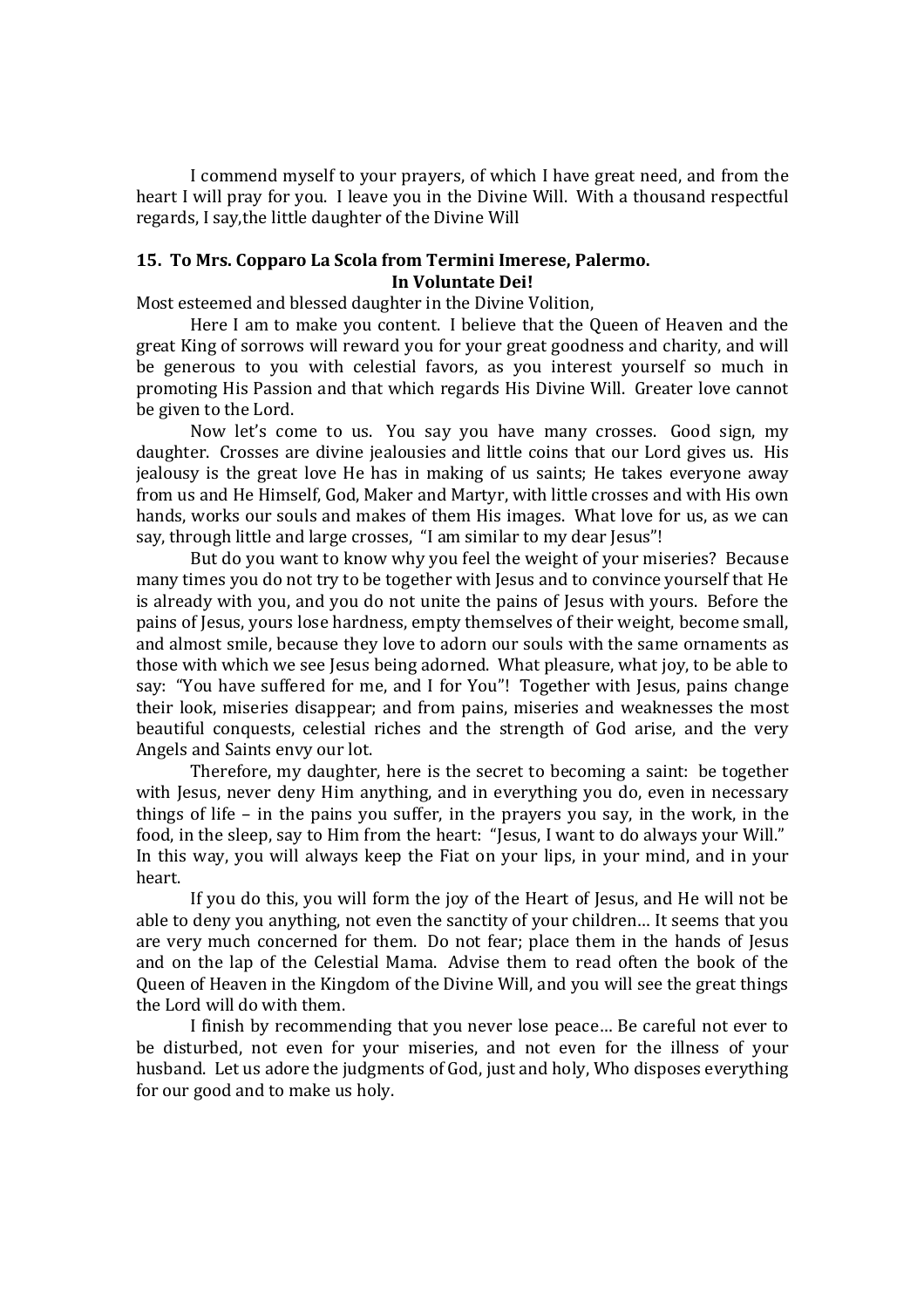I commend myself to your prayers, and from the heart I will do it for you and for all those who buy the book, so that all may become saints. I leave you in the sea of the Divine Volition, and with a thousand regards, I say, most affectionately yours,

The little daughter of the Divine Will Corato, November 25, 1934

# **16. In Voluntate Dei!**

My good and Reverend Mother General,

Thank you for your wishes; I return them to you from the heart. Forgive me if I delayed in answering you, as it was convenient for me to play with my Little Baby Jesus, and then to think of my duty of answering Your Maternity. And you know that many times one loses the game and remains upset, and tries to repeat the game in order to win; therefore it takes time and patience (I am joking).

Now, my most dear Mother, I send you my best wishes: Christmas has gone, Jesus is born, and as my wishes, I send you little Jesus shivering with cold, His face wet with graceful tears, carrying His present in His little hands. But do you know what that is? His Divine Fiat. What a beautiful present He wants to give you! The gift is great, but He doesn't want to be with nothing in His little hands. My Mother, He is little, and wants to hold something to play with; He wants your will as gift, so He will find something to amuse Himself with. Aren't you happy? Therefore, my wish is great: I send you a most delicate task – to make the little Infant not be born, but grow with your love, to calm His crying and make Him smile by telling Him that you gladly accept the present of His Will, giving Him yours. In sum, you will make Him grow so much that you yourself will become the veil that covers Jesus.

My Mother, it is true that my wishes come from a little ignorant one, but you must know that it is the delirium, the fever, that devours me, as I yearn that the Divine Will reign in the hearts, and that we be the repeaters of the life of the Little Baby.

Now I pass on to send my wishes to the whole community and to the little orphans, by sending the greetings, the kiss, the present which Baby Jesus wants to give to all of them. And I beg all of them not to send Him back, otherwise they will make Him cry; and then how much will it take to soothe His tears.

In a special way I send my most heartfelt wishes to my good Mother Nazarena; tell her that I always remember her, I will never forget her, and I wish that dear little Jesus will keep her company, and make her a saint – a great saint; and to pray for me.

I finish here, because dear Little Baby is in a hurry to come to you, to give you His present and receive yours. So I leave you in the place of honor of the Divine Will, in which Jesus wants you. I kiss your right hand with sincere respect, and I ask you to bless me.

The little daughter of the Divine Will Corato, December 27, 1934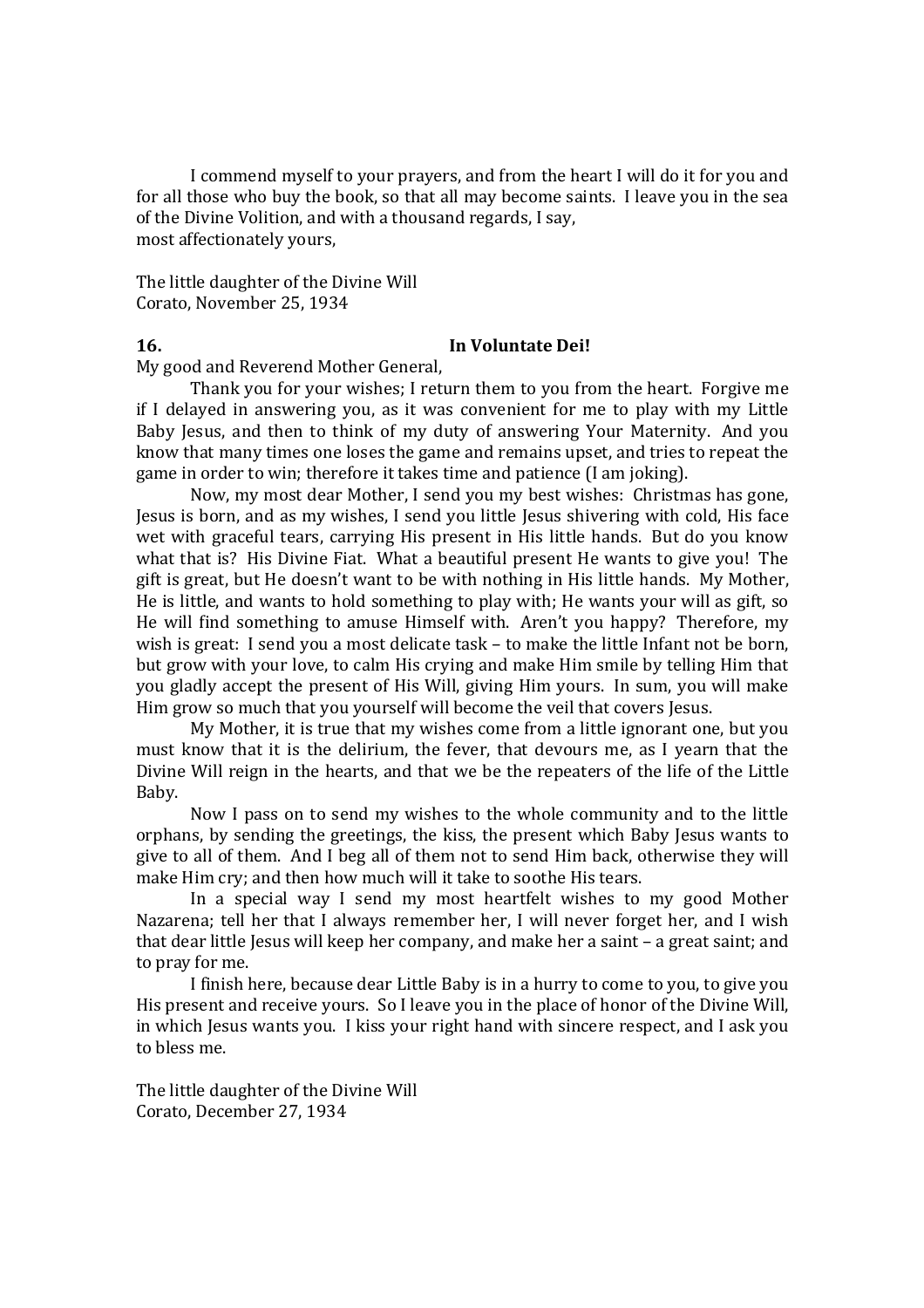My good daughter in the Divine Volition,

Thank you, thank you for all your attentions. Know that every additional book you promote is an additional right which the King of sorrows and the Queen of Heaven give you, to be faithful daughter of the Divine Will. Listen, my daughter, it is a mother that speaks to you. Listen to me; maybe these are my last words. Listen to the Celestial Mama and to sweet Jesus. They want you to not think of the past – to place a sepulchral stone on it, so that you may forget everything and say: "My life will start today; I am born again together with my Queen Mama, with Jesus, and with the Divine Will." And your pains, your crosses, even though heavy, will serve the Divine Beggar, Who looks for our sufferings in order to form and continue His life within us. Oh, how happy will you feel, if in every pain you say, "This pain serves Jesus"! Then you will feel His invincible patience, filial trust, and courage of heroes. Patience, trust, courage, is the bread of the strong, the heroism of martyrs. Therefore, courage! Those who think of the past lose the present. The Lord has disposed everything: crosses, illness, state of marriage; in a word – everything. The Lord had to prepare the material in order to make of you a saint; and He has prepared enough of it. So, all you have to say and do is this: "The Heart of Jesus wants me a saint: I must become a saint!" Have we understood each other?

Now I assure you of my prayers for your children; then the Lord will console you even more. I leave you in the Divine Volition to become a saint. Never get disturbed in anything; rather, give all to Jesus, so that He may change it into flames of love. Pray for me. With a thousand regards, I say, most affectionately yours,

the little daughter of the Divine Will Corato, January 5, 1935

# **18. To Mrs. Costanza Benedetta Pettinelli from Siena In Voluntate Dei!**

My most dear daughter in the Divine Volition,

How many blessings will your good daughter receive as she interests herself in promoting the Divine Will! Now let's come to us. I repeat to you my "thank you" in the name of the Celestial Lady and the King of sorrows, for all that you are doing for the Divine Will. You will see it in Heaven and you will also feel it down here – in the depth of your heart – the love they have for you and the glory that awaits you up there. You must know that He is the one who leads you, and the Celestial Mama, squeezing you to Her maternal Heart – the one who is pushing you to promote them. They use you as an ambassador to make the Divine Will known, and when they see that you are about to speak about It – oh, how they rejoice, how they celebrate and love you more!… But you tell me: "For us, the sea and the heavens are always stormy." Your enemies make fun of you; so much the worse for them! Jesus too was mocked in His pains; don't you want to be like Him? You must know that your pains are written in the pains of Jesus, as triumph of His Love toward you, and that for every pain you suffer, sweet Jesus adds one more degree of sanctity and one more touch of His likeness; aren't you happy? Yet, on some occasions you have said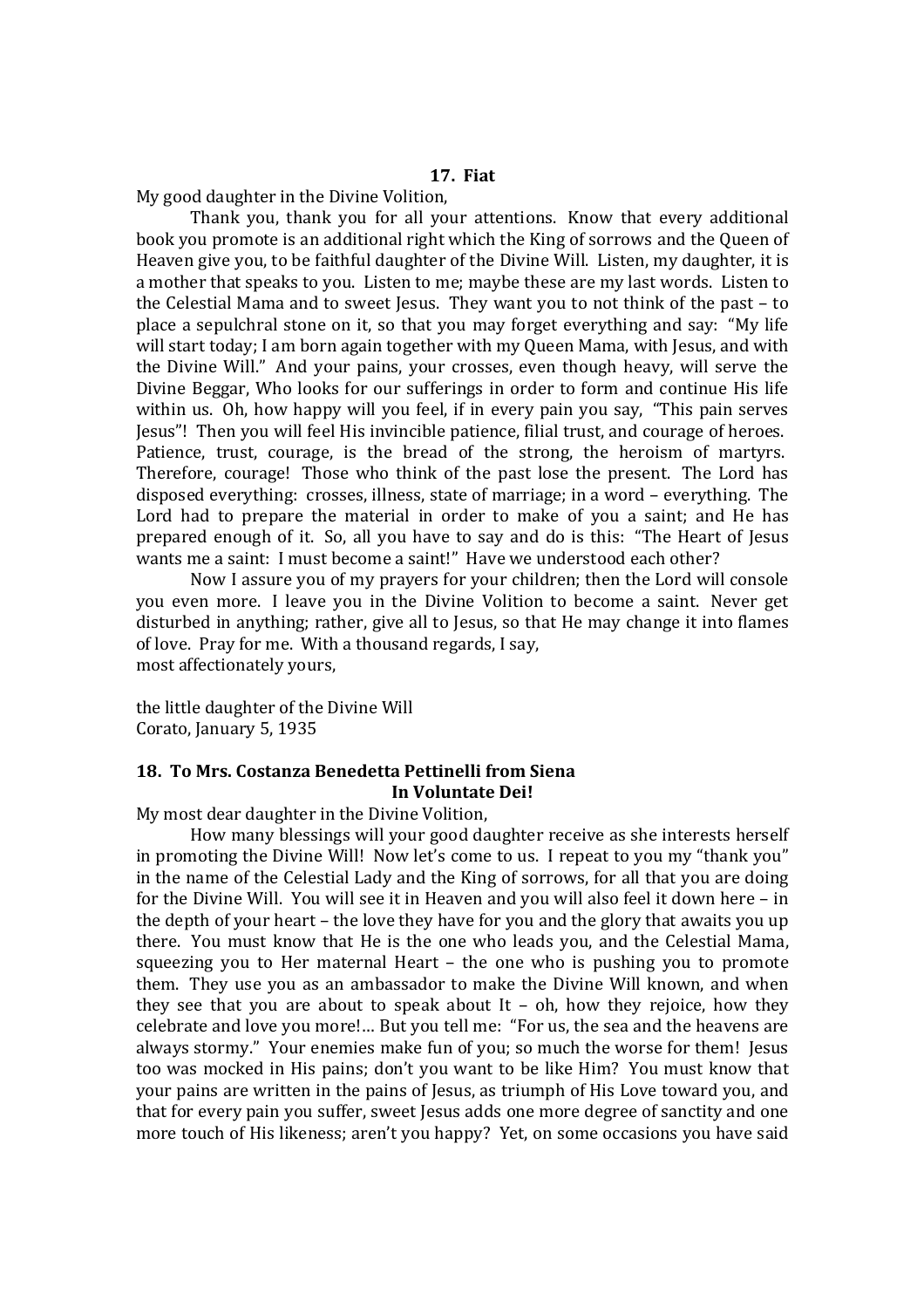to dear Jesus that you wanted to suffer together with Him, so He took your words and made facts. But, in spite of this, be sure that beloved Jesus will be jealous that you don't lack what is necessary, and even the storms will calm down. Send everything – pains, bitterness, strains – into the Divine Will; tell Him from the heart that you want nothing but His Will, and look at all things as bearers of a Will so holy, and you will see that the Fiat will defend you. Don't get discouraged, do not fear, do not lose peace, abandon yourself more than ever in the arms of the Divine Will, and be tranquil, waiting in full confidence for the helps and means which are necessary to you.

My good daughter, how bad did your words sound to me, "I am afraid to be lost"! Don't you know that sufferings are the certainty, the seal, of our salvation? Sufferings form the carriage which brings us to Heaven, and the more the sufferings, the faster it will go. So, each additional pain is a faster ride which takes us soon and straight to Heaven.

Therefore, courage, courage. All other things are left; while sufferings are brought to Heaven, and form our most beautiful throne and never ending glory. Now I repeat my refrain: continue to promote the Divine Will. I expect a great deal from you, and so does Jesus and the Celestial Mama. I commend myself to your prayers, and I will not forget to keep you locked in the Divine Will as the dearest of my daughters.

Accept my respectful regards, as I say,

most affectionately yours, the little daughter of the Divine Will

# **19. To Mrs. Antonietta Savorani, widow from Faenza Fiat – In Voluntate Dei!**

My good daughter in the Divine Volition,

Your letter brought me great contentment, especially in hearing that you want to strip yourself of the mourning clothes of the human will; and I briefly answer to your difficulties. To live in the Divine Will is not so difficult as you and others believe, nor does sweet Jesus want impossible things, nor can He teach difficult things; rather, in all He teaches, His love is so great that not only does He facilitate His teachings, but in order to make all that He wants and teaches easier, He puts Himself at our disposition, doing together with us all that He wants and teaches. My daughter, everything is in a strong, firm, constant resolution to deliver our will into the hands of Jesus, so that His Will may underlie each one of our acts. Therefore, in all our being, in the most natural acts of life – in food, in sleep, in sufferings, in prayer, and also in legitimate pleasures, the Divine Will must have Its royal place, Its field of action, and our will must be the ground in which to receive these divine acts, and the footstool on which the Divine Will must place these acts; and these acts, united together, will form its Life. Life cannot be formed with one single act, but with many acts, repeated and incessant.

Moreover, the love of Jesus, His sighs and also His tears for desire that His Will reign in us as life, are such that He never leaves us alone; He Himself descends into the depth of our will; He molds it, strengthens it, purifies it, prepares it, and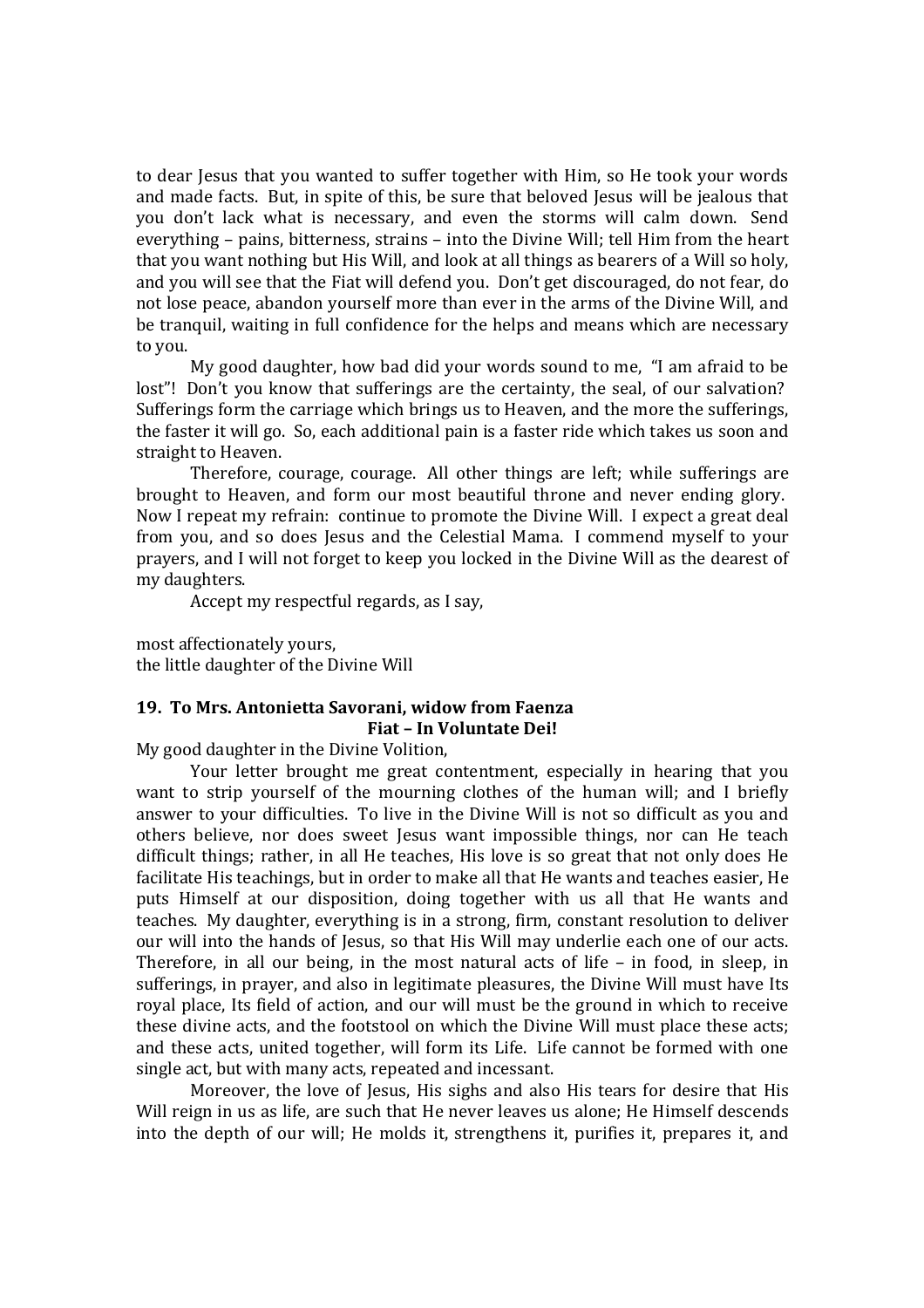does all that we do together with us. So, if we want it, everything is done; however, it is not that we must no longer feel our will: to operate on a dead will would be neither ours nor Jesus' victory. The dead are buried. Therefore Jesus wants our will alive, so that it may feel all the good, as His operating Will lays Its acts in it. The human will becomes the residence of the Divine, and gives It all the freedom to dominate and to do whatever It wants.

Do you see, then, how easy it is? Nor does one have to be a religious to do this. The Sanctity of living in the Divine Will is for all; or rather, to tell the truth, It is for all those who want It. Therefore, get down to work; tell Jesus from the heart: "I firmly want it, I continuously want it; I want it!", and Jesus will make wonders, and will use everything you do and suffer as raw material so that you may ask for His Will and let It operate with Its creative virtue.

As far as the vow, do it on the day of Ascension, so that sweet Jesus may bring your will to Heaven as the most beautiful victory He has achieved over you…

I finish here, as I cannot continue further. Pray for me and make yourself a saint, for Jesus wants it. I leave you in the place of honor of the Divine Will, with a thousand regards,

the little daughter of the Divine Will Corato, May 7, 1935

# **20. To Federico Abresch from Bologna**

# **In Voluntate Dei! – Fiat**

Most esteemed one in the Lord,

You cannot imagine the contentment I feel when I hear that one wants to live in the Divine Will, because it is a victory of Jesus; and as He conquers our will, we conquer His Own. In the Kingdom of the Divine Will no one loses, we are all winners, both God and the creature.

I am surprised by your doubts. How is it? Don't you know that Redemption is preparation for the Kingdom of the Divine Will? And the Sacred Heart of Jesus is nothing other than the immense Reign of His Will. It is not the Heart that dominates; it is the Divine Will that dominates His Divine Heart. Poor Heart, if it did not have a Will to dominate it, it would be good at nothing. If the will is good, the heart is good; if the will is holy, the heart is holy. If our will gives place to the Divine, letting It raise Its throne in our will, the heart acquires the divine qualities by grace. Therefore, both in the Divine and in the human order, it is always the will that has the first place, the prime act, its rule. The heart and all the rest are in the secondary order… Therefore, to say that the Heart reigns, if the Divine Will does not reign, is absurd. They can be called devotions, pious practices…; if the Divine Will does not reign, the Kingdom does not exist. It exists in Heaven, but has no place on earth. However, the Holy Church, organ and messenger of the Supreme Fiat, through the Sacred Heart, through the Celestial Mama, beseeches the Kingdom of the Divine Will. She does not say it with words, but says it with facts. The Divine Volition is the King – His Heart, His wounds, His precious Blood, the sweet Queen, form the ministers that surround the King, and through them beseech the Kingdom of the Divine Will in souls.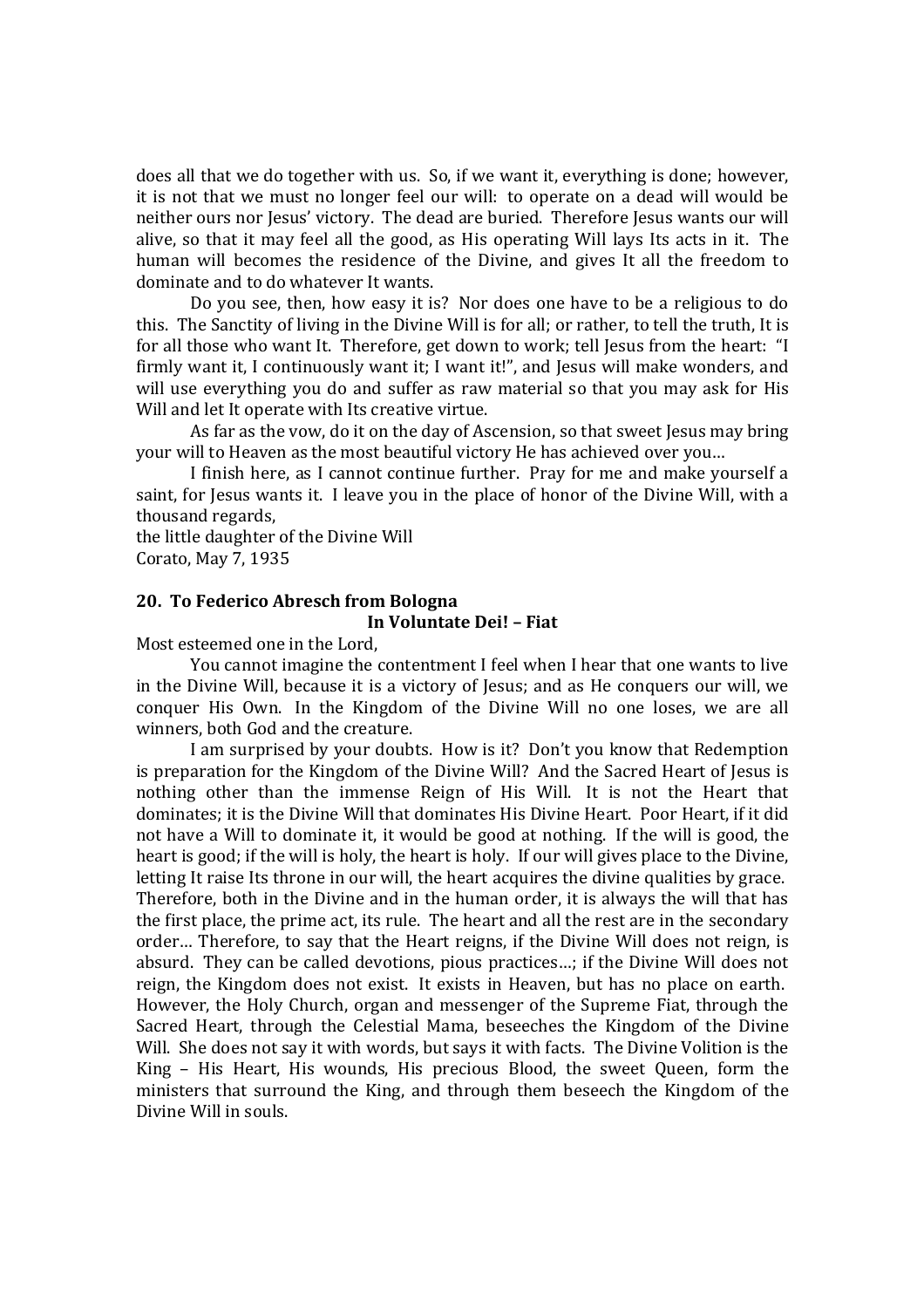Now, how can one know It? All the necessary things, the different circumstances in which we may find ourselves, are Will of God for us. If we are really determined to live in It, God is so pleased that, if miracles are needed, He will make them in order not to let us use our will. It is up to us to truly decide, and be willing to give even our life in order to live in It; and dear Jesus and the Sovereign Queen will take on the commitment, will be our sentries, and will surround us with such graces as to not let us be betrayed by our own wills. More so, since our Lord does not teach difficult things, nor does He impose them or want them, but He facilitates all that He wants from us in an admirable way; even more, He puts Himself in our place to make it easy for us, and does together with us all that He wants us to do.

I commend myself to your prayers and also to my good daughter Amelia. Make yourselves saints. May the Divine Volition stretch out Its arms to you, to raise you in Its womb. Look at all things as bearers of It, to give you Its life, Its sanctity… The little one – raise him holy, as a gift of the Fiat; who knows whether your desires to see him religious and holy may not be fulfilled. So I leave you all in the Divine Volition; let me always find you in It. And with a thousand regards to the father, to the mother and to the son, I say,

most affectionately yours, the little daughter of the Divine Will

# **21. To Sister Remigia**

# **Fiat – In Voluntate Dei!**

My good daughter in the Divine Volition,

Thank you for your wishes, and from the heart I return them to you, just on this Christmas evening as I am writing you. The Celestial Baby is born; even more, since He is born in every instant. In every good act we do, every time we abandon ourselves in His arms, and every time we cry out from the depths of our heart: "Lord, I want to do your Will", the dear Little One repeats His birth. So, I won't wish you His birth, since He is born; but rather, to make Him grow, to love Him and then to warm Him, because He is shivering with cold, and His little lips are livid, so freezing is the air. He wants your ardent kisses, the air of your love to warm Him; His limbs are numb, and He wants your works, your movements done for love of Him, as clothes to be covered with; and as food He wants His Will reigning in you.

So, this is my wish: that you raise me the Divine Infant and make Him happy; and that you give your will into His little hands to play with, so that, after all the tears He sheds, He may find you to make Him smile. And then, the dear Little One wants to entrust you with another task: that you make all the girls around you know that they each possess Jesus in their hearts, and you must teach them how to make Him grow. If you do this, you can be tranquil, because you will form many tabernacles for little Jesus. However, I do not want, nor does Jesus want, that you lose peace. Look for the Divine Will in everything, and your being will become continuous prayer, in everything. It is not the words that form prayer, but our union with the Divine Will; and then all is sacred, holy, and prayer within us. And then, peace is the eye of our acts, and therefore it will show you how to love Jesus and make Him loved.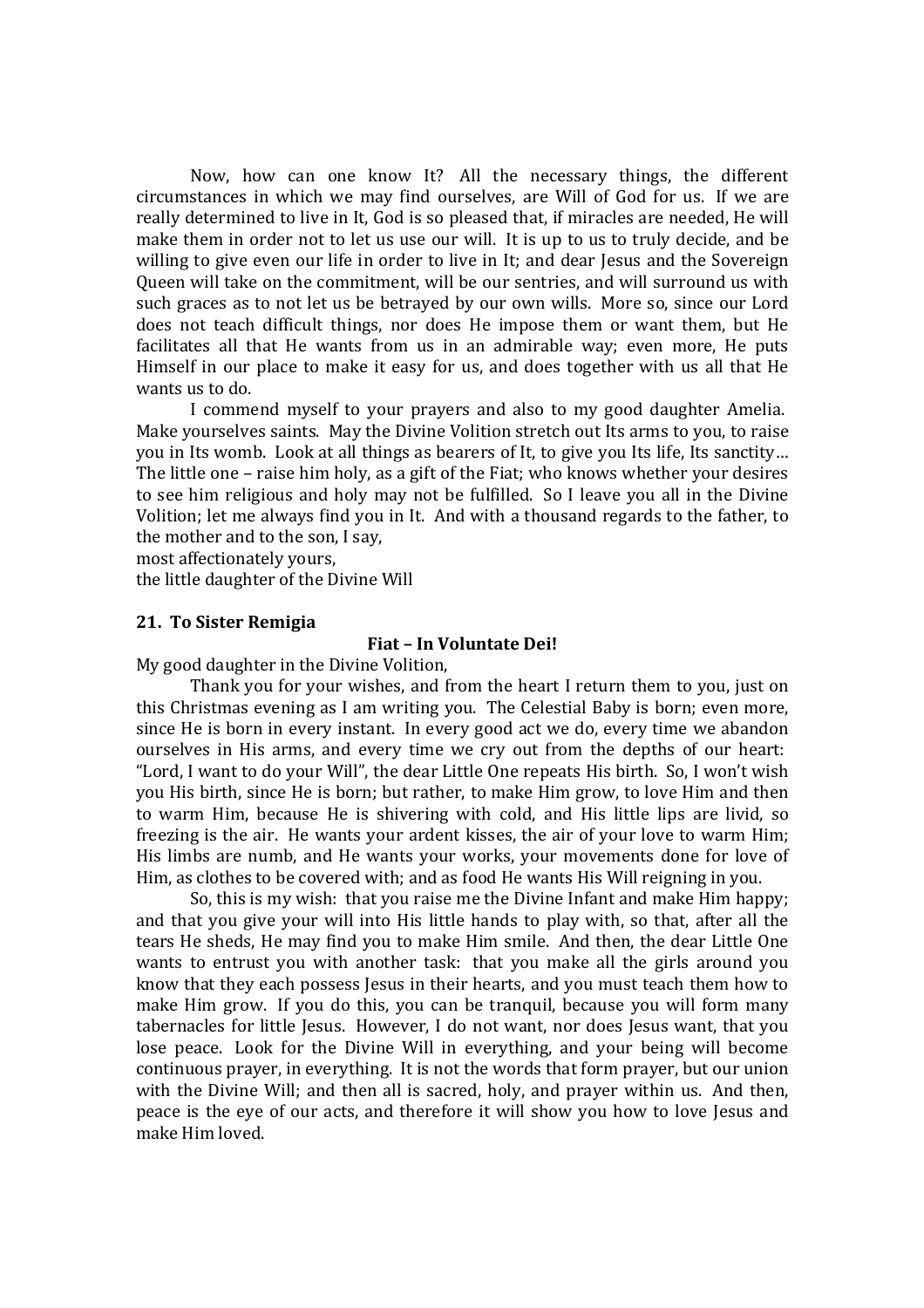Don Benedetto returns your wishes and blesses you. Pray for me, as I need it very much. I leave you closed in the Fiat; be careful not ever to leave It, and I ask the dear Baby to bless you.

Your most affectionate aunt, the little daughter of the Divine Will Corato, December 25, 1935

# **22. To Mrs. Rosita Muccia**

# **Fiat**

Most esteemed one in the Lord,

Thank you for your postcard. I let you know that I won't be able to start the surplice before the beginning of November; therefore, as far as the advance, do as you think best, whenever you want to send it, at your convenience.

I assure of you my poor prayers, and you, pray for me. Let us remain united in the Divine Volition and let's make ourselves saints. Heartfelt regards,

most affectionately yours, Luisa Piccarreta

Corato, September 24, 1936

# **23. To Mrs. B. Cattivelle**

#### **In Voluntate Dei!**

My good daughter in the Divine Volition,

I read your sorrowful letter and from the heart I feel compassion for you. However, pluck up courage, do not abandon yourself to yourself; rather, abandon yourself in God and in the arms of our Queen Mama. In your state of sorrow, they await you in their arms as their favorite one, because you are a daughter of sorrow; but they want you more peaceful, and less concerned about your state, because apprehension worsens the trouble, and makes one see it darker, and maybe worse than it really is. And then, my daughter, I must tell you the truth, if you resign yourself, your state is the greatest state of sanctity; it is the jealousy of God that takes creatures away from you; it is because of the great love He has for you that, jealous, wanting to be loved and loving you very much, He takes everyone away from you. Therefore, thank the Lord for He has placed His divine eyes upon you to make of you a saint. And if you are resigned and patient, you will convert the one who "despises you", as you say, you will achieve victory over his cold heart, and will conquer him to Jesus.

Therefore, I recommend that you never leave prayer. Have great confidence in God. One who trusts, captures the Heart of God, His graces, His love, and becomes a faithful copy of sweet Jesus; and He always carries her in His arms, as triumph of the trust of the creature and of His Love. So, I recommend to you: make yourself a saint. If Jesus gives you the means, the raw materials of sanctity, which are crosses, abandonments, humiliations – all raw materials to make us holy – take advantage of it, do not reject such a great good…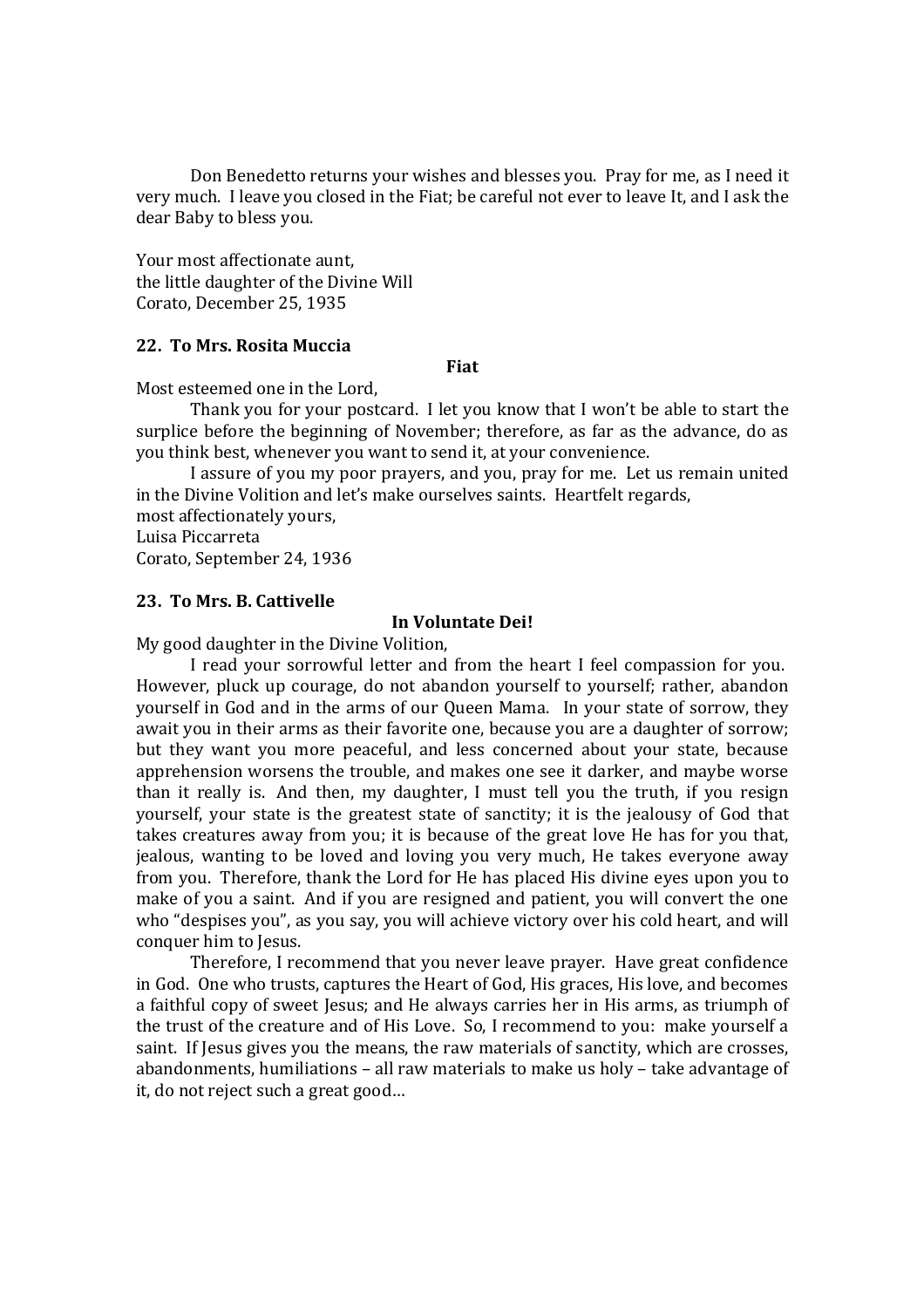I assure of you my poor prayers, be sure that I will not forget you… I commend myself to your prayers, and hoping that the Divine Volition will give you peace, strength and sanctity, with sincere regards I say,

most affectionately yours,

the little daughter of the Divine Will.

I send you Jesus to keep you company. Keep your gaze fixed in Him to imitate Him, your heart to love Him, your hands to hug Him, your lips to repeat always: Fiat, Fiat!

Corato, October 6, 1936

# **24. To Mother Cecilia**

# **Fiat – In Voluntate Dei!**

My good and dearest Mother,

Here I am, after a long time, writing a few lines. I felt the need to do it, but I waited for the glad coming of your Name Day to fulfill the duty of a daughter toward such a good mother. But what shall I wish you? I feel I would not be able to continue if I did not take the majestic Sun of the Fiat, make it my own and give it to you. But listen, my Mother, to what a beautiful wish I want to send you, and what it is that the Fiat wants to give you as a wish: It wants your heart so that you be the heart and It the heartbeat; It wants your body so that you be the body and It the breath; It wants your voice so that you be the voice and the Divine Will the word… In sum, It wants the most intimate and vital parts of your being in order to form the inseparability between you and the Divine Will. Aren't you happy, my Mother? I believe I could not send you a more beautiful wish, and your Saint will smile at you from Heaven, in seeing that one who carries her name is completely transformed into Divine Will, and will feel more honored and glorified.

Besides, what else is left in our life other than to let It reign and dominate in our souls? All other things – we can call them fleeting visits, while the Divine Fiat remains with us, and with invincible patience forms the way, the carriage, to take us to Heaven. Therefore, let us enclose everything in the Fiat, so that this too may serve to enlarge the Kingdom of His Will within us.

But I will certainly come, do not doubt, on the wings of the Divine Volition. I will come to bring you my wishes and to be spectator, to see how It forms Its heartbeat, Its breath, Its word in you; I don't want to be deprived of a scene so touching. And you, then, will send me many beautiful things in thanksgiving for my wishes (I am joking).

And now, my Mama, I leave you in you feast, to celebrate it in the Divine Volition, so that mother and daughter may do one single act of It, as prelude of the feast which is made in Heaven. Best Regards to N.; and renewing my wishes, I say,

most affectionately yours, the little daughter of the Divine Will Corato, November 18, 1936

# **25. To Mrs. Mazari from Bari**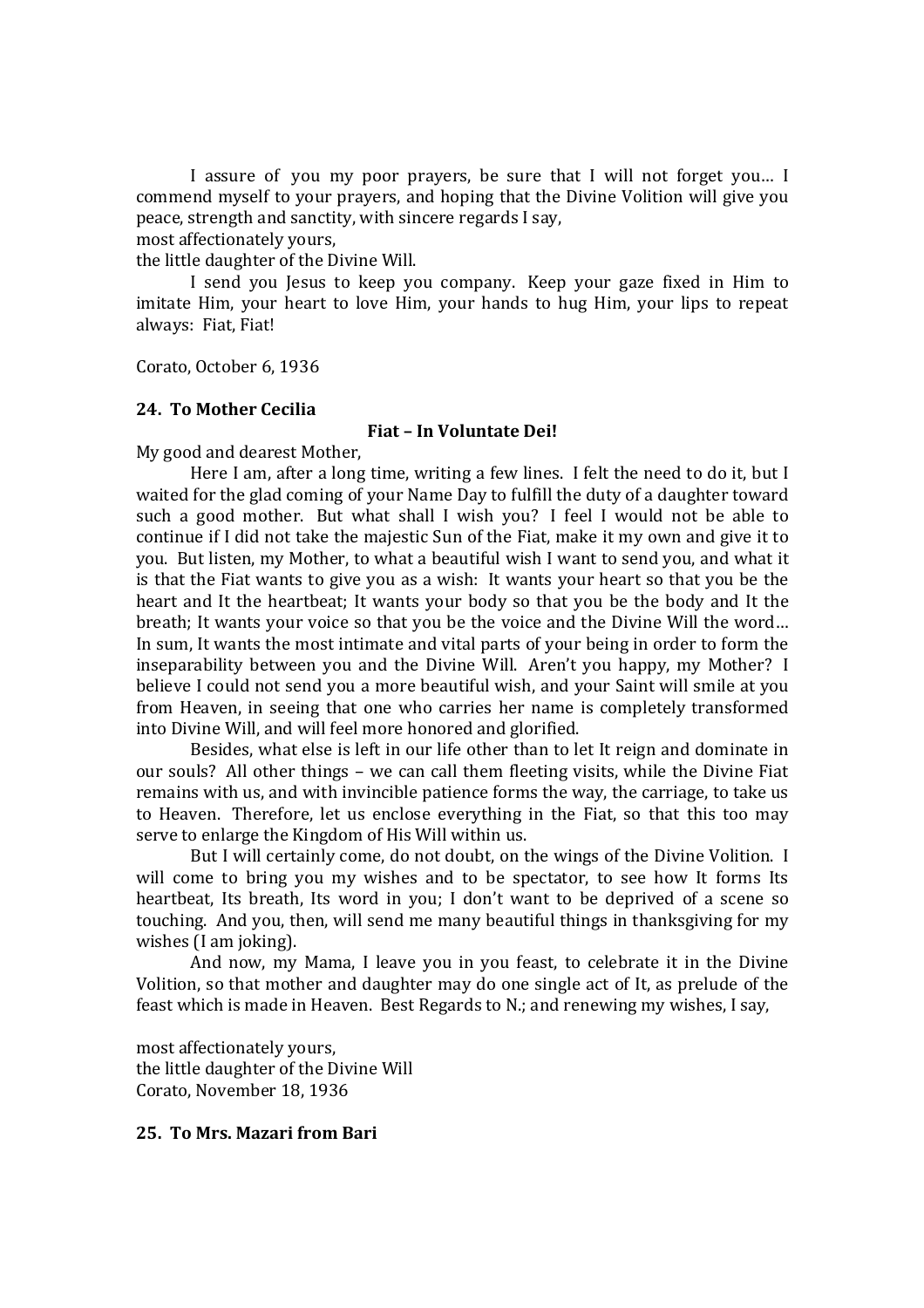# **J.M.J. Fiat – In Voluntate Dei!**

My dearest and good daughter in the Divine Volition,

First of all I thank you for all your attentions. I don't know how to thank you, but dear Jesus Himself will take on the commitment to reward you for so much goodness by making of you a saint and by calling you to live in His Fiat. Greater grace He cannot give you, because, as we decide to always do His Will and to live in It, sweet Jesus covers all our past miseries in order to let us begin the new life, all holy, and all of Heaven. He makes us feel the heartbeat, the breath of the Fiat, forming His word in our voice, harmonizing us with Him, squeezing us in His arms, so tightly that we can't help feeling the life of the Divine Will… My daughter, for one who lives in It, Heaven is always open and graces descend in torrents upon our heads. In the secret of our heart, Jesus says to us: "My daughter, if you do what I want, I will take on the commitment of all your things. I can do them better than you, do not worry about anything; let Me do and you'll see. You, instead, think of not losing peace, and enjoy the life of my Will. Let Me extend my Kingdom in each one of your acts, in such a way that you may feel, see and touch nothing but my Will…" How happy will you be with such a great good, and I, your poor mother, will be pleased with your lot and will rejoice at your happiness.

I beg you to let yourself always be found in the Royal Palace of the Divine Will. With my sister and Mother Superior, I send you the greetings of the Fiat.

The little daughter of the Divine Will

# **26. To Mother Paolina**

# **J.M.J.**

# **Fiat – In Voluntate Dei!**

My good and reverend Mother Paolina,

(…) Now let's come to us, my good mother. I delayed writing you in order to let Holy Christmas draw near and then send you my poor wishes. But what can I, poor little ignorant, wish to you? So I ask dear Baby Jesus that He Himself bring you my sincere wishes. During these days, you will prepare your heart in order to form it as a host in which the Divine Infant will come to be reborn in you, and will bring you, as a wish and a gift, the heartbeat and the word of the Fiat, His baby tears, His tender moans and wails, in order to be consoled and to receive your tender love in return. My Mother, welcome Him soon, soothe His crying, warm Him, and be attentive so that He may always remain with you. This is what the Celestial Baby wants: He comes to remain with you. I am sure that you will not send Him back, and He will make of you His Royal Palace, His little Paradise. This is the wish I am sending you; I believe you will be content.

Now, this wish of mine – I extend it to my dear daughter, sister Remigia; I recommend that she be attentive so as to form the little paradise to the Little God. And I beg, I implore, sister Salette, sister Amelia and the whole community – each to form, not a star, but a Royal Palace for the dear Baby, and make Him a little fire, and the life of His Will. Oh, how happy will He feel in finding many royal palaces for His birth!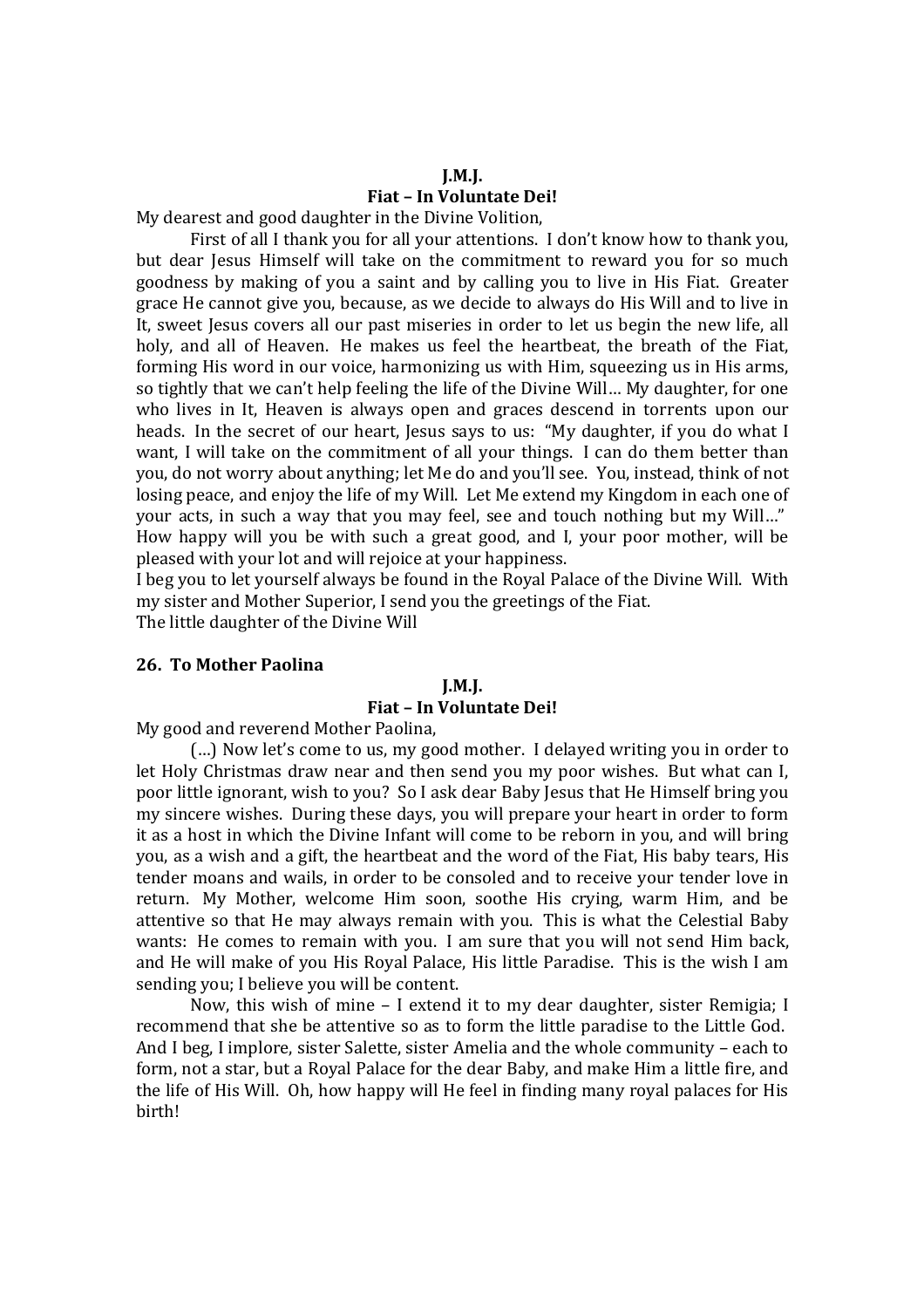I send to all the greetings of the Divine Fiat, so that It may invest you with Its Light, cover your miseries with Its Love, and, if some of you are in pain, bring you balm and strength in order to convert everything into Will of God.

Now I expect your wishes and your prayers. Most dear Mother, I leave you in the Divine Volition to make yourself a saint and to enjoy the Christmas holidays. I kiss your right hand, and with respectful regards, I say,

the little daughter of the Divine Will Corato, December 10, 1936

# **27. To Mother Cecilia**

#### **Fiat – In Voluntate Dei!**

My good Mother Cecilia,

Thank you for everything. I don't know how to repay you, but I believe that Jesus will do it for me. I am sorry for your illness, since sight is so necessary. But the Divine Fiat is that which must embrace us, enclose us within Itself, in such a way as to consume us completely in the Divine Will. In fact, you must know that when we really decide always to do the Divine Will, His love is so great that He covers all our past miseries, defects and passions, as if we were newly reborn, and therefore, as though having made us new again, He wants to see nothing but His Will in us.

Now I send you my Christmas wishes in advance; I entrust you to Baby Jesus. During these days, make of your heart a little host, and dear Little Jesus will bring you as His wish, His love, His baby tears, His wails, His whole life, and will infuse in you His tender and compassionate love for His pains as a baby. This is my wish, and I also wish the whole community, especially those who remember me, the rebirth of Baby Jesus within their hearts.

I commend myself to your prayers, and from the heart, I will also do it for you; and leaving you in the arms of the Divine Volition, as though harmonizing, to breathe with one breath, with one heartbeat, with one will, I kiss your right hand with profound obsequies,

the little daughter of the Divine Will.

#### **28. To Mrs. Antonietta Savorani, widow from Faenza Fiat – In Voluntate Dei!**

My good daughter in the Divine Will,

Thank you for everything, both the requests and the Holy Masses; assure everybody of my poor prayers. But to the ladies who ask for graces I say that the most powerful means to obtain them is to do the Divine Will, to put their wills into the hands of the Queen so that She may exchange them with the Divine, and also to give Her the first place as Queen and Mother of their families. Oh, how the Heavenly Lady will feel enraptured! As the first miracle, She will give them Her own Son as gift; She will enclose Him in their hearts that they may live together, and She Herself will stay to take care of Her dear Son. And to us, her children, She will give peace and put order between Creator and creature. Once She has done this, the rest will come by itself, always provided that it is for the good of their souls…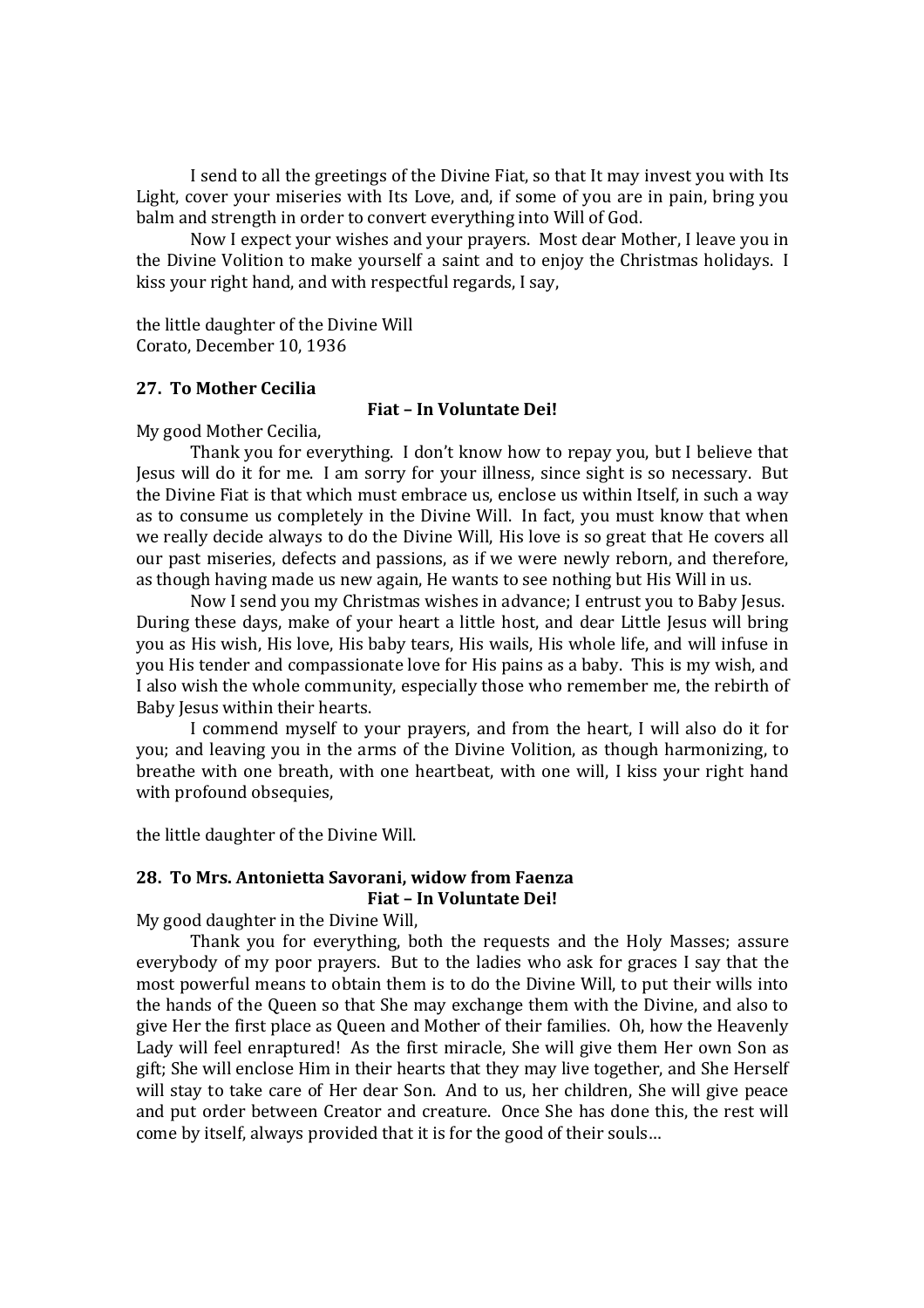But I recommend perfect resignation. This is the shortest and safest way, because with it we hold a divine power in our hands, and we are not the ones who ask and pray, but the Fiat Itself asks and prays within us.

How I would love for everyone to understand this great secret – that, if we want it, we must let the Divine Will reign in us. How many graces not obtained, how many obstructed sanctities, how many unhappy people, and with no peace, because the primary food of the Fiat is missing – the life of Jesus is missing within us! Here is all the trouble!

My blessed daughter, let us remain united in the Divine Will; let us allow It to reign and we will receive the most beautiful surprises…Pray for me. Leaving you in the Divine Will, I say,

most affectionately yours, The little daughter of the Divine Will

#### **29. To Mother General of the Daughters of the Divine Zeal J.M.J.**

# **Fiat – In Voluntate Dei!**

My good reverend Mother General,

Today is the sacred day of Ascension, the name of which you carry, and I feel the duty, although I am the least among all, to send you my sincere and affectionate wishes. But what wishes can I give you? I wouldn't know what else to wish you other than that dear Jesus may make facts correspond to the name He gave you – that is to say, that He may take each one of your acts within Himself and bring it to Heaven, so making of all your life a continuous Ascension, like many conquests that sweet Jesus takes from earth to Heaven, and like the triumph of His Love in which your life must be consumed. To live in order to be consumed in love is the most beautiful act, which, putting us on the stake of love, consumes us with Jesus and makes His Life rise within us.

But this is not enough, most dear Mother, if I don't let my Divine Fiat act. Therefore I send it to you with all my heart, and I pray that It may pronounce Its Omnipotent Fiat in the center of your soul, and create Its Life within it, nourish it, and carry you always in Its arms of light; and that It may pronounce Its Fiat in every action you do and form in it Its Heaven, the most beautiful stars, the brightest sun, in order to make the most adorned room in which to reign and form Its first Kingdom.

My Mother, He always gives something to do to those who live in His Divine Volition. He lets not one of our acts escape Him without animating it, molding it, investing it, caressing it with His Creative Virtue. These are the best wishes I can send you, and I want you to accept them, so that the Divine Will may fulfill the wishes I am sending you with all my heart. I commend myself very much to your prayers…

Luisa Piccarreta

**30. To a religious** Reverend Superior,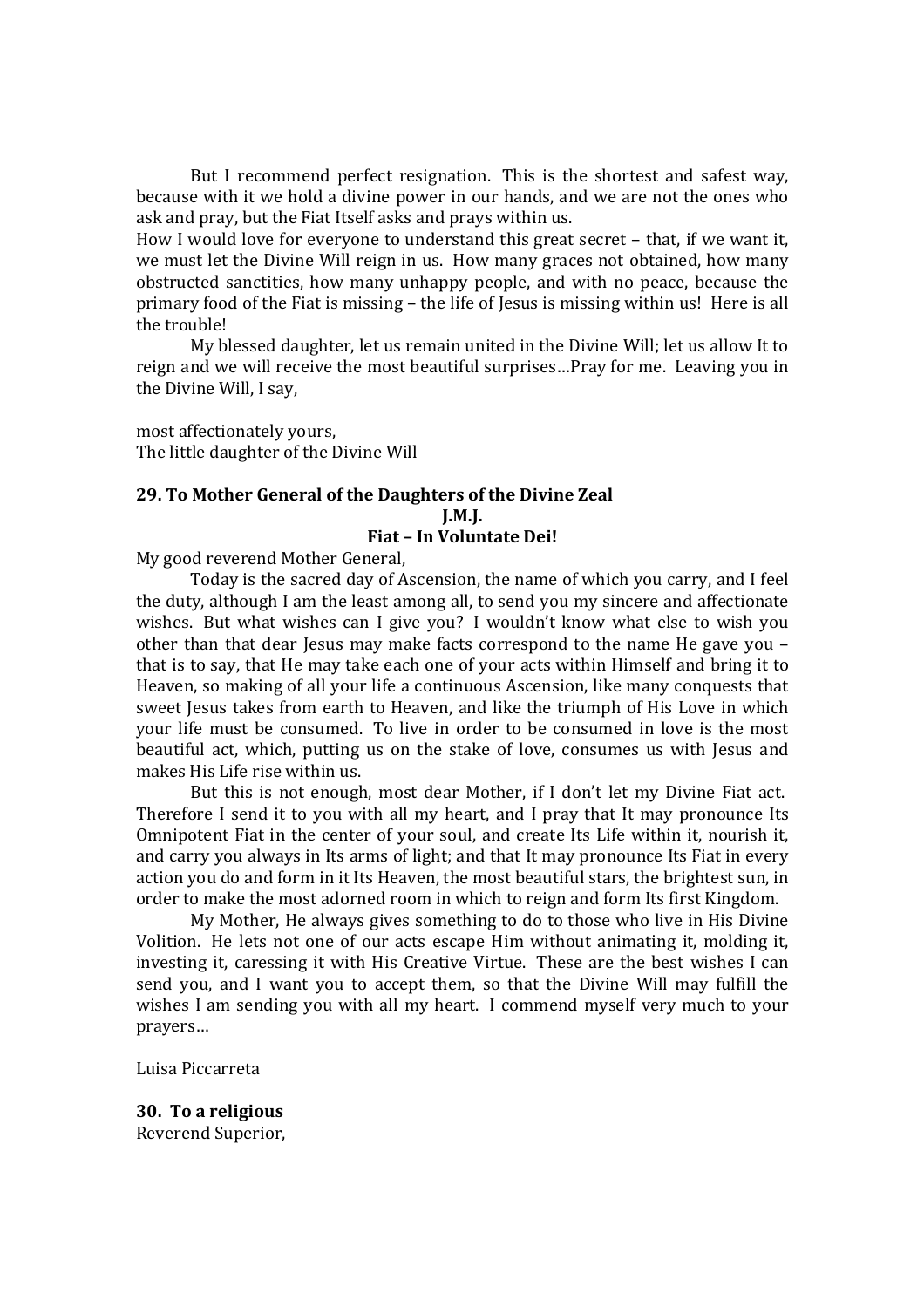I assure you of my poor prayers, but all you should care about is to do the Divine Will, and to know It in every circumstance of your life, since It comes to us as bearer of sanctity. Sanctity is not formed by playing, but by working, suffering, loving. However, the first act must be the wanting to do the Divine Will and to live from It… It will give us the strength, the peace so necessary to do well the office in which God has placed us. Mortifications, adversities, crosses, come to us veiled and do not let us see the good which they contain; but peace removes the veil and allows us to recognize the finger of God in our sufferings, the beautiful conquests we can make, the sanctity we can acquire – in a word, the Divine Volition that comes to us to tell us: "With this suffering I want to make of you a saint." For this purpose, I take this opportunity to send you the reviews of the "Hours"…

I commend myself to your prayers, and leaving you in the sea of the Divine Volition, in which you will find all the helps you need, with sincere regards, I say,

Most devotedly yours, the little daughter of the Divine Will

#### **31. J.M.J.**

# **Fiat – In Voluntate Dei!**

My good daughter in the Divine Volition,

Let us thank from the heart the Lord and the Celestial Queen for having consoled you. This is why we should never get discouraged or lose peace, when we are not answered immediately. When there is prayer, the hour of the Lord will come and He will give us more than we ask for. Our part must be to remain always in our place, to always do the Divine Will, because this is the greatest of miracles, and Our Lord will provide and take care of everything; more than that we ourselves would not do. If we always do the Divine Will, our names will be written in Heaven and our salvation, our sanctity, will be secured. Jesus will be all ours; and what will He not give to us? Everything. Therefore, think about making yourself a saint, and the rest will come by itself.

Thank you for your attentions. Give my regards to the Tantalo's, whom I remember with affection and gratitude. If you can, tell them to remind their sister who is in Barletta what I had said to her in person. I commend myself to your prayers, and leaving you in the Divine Volition to become a saint – in Which I hope to find you always – send my regards to Angelina from Corato. Most affectionately yours,

the little spark of the Divine Will P.S. I will do the 4 applications as soon as possible. Corato, July 5, 1931

#### **32. J.M.J.**

My good daughter in the Divine Volition,

Peace, trust, courage, resignation and prayer, and the Lord won't be missing to you. All that the Lord allows for you is nothing but means to become a saint.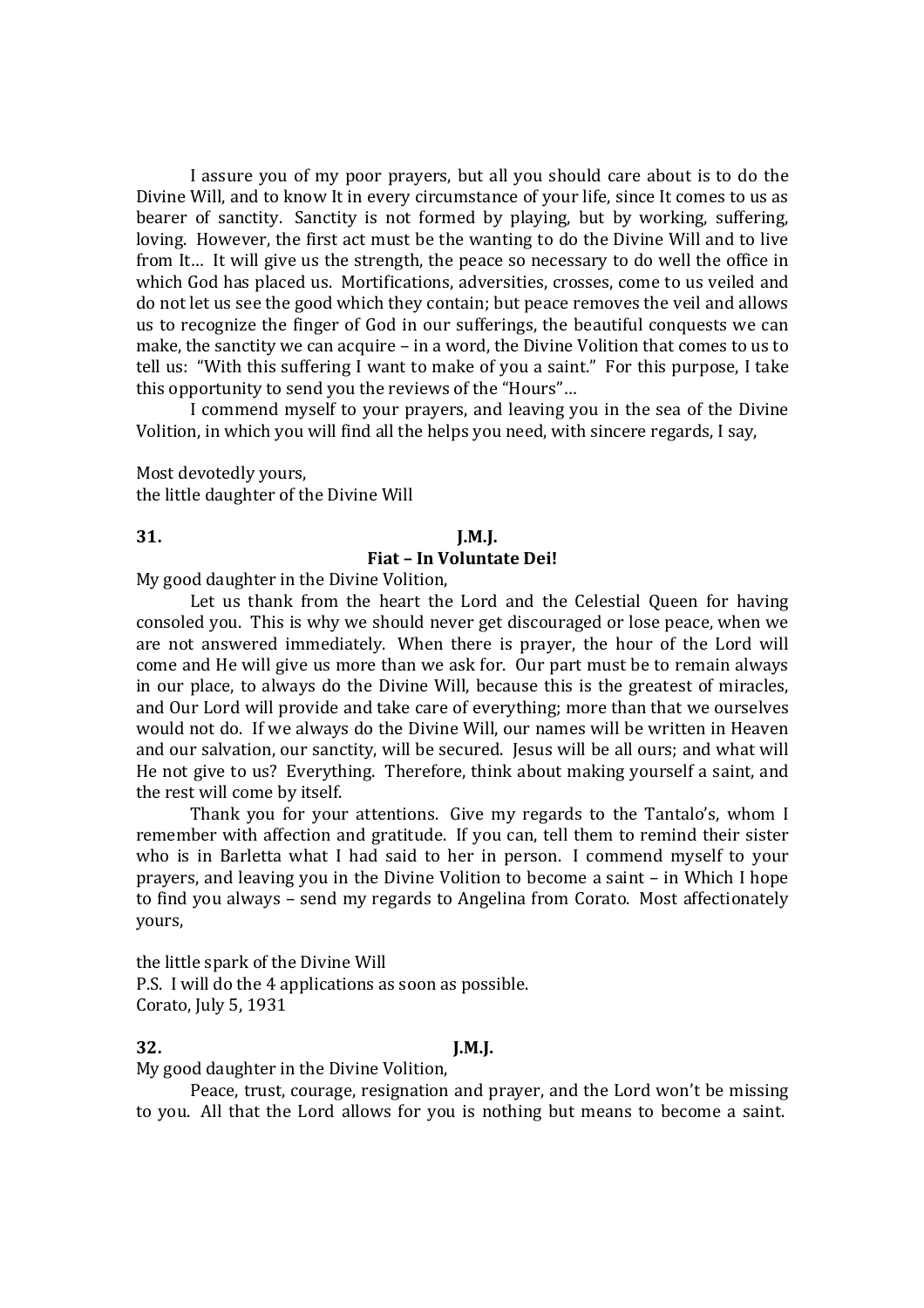Therefore, do not bother about what your thoughts say to you, but kiss the Divine Will, Which disposes everything for our good.

Now, you must know that these sisters don't take people in as lodgers; it is prohibited by their rule. As far as coming to speak with me, you should not say this to anyone, because I cannot receive; it would be an exception. I wouldn't want you to spend the money on the trip, when with a little bit of Will of God you could fix everything. Therefore, do as you think best. It is certain, though, that whoever does the Most Holy Will of God is never abandoned by God. So, I repeat – trust, do not lose peace, otherwise you'll ruin yourself. Pray for me – and leaving you in the sea of the Divine Volition, with all my esteem, I say,

most affectionately yours, the little daughter of the Divine Will Corato, July 19, 1937

# **33. To Mother Cecilia**

# **J.M.J. Fiat – In Voluntate Dei!**

My good and Reverend Mother,

I feel the certain hope of finding you in the Divine Volition, Which possesses the fullness of all goods; therefore there is no good which I cannot wish you on the beautiful day of your Saint Cecilia. So I wish you the peace of the Fiat, that may make full day arise in you, always serene, so that the darkness of the night, of disturbances and oppressions may have no place. Peace can be called daylight of God, in which the Divine Volition forms Its day of ever growing sanctity, and ever new graces. Dearest Mother, one single act we do in the Divine Will is so great as to surpass the greatness of Heaven and earth; it encloses immensity, power, and all goods. Therefore my wish for you is that all your life be a continuous act of Divine Will, and then you will have love for all, a sanctity that makes up for all and encloses God Himself. And when God is with us, what beautiful and good things can we not receive and accomplish? I could not wish anything more beautiful than the peace of the Divine Will. It will your guide, It will sustain you and comfort you in the circumstances of life, and also the bitter ones, which never lack.

I leave you in the Divine Volition, so that the feast of Saint Cecilia may be more beautiful, and may be the echo of the feast of Heaven. My sister kisses your right hand and sends her affectionate and sincere wishes. And I, renewing my wishes, kiss your right hand. Most affectionately yours,

the little daughter of the Divine Will Corato, November 20, 1937

# **34. To Mrs. Maria Torre**

**J.M.J. Fiat – In Voluntate Dei!** Most esteemed Maria in the Divine Volition,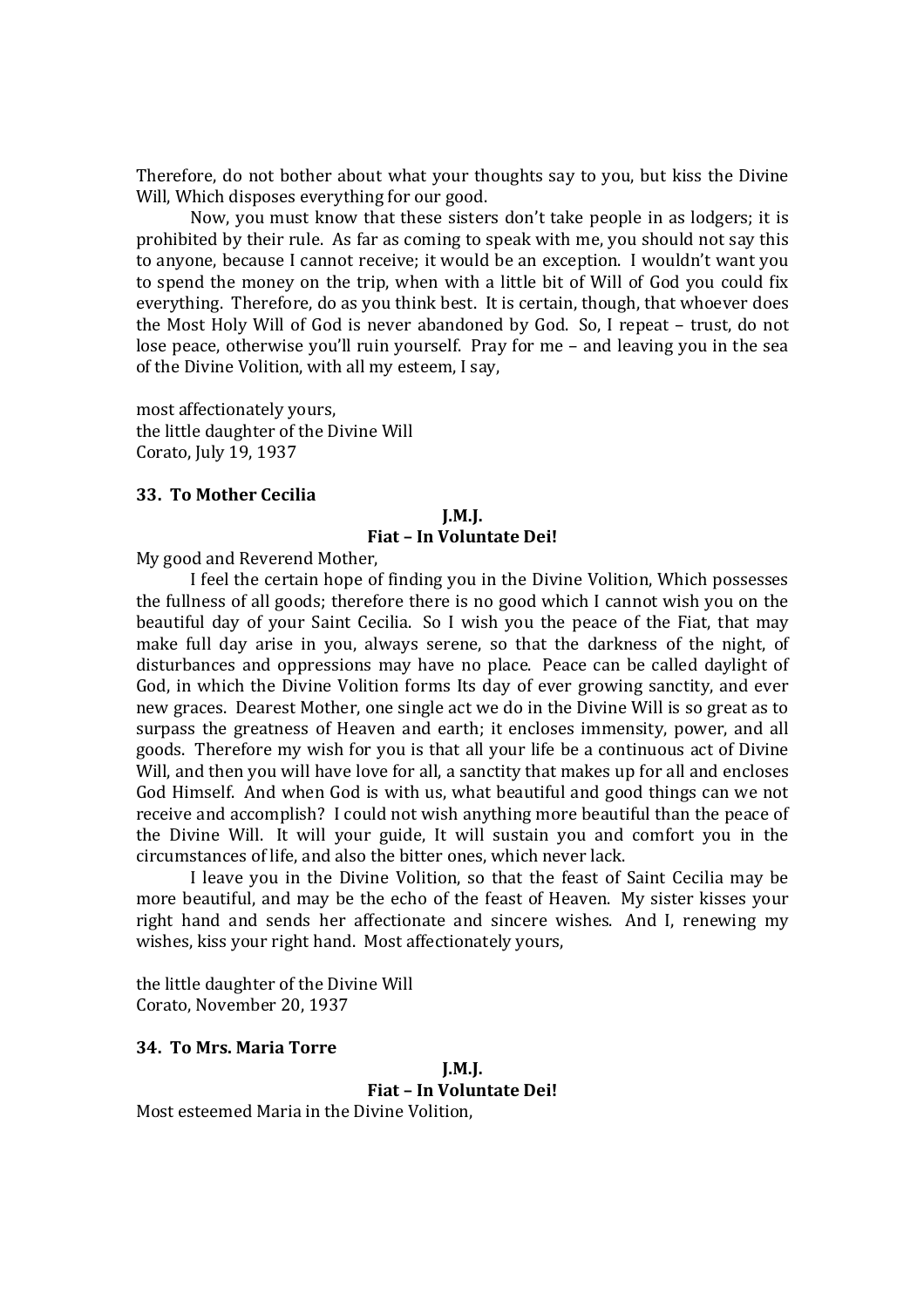(…) Now I recommend that you and the German lady live in the Divine Will. If we do this, we secure our sanctity, our names will be written in Heaven, all that belongs to God will be ours, the Divine Volition will place Heaven and earth in our hands; It will be ours, and therefore it will be easy for us to convert the most obstinate sinner; It will put peace everywhere, and Its power will conquer everyone. Therefore, a little patience my good Maria, the Lord will fix everything. Let us do the greater part, that is, the Divine Will – and everything else will come by itself; or rather… more than we ourselves, Our Lord will take care of it. (…)

# **35. To Mr. Vincenzo Messina, imprisoned in the jail of Favignana, Trapani Fiat**

Dearest brother in Jesus Christ,

I was immensely pleased by your request for the book of the Queen of Heaven, thinking that the Celestial Mama comes also to the prison to visit you and to be your Mother, Teacher, consoler; and also to give you her sweet company in order to teach you how to live from the Divine Will, and form, in prison too, the Kingdom of the Divine Volition.

Therefore, my brother, courage, trust, for you have a Celestial Mama who loves you very much, who will never leave you, and if you listen to Her, will make a sanctuary of the prison. And if human weakness took you to prison, the Sovereign Queen comes with the strength of the Divine Will to take you to Heaven and render your days less sad; even more, She will turn pains, privations, loneliness, into ransoms and eternal conquests; She will make you feel the peace that, even in the world, cannot be enjoyed. The Divine Will will transform you, and you will feel the new life that the Celestial Lady brings you.

Know that I am your sister in prison. For more than fifty years the Supreme Fiat has kept me imprisoned in a bed. Yet, I am glad – I am happy; but what makes me happy? The Divine Will, Which I try to do always. You too can be happy, if you do the Divine Will. Oh, how It will change your bitterness! You will feel a true divine strength that will ease your painful state. Never neglect the Rosary to the Celestial Mother, and if you can, be a missionary in the prison, by making known that the Queen of Heaven wants to visit all the prisoners to give them the gift of the Divine Will. And if you need some more copies and you cannot pay, I am willing to send them for free.

I leave you under the mantle of the Celestial Mother, listening to Her lessons of Heaven – and with a thousand regards, I say,

your most affectionate sister, the little daughter of the Divine Will

# **36. To Mother Cecilia, from Oria**

# **In Voluntate Dei!**

My good and Reverend Mother,

I answer to your dear letter. What a beautiful surprise to hear you say that peace and submission reign in the community! If there is peace, there is God. His children are as though kneaded in peace; therefore they are peacemakers, and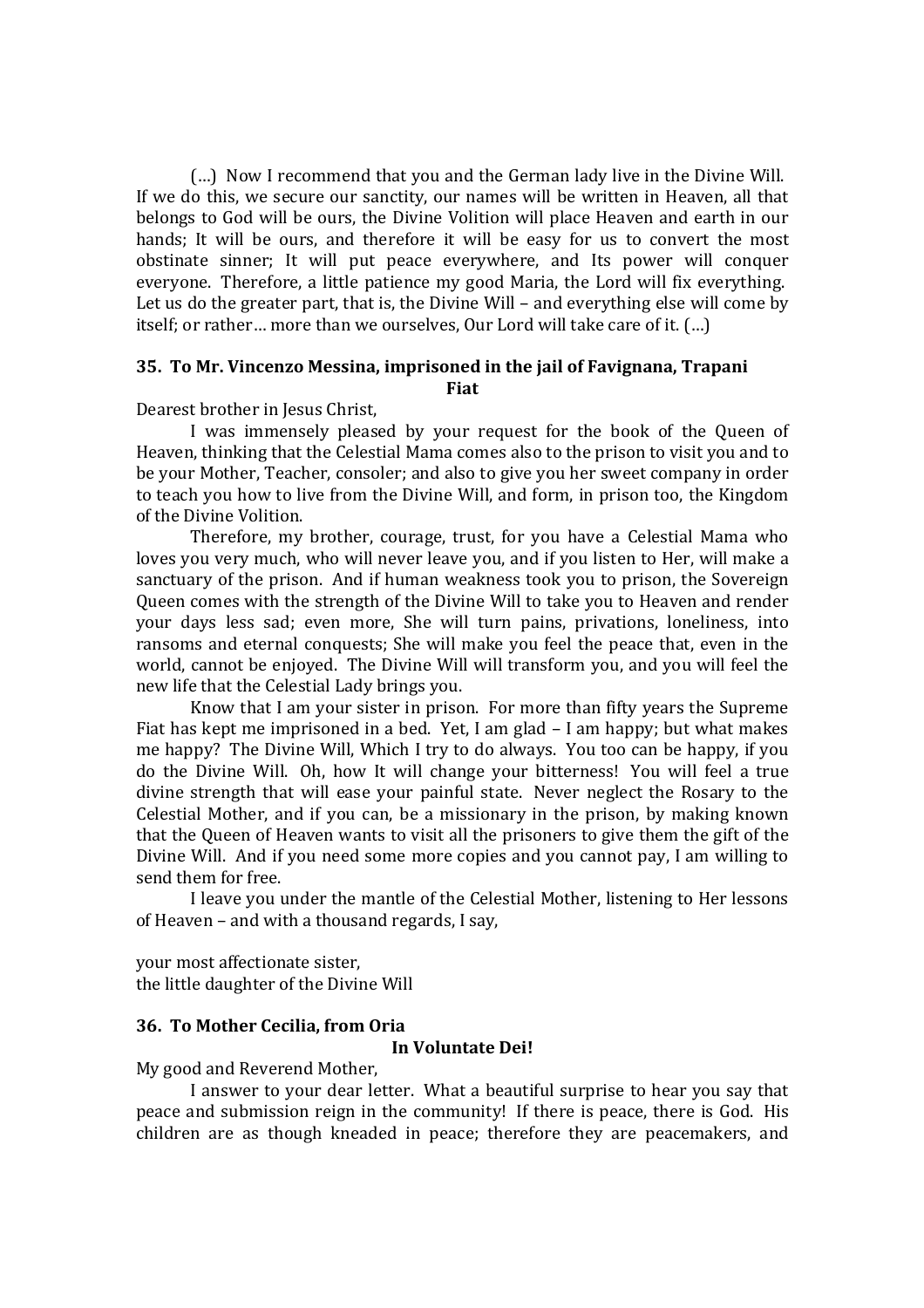bearers of peace. Their words, their manners, are never boisterous or sharp, but embalmed with the balm of peace, such as to sweeten the most embittered hearts; so much so, that those who are restless feel humiliated and confused in the face of a peaceful soul. Peace, my Mother, is the sign that the Divine Will reigns as life, or at least as virtue. When the Divine Volition wants to reign in the soul, It first sends Its message of peace. Many times it is about closing one's eyes to little bagatelles, trifles and specks, so as not to lose peace or time; in this manner, the Divine Fiat makes Its own ways in our souls, forming Its throne and Its life, and extending Its dominion. Oh, how I'd love that my Mother who is far away would give me this contentment – that she were one single act of Divine Will and the bearer of It to all her daughters… The sacrifice of having you far away and of being without you would be less bitter, in thinking that my Mother is on a mission to make the Divine Will known. And from here I pray, I accompany you, and I almost keep a look-out, to see the fruits of this celestial mission. Therefore, when your letters touch the key of Fiat, I give a start of joy and say: "She is far away from me, but at least she serves the Divine Will."

Now let's come to us. I sent you the 23 addresses; I believe that you received them and sent them as well. I also sent you the reviews in order to make their promotion; if you want others, I'll send them to you. Listen, my Mother, I want to teach you a holy trick: for every "Appeal of the Queen of Heaven" and for every book you send, tell the Celestial Lady that you bind her to giving you the great gift of the Divine Will. Then, every "Appeal", every book, will be one more guarantee that you place in her maternal hands, not only for yourself, but also for the person to whom the book and the Appeal are directed. The Sovereign Lady will feel bound and as though obliged, in seeing so many pledges in her hands, and She will give you what She herself wants to give you: the Divine Will as life.

(…) The whole community sends you its respects, Don Benedetto blesses you from the heart, and leaving you bound in the Divine Volition, I kiss your right hand, and I say,

most affectionately yours,

# **37. To Sister Mattia**

My good daughter, Sister Mattia,

I answer to your long letter. Its content shows that peace does not smile in your soul and that you are very worried about yourself. Poor daughter, who gets wet with a drop of water, and tangled up and lost in little trifles. It seems that you have forgotten my poor suggestions – that is, how every thought of yourself is an little escape from the arms of Jesus. It's no wonder that you feel incapable of good, when you run away from His arms! While, even in the midst of a thousand enemies and incessant occupations, oh, how happy you would feel being in the arms of Jesus! It is not our occupations that take us away from Him, but our will – the thought of ourselves – that make us put Jesus aside, even in good. Therefore, let Jesus take care of it, and He will turn miseries and fears into as many sips of love for Himself and for you. For one who is with Him, the most indifferent things, works, sacrifices – are prayers, adorations and love; he feels the Tabernacle in his own heart, and Jesus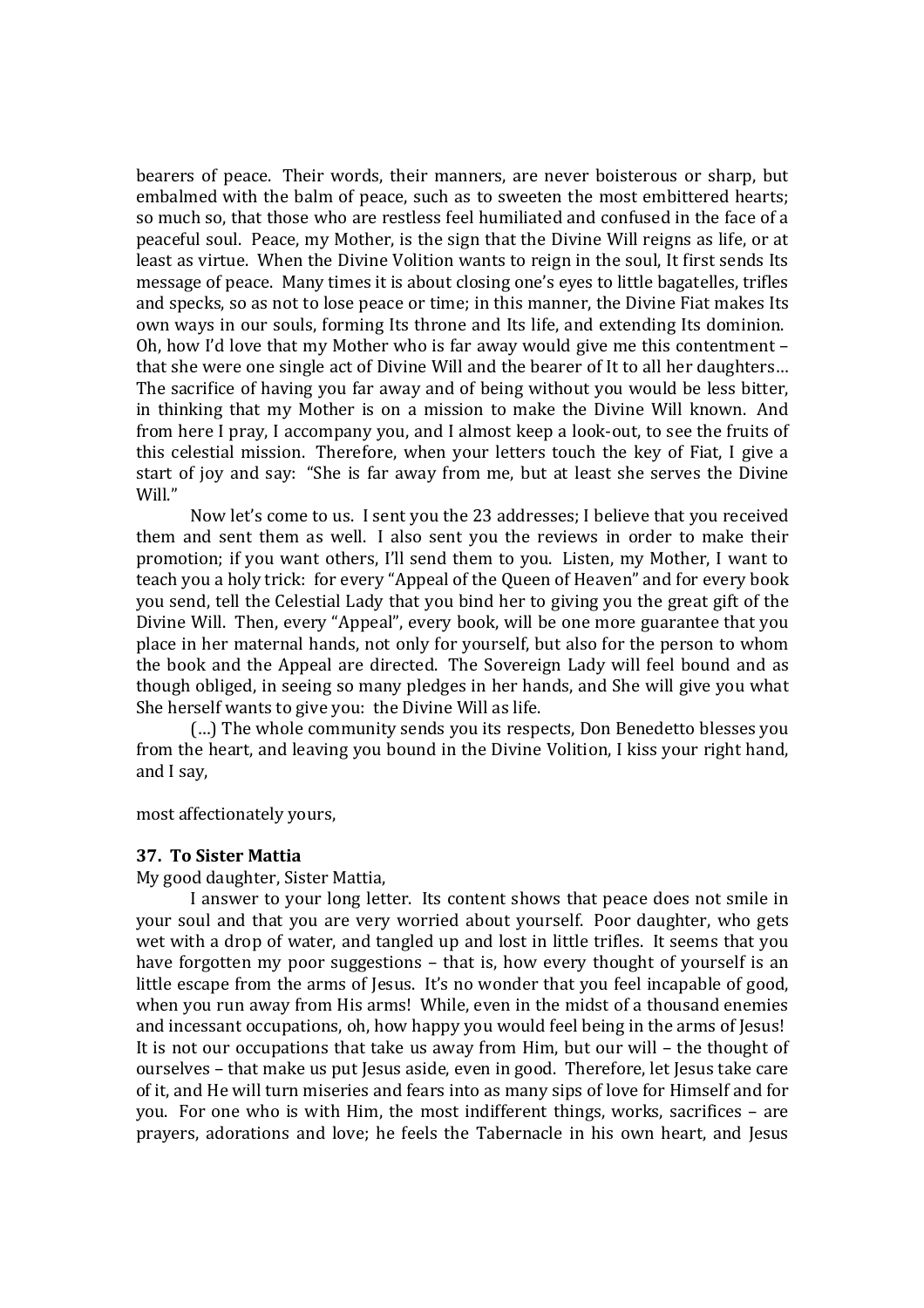living within himself; therefore he finds almost no difference between the Jesus of the altar and Jesus of his heart.

Therefore, courage, trust and peace. Put yourself aside, and give place to Jesus. We are small; if we think of ourselves, Jesus will find no space in which to put Himself and make us feel His thought, His love, His palpitating life within us. But if we don't think about ourselves, then we will feel that the actions of life make us find Jesus and lead us to Him. So, assure me that you will be at peace, that I may say to the Celestial Little Mama: "This is our daughter; at any cost we must help her to become a saint." Aren't you happy?

The second edition of the "Queen of Heaven" just came out. I am sending you two copies, one for reverend Mother Vicaria and the other for you, for free. If you want more, let me know how many you want and I'll send them to you. I commend myself to your prayers. My sister tells you many things… I do not neglect to recommend that you promote the new edition. I want to see what you are able to do for the Celestial Mama, and for the triumph of the Divine Will… I leave you in the Divine Volition, and be careful not to escape any more; sending you the kiss of the Fiat, I say,

most affectionately yours, the little daughter of the Divine Will

#### **38. To a Religious**

# **Fiat – In Voluntate Dei!**

Reverend Mother,

I hope you are doing better. Just as dear Jesus brought you sufferings in order to continue a little bit of His life in you, now I hope that the Celestial Baby, with His childlike smiles, brings you sanctity, in order to continue the life of His works in your Maternity. And since our sufferings are in the hands of Jesus, they are files which sharpen us up more in sanctity, brushes that embellish us, love that consumes us. Dear Little Baby will come all festive, to reward you for the pains you have suffered, and will remain in you to dwell in you forever, bringing you the Divine Will as gift. This is the most beautiful wish I can send you; I think you will like it.

In this night of Holy Christmas, let us say, from the heart, a big and repeated "Fiat". In this way we will prepare a feast for the Divine Little One and He will bring us His own, so we will celebrate together His adorable birth… Now, I braid all the daughters together with the mother and I send my wishes to all, by praying to the Divine Infant that He will bring His Fiat to all the sisters, giving you the kiss of the Fiat  $(...)$ 

# **39. To Sister Remigia**

**Fiat**

My good daughter,

I received your letter and with sorrow I learned of the state of your health. Patience, my daughter, dear Jesus wants to make you mature more in sanctity, and His Divine Volition wants to hasten Its life in your soul. Crosses are firewood: the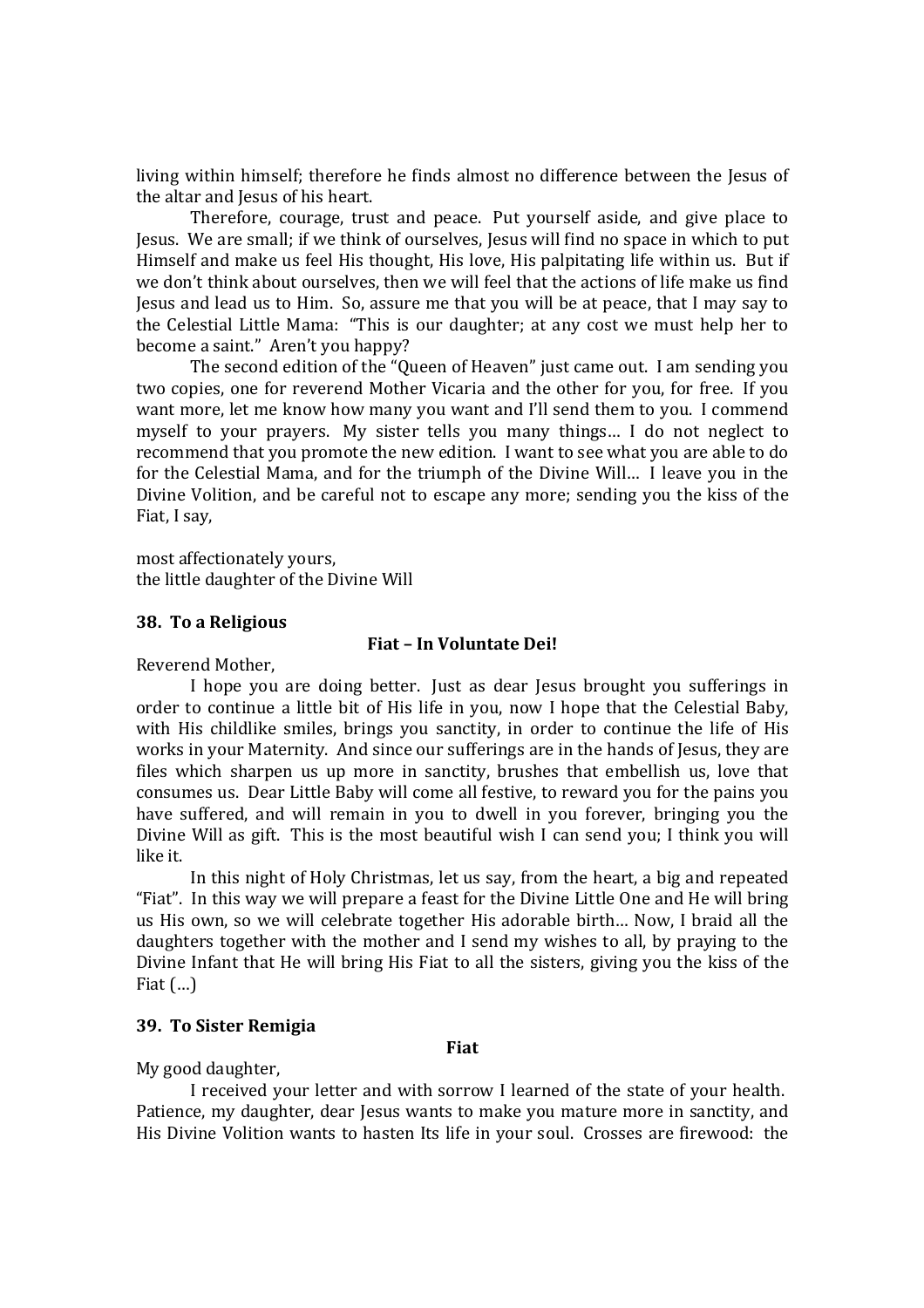more the wood, the more the fire grows; or like the sun to the plants, which caresses the plants with its light and heat, matures them, and gives them sweetness and taste. Without a cross we are like unripened fruits – like sterile plants, which do more harm than good. However, my daugther, remove the sadness from your soul; do not get discouraged or disturbed; hold peace as the greatest treasure. Jesus is good, He won't harm you, but will dispose everything for your good.

Now I want to know how you feel… I leave you in the Divine Volition, and everything you suffer and do, place it in Its hands, so that you may provide It with all that is necessary to put It to work. If you give It nothing, It will remain idle within you, and you will feel empty of the work of the Divine Will. Therefore be attentive, and behave in such a way as to be able to say: "I know nothing but Divine Will. It is my mother, my sister, my life, my all, my Heaven, and my Paradise on earth." (…)

#### **40. Fiat**

Most esteemed one in the Lord,

In the name of the Celestial Mama I thank you for your attentions in promoting her book. She will certainly reward you with her maternal blessings; She will look at you with special love, and will feel bound by a pledge for as many attentions as you use. With yearning and sighs, the great Lady keeps making her maternal visits, because she wants to form the people of the Divine Will; and one who is interested, She considers as daughter and secretary. Would you not want to be one of them?

Now, my good Lady, I recommend that you never lose peace, not even in weaknesses. Rather, the faultier we feel, the more we must cling to Jesus. We must use those very defects as many steps in order to ascend into the arms of Jesus, throwing them, with full confidence, into His loving flames, so that they may burn up, and His Love and His adorable Will may take the place of our defects. Moreover, mortifications, adversities and sorrows are the messengers that Jesus sends to us, His little warning letters, the unexpected telegrams, which bring us the good news of how much Jesus loves us, and to what degree of sanctity He wants to raise us. Therefore, without the cross it would be as if we had no correspondence with our beloved Jesus, and as if He had made no design upon us… Ah, no, may Heaven save us from this misfortune! Rather, it takes firm resolve to win over our defects and to use the circumstances of life as little coins, as gifts, that sweet Jesus sends to us, to give us the right to acquire the Celestial Fatherland.

By the same token I must tell you that it is not good for you to embitter yourself so much over the loss of your beloved son. He is certainly happier now than when he was with you; and if you really loved him, instead of crying, you would rejoice at his happiness. In grieving, you do not love your son, but yourself. Furthermore, we are just one step away from our dear departed ones; when we least expect it, we will find ourselves together with them. Therefore, I recommend to you peace, courage and true resignation, and you will see what the Lord will make of you.

Do not stop reading the book of "The Queen of Heaven", in order to better learn how to live in the Divine Volition. By the end of August the fifth edition of "The Hours of the Passion" may come out. If you want them, ask for them, and they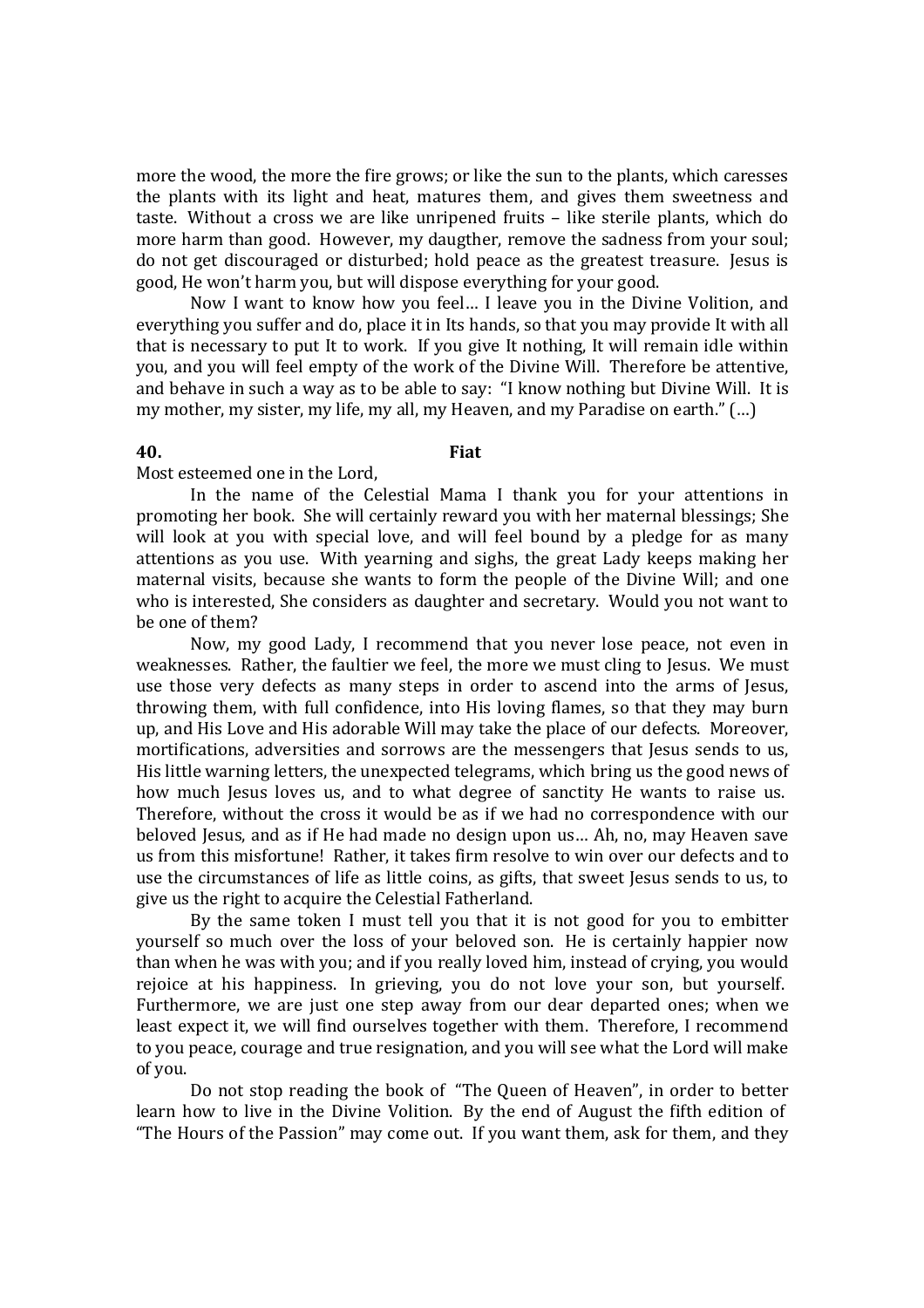will both bring you light, joy and guidance. I commend myself to your prayers, and leaving you in the Divine Volition, I say,

most affectionately yours, the little daughter of the Divine Will Corato, August 14, 1934

### **41. To Mrs. Mazari, from Bari**

#### **Fiat**

My good daughter in the Divine Volition,

I received your letter through the Confessor. First of all, I must thank you for all the attentions you had for me, the poorest of all creatures. I certainly did not deserve them; therefore I pray to Jesus that He Himself would reward you. But do you know what the reward is, which I am asking sweet Jesus to give you? It is that He would give you the great gift of the Life of the Divine Will, so that nothing should be left of you but the veil which covers It; and then you would feel within yourself His Sanctity in your power, His Light guiding you in everything, His Peace which knows how to put to flight fears, doubts and disturbances. In sum, you would feel Heaven in your soul, the Celestial Fatherland in your possession.

Therefore, courage! In everything which is not Divine Volition, in all the things that oppress you, say: "These are not our things, they don't belong to us. For us the Divine Will is everything; It is our dear Inheritance, and it is right that we live in our own field, in our dear home." Oh, how I'd love to hear Jesus say: "These two daughters of mine are fully of my Will, they are the terrestrial angels that I keep on earth, my hiding places, in whom I take refuge when creatures offend Me." This is the reward I want for you, and I pray that sweet Jesus give it to you. Aren't you happy?

Luisa

# **42. To Mrs. A. Savorani, from Faenza**

# **In Voluntate Dei!**

Blessed daughter in the Divine Volition,

Courage, trust and abandonment in the arms of our adorable Jesus, in your pains. I believe that they are nothing but raw material in His hands, in order to repeat His Life in you; and if you knew with how much love He is inside and outside of you, in order to shape you to Himself…! Jesus feels the need to make of the creatures the repeaters of His Life, and He does so on the stake of suffering and love. Sufferings are firewood, and love ignites it, while Jesus gives us the shape He wants, fully similar to Himself. And woe to the world, if these stakes were not there! Therefore, my daughter, let Jesus Do – let Him, the Celestial Doctor, Do. And as He operates, your life will alternate, now with suffering, and now with sweet rest, which Jesus Himself will give to you. Do not listen to so many stories of doctors, with many opinions, each one contrary to the other. It is fair not to believe in any of them. Stay with your peace, and until you find doctors who are in agreement with their opinions, don't do anything. Jesus, Who has helped you until now, will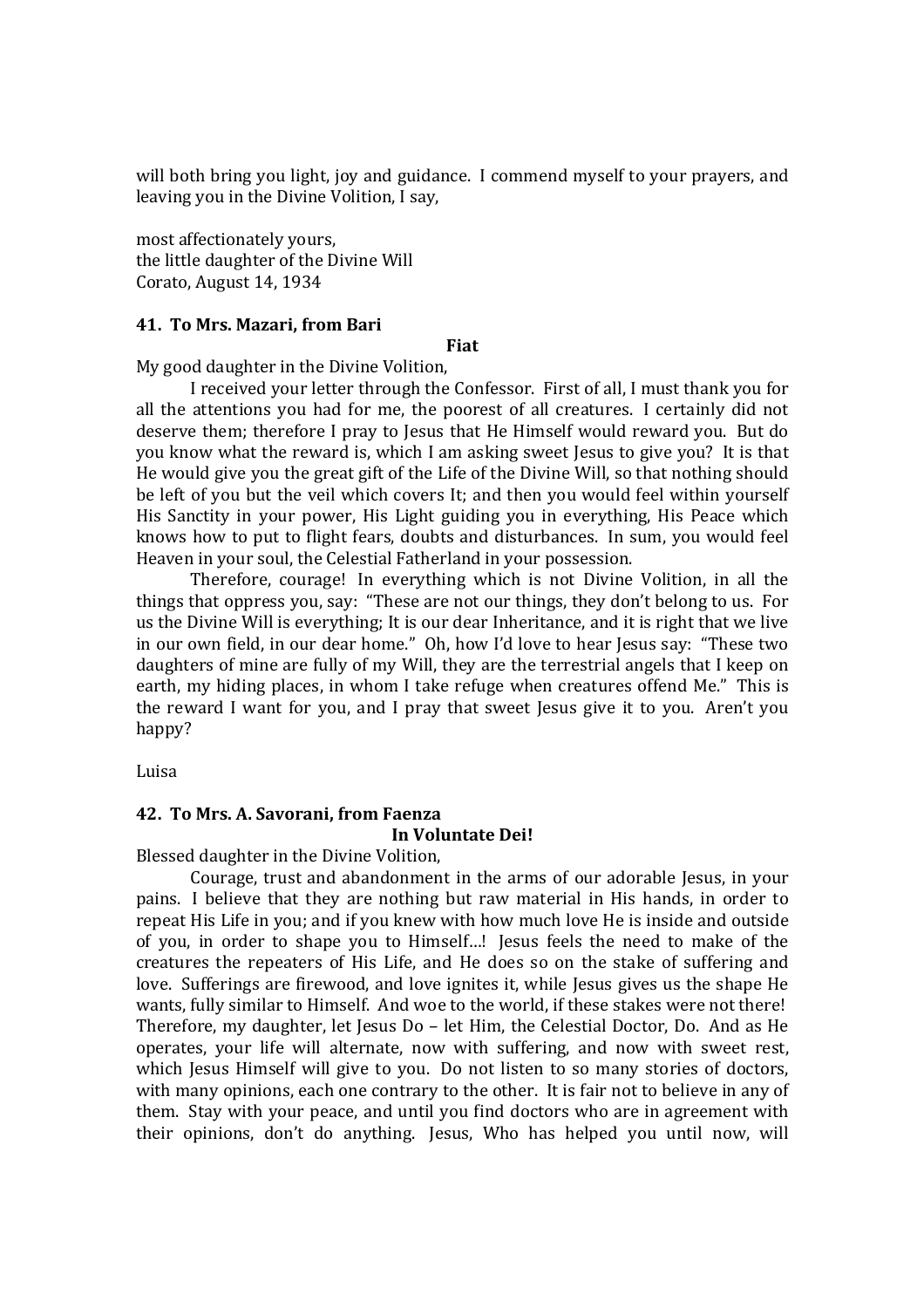continue to help you. Besides, He holds suffering in His hands; whenever He wants, He makes us feel it, and when He does not want, He gives the opium of His Will, and puts it to sleep. Therefore, think about making yourself a saint. In every pain, give Jesus a kiss, hug Him very tightly, and force Him to let the Kingdom of the Fiat come upon earth. (…)

# **43. Fiat – In Voluntate Dei!**

My good daughter in the Divine Volition,

Oh, how I'd love that everything in you were Will of God! I tell you as a mother that your concern about feeling cold, about not having one tear for the pains of Jesus and the like, almost unintentionally prevents the fullness of the life of the Divine Will in you, while everything should be Will of God within us: cold, warmth, sleep, vigil, crying and not crying… There are tears of the heart, the tears of the soul, which are more bitter and transform us into our beloved Jesus. The tears of the eves relieve us, satisfy us, they are a vent, while the tears of the heart petrify us, and give us such a hard pain that there is no hope of relieve… Oh, how easily we pay attention to what we feel! Feeling is not ours, it is not in our power; while Jesus, because He loves us very much, gave us our will into our power, so that, as we put it on the countertop of the Divine Will, it could turn into divine acts, which contain such immensity and power that we are unable to contain them; and dear Jesus, in order to allow us to possess them, makes the great prodigy of living within us to give us their possession. And then, what happens? Our life and our acts have the life and the acts of Jesus as their foundation. Even our breathing takes origin in His breathing… Therefore, our coldness, the tears not shed, our pains, the involuntary distractions, can ask for the Kingdom of God upon earth. They will be as many sweet pledges in the hands of Jesus, which bind Him to make the Kingdom of the Divine Will come upon earth.

Therefore, let's be attentive, let us live as if we had no other life, no other word, but the Divine Will. (…)

The little daughter of the Divine Will.

# **44. To Mrs. Mazari, from Bari**

# **In Voluntate Dei!**

My good daughter of the Divine Volition,

Thank you for so much of your affection and attention, which I do not deserve. May Heaven, dear Jesus and our Queen and Mother reward you for everything; even more, in exchange I will pray that they may give you the royal garment of the Divine Will, and cover you and warm you with the mantle of love. But you must dispose yourself to receive it and to be clothed with this royal garment, which will make you stand out as a favorite daughter of the Divine Volition, while Jesus and Mama, with their divine hands, will cover with the shining mantle of Love. Do not think it is difficult to obtain this great good; rather, it is very easy, as long as you want it with a firm decision to live from the Divine Volition, converting everything you do into Divine Will.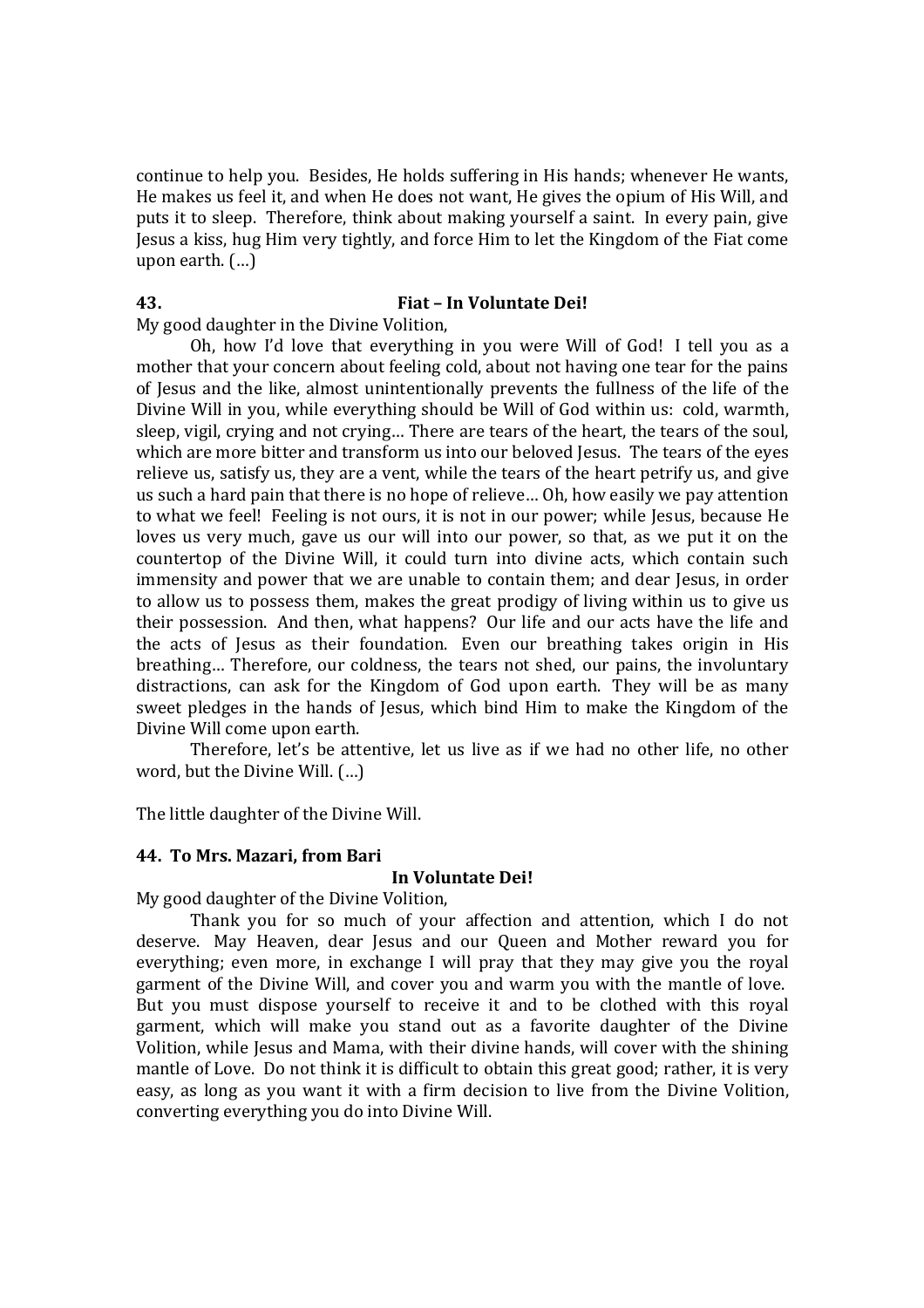Dear Jesus and the Most Holy Queen will put themselves at your disposal, remaining inside and outside of you, to be your guide, light and strength; and if they see your weakness (not your will), they will make up for anything you cannot reach. Do you want do know something? The Queen committed Herself with her Divine Son to assisting and raising those who want to live from the Divine Will with the same love with which she raised and assisted her Son Jesus. So, it takes will; the rest will come by itself…

Therefore, courage. Don't lose heart because of the difficulties and the circumstances of life; they are steps which make us go higher in the Divine Volition. Especially in painful circumstances, dear Jesus takes us by the hand to make us rise higher and achieve beautiful conquests – not human, but divine and of infinite value. Oh, how I'd love to hear that you are always in the Divine Will!

(…) I prayed for your needs, especially for good Carmela. Who knows how many hugs and kisses the Lord will give you – to the one who suffers and to the one who sees the other suffering; because it is better to suffer than watch someone else suffering. So, return these hugs and kisses with your own, and tell Him from the heart: "Jesus, take our will and give us Yours." He wants to give It, and He loves that it be sought after (…)

The little daughter of the Divine Will Corato, December 3, 1937

# **45. To Mother Cecilia**

# **Fiat! – In Voluntate Dei!**

My good and reverend Mother,

Thank you very much for your dear letter and for the good news you send me, especially about your eyes. I was really concerned, but now I thank God. We are making the third edition of the "Queen of Heaven" with a beautiful appendix. I would have liked to make you a surprise. The typography is going very slowly, so it hasn't come out yet, but it's about to be finished. As soon as it comes out, the first copy will be for you, and you will hear new surprises from the Queen – what she has done, what she does and wants to do for us. After I send it to you, you will send me your impressions, and I believe that you will love the Celestial Queen more.

Now, my dearest Mother, I send you my wishes for the birth of the little King Jesus. It is easier to get what we want from the little ones, because they have no self-interest. Sometimes it is enough to give them a caress, a kiss, or to dry their tears, to obtain what we want. I believe that your Maternity will give all this to little Jesus, and He will give you His Most Holy Will as a gift for His birth. He could not give you a greater gift, because with It you will have sanctity and peace at your disposal; you will feel the Creative Virtue within you, which has the virtue of transforming your acts – even a little "I love You" – into as many Lives of Love, which are incessantly in the act of loving the One who loves us so much.

My Mother, how beautiful it is to live in the Divine Volition! Everything is ours; God Himself feels the need to give Himself at the mercy of His creatures, to love them and to be loved by them. I wouldn't know what else to wish you, more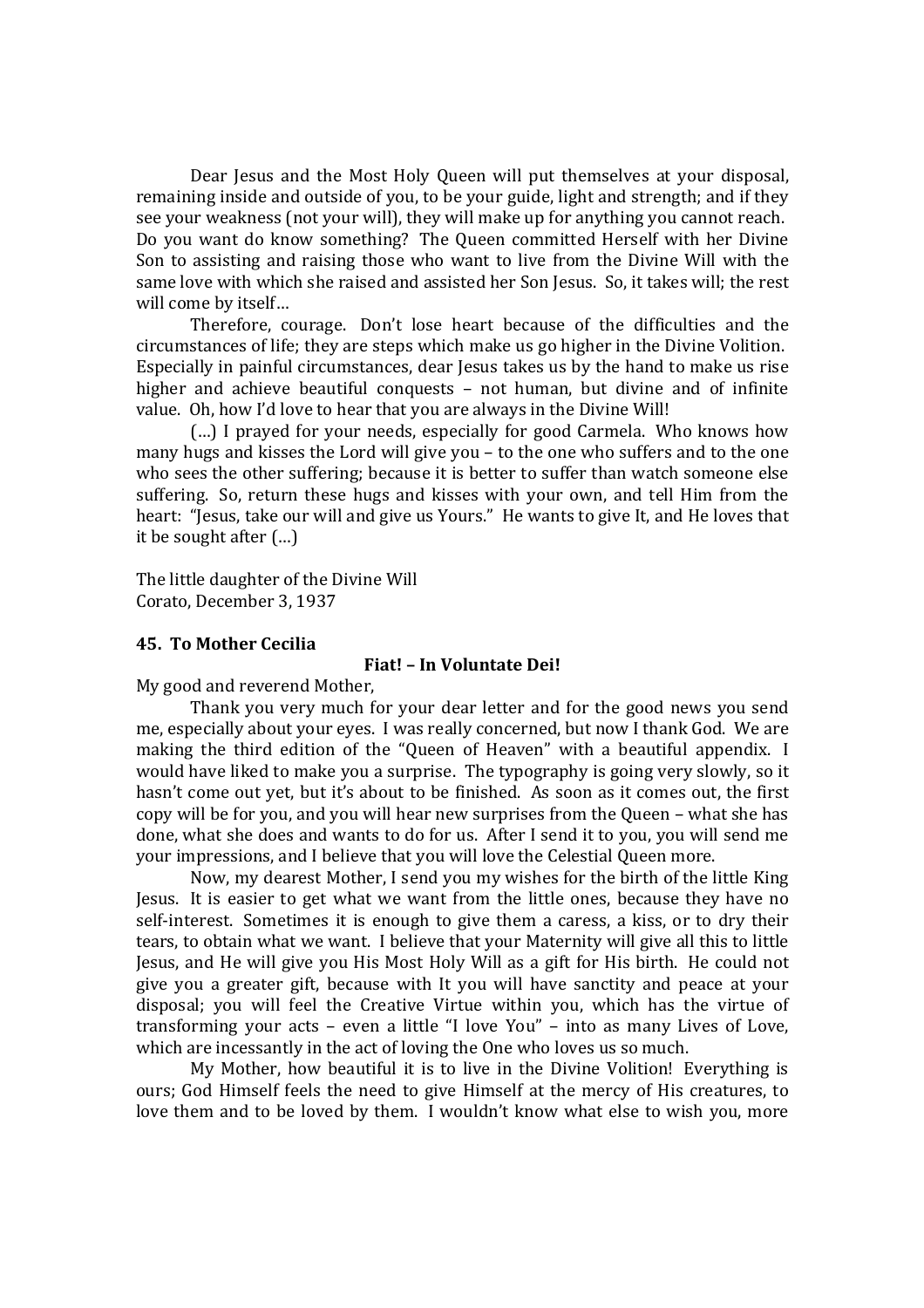beautiful and more useful than this: may the Divine Volition enwrap you so much as to make you feel, see and touch nothing but Divine Will.

I leave you in the Divine Volition…

# **46. In Voluntate Dei!**

Most esteemed one in the Lord,

I assure you my poor prayers. Have great confidence, which conquers God, Who surrenders to your needs. Offer some Holy Masses to plead for what you want. Then put everything with filial abandonment into the hands of God and of the Queen – They, who love us so much and want to be loved. All that will happen will be always the best for you and for poor Jesus. Crosses make us be reborn to a new life of sanctity and of Grace; therefore the crosses which are borne with true resignation make us like Jesus and are our rebirths in good, in Love and in the Divine Volition, which wants to be our life. So, let us make everything flow in the Holy Will, if we want It to perform Its prodigies of love in our soul…

I commend myself to your prayers, and from the heart I will do it for you. And sending you the greeting of the Divine Volition, that may bring peace to you and balm to your pains, I say,

most affectionately yours, the little daughter of the Divine Will

# **47. To Federico Abresh, from Bologna Fiat! – In Voluntate Dei!**

Dearest son in the Divine Volition,

The only consolation for a mother, in having her children away from her, is that they want to live in the Divine Will – if I think how much dear Jesus longs for it, and that the nail which transfixes Him the most is that His children do not live in His Will. And the Celestial Queen – what would she not do if she saw us living together with Them, with one Will? They would certainly put their lives at our disposition. And living in the Divine Will is exactly this. God Himself faces up all our things and puts His Sanctity, His Love, all His Being at our disposition, as long as He receives the contentment of seeing us live in that Volition which is the bearer of all His goods. Dearest one in the Divine Volition, to live in It is not about changing actions, but only the will: instead of making our will flow in all that we do, we let flow That of God. And do you want to know what happens in our act? His Love, His Goodness, is so great that as we form our act and let His Will flow in it, the Divine Life forms in our act; and this Life of God is repeated in our acts as many times for as many acts as we do. Do you think it's trivial that, as long as I let His Will flow, He gives me the power to form as many Divine Lives for as many acts as I do? They might be even natural or tiny acts; as long as His Will is there, the great prodigy is performed.

As far as weaknesses, miseries and the like, don't worry, as long as our will is not there, since that is our ruin. They can serve as footstool on which the Divine Volition forms Its throne in order to dominate us and reign; or serve as the crushed stone and rubble serve one who wants to build himself a house, or as ground in the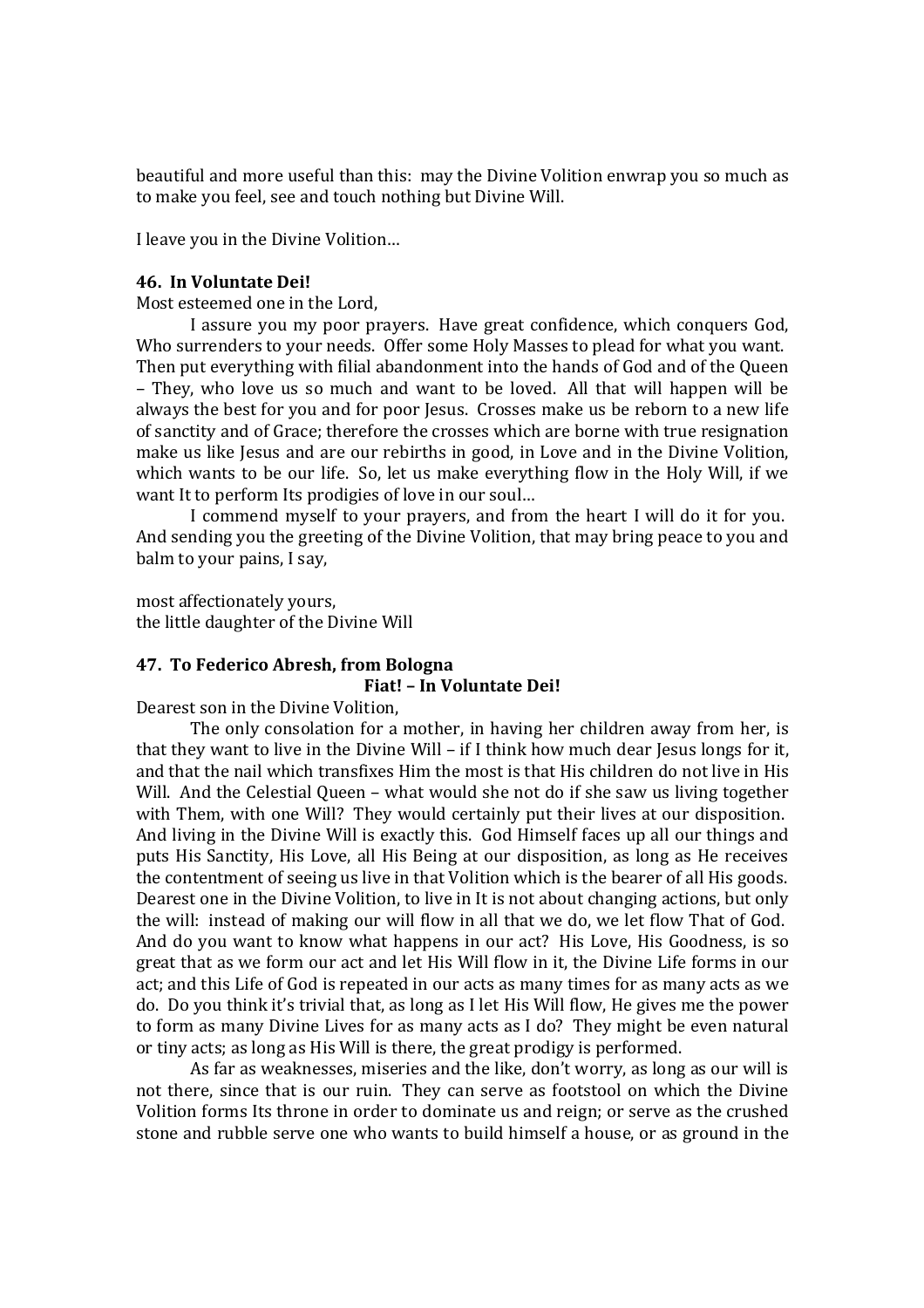hands of our Celestial Farmer, Who makes of our miseries without our will the most beautiful bloomings in order to extend His Kingdom. Everything serves His glory and our good, in the divine hands of the Fiat. However, I recommend that you do not think of miseries and weaknesses. The more one thinks about them, the more he feels them. On the other hand, if one does not think about them, they disappear, and he feels them less; more so, since sweet Jesus does not look at what we feel, but at what we want. Even more, many times He feels compassion for us and increases His Grace and His strength in order to make miseries stay at their place. Besides, in wanting that we live in His Will, dear Jesus does not want to deal with the dead, but with the living. Our miseries say that we are alive, not dead, and wanting to be the Winner, He conquers them and makes of them the most beautiful ornament for His Kingdom.

Therefore, courage and trust; these are the weapons which conquer God. If we don't take the first steps, we cannot that second, the third ones, and so forth… If we do not enter the sea, we cannot get wet, nor swim in it. Therefore, the essential thing is to really begin; the rest will come by itself.

I commend myself to your prayers. Tell little Pio that in everything he does he should say: "Jesus, take my will and give me Yours." Raise him holy, that he may be a true son of the Divine Will. I leave the whole family in the Divine Volition. Try as much as you can to make the Divine Will known to everyone; in this way you will obtain the grace to know It more yourselves. I send to all the greeting of the Fiat. The little daughter of the Divine Will

# **48. To Fr. Michele Samarelli, from Bari**

#### **J.M.J.**

May the Holy Will of God be our continuous kiss, and transform us completely into Jesus.

Most Reverend Father and Theologian,

May good Jesus bind us in His Will so much as to no longer let us remember our own. Oh, how happy we would be. We would feel the divine seal in all our works; we would feel the breath of Jesus, the very power and love of Jesus, in our voice; and then, yes, we are able to say to Jesus: "I love You; I really do, because in your Will I have also your Love in my power. Therefore, not in my love do I love you, but in your Love, the only one worthy of You." Jesus will not let Himself be won in love by His creature. He will love us very much, so much as to confuse us with love. In every beat of our heart, in every breath and thought, we will receive one "I love you" of sweet Jesus; so many of these "I love you's" will come to us that we won't be able to count them all.

Here is the answer. It seems that Jesus says to you: "Do you want me to love you much, very much, too much? Do you want me to pour into you the immense oceans of my Love, to reach the point of becoming mad for love of you? Live always in my Will, forget yourself, let me live in you, and my Love for you will reach the *non plus ultra* (the highest point). The more you do my Will, the more I will love you, because my Will deserves all my Love; therefore I will put also my Love at your disposal."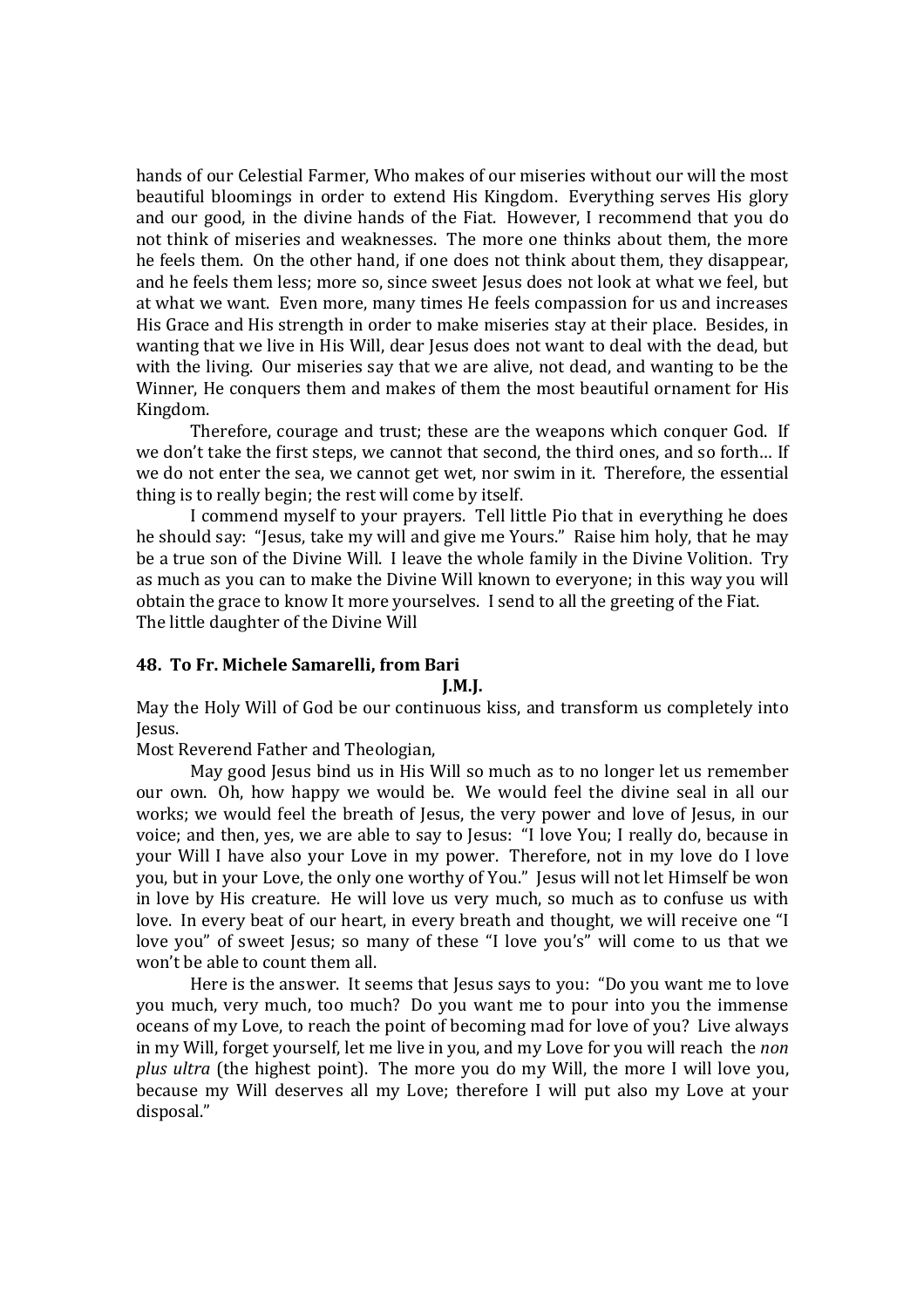Oh, how good is Jesus! If we knew Him, we would die enraptured with love. And the enrapturer Jesus with love hides us in Love, so as not to make us die… The only doubt that Jesus does not love us very much saddens Jesus and embitters Him. Love calls for more love. The more we believe He loves us, the more we feel like loving Him; and Jesus, seeing Himself loved, loves us more.

I now thank you for the beautiful image of the Holy Shroud. I used to have one, but another priest snatched it; and Jesus, who is so good, had another priest send me one. Thank you! I commend myself to your holy prayers…

Corato, October 14, 1917

# **49. To Mother Superior, Sister Maddalena del Moro, from Saint Claire, Ravello. J.M.J.**

May the Holy Will of God bind you so tightly as to not give you time to think of yourself.

My sister in Jesus Christ,

I answer to your letter with a few lines. The cause, I believe, of everything you tell me, is lack of union with Jesus in all your things. The enemy finds you alone, without Jesus, and does his own crafting in you, disturbs you, and takes peace away from your heart, which is so necessary in order to let afflicted Jesus rest. If the enemy found you always with Jesus, he would flee, not bearing His adorable presence. Here is the remedy to all troubles: remain always with Jesus, both in spiritual and in material things, and Jesus will take care of giving you peace and carrying out your office; even more, Jesus Himself will do it in you. Everything you suffer, and even your coldness, give it to Him in order to relieve Him and repair Him; in this way you will have more field to keep company to pierced Jesus. If you remain with Jesus, you will forget about yourself; you will remember Jesus alone, and He will take care of all your troubles… Ah, yes, love Him very much. But only union with Jesus will make the new fount spring with growing love; therefore, if you remain with Jesus, you will love Him; if not, you will love yourself and your own troubles. What a bad impression you would make in front of Jesus, wouldn't you?

Tell good Mother Superior to remain obedient in everything, because one who obeys does not fail, and blessed Jesus will compensate for all that she may seem to lack. Moreover, when Jesus feels loved, He forgets our sins – and would we want to lose our minds in remembering them? Jesus wants harmony and concord among you, and He will be in your midst. I commend myself to your prayers.

The little daughter of the Divine Will Corato, November 20, 1917

# **50. To Father Antonio, from V.**

# **J.M.J.**

May the Holy Will of God be the continuous beating of our hearts. Reverend Father Antonio,

Jesus alone can comfort us in our sufferings. Therefore, let us turn to Him alone; let us throw ourselves into His arms like tender babies; and if pain makes us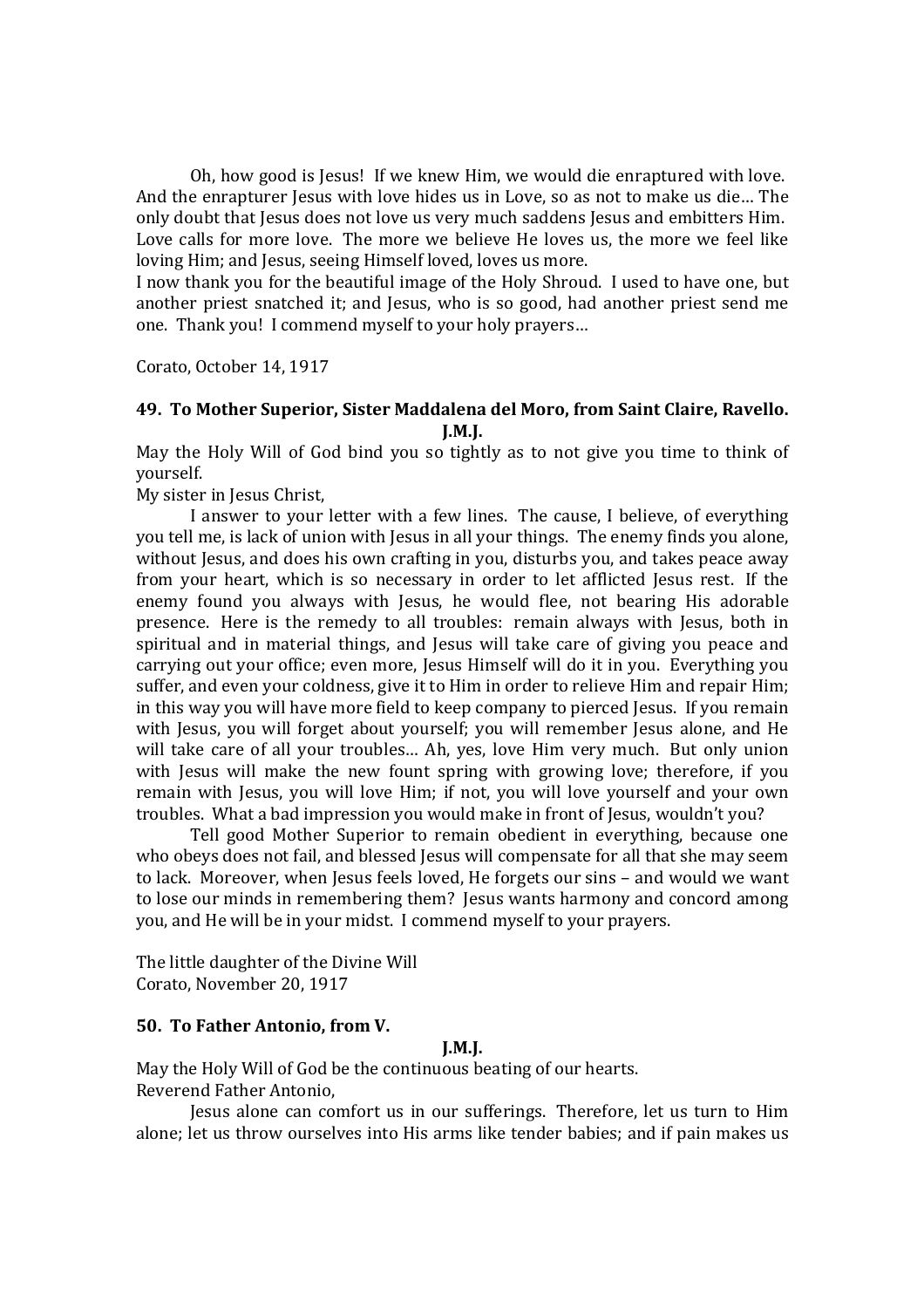cry, let us wet His paternal hands with our tears, and sweet Jesus, in seeing His hands beaded, will dry up our tears and say to us: "Child, have you come to Me to cry? I want to turn your tears into joys, your bitterness into sweetness. I will pour the sea of my graces into your heart…" So, let us entrust everything to Jesus, even the lot of our dear homeland. He will dispose everything for the good of our souls.

I hope you have already received news from your brothers. Entrust them to the purging souls; they will take care of rescuing them. Promise them series of seven Masses, if they are rescued…

I commend myself to your prayers. Let us pray very much in these times so painful. Prayer will defend us from the shadow of the enemy, and will cover us with the divine shadow. The divine shadow will render us invisible to the gaze of the enemy. Best regards…

The little daughter of the Divine Will Corato, November 12, 1917

# **51. To Mrs. Concettina Camoniero, from S. Giovanni a Teduccio, Napoli**

**Fiat**

May the Holy Will of God bind us so much as to put every worry to flight. Good daughter,

It takes trust and love with blessed Jesus; the braver we are, the more He loves us. Your fear of receiving Communion comes from the enemy; he would be pleased if we formed more firewood for hell, otherwise he would not have told you this, nor caused so many fears within you. On the contrary, I tell you that when you abstain because of fear, you form firewood for Purgatory, and the Communions you do not receive on earth, you will receive them with fire in Purgatory, because Jesus burns with love in the Most Holy Sacrament and wants to come into our hearts in order to pour His flames out; while if we abstain, He burns more, becoming fidgety and delirious, and with Justice He will make us burn more in Purgatory. Therefore, think only of loving Jesus, of how to make Him happier, and love will destroy all the wood and, as celestial dew, will cover you and purify you from everything. Fears, doubts, agitation, are laces which bind us to ourselves, and take the freshness of love away from us; even more, they make it wither and snatch us from the arms of Jesus. I recommend you "The Hours of the Passion". Form continuous chains of reparation around Jesus; unite all your actions to them, so that this sweet chain of reparation may never be broken. These times require it; if we don't want to be spectators of worse evils, promote it as much as you can. Commending myself to your prayers, I pray to Jesus that He may bless you and give you peace.

The little daughter of the Divine Will

# **52. Only and always with Jesus!**

My good daughter,

If you want to be a saint, search only for Jesus and take from Jesus all that He disposes – privations, lack of help, even spiritual… My daughter, until you strip yourself of everything, even of holy tastes, Jesus, the kidnapper of hearts, will not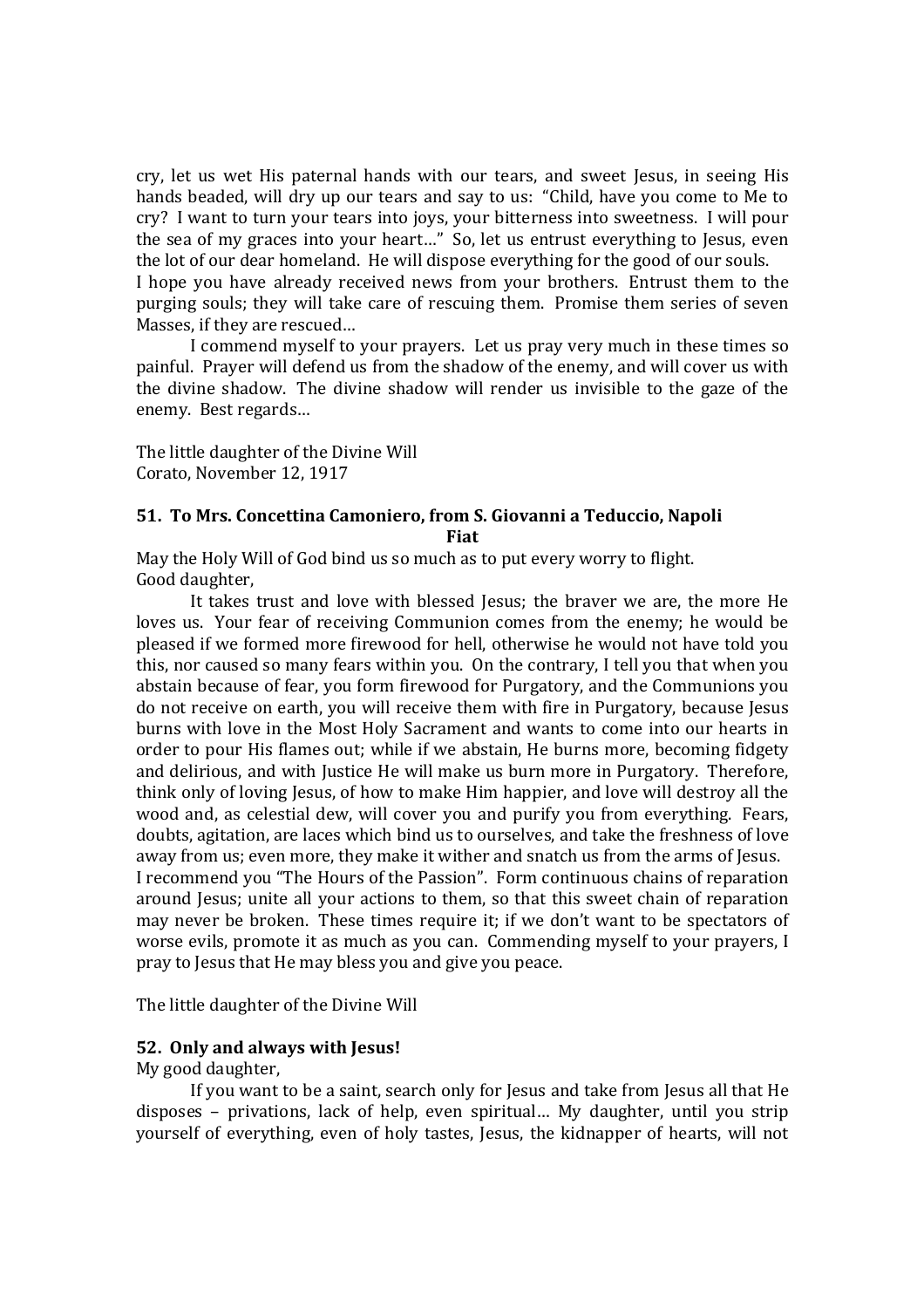give you His divine tastes, and therefore you will be always shaken and beaten, now by one wave, now by another one…

I conclude, enclosing you in the wound of the Most Holy Heart of Jesus, so that He may bless you, console you, and hold you tightly in His arms. Pray for me…

The little daughter of the Divine Will

# **53. To Sister Agnese, from the Cloistered Benedictine Nuns of Lecce J.M.J.A. Fiat!!! In Voluntate Dei, D.G.**

Most esteemed sister and daughter in Jesus Christ,

I received your letter through your holy sister, who came to visit me. I will try as much as I can to make you content – to pray for you. I only beg you to make everything disappear, so that the Divine Will alone may rise again in all your things. Never let It escape form you; hold It as prime act of life, in all your actions, in sufferings and in consolations, and It will give you peace, so necessary to your soul. Be on guard from everything which is not peace, because fears and restlessness, even under the aspect of good, are always infernal breaths and rags of hell – stuff which does not belong to us; and we must be on our guard so as not to let alien and noxious things enter into our soul, which can harm us. Therefore, if you love Jesus, be at peace; whatever the circumstances may be, never get disturbed, and remain in full confidence like a baby in the arms of Jesus.

Peace will be your heritage, the Divine Will your life, trust the powerful magnet which will capture blessed Jesus to dwell in your heart. Oh, how happy He will be to remain in your heart, because He will find His Heaven in it, the things of the Celestial Fatherland – which are His Will, peace and trust. In Heaven they live in full confidence, more than as children with their Father, enjoying peace and living from the Divine Will. Therefore, let us learn from this exile how one must live in Heaven!

I commend myself to your prayers, of which I am very much in need, and leaving both sisters in the sea of light of the Divine Volition, in which I hope you will become saints, I say,

most devotedly and affectionately yours, Luisa Piccarreta

# **54. To Mother Elisabetta**

# **J.M.J.A. – Fiat!!! In Voluntate Dei, D.G.**

My good and Reverend Mother,

I was about to send you my letter through your dear sister when I received yours, so pleasing to me. My Mother, do not afflict yourself for what you feel in the depth of your soul; these are works that Jesus does in order to accomplish His great designs. And to work Jesus uses now the material of light, now of obscurity, now of isolation, when your soul feels lonely, and maybe even without the One Whom you love and Who loves you very much. But Jesus never leaves you, He hides; and in His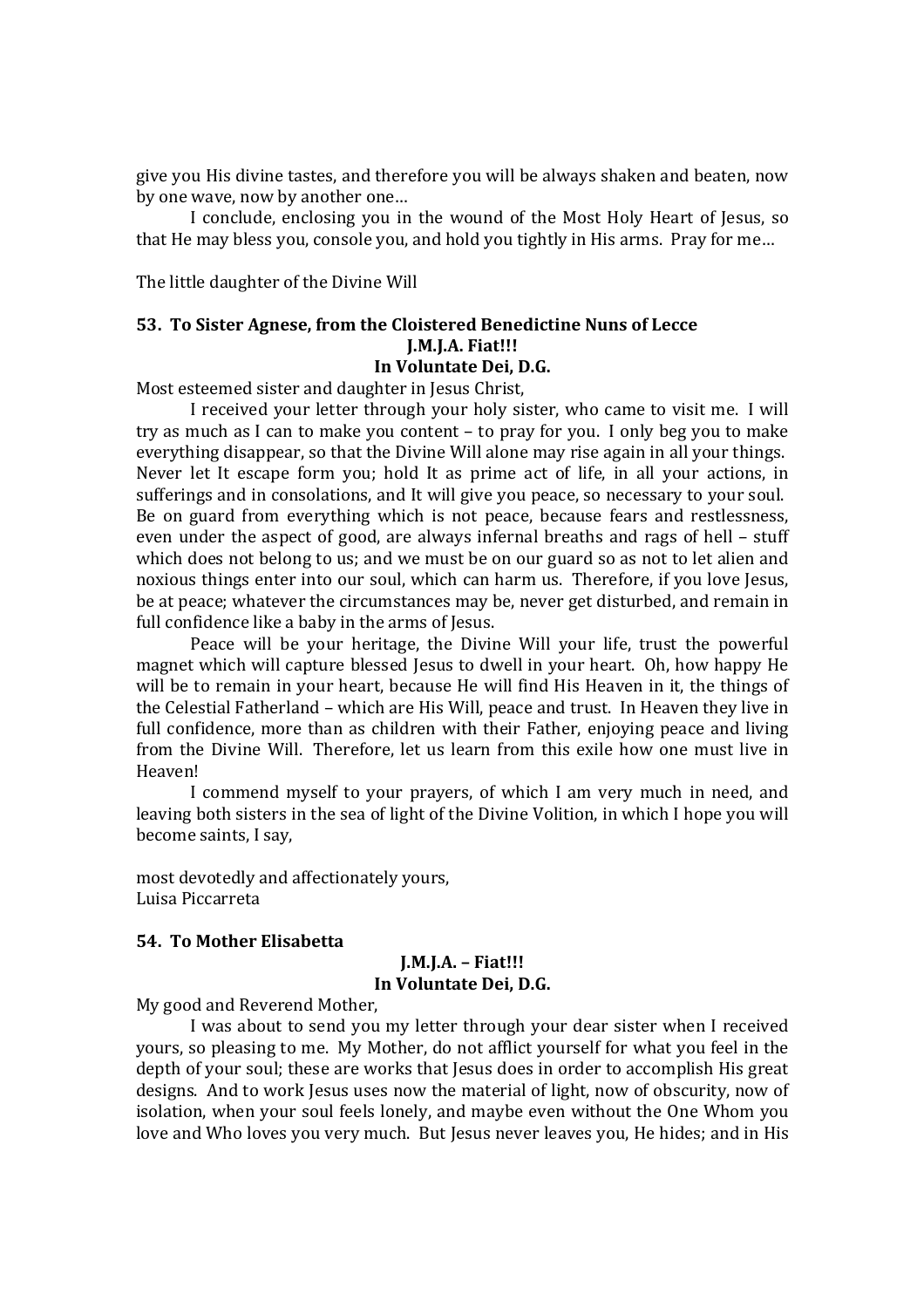hiding, the ardor of His love is so great that He gives you hidden kisses and tender hugs; but He gives them slowly and quietly, so as not to be felt. However, He can't last too long with all this, and when you least expect it, He makes Himself felt in the depth of the soul in order to sustain you and to enjoy His works. My Mother, it takes patience, faithfulness and peace with Jesus, in order to let Him proceed in the work of forming the Kingdom of the Divine Fiat. He wants to be free, and does not want us to be concerned with what we feel. What can we do? It is the eclipse of the Sun of the Divine Volition, which reaches the point of eclipsing Jesus with Its shining rays. Therefore, you, pray for me, as I need it very much.

I send the greeting of the Fiat to your good sister Elisa, to my daughter, Sister Gioacchina, and to the whole Community. Lina wrote, saying that she is very happy. Please, don't forget to pray for me, and with all my heart I will do it for you. And leaving you on the way in the interminable light of the Supreme Fiat, where everything is peace, harmony and fortitude, kissing your right hand, I say, your most devoted and affectionate servant,

Luisa Piccarreta

Corato, January 28, 1929

P.S. Thank you for the rosaries. My sister Angela kisses your right hand and sends her heartfelt regards. Mother Superior of Oria asks for comfort.

# **55. To a Religious**

# **J.M.J.A. – Fiat!!! In Voluntate Dei, D.G.**

My good and Reverend Mother,

Reverend Father P. had me read your letter addressed to him and asked me to write you a few words to cheer you up. But what should I say? My usual refrain: let us dissolve ourselves in the Divine Fiat, and in It we will find strength and light, which, investing our tongue, will make those who listen to us speechless; and in feeling the strength of the truth in It, they will bend and listen to you, putting an end to a storm which has been lasting for so long.

My Mother, you shouldn't be concerned about such moodiness, nor give it too much importance. Poor one.(\*) What weakness. He changes at every sound that reaches his ear. While being in Rome, he was with you; going to Messina, he is with them. But he will easily change once again; and if he doesn't, Our Lord will use different ways. Therefore, never lose peace in these circumstances, because the storm will be over – everything ends down here – but peace does not end; rather, it is the carriage which brings us to Heaven and remains with us, as heritage of the children of our Celestial Father. More so, since peace is the bell that rings continuously, to call the life of the Divine Fiat into ourselves.

I like very much the three pieces of advice of Father di Costa; be careful to put them into practice. Who knows what Our Lord will dispose. Therefore, let us pray, hope, and abandon everything in the Divine Volition. I commend myself very much to your prayers, and leaving in the Divine Volition, I kiss your right hand, and I say,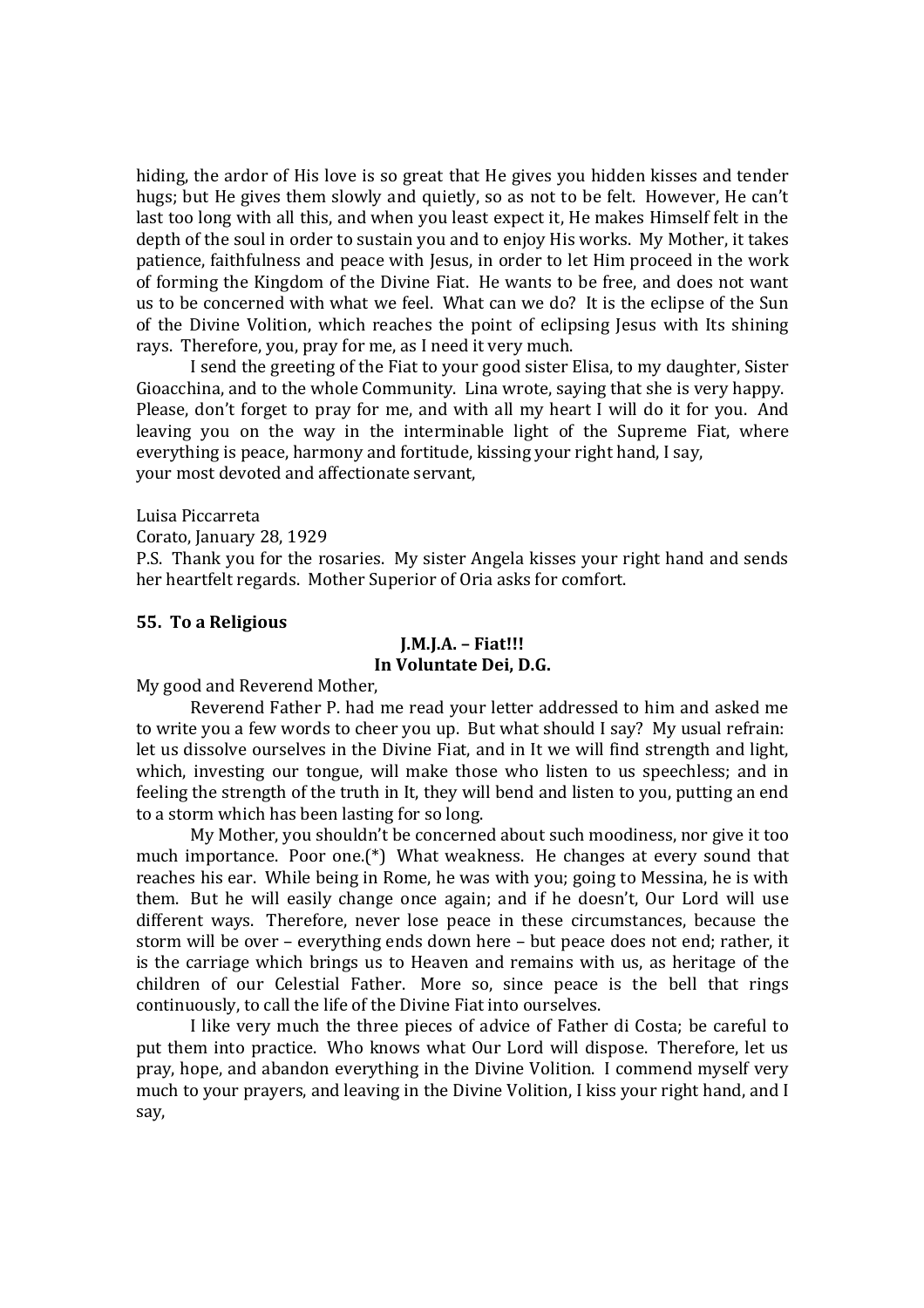your most devoted servant, Luisa Piccarreta Corato, February 9, 1929 *(\*) The Visiting Father.*

# **56. To a young lady**

# **J.M.J.A. – Fiat In Voluntate Dei! D.G.**

Most esteemed one in the Lord,

May the Holy Divine Will be always blessed, Which disposes everything for our good. The storm is always prelude to clear skies. Therefore, don't lose heart, wait with untiring patience for the hour of God. When it comes, its dominion will put everything into place, and maybe your very enemies will become your friends. Therefore, courage, do not neglect anything, give example of a firm character, always equal to yourself. Don't let the devil laugh, because if your are not firm and always the same, the enemy will say to you: "You wanted to do good to others, and you were unable to do it to yourself."

My daughter, your must know that a piece of iron sparkles under the blows, it becomes softer and disposed to form the shape the craftsman wants to give it. So does Our Lord, Divine Architect: He strikes the iron of our soul in order to remove the rust, to soften us and give us the shape of the object He wants to make with us; and the light with which we sparkle under His blows serves to dispose us to His great designs. Therefore, from the storms you must draw light, courage and peace. Never be disturbed, because disturbance is the true hail of the soul, destroyer of the true goods. I commend myself to your prayers, and leaving you in the light of the Divine Fiat, I say,

your most devoted servant, Luisa Piccarreta Corato, February 11, 1929 I will ask the little orphans to pray.

# **57. To a Religious Superior**

# **J.M.J.A. – Fiat!!! In Volunatate Dei! D.G.**

Most Reverend Mother,

Thank you for your holy wishes and your dear souvenirs. I don't know how to thank you. Good Jesus thanks you in my place, and with all my heart I return your wishes. But do you want do know what my wish is? That the Divine Fiat may take your will away from you and give you Its own, so as to form in you Its life, Its kingdom, and Its Heaven in your soul. Oh, how happy you will be! Living no longer from a human will, but from the Divine Will. It will give you perennial peace, which is so necessary in order to form the daylight in our soul. Disturbance, fears, little mistrusts, are the night of the soul and make her see all things opposite to what they are. The night hides the warmth of the Divine Sun from us, and maybe even Jesus Himself. On the other hand, peace is the smile of the soul, and the spring which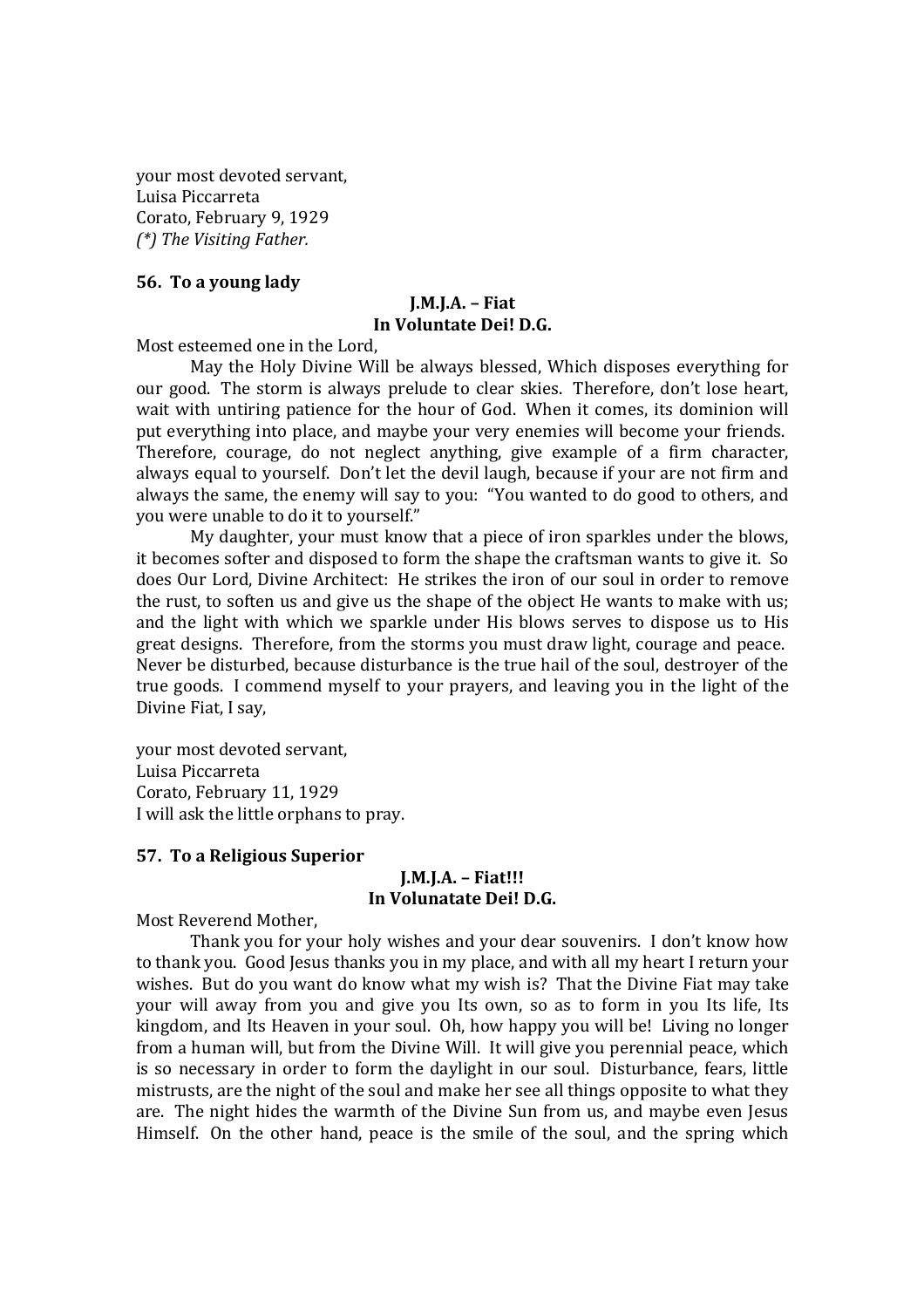makes the little ground of our soul bloom; it removes from us the veil of disturbance and reveals to us the One Who loves us so much. But if you want peace, you must live from the Divine Will. It alone gives us true peace and encloses the Celestial Fatherland in our heart.

I beg you to make of your Community the little kingdom of the *Fiat Voluntas Tua*, on earth as it is in Heaven. If you do so, you will have a flourishing community – the will of each one will be the will of all. You will have one single strength, and will form the little Heaven on earth. Therefore I beg you – since you wanted a word from me – that you all do the Divine Will. Place the Fiat before and after each one of your acts. Everything you want, abandon it completely in the Divine Volition; do not worry, and It will take on the commitment of all your things.

I send the greeting of the Divine Fiat to my dear cousin, and I beg her to make herself a saint, and to never leave the infinite sea of the Divine Volition. Tell her to pray for me, as I assure that I do it for her. I commend myself very much to your prayers, and leaving you crossing the interminable sea of the Fiat, I say, your most devoted servant,

Luisa Piccarreta Corato, April 16, 1929

# **58. To a Religious Superior**

# **I.V.D. D.G.**

My good and Reverend Mother,

I received your letter, so pleasing to me, and in reading it I felt in my poor heat the notes of your sorrow, of your bitterness and of the isolation in which you find yourself. My Mother, courage, don't lose heart, because despondency exhausts courage and strength, and renders us unable to do good. If you throw all these notes of sorrow and isolation into the sea of the eternal Volition, they will give you a greater right – that the Divine Fiat be not only your life, but your guide, support and inseparable companion, so as to form with It everything which befits you, as Superior, to do and command. Don't you feel this divine help within yourself? Don't you feel in your heart the presence of a powerful hand that guides you? Therefore, my Mother, abandon yourself in the Divine Volition like a little baby, and you will feel a new strength, a new light arise, which, embracing you, will tell you: "I am always with you. The isolation in which your people leave you will be rewarded by my faithful company."

Although unworthy, I will pray form the heart that Jesus may console you and give you so much grace as to be able to enjoy peace in the midst of many storms, and that all your daughters may want to listen to your maternal word, commanding them for their own good.

Now let's come to us, and I will tell you this because you want to know it, otherwise I would have done without. After the coming of Marucci to Trani, the publication of the D.V. is sleeping. There is no care; it seems to me that all they are doing is just palliatives and jokes, while they should think that they do not make fun of me, but of a Divine Volition. My Mother, in order to do some good, it takes someone who feels the life of that good. If this life is not felt, it will be done in a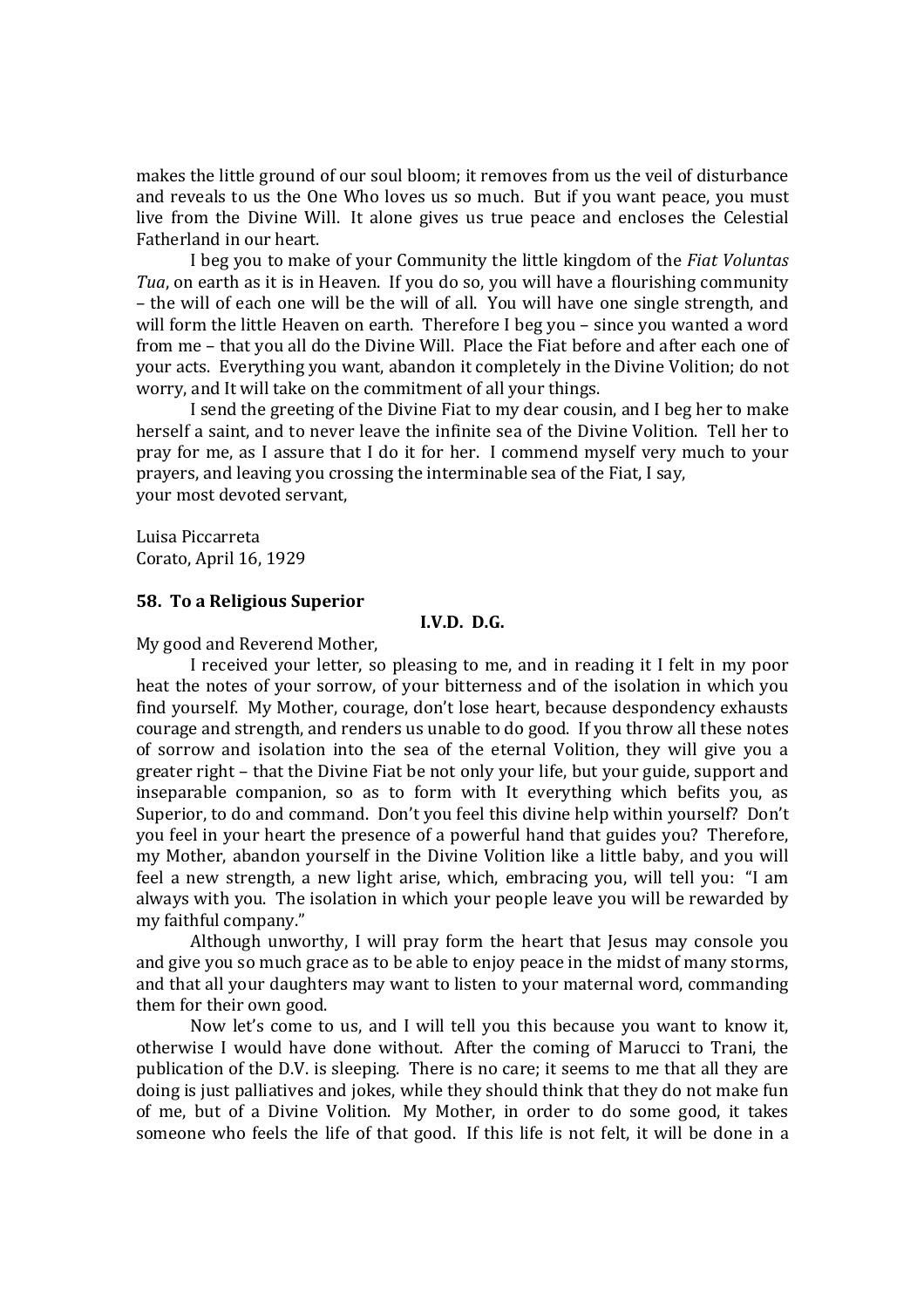forced way and even badly; and with a forced good, the creature feels the ground missing under her feet, and lacks time and strength. In the end, Fiat, Fiat! May the Fiat dispose whatever and whoever It wants. I want nothing but the Divine Will to be done.

Implore the Lord's help for me, and may He forgive these little vents. Fr. Benedetto blesses you and my sister sends you all her regards. And leaving you always in the Divine Volition, I kiss your right hand and say, your most devoted servant,

Luisa Piccarreta

#### **59. To a Religious**

#### **J.M.J.A. Fiat!**

My good daughter in the Divine Volition,

I felt pity in reading you letter, in hearing of your painful state; nor could I forget about a daughter of our Venerable Father and mine, who was so generous to me during the last months of her life down here. And miserable as I am, I could not forget about your sacrifices of writing me in such a painful period for all of us; even less, could Jesus forget of your sacrifices, done for Him, as you left everything in order to give yourself completely to Jesus. You cannot deny that with all your heart you wanted to give yourself completely to Jesus. It is true that you have made a few little escapes from His arms, busying yourself with other things, and that you have not been firm and constant in what you yourself had promised Jesus in certain rushes of your heart. But Jesus looked, and still looks, at the gift you gave Him. Moreover, gifts are cherished with care, and looked as one's own things. Therefore Jesus will not let your gift escape. Be sure, my daughter, Jesus loves you and wants you good and holy. Do not listen to the enemy, who would want to snatch the gift from the hands of Jesus; do not pay attention to doubts or anything which is not peace. These are things of the enemy, rags of hell, not of Jesus. His things are peace; the rags of Heaven are certainties. Therefore, as a mother who loves her daughter, I beg you to no longer let these infernal rags enter your heart; and if the enemy torments you, determined, say to him: "These are things that don't belong to me. I don't want to steal from anyone, not even from hell." And then, I repeat to you my usual refrain: unshakable firmness in good. Interest yourself in nothing but Jesus and what pertains to your office; in this way you will shut the door to the enemy and he won't find the way to agitate you. So, I repeat: peace, peace, my daughter. And you will certainly find peace if you look at the Divine Will in everything. It is the peacemaker of souls, and the bearer of peace and sanctity, even down here. Therefore, forget about everything, and remember only that Volition which, more than a tender and compassionate Mother, wants to make her daughter holy and beautiful. And I, together with It, more than a mother, want to regenerate you in that Divine Fiat and give my life in order to have you as His daughter and mine. I believe you will listen to my pleas; and leaving you, no longer in your turbulent will, but in that of Jesus, in Which I will see you again very often, in the Divine Will I say,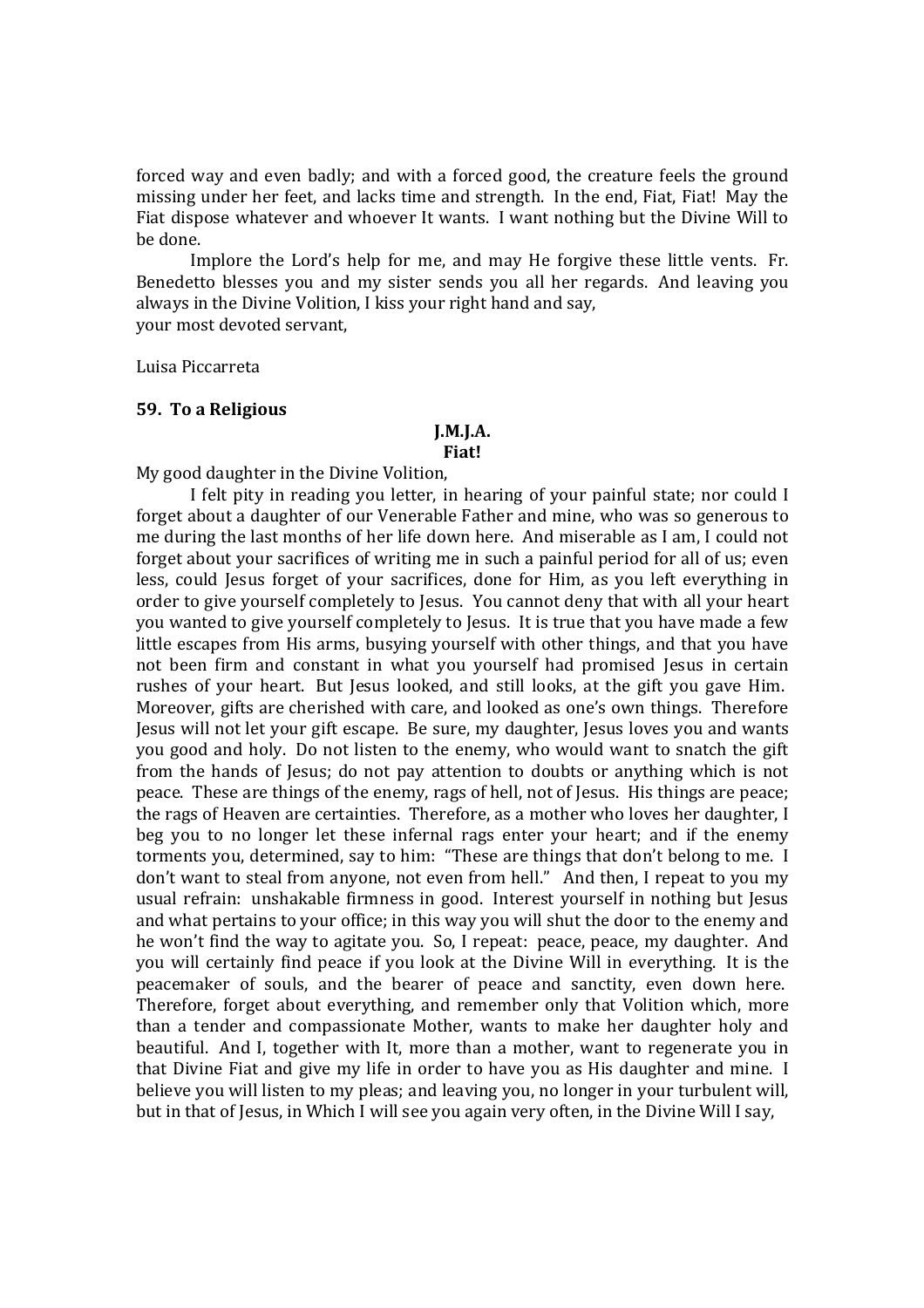your most affectionate Mother

#### **60. To a religious**

(…) Not wanting to obey means not wanting to do the Will of God! And do you think it is trivial? Far worse than doubting – this is the sin of sins. The very Saints, the Angels and the Heavenly Court would say: "Who is this crazy one, this girl, who wants to act against the Will of God; who wants to bring disorder?" Because wanting to disobey means opposing the Will of God, by saying: "I don't want to recognize you." On the other hand, by obeying, if you practice this virtue in order to make Father(\*) content*,* it is a good and holy thing, but if you do it because you recognize in him the authority, the Will of God, it is the most precious thing. This is the Will of God, and that's enough. It is better to go to hell with the Will of God (as it would turn into Paradise, because wanting to do His Will is a sign that we love Him), than going to Heaven with our own will, as it would turn then into hell.

As far as wanting to go over the past again – no, because the past is passed in God, and it would be as though stealing His rights, His own things. If there is something wrong in it, the Lord can let us know with calm. As far as the future, don't worry about it either, because it is not ours, but belongs to God. We must obey and make ourselves saints, not for our interest, but for the glory of God. So, banish every doubt, since doubt, fear and agitation do not come from God, but from the devil; rather, think of loving and doing the Will of God, because with doubts we displease the Lord much more than if we sinned.

My daughter, have you ever experienced a reproach from Our Lord Jesus Christ? If you had, you would have seen with how much bitterness He reproaches – He, Who is all goodness. And you should see it. Therefore, swear, or make a solemn promise that you will never think about doubts again, so as to not disobey, and consequently, not displease Jesus Christ. Do you think that being destined to write is something happened like this, by chance? No. Rather, it is something established by God from eternity, as He had His own purposes. So, know how to appreciate and take advantage of so much dedication…

(\*) *A Priest.*

#### **61. To Mother Cecilia**

## **J.M.J.A. – Fiat I.V.D. D.G.**

My good and Reverend Mother,

You will forgive me if I didn't write you, but be sure that I don't forget you before Our Lord – that He may give you strength and grace in the most delicate office He entrusted to you. I hope that your first act be to feed your novices with the bread of the Divine Will. However, in giving it, you have to spice it with a strong dose of love, with a kindness all celestial, with the sweetness of Jesus on your lips, so that they may find such taste in it that a few words may be enough for them in order to become saints. Nor will they look for long discourses, which, while attracting the hearing, leave the souls starving.

Dearest Mother, tell them on my behalf not pay attention to specks and straws, but to the celestial bread that sweet Jesus wants to give them through you –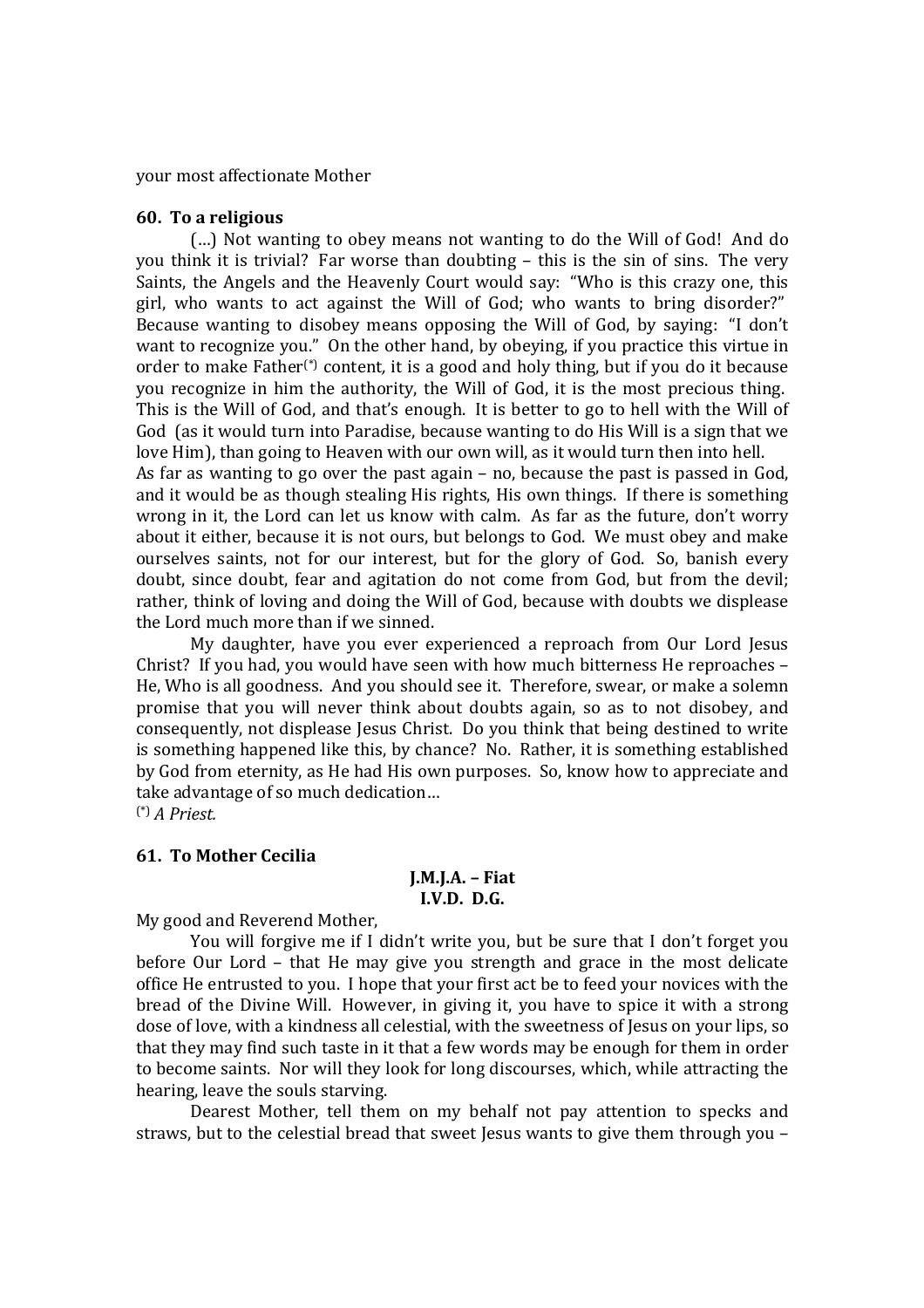that is, the bread of the Supreme Fiat. Nor will Jesus ask them for any other account than this: that His Divine Will be accomplished in everything.

My good Mother, as you know better than I, everything is in denying nothing to the Divine Will. To deny something to It, not letting oneself be dominated by It, means to break the sanctity, to tear it to shreds, in such a way that we ourselves will not be able to make head or tail of anything, in order to really become saints. We would be like a body to which arms, feet and heart have been detached; and – oh, poor sanctity, without the whole life of the Divine Will. Therefore, my Mother, let us love It very much; let us always do It, even at the cost of our lives. A more beautiful life will be given back to us. And let us interest ourselves in making It loved by others.

Now let's come to our case. I don't believe that. There has never been a shadow of huffiness between us. You wanted to make a joke, which served to make us laugh and maybe to spur me on to write you.<sup>(\*)</sup> If I didn't write you before, it is because I didn't see the necessity of it, and I was waiting for an opportunity to write you, nor did I know that Sister Maria Concetta came to Oria. Had I known it, I would have written you. I knew it only went she came back. Therefore, forgive me, and let us remain always friends and united in the Divine Volition.

My sister kisses your right hand and tells you many, many things. All the Community sends you regards from the heart. Don Benedetto blesses you. I conclude by asking you: 'And how are you doing?' Give the confidence of a Mother to your daughters; be open with them, but so much as to attract them with filial trust to open up with you, so that you may put the necessary remedies to their weaknesses, doubts, fears, etc. Mother, draw everything from sweet Jesus, and He will be generous to you. Don't get distressed about anything; do not fear, because Jesus will take care of everything. I leave you in His arms, locked in His Divine Heart; and kissing your right hand with all my esteem, I commend myself to your prayers.

Your most devoted and affectionate servant,

Luisa Piccarreta

Corato, February 25, 1933

*(\*) Note added by the Confessor, who copied the letter: "Obedience provided Luisa with paper and pen in order to make the good M. Sister M. Cecilia content. I bless you in the Divine Will. Fr. Benedetto Calvi.*

## **62. To Sister M. Emiliana**

## **J.M.J. – Fiat!!!**

(…) In everything you do, kiss and breathe the Divine Will. It will make you breathe Heaven, the balsamic air of peace, and will put out of your heart all concerns, fears and doubt. The Divine Will will be the true Sun for you, which will make the night of troubles disappear, forming the smiling spring of the most beautiful flowers.

#### **63. To Sister M. Longina**

```
J.M.J. – Fiat!!!
```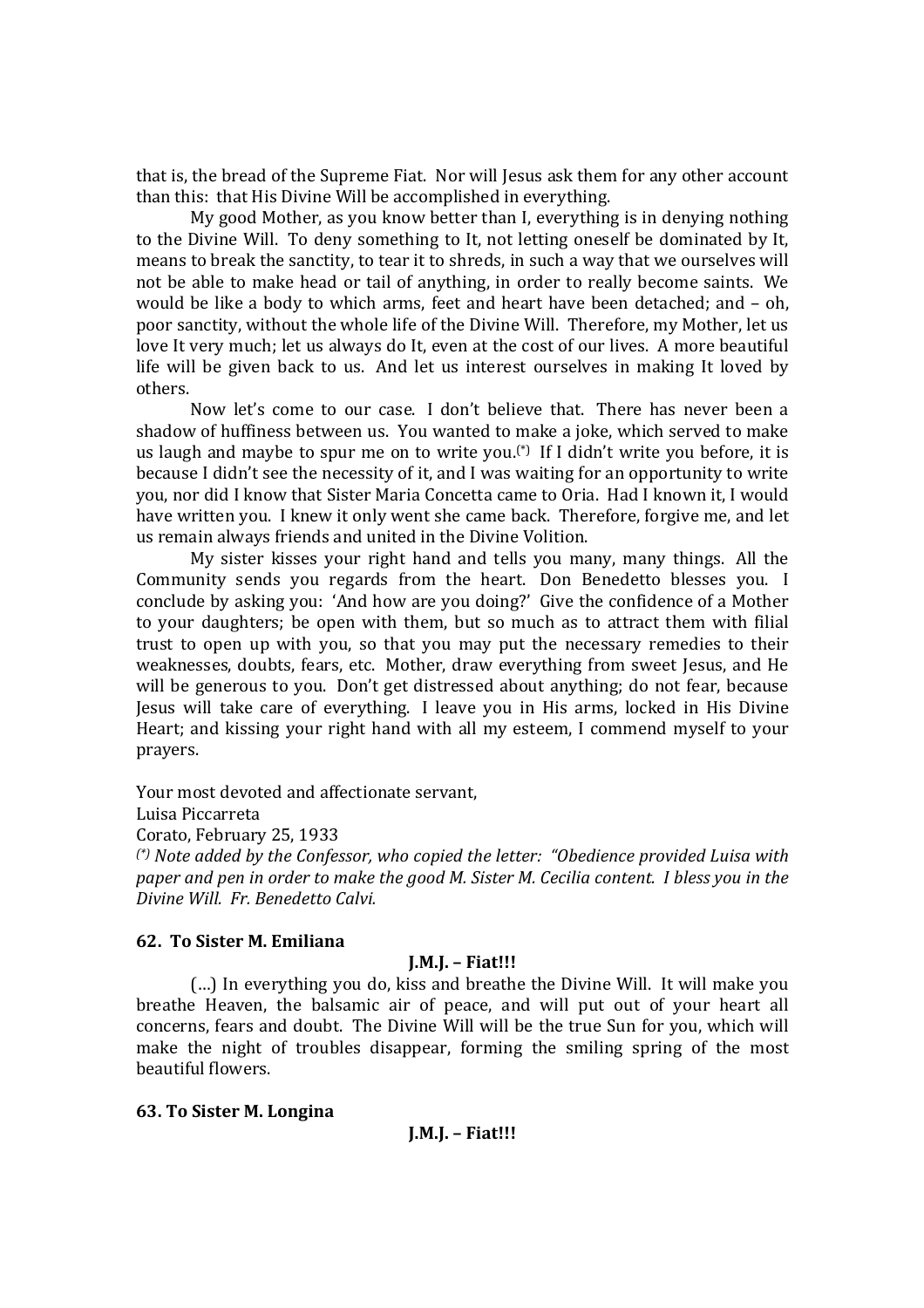Oh, how the Divine Will wants you a saint! But It wants you to call It continuously, in order to make the day of peace arise in your soul, and make all the miseries which prevent true sanctity, magically disappear from your heart. The Divine Fiat awaits you, to say to you: "Give me life in your acts and I will make you a saint. And everything will turn into happiness."

#### **64. To Mother Cecilia**

#### **In Voluntate Dei!**

My good and reverend Mother,

I received your dear letter, that consoled me very much. Thank you from the heart. In these times my state is very painful, because of the books and other things; but in my poor heart I have the sure hope that these will be the last gems that my dear Jesus will place on my little crown. And when I feel my hear suffocating with sorrow, I hide in the Divine Will and in It I find the necessary strength. What a magic force, what powerful magnet does the Divine Will possess! In the hardest pains It knows how to give rest, placing Its balm on the most embittered wounds. So, my dearest Mother, let us never move from within the Fiat. It will form Its divine room in us, in which we will find Jesus. Who will take us in His arms... He will nourish us with the precious food of His Will. He will cover us with love, hiding all our sufferings in His own, in order to make us more like Him; and in His emphasis of love, He will say to us: "My daughter, do not fear, I Myself will be your life, your strength, your All. We will live together and form one single life. How happy we will be!"

Now, this is my wish for Saint Cecilia: that the Fiat give you Its divine room, in which you will live one life with dear Jesus. I can tell you nothing but this: may the Divine Will cover you and hide you within Itself, but so much as to feel nothing but Will of God within you …

Thank you, thank you for everything. May Heaven repay you with blessings, and hide you more in His Will, so that the earth may turn into Heaven for you, and all things may be bearers of Divine Will.

I renew my wishes together with my sister. I believe that this year I am the one opening the wishes for Saint Cecilia – wishes of peace and of union. Pray for me. Leaving you in the Divine Will and kissing your right hand, united to my sister, I say,

most affectionately yours, the little daughter of the Divine Will Corato, November 10, 1938

## **65. To Federico Abresh**

#### **In Voluntate Dei!**

My dearest son in the Divine Will,

Forgive my delay. I let you know that I am always in the Divine Volition, in which I want – and so does Jesus – to find all my children, near and far – that is, the ones who want to live in the Holy Will. May Heaven save us from a misfortune so great – of going out of It.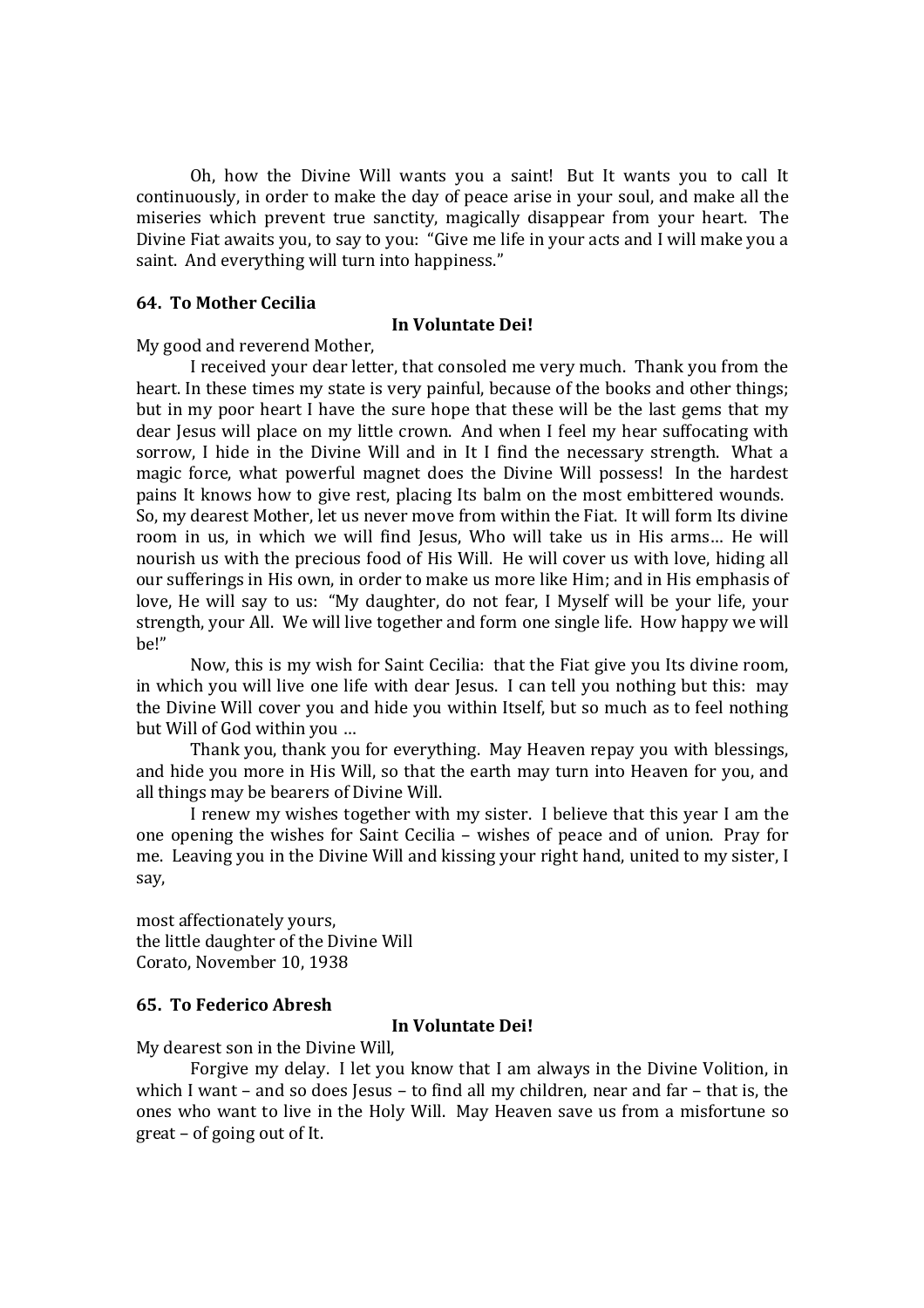Dearest son, you must know that this is a task which God gave us in Creation. The origin of our existence was formed in the center of the Supreme Fiat. God created our human will as His divine room, as a secret office, in which He was to live together with us, and have His pulpit in order to teach us the celestial doctrine of His Will. Therefore, no law can impose us not to live in It; neither the Holy Church, as much as we bow and adore Her dispositions, nor God Himself can say to us: "I do not want you to live in my Will", because He Himself, with highest Wisdom, gave us the right by creation. By living in It, we must be the dwelling of God, the bearers of our Creator; the ones in whom, in order to pour out His delirium of love, He was to become the narrator of His Divine Being within the secret room of our human will. And therefore He wants us to know how much He loves us, and that He wants us to live in His Will with that same love with which children and Father live…

Oh, how embittered He becomes if we do not live with Him; if He does not hold us tightly on His paternal knees; if He does not give us, continuously, His gifts, His life, His sanctity. He does not like dissimilarities – He wants us similar to Him. And in order to do this, listen to His device: He gives love in every thing we do, and wants us to give Him our will as a gift in order to give us His own. In this exchange, He makes the Life of the Divine Will grow within us, in such a way that, as we give our will, His Will grows, and every time we give ours, He delights in working His divine marvel in us.

Therefore, dearest one in the Divine Will, let us be attentive, let us remain in our place; let us not bother about the thunders and the storms, although they have embittered me down to the marrow of my bones. I hope that they will change into a serene Heaven and into thunders of light and of love for the entire world, and for the triumph of a Kingdom so holy… We can say that we are burning on the stake of the sufferings on which they put us, but I hope that this stake will serve to burn the prison of my body; so I will be able to take flight for Heaven, in order to obtain the Kingdom of the Divine Will upon earth.

I thank very much for the hospitality you offered me; in exchange, I pray to Jesus that He would give you His perennial hospitality in the Divine Fiat. Pray for me, for I need it very much. Leaving you enclosed in the Holy Volition, united with good Amelia and my little Piuccio, I say,

most affectionately yours, the little daughter of the Divine Will. Corato, November 30, 1938

#### **66. To Sister Remigia**

# **J.M.J. Fiat! – In Voluntate Dei!**

My good daughter Sister Remigia,

Thank you for your little letter; I appreciated it so much. May dear Jesus reward you by forming His life in you. However, it takes great attention: first of all you must try to have the necessary food in order to nourish dear Jesus and let Him grow. The first necessary food is peace. Disturbance is not food for Jesus. Peace forms the day, and converts everything we do into love. With it, we form abundant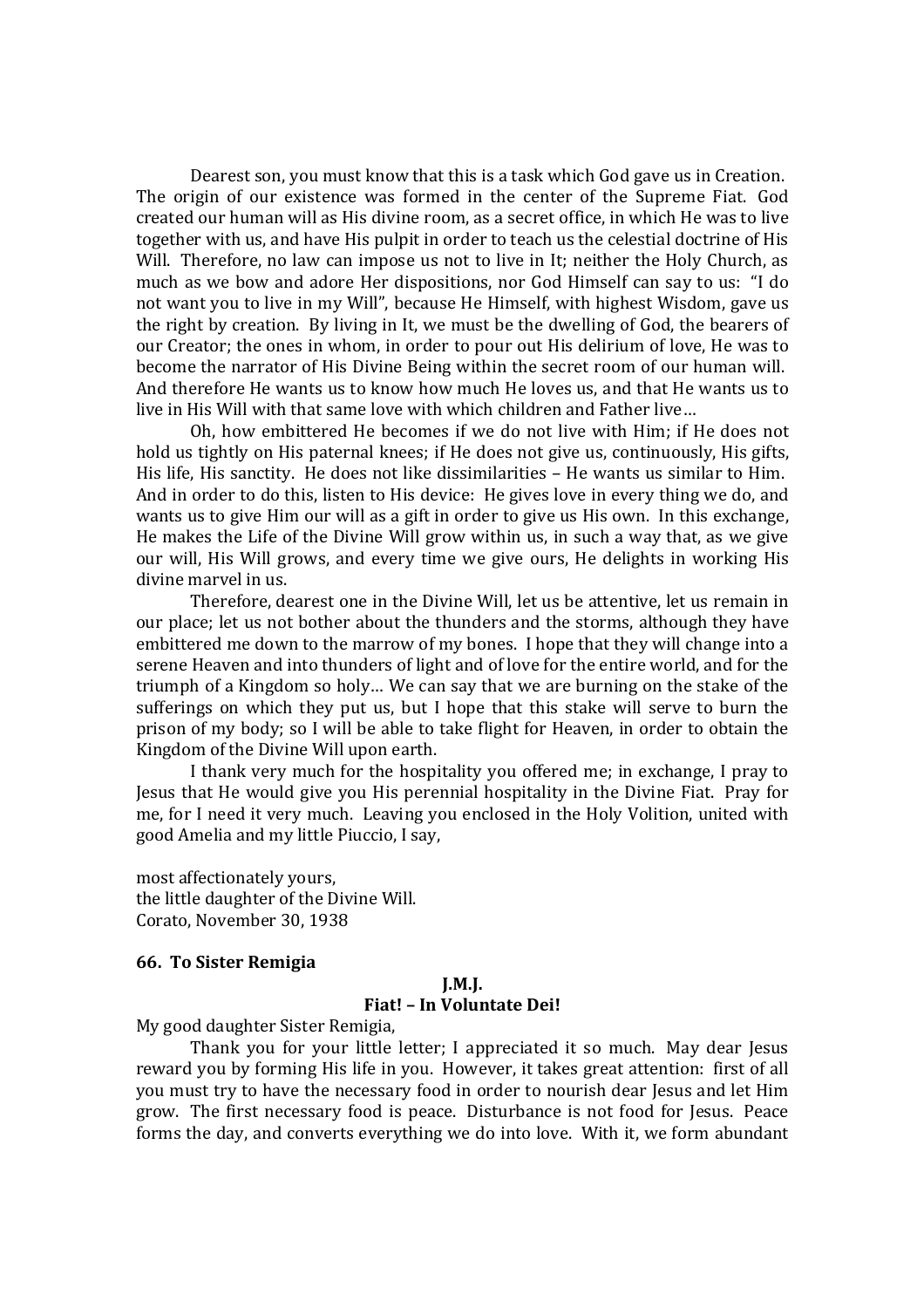and divine material in order to form Jesus, nourish Him, and make Him grow. Once we have formed the necessary substance, the divine Will invests it and forms the Life of His Will. Oh, how happy He becomes then! Jesus finds in us His Will that loves Him, courts Him, and keeps Him in feast. Ant then what happens, my daughter? Our breath, our heartbeat and motion become the breath, the heartbeat and the motion of Jesus; we receive His life, we make of It our model, and all our acts are modeled by the Life of Jesus.

Therefore, be attentive; love peace and everything will smile at you, also Jesus Himself. This is my wish for Holy Christmas: be good, make yourself a saint, let all things be Will of God for you. With this, having a Divine Will in your power, how many beautiful and good things will you not be able to do? Everything. Pray for me; and leaving you in the eternal waves of the Divine Will, I say, Your most affectionate aunt,

Luisa, the little daughter of the Divine Will. Corato, December 1938

## **67. To Sister Clara**

#### **In Voluntate Dei!**

My good daughter in the Divine Volition,

(…) But as a mother who loves her daughter, I want to see my daughter growing in the Divine Will. How happy you will be, and how content will be dear Jesus! You will be His favorite.

Do you want to know how to grow in the FIAT? By calling it in everything you do, whether natural or spiritual. In fact, everything belongs to the Divine Will; therefore It wants to love together with you, and if you call It, It gives you Its Love in your power in order to be loved; It gives you Its sanctity to make yourself a saint, Its light to allow you to know yourself and to eclipse weaknesses, miseries and passions, so that they may no longer have life in you, but only Its Will, which lays and forms Its life in your little act… If you do so, It will feel as a Queen in my daughter who is far away – but a ruling Queen. You will give It much to do, and whatever you do, It will do. It will not leave you one instant; on the contrary, It will form your breath, your heartbeat, motion, step, and, even while you sleep, It will form your rest and will rest together with you. But all Its contentment will be to feel as the Queen and Mother of her daughter and mine…

Therefore, my dearest daughter, be attentive; listen to dear Jesus who speaks to you in your heart. How many calls does he not send you? How much grace and divine sweetness does He not make you feel?

But do you know why He wants to trust you? He wants to give you the greatest task of making of you a true daughter of His Will; and when you feel His Life in you, you will feel the need to make it known to others… Therefore, say to dear Jesus with all your heart that you want to live in His Will, that you want to know nothing but His Will alone. He will take you by the word and will do the facts, and – oh, what a transformation will you feel within you! You will feel perennial peace, unceasing love, divine strength; in a word, you will feel harmonized with Jesus, and He will be the actor and spectator, enjoying all that you do together with Him.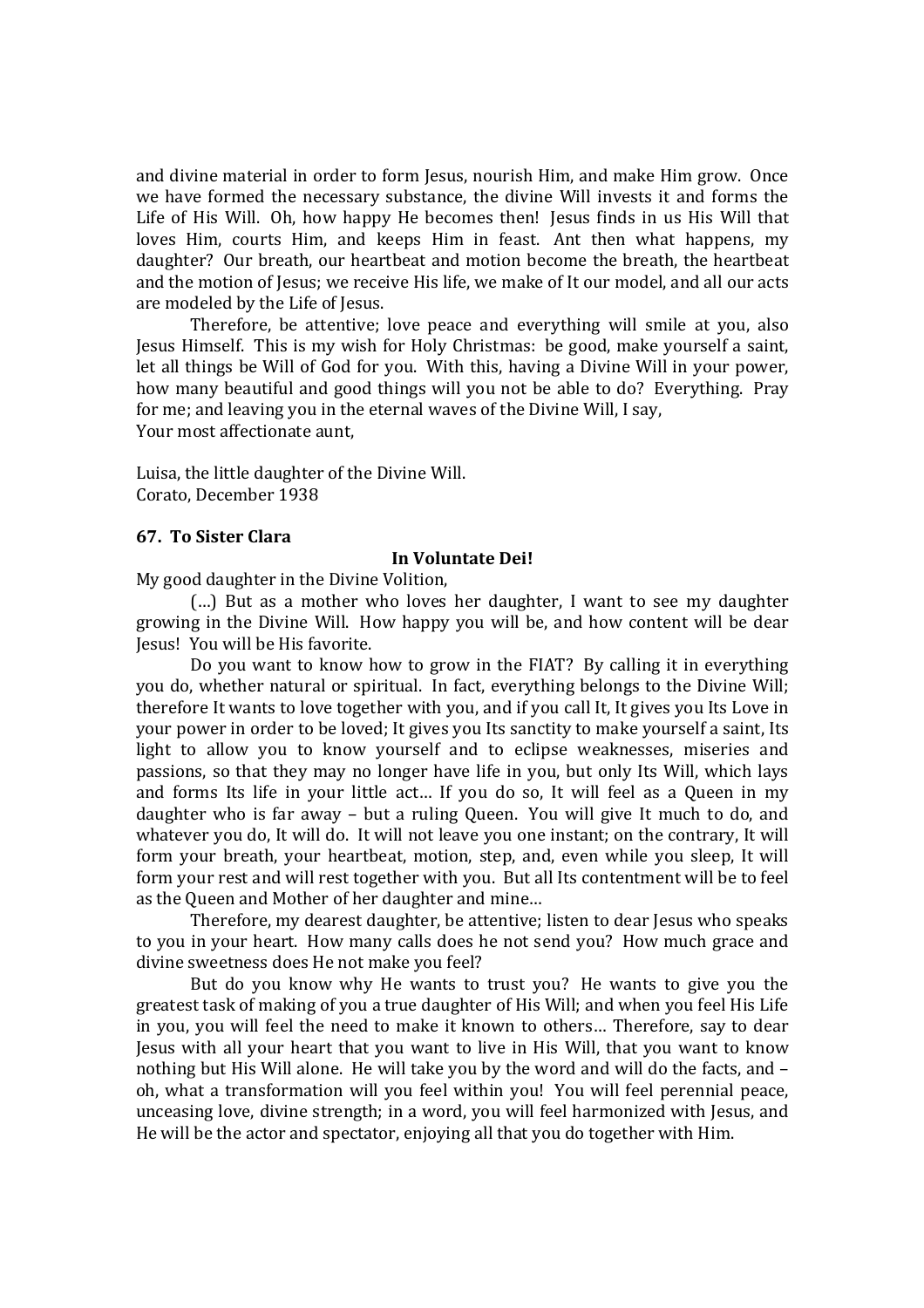My good daughter, I wrote you to make you content, and to make Jesus content, so that you may grow and remain in the Divine Will; and even though you are far away, you will form my joy – that of having a daughter who lives and grows in the Holy Volition.

Now, I am happy that you leave my work for the work of the altar of Padre Pio. How beautiful it is to think that our works can serve Jesus!

I commend myself to your prayers and I leave you in the center of the Divine Fiat, that you may receive His continuous Life, His loving kisses, His squeezes, so tight, that you will never be able to go down His paternal knees. You will remain in His arms like a little baby, to receive the food of His Will and of His Love.

Make yourself a saint soon; and sending you the greeting of the Fiat, I say,

most affectionately yours, the little daughter of the Divine Will. Corato, January 2, 1939

## **68. To Miss De Regibus, from Torino**

#### **In Voluntate Dei!**

My good daughter in the Divine Volition,

Forgive me for my delay in answering you. I was truly concerned and I still feel the need to hear news of Fr. Beda (\*), but Fiat! It happens almost always like this, in this world that runs away from the poor humiliated. Fiat. We remain on the stake, burning in holocaust for that Fiat to which we have the duty to give our life; and so It forms my hiding place, my refuge and my strength. How could anyone live without a Will so holy? It would be as though living without breathing, without motion, without the principle for which we have been created; it would be as though walking with no earth under our feet. My Jesus, my Mama, free me from such a great misfortune!

Therefore, let us be attentive! Let us not give this sorrow to our dear Jesus – to live without the life of the Supreme Fiat. It is our life – fully and always ours; let us not put it aside, let us live together; let us make it breathe and move within us. Let us not lose the seed we have acquired by reading just the little drops of a Will so holy; but rather, let us water it with our repeated acts, so that its Life may grow, beautiful and flourishing, within our souls.

For us, to live in the Divine Will is a sacrosanct duty. No one can prevent us from doing so. And if we don't do it, we will drag ourselves in good, and true sanctity will be far from us.

I return your wishes: may the Divine Volition make of you one single act of Its Will. Then you would understand our sorrow and that of the Fiat, for not being able to follow Its way in making Itself known. How I'd love to receive a letter from good Fr. Beda! How much consolation would it not bring to our souls, lacerated under the press of a pain, which shows no signs of ceasing!

Pray and make everyone pray: it is about rescuing the Life of the Divine Will in our souls. I leave you in the Divine Volition, if you want to be a great saint. Don Benedetto is not feeling very well; pray. He blesses you. In the center of the Divine Volition, I say,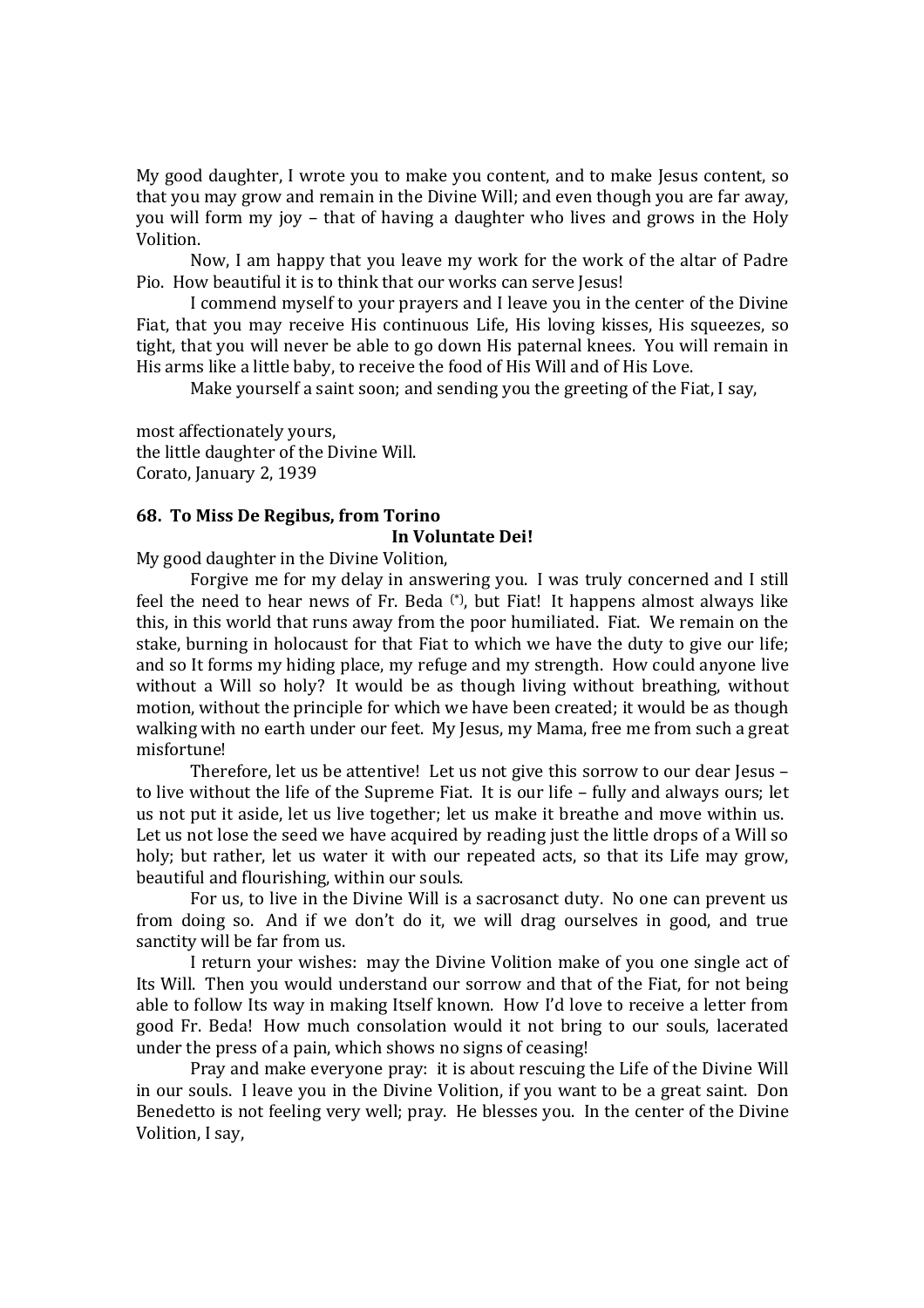most affectionately yours, the little daughter of the Divine Will. Corato, January 7, 1939 *(\*)Father Ludwig Beda, OSB. (Kloster Andesch, Germany), took care of the two German editions of the Hours of the Passion.*

#### **69. To Mother Cecilia**

#### **In Voluntate Dei!**

My good and reverend Mother,

Forgive me if I did not write you soon, since there is no greater good we can wish to each other than wanting the Divine Will alone to reign within us. We will have God Himself in our power, His Sanctity, His Love – everything will be ours. There is no good done both in Heaven and on earth, that will not be ours. We will be the help of all; together with Jesus we will have one single breath, one single heartbeat, one single motion together with Him. Seas of sanctity and beauty will flow in every act we do, such that God Himself will remain enraptured.

Therefore, my Mother, there is no greater love I could have for you, but wishing to see you enclosed in the Divine Will. Jesus will never put us aside; He will let us do whatever He does, and will be all attentive on us, to make of us His image. He wants us to be like Him in everything, and since we cannot do it because we are too small, He gives us of His own to obtain His intent of giving. But He wants to find us always in His Will, otherwise He would lack the divine material in order to give us his likeness. (…)

## **70. In Voluntate Dei!**

My good daughter in the Divine Volition,

Here I am to make you content. I have not abandoned you, nor did your mission go lost. Whatever one does for God is never lost; rather, the seed is formed, which, in sprouting, makes Life be born again, more flourishing, strong and beautiful. Everything you have done, both for yourself and for others, is seeds that you have formed – seeds which make the Life of the Divine Will be born again. However, our cooperation is needed – our repeated acts in the FIAT, which like beneficial water, water the seed in order to form the life. And once the life has been formed, it takes our will united with His in order to make it grow; it takes our continuous love in order to nourish it. Therefore, nothing is lost for us, if we really want to live from the Divine Will. This Life exists within us, it did not escape; however, one must not abandon it, but make it grow and nourish it. The trouble is, rather, for those who have not yet known it, because knowledge is necessary in order to possess.

Therefore, courage, my daughter, do not draw back. The Will of God is ours, and Life of ours. God gave it to us, as principle of life, in the act of creating us, when He bought us to the light. Nobody can take it away from us – neither the Holy Church, nor God Himself. It would be as though wanting to force us to live without breathing, without motion – which is impossible. They can take away the books from us, but the Divine Will, no one has the right to take it away. The most consoling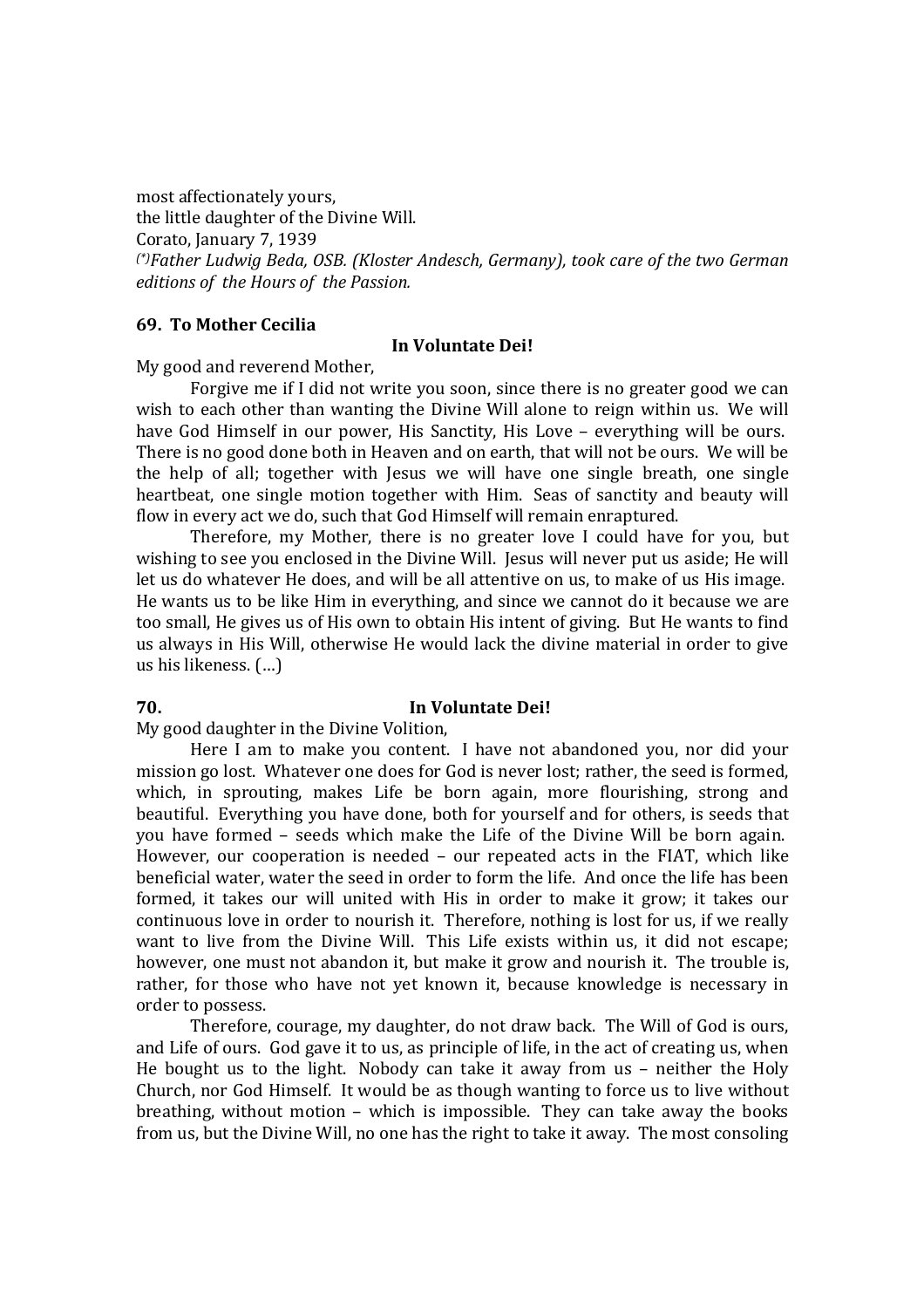thing for a human heart is to be able to say: "Whatever God wants, I want; whatever God does, I do."

The Heavens open at these acclamations in order to unite Creator and creature, so that whatever one does, the other may do as well. Therefore, continue your mission, and offer it for the triumph of the Divine Will. Besides, I always remember you, and I place you in the Divine Will, in which I want to find you, always. For pity sake, never get out of It – do not give me this sorrow. I did something for you, therefore I want to be paid; and do you know what is the pay I want? That you never get out of the Divine Will.

I thank Rev. D. B. very much for his thought, and I return his wishes from the heart; may he offer a moment for me during Holy Mass. We are here under profound humiliations. God alone knows what we are going through; so we need much prayer, that the Lord may give us strength. I kiss his right hand, and may he bless me.

As far as the volumes, they are no longer in my power. Fiat, Fiat! Let us try to convert all things – all bitternesses, and these painful encounters, that cost me my life. Let us suffer everything in the Will of God, let us remain peaceful, so that His Life may grow more beautiful within us. I send you my wishes for the New Year, all of Divine Will. I leave you in It to make yourself a saint. (…) The little daughter of the Divine Will.

1939

# **71. To a Priest**

## **J.M.J.**

## **In Voluntate Dei!**

Most Reverend Father,

The Divine Will brings you my wishes, though I am embittered down to the marrow of my bones. It brings you Its rain of light and of love, such, as to eclipse all you troubles and embalm your sufferings, which, unfortunately, are painful, and to convert all of them into sanctity and into acts of Divine Will. Oh, how happy would I be, if my wish would become for you the bearer that transforms you completely into Divine Will.

I kiss your right hand, and on my knees I implore you paternal blessing, asking you not to forget to pray for me, the most abandoned one.

The little daughter of the Divine Will. Corato, March 24, 1929

## **72. To Mother Cecilia**

#### **In Voluntate Dei!**

My good and reverend Mother,

(…) Now I feel the need to send you my Easter wishes. My Mother, what wish can I send you? I know that crosses surround you; how many times you have to swallow bitter pills, that make your heart bleed. It seems to me that dear Jesus surrounds you with these pains in order to give you strength, and with tender and loving voice, He says to you: "My daughter, give these pains to Me, that they may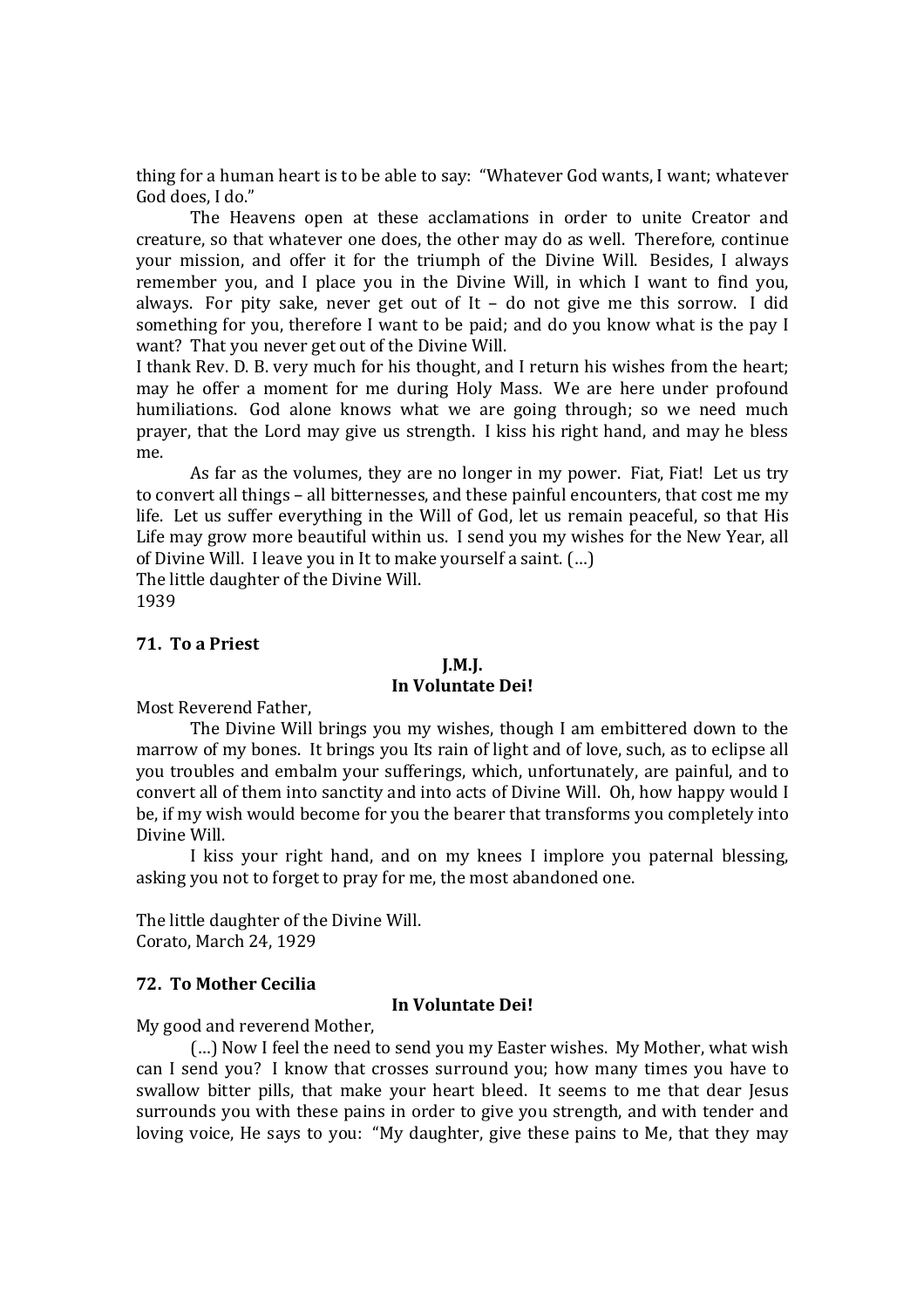form my arms, my heart, my steps – my whole Life, to be able to live within you." My Mother, it is the crosses, the sufferings united to the Divine Volition, that form the raw material in order to receive in us the life of Jesus, Who calls our littleness to live in Him and to rise in Him.

Here is my wish, my Mother: to rise not only on Easter, but continually in Jesus; so that every pain and each one of our acts, may be the means in order to rise in the One Who loves us so much. I believe I could not send you a more beautiful wish; and I believe you will appreciate it, more so, under the rain of unheard-of crosses and of profound humiliations. The storms give no sign of ceasing. Pray that He will make peace rise again from the storms, otherwise one cannot live.

My sister tells you many things and sends you her affectionate wishes. In a special way, I send my wishes to Sister Remigia, that she may form her perfect resurrection in the Divine Will, and use every act does in order to grow in sanctity. We must be convinced that not the great things make us saints, but the little ones, which we have in our power and which serve as the nourishment of sanctity. I commend myself to your prayers, and leaving you rising together with Jesus, I kiss your right hand and with a thousand regards, united to my sister, I say,

The little daughter of the Divine Will. Corato, April 5, 1939

#### **73. To Duchess M. Pignatelli, from Pisa In Voluntate Dei!**

Most esteemed one in the Divine Volition,

Thank you for your precious letter and for the article from Mother Landa that you sent me. May Heaven reward you in the Divine Will, that all your life may be nothing but a continuous act of the Will of God. My good Duchess, may we cherish to live in the Divine Will; all other things, as great as they might be, would remain as many little drops of water in front of the sea. More so, since, if we live in His Will, our dear Jesus would find in us His divine steps, His motion, His Love, and all of our being converted into divine material, which sweet Jesus would use in order to form, raise and nourish His Life within us.

All other things, as beautiful as they might be, can serve to form His works, but only the Divine Will serves to form His Life. What a difference between works and life! As soon as we want do make our act in the Divine Will, the Heavens lower upon our head, the Divine Love takes its prime place, and we are no longer the ones who love or work; rather, it is the Divine Love that loves and works in us. So we become the bearers of the Fiat, Which works such wonder within us, as to astonish even the Angels. Therefore, your castle too – dedicate it to the Divine Will, that the Divine Will may reign in all the people who may enter it.

My good Duchess, it is unfortunately true that, only for wanting to make known a few drops of the living in the Divine Will, we have been punished – inexorably struck by pains so hard, that if it wasn't for the help of the Fiat, we would be dead from the great pains they make us suffer. The only comfort that remains to us is that they cannot take away the Divine Will from us. Therefore pray, that they may at least leave us alone, and that everything may be for the triumph of the Divine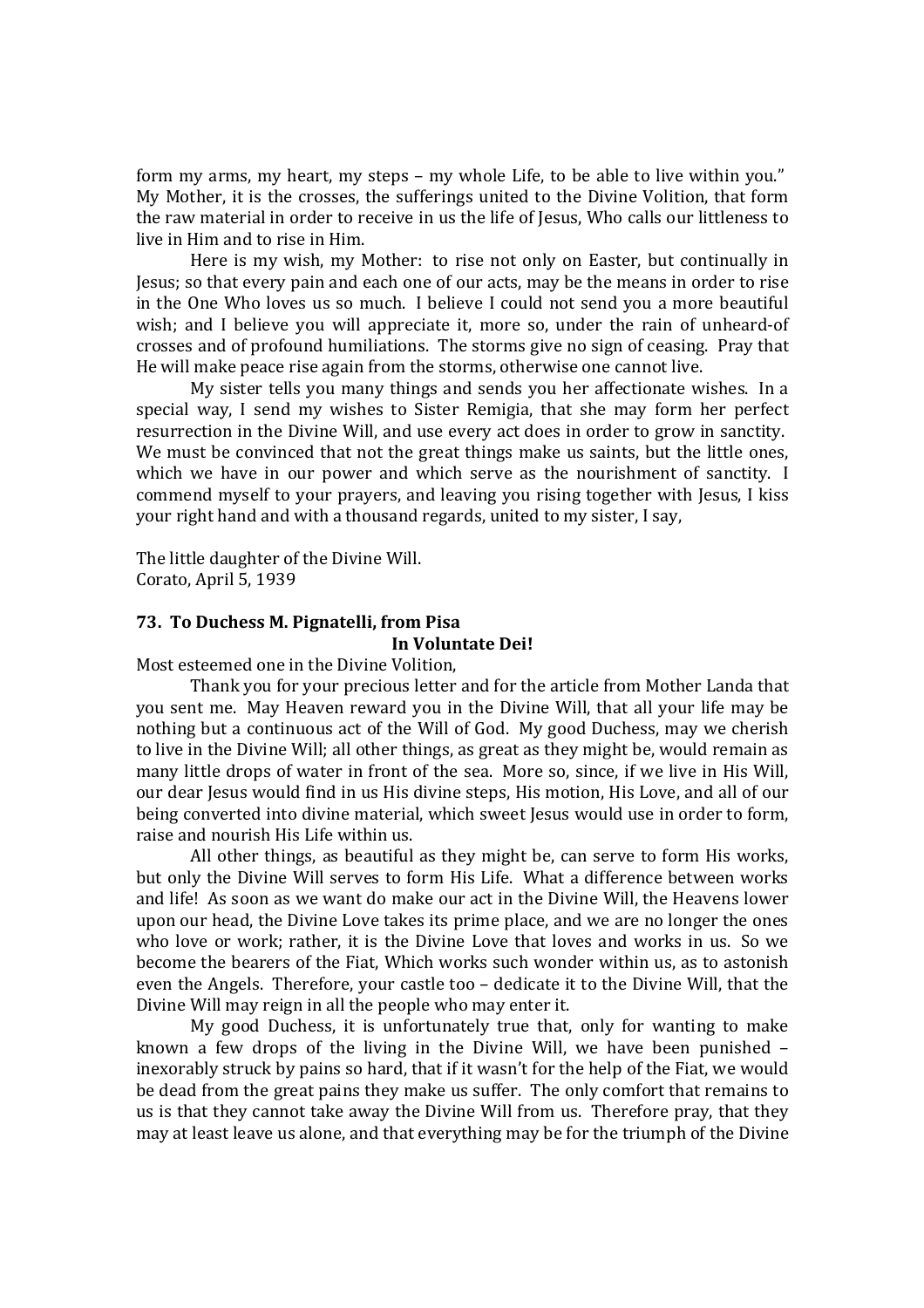Will. May It be our only refuge, the balm in our sufferings, the hiding place when they persecute us, so that they may not find us.

Don Benedatto blesses you, and leaving you in the center of the Divine Volition, I say,

The little daughter of the Divine Will. Corato, April 25, 1939

## **74. To Mrs. Caterina Valentino, from S. Giovanni Rotondo, Foggia**

Most esteemed one in the Lord,

Thank you for your letter. To reward you, may dear Jesus keep you inside the waves of the Divine Volition, in such a way that you may look at nothing, and want nothing else but the life of the Supreme Fiat. Oh, how beautiful it is to be able to say: "I do not want or know anything but the Divine Will." May It be our hiding place, so that, if they look for us, they would find us only within Its divine boundaries. Therefore, let us allow nothing to escape us – even our little trifles, the little actions of our life – without letting them enter into Its divine sea; and in everything we can do and suffer, may It be our only purpose, for the triumph of the Divine Will, to live and reign triumphantly within our souls and in the souls of all… How happy we will be; each one of our acts will be a divine conquest. We will see His finger, which has marked our act and has enclosed in it, with its divine strength, Suns more refulgent and Heavens more beautiful than those which can be seen in Creation.

Therefore, let us be attentive; it takes nothing but a firm decision of wanting to live in the Holy Will. It is Jesus that wants it; He will cover us with His Love, hide us within His Light, and will reach the extent of substituting us in all that we are unable to do.

I commend myself to your prayers. Tell Padre Pio to pray very much for us, as the storm shows no sign of ceasing; we are always under lightening and thunders, which seem to want to burn us. Fiat! Let us remain always in the Divine Will. With heartfelt obsequies I say,

the little daughter of the Divine Will. Corato, April 27, 1939

#### **75. To Father L. Beda, O.S.B.**

#### **In Voluntate Dei**

Most Reverend Father,

Jesus says 'thank you' for your goodness in writing me. What consolation did it bring to my poor soul and to my confessor Don Benedetto! All of us went through sad times. Jesus Himself cried bitterly, and it broke my heart to see Him crying. It was a great demonstration of love, to reveal to us what the Heavenly Queen was about to begin, how much She loves us, how much She cared to teach us how to live in Divine Will, how to grow in It, and how She wanted to feed us with the food of the divine Fiat. When the book "The Queen of Heaven in the Kingdom of the Divine Will" was published in Italy, this good Mother took the first step to let us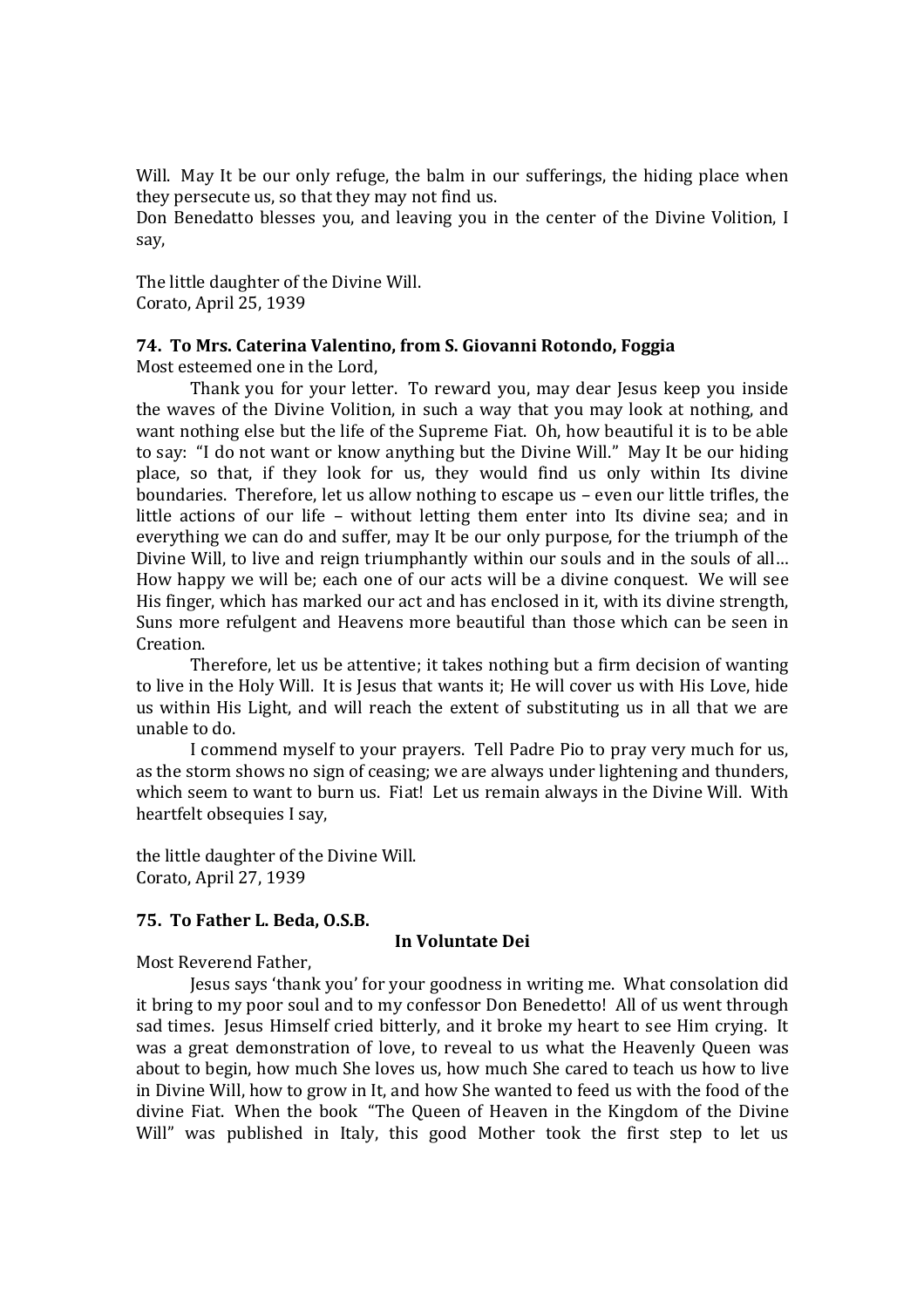comprehend how much She loves us; so much so, as to take us onto her lap, to give us this gift of which She is the bearer. But the machinations of the enemies of her little book hindered her step, and She was sent back into the heavenly regions. From there, with invincible patience, She is waiting for a change of times, of people and of conditions, in order to continue her way, and give us that which is now despised.

Reverend Father, it is the Will (decision) of God that His Kingdom come upon earth; therefore, it is most certain that It will come – either by means of love, or by chastisements. Otherwise, Creation would be a work deprived of Its crowing. God would seem to be as though impotent in the face of the other creatures, who possess fecundity, because only the Divine Will would not be able to from Its divine Life within our souls. No – not this. We are convinced that the Kingdom of His Will will come.

Allow me, Father, to open my heart to you like a baby. Even the Heavens put themselves in mourning because of the prohibition of the books. The evil spirits of the earth and of hell make feast, because the Divine Will has such strength that even a single piece of knowledge of It, one word about It, or one action done with It, makes the spirits of darkness feel such torture as to feel their power paralyzed, and their torments in hell increased. Therefore, we should take to heart making this Kingdom of the Divine Will known, and living in It.

You must also know that as soon as we make the intention of doing an act, the supreme Fiat spies us, so to speak, to see if we call It into our acts. If we do, It rejoices and embraces us, caresses us and embellishes us, sanctifies and purifies our acts; and then the Lord pronounces His Fiat over them, and makes with them His miracles. Our actions, then, form the clothes that cover this divine collaboration, filling Heaven and earth… Father, if we only knew how many miracles and prodigies are enclosed in the Life of the Divine Will, we would give our lives to receive so many goods.

Yes, Father – it is true, Jesus spoke to me about the Index, but also of His great sorrow, and said He felt He was being condemned to death again – not by his enemies, but by his friends. However, He added that because of this condemnation of the books, He would make His Kingdom rise again in the midst of the peoples.

Do you want to know who made the books be put on the Index? Certain Religious from Liguria. May the Lord sanctify them. But He said He laughs at them, and will patiently wait for the time when those who are now in a safe place will be fallen, and will see white what today they see black.

Let us pray and look for our place in the Divine Will. Let us make of our will the secret cell in which Jesus speaks to us and reveals to us His secrets; but in which He also reveals to us His pains, since, for now, His Divine Will cannot reach Its dominion. In this way we will let the dawn arise, which will call for the midday of the Fiat among the peoples.

I commend myself very much to your prayers, as does my confessor Don Benedetto. I will pray for you with all my heart, that the life of the Divine Volition may be established in you more and more. It will make you feel the need to communicate the good you possess.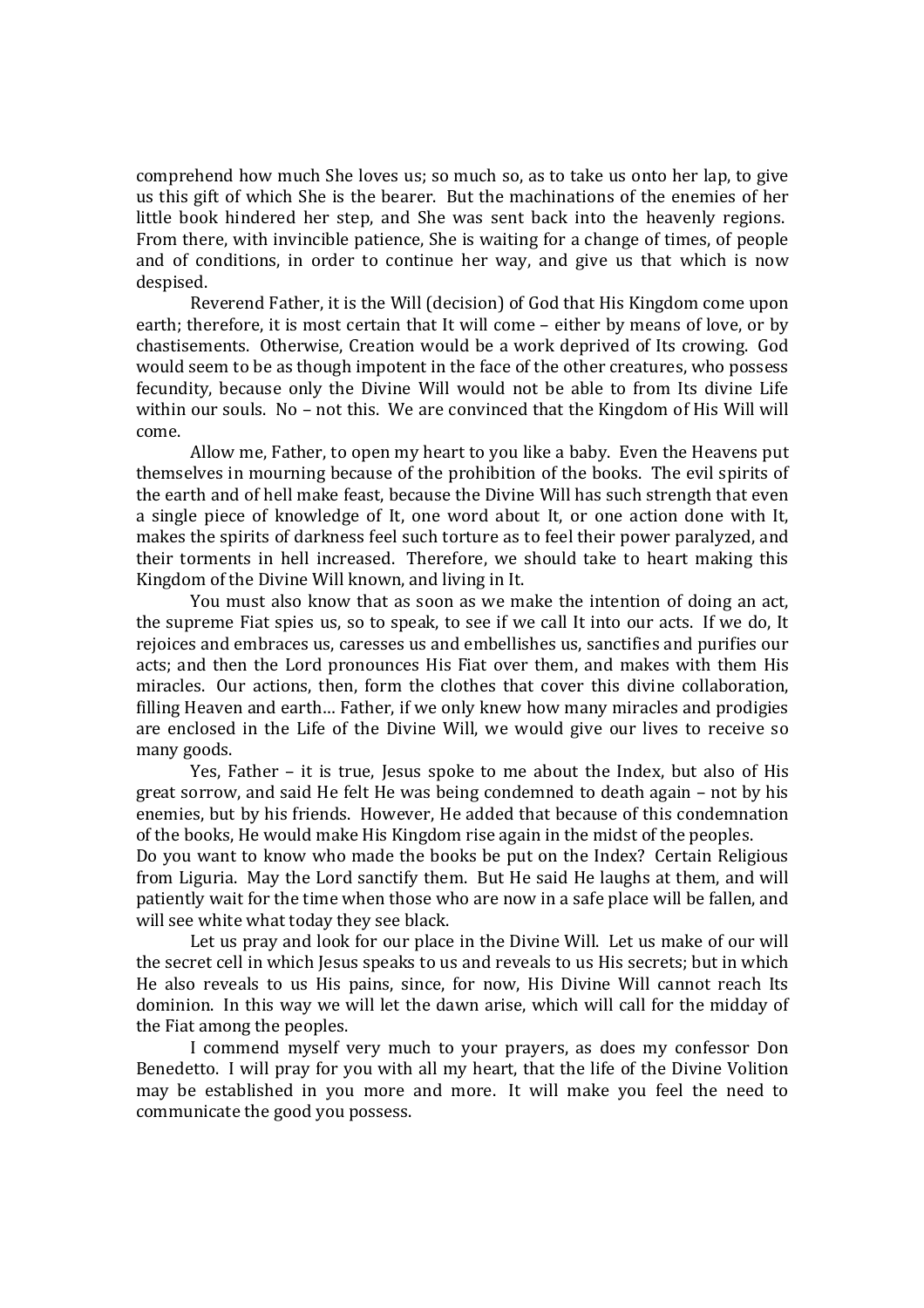I kiss your holy hand and ask for the holy blessing, Most devoted servant of God the Little daughter of the Divine Will. Corato, April 30, 1939

## **76. To Mother Elisabetta**

## **J.M.J. – Fiat!!!**

Jesus holds you tightly in His arms, and closing Himself inside your heart, He gives you His beautiful lessons; and then, hiding, He wants to see if you are able to impart them to your daughters. He is attentive in listening to you, to see if everything come out from the fount of His Will, in order to form a beautiful garden of souls who live only from the Will of God. So, you will be the bearer of the Divine Will into the midst of your daughters.

## **77. To Elisa**

## **Fiat – J.M.J.**

Never be alone. Isolation oppresses and renders bitter the most beautiful acts of life. So, always call the Divine Will to keep you company; never put It aside, and It will give you the food to nourish yourself, and the heartbeat to love It. Giving you Its hand, it will say to you: "Let me do, so that all may receive my Light, which brings my Fiat."

## **78. To Mother Elisabetta**

## **J.M.J.A. – Fiat**

My good and Reverend Mother,

I send you the letter for your sister. I believe you will content, and let us hope that Jesus will console her. May He console you as well, my Mother, and give you strength. And may the Divine Will be your guide, so that you may guide all your daughters along the path of the divine Fiat. I kiss you right hand, I commend myself to your prayers, and I say,

Your devoted servant, Luisa Piccarreta. A heartfelt greeting to your sister Elisa.

## **79. To Sister Clara**

#### **J.M.J. In Voluntate Dei! – Fiat!**

My good daughter, Sister Clara,

I recommend that you do the Divine Will in everything, because being with It, we have our refuge, in which no one can penetrate to harm us, and our strength to bear anything. Let us hope that you will recover, and that all goes well.

I send you 3 little cards. I leave you in the Divine Will to make yourself a saint, and sending you the kiss of Jesus, I say,

Most affectionately yours,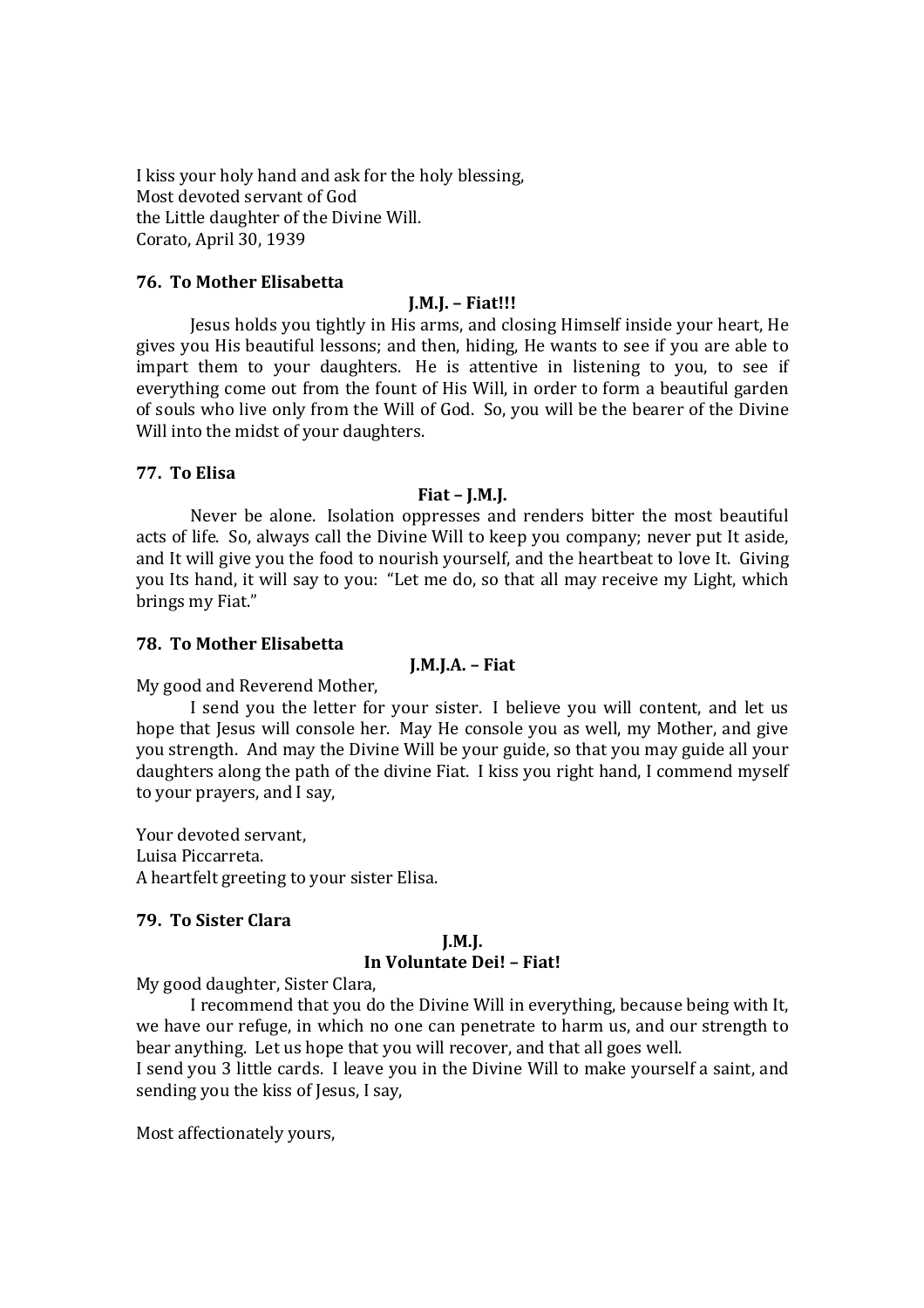Luisa Piccarreta.

#### **80. To Sister Remigia**

My good daughter, Sister Remigia,

Thank you for your wishes for Easter and for St. Aloysius; but what I recommend is that you never lose peace, and that do not think of your miseries and weaknesses. The more you think about them, the more you will feel them, and you will really make Jesus cry. On the other hand, by not thinking of them, dear Jesus will cover them with His Love, and the Light of His Will will change them into fortitude and divine riches. Oh, how I wish you would occupy yourself with nothing but living from the Divine Will, to let sweet Jesus live always together with you. Never lose sight of Him, my daughter; never leave Him alone in your heart. May everything you do serve to court and love Jesus. He looks at everything you do, whether they are things directed to love Him and keep Him company within your heart. Oh, how embittered He remains when your external acts do not echo in your interior, bringing Him your kisses, your love, your longed for company… If you want to be a saint, live always with Jesus. He takes on the commitment to make of you His faithful copy, to the extent of being able to say: "Jesus has made of me another Jesus." These are His aims. My daughter, make Him content.

Pray for me; and leaving you in the arms of the Divine Will, like a baby who lets her mama to everything to her, I say,

Your most affectionate aunt, The little daughter of the Divine Will. Corato, June 26, 1939

## **81. To Mother Cecilia**

My good and reverend Mother,

Infinite thanks for your wishes and for your Easter letters, which I enjoyed very much, and also for the trifles, as you say, that you sent me. Thank you for everything. I feel vividly my gratitude, and even though you may forget me, I will never forget about you. And since I am a being incapable of doing good to anyone, I pray for one who has loved me very much, and maybe still loves me, since, in my present conditions, it seems that I have fallen into disgrace for all. But not for my dear Jesus; and this is enough for me.

Therefore, my dearest Mother, I do nothing but pray that the Divine Will would substitute me, giving you the greatest grace – of enclosing you in His Will, in which you will find everything you need to make yourself a great saint. You will no longer belong to the human family – but to the divine; you will have Light, Love and Sanctity at your disposal. Your pains, your character (as you told me in your Easter letter) will be invested by the divine pains and character, and everything will be changed into love. Love will make everything easy for you; more so, since you will no longer do anything by yourself, but always with a Will so Holy, which can do everything.

I believe you will appreciate my poor prayers, my mother. There is nothing left for us in life but to close our ears to everything, if we want to be at peace even in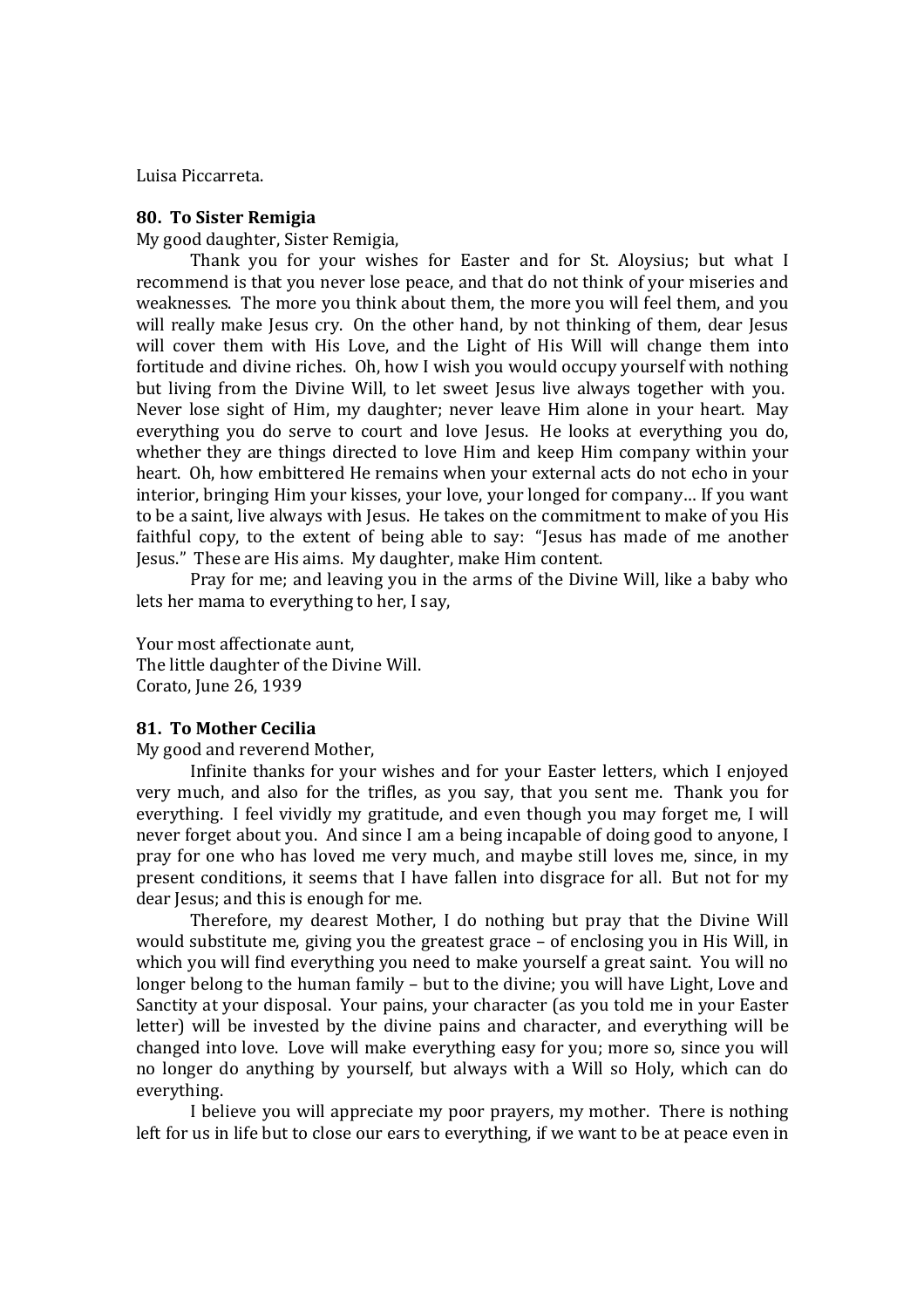the midst of the greatest storms. Only the Lord knows what we are going through – and from people we would not expect. We could never have thought that so much perfidy could be in religious people. May the Lord bless everyone and defend His Holy Will, which He loves so much to be known. Therefore, let us pray.

I also thank the whole community. I pray that all of them may hide themselves in the Divine Will, if they want to become saints. With the most tiny things, with the rifles, we can form the little stones to give the Divine Fiat the material in order to build our sanctity. And for this, one attention, one thought, one word left unsaid, one sigh of desire for the Holy Will, is enough.

My Mother, pray for me. When will we see each other again? But, Fiat, Fiat! I leave you in the Divine Volition and, even though far away, we will be united; and kissing your right hand, I say,

Most affectionately yours, The little daughter of the Divine Will.

#### **82. To Mr. Tommaso Lotito**

Most esteemed one in the Lord,

(…) I thank you for your attention and for the memory you keep of us. May the Queen of Heaven and dear Jesus reward you and make you a saint. There is nothing more beautiful that the sanctity that looks at the Divine Will in everything, which is bearer of peace and love; It embalms our pains, It forms Its life and sanctity, and makes us the bearers of our own Creator, becoming life of our life. How happy we will be, living together with Our Lord! Therefore, I recommend to you – make yourself a saint.

I let you know that it is true that we left the Orphanage<sup>(\*)</sup>, but because of health reasons, and for nothing else. Thank God we have done nothing wrong, nor displeased anyone. So I am equally content, because the Divine Will I did in the orphanage, and the Divine Will I do outside of it; our lot changes when we don't do the Divine Will. What an unhappy destiny we make for ourselves! We become like those who live without mama, without paternity, without anyone to protect us and defend us. Therefore, let us be attentive; let us not leave the Divine Will, which is for us the bearer of all goods.

I also thank Msgr. Giaffi, and I kiss his right hand with all my esteem, imploring on my knees his paternal blessing. I recommend that he sow the seed of the Divine Will into the souls as principle of Life, if he wants that many souls be sanctified and saved; because only the Divine Fiat is the beginning, the means and the end. Once the beginning is moved, the order of our salvation is lost. Tell him to pray very much for me, for I so much need it.

I leave you all in the Divine Volition; pray for me.

#### Most affectionately yours,

The little daughter of the Divine Will

**(\*)***Luisa left the Orphanage on October 10, 1938, exactly ten years after she entered it, and one month after the publication of the "condemnation". "By order of the Superiors", says Don Benedetto in one of his letters.*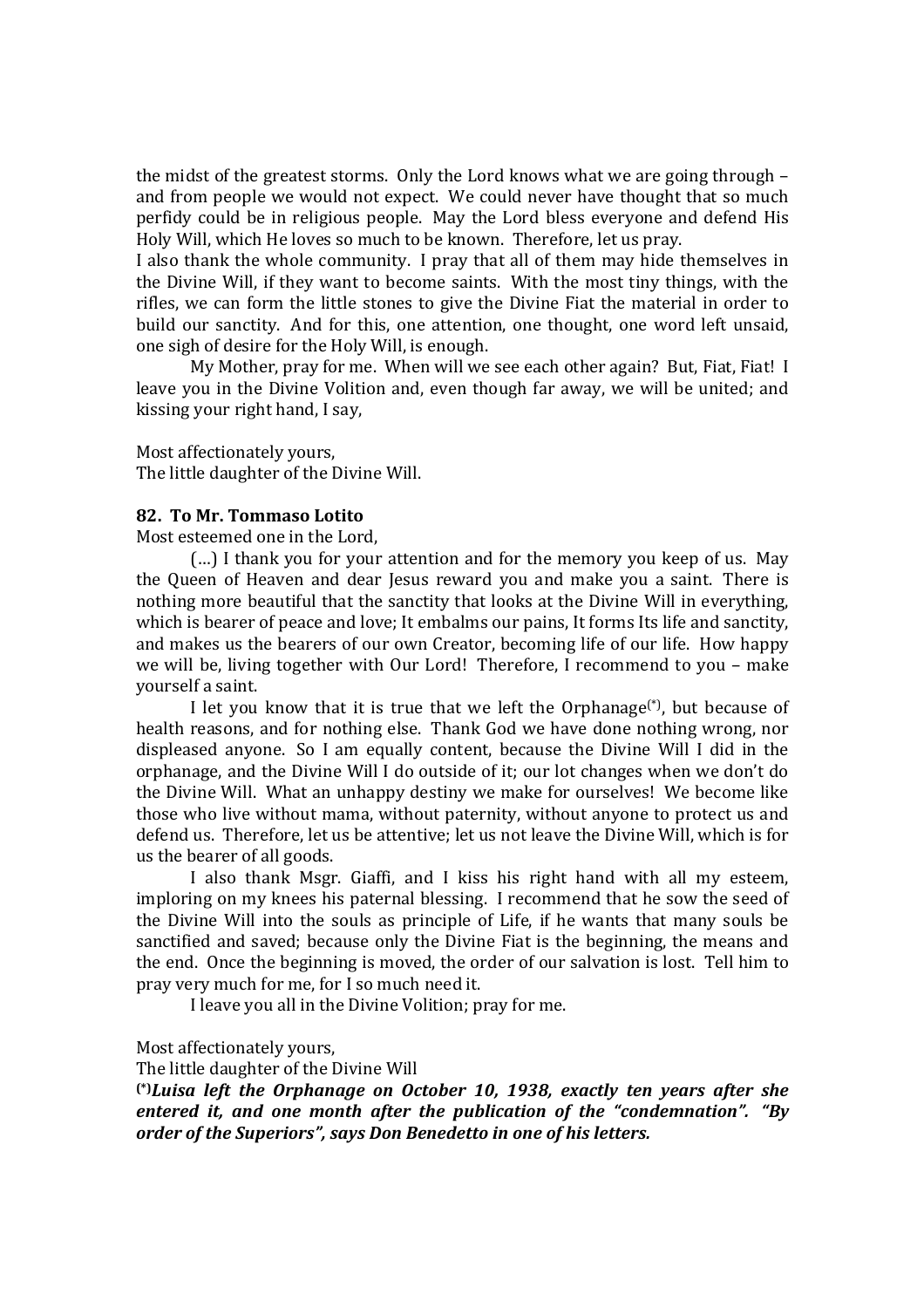## **83. To Irene**

#### **In Voluntate Dei!**

My good daughter,

How happy I am in hearing that a daughter of mine who is far away, wants to make her way to let High Pontiff know of the necessity that the Divine Fiat be known, and that It come to reign upon the earth. If good is not known, as good as it may be, it is not wanted, nor loved, nor appreciated. But will what you say be feasible? It would take people who are close to the Holy Father, and who enjoy his affection and his esteem, to be available to what you say. And then, in these times so sad, in which they would want to close the supernatural in Heaven, as if we had a far away God, while, on the contrary, He lives in us, He is breath of our breath, heartbeat and motion, and actor and spectator of all that we do… And all His sorrow is that, while we live from Him, we render ourselves as though foreign, and we do not make our will one with His. His sorrow is so great as to make Him become fidgety and delirious with love.

My good daughter, those were only the first drops of the knowledge of the Divine Volition, compared to the great see of His Most Holy Will which He has manifested, and the devil was taken by such rage that he made himself heard even in the Vatican; and he won, to the point of having them prohibited; because… if the Divine Fiat is known, the kingdom of the enemy is over. Here is all his rage. But the Lord will win, because it is divine decrees that His Kingdom will come upon earth. It is a matter of time, but He will make His way; He lacks neither power nor wisdom to dispose the circumstances.

But I tell you: whatever you can do – do it. I will accompany you with my poor prayers. I would give my life to obtain a good so great for all humanity. And you – offer your sufferings, and even your little natural acts, to obtain a good so great. Call It in all things, both spiritual and temporal, because, being Life, It wants primacy over everything; It wants to be recognized as the life of everything; and many times, It cares more about one more attention, one sigh, one thought, to make it celebrate and enlarge Its dominion within our soul. One who wants to live from His Will, is His joy and His continuous feast.

I leave you in the Divine Volition to make yourself a saint. A greeting from the heart to all the family.

Most affectionately yours, The little daughter of the Divine Will. Corato, December 5, 1939

**84.** 

#### **J.M.J.**

## **Fiat – In Voluntate Dei!**

My good daughter in the Divine Volition,

Courage and trust. The Divine Will has found Its work in your soul, and when you suffer more, it seems that Jesus wants to hasten His work, to receive the contentment to see you as He wants and likes, and to be able to say: "My daughter is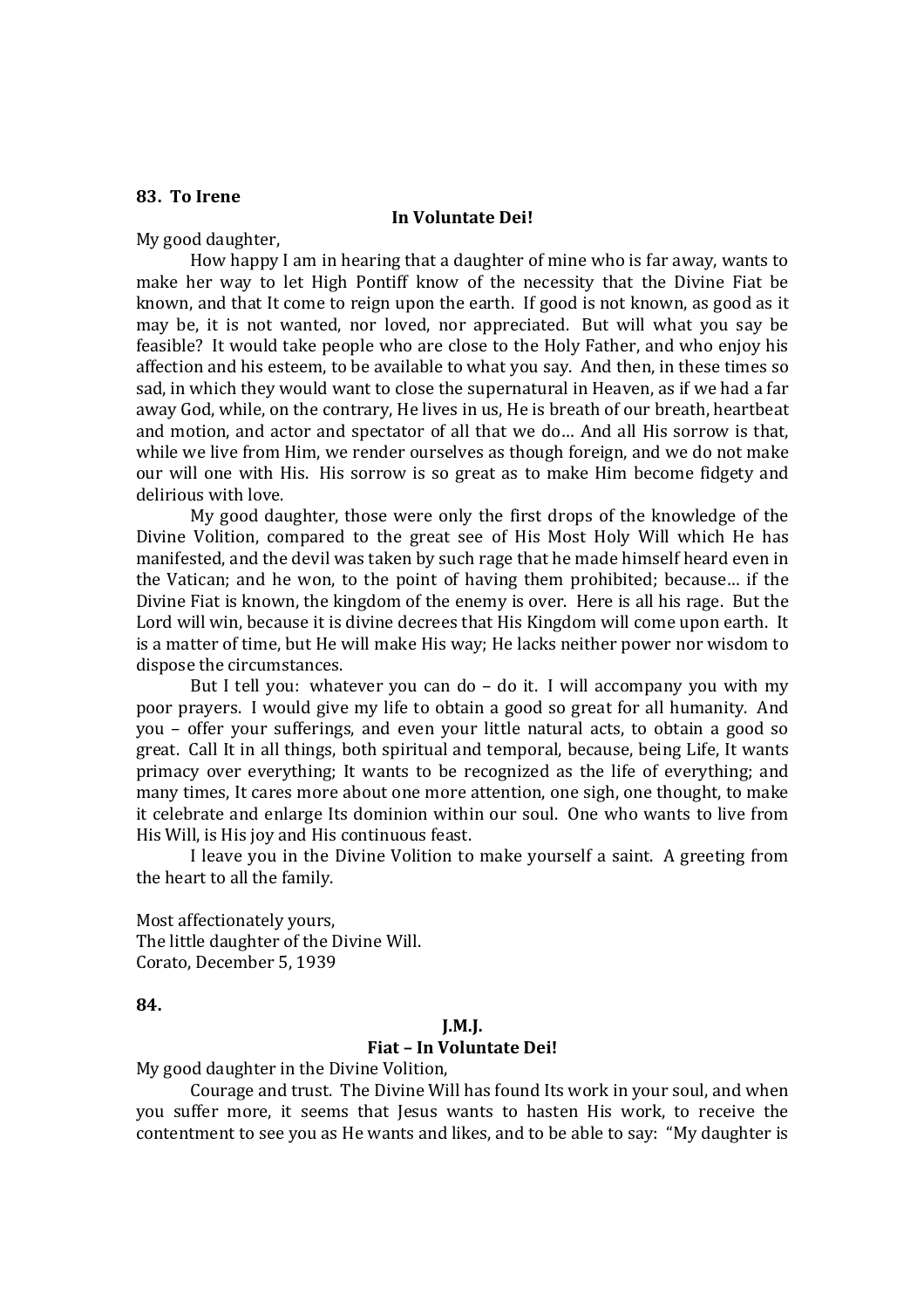like Me, in the sufferings as much as in wanting what I Myself wanted – only the Will of the Celestial Father. How happy I am! It is true that you suffer, but I run to sustain you in my arms, that you may feel my strength and the powerful breath of my Will, which searches for the new life I want in you, and converts all your pains into precious gems of love. And when I feel embittered, I run, I come to you, to be sweetened in your pains which carry the seal of my Divine Will, and to sweeten the bitternesses that, unfortunately, the other creatures give Me. Therefore, I recommend to you, my daughter: be patient, be my host, let Me come to be consecrated in you. But I do not want you as a dead host, but alive and speaking; and may your suffering be the lamp, always lit, which never extinguishes, and which loves Me incessantly."

My blessed daughter, how good is Jesus! It seems that He reduces us to dust in order to give us new life, and to find His own Life in us.

Therefore, I recommend: in whatever state you feel, be always tranquil; do not think of cold or warmth. The Divine Will is more than everything: more than prayer, more than recollection, more than fervor, more than miracles – more than everything. So, my daughter, let us remain always united in the Divine Will. Pray for me, and from the heart I will do it for you.

I send you a kiss and a tight hug in the Divine Will,

Most affectionately yours, The little daughter of the Divine Will. Corato, June 30, 1940

#### **85. To Mrs. Mazari, from Bari**

# **J.M.J.**

## **Fiat!**

My good daughter in Jesus Christ,

Do not get discouraged, never lose trust. What I recommend is that you look at your crosses as many visits from Jesus, Who brings you the life of the Divine Will, to make It reign in you and to give you all His love as food; to make you grow in His likeness within His arms, and to make of you such a rare beauty as to enrapture even Himself. If you do the Will of God, you will feel a strength in all your sufferings; you will feel an invisible hand which helps you, guides you, and does whatever you do within you. In fact, when one does the Will of God, the work is more of God than ours. Therefore, I wouldn't know what else to say: do the Divine Will; live in It, and you can be sure that you will make yourself a saint. You will feel the bond and the association with the Divine Family. What is Theirs will be yours. So, banish fear and fright, and all the most painful circumstances will bring you the kiss, the strength – the life of the Divine Will, embalmed by Its love and joy.

Tell good Carmela to have patience. Jesus loves her so much that He looks at her continuously, and with the brush of sufferings in His hands, He paints her, to make of her a more beautiful image, so that she may be like Him.

I send you my wishes of good Easter: let the Divine Will rise again in you. I leave you in the Divine Volition to make yourself a saint, that the earth may no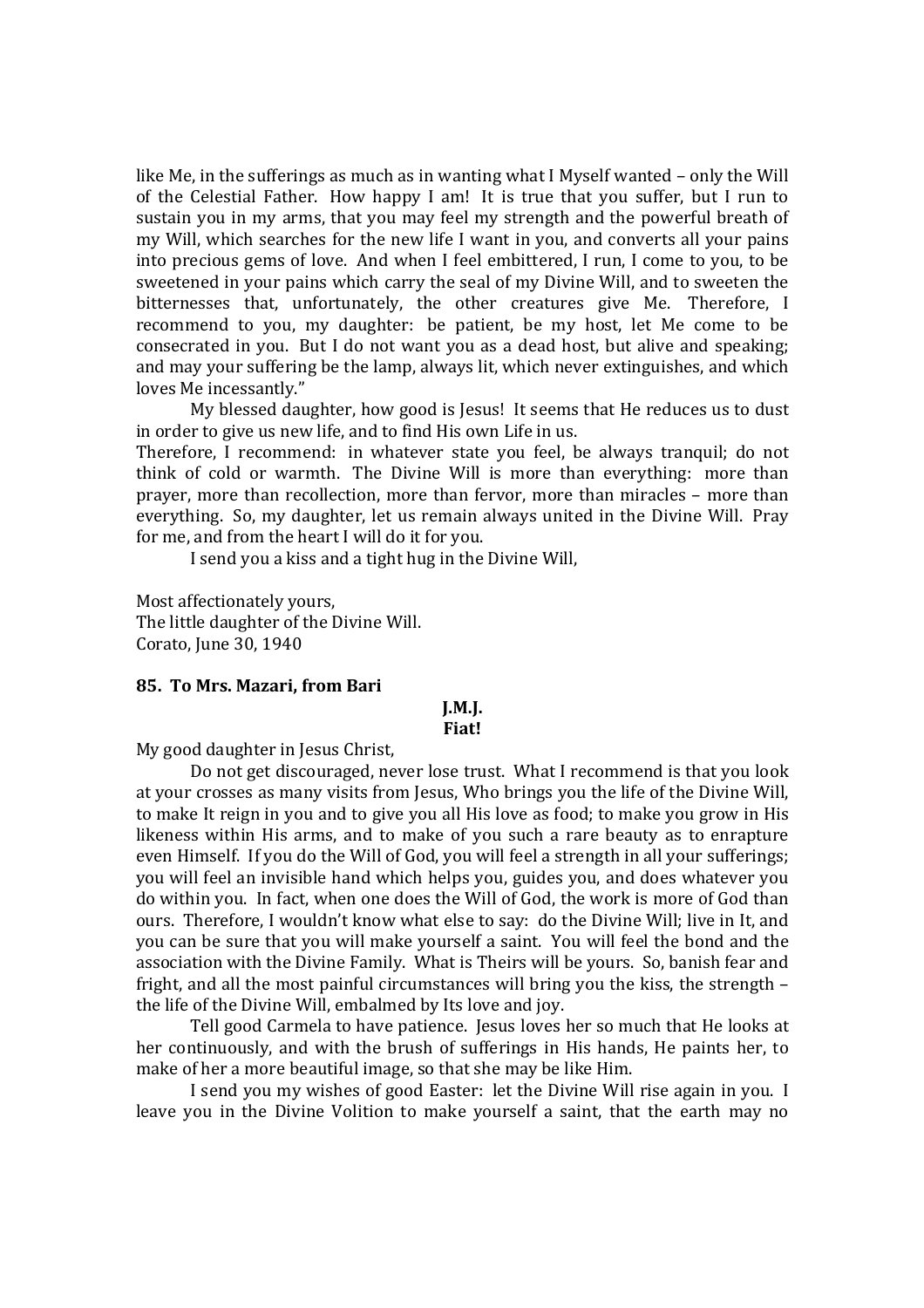longer be earth for you, but Heaven. Pray for me. And greeting you from my heart, I say,

Most affectionately yours, The little daughter of the Divine Will.

#### **86. To Mother Cecilia**

#### **J.M.J. Fiat! – In Voluntate Dei!**

My good and dear Mother in the Divine Volition,

Thank you for your wishes; I return them to you from the heart. But the most beautiful wish I can send you is that your will rise again in the Divine Will, so that you may take your place of honor in the whole order of Creation, where God wants us to be.

My Mother, if we are not in the Divine Will, we are without a place, without a home, without means to live and to become saints. If Jesus does not find His Will in us, He does not find the adaptable material to make us saints, nor can He make of us His faithful copy. Therefore, my wish is that our will may rise again in His; in this way, you will give work to Jesus. Oh, how happy He will be, and you too will feel His peace, confidence, love, and full abandonment in His arms. You will feel safe, like a baby in the arms of her mama. How happy you will be, and how happy will be dear Jesus!

My Mother, I cannot continue further. I am really sick and almost unable to write; forgive me. Return my wishes to Sister Remigia for me. For now, I cannot answer her; but I recommend that she do not think of herself, because the thought of ourselves removes the thought of God from us, and takes away sanctity, making us grow sickly in good.

My sister kisses your hand and returns your wishes. I leave you in the Divine Volition, and kissing your right hand, I say,

Most affectionately yours, The little daughter of the Divine Will. Corato, March 28, 1940

#### **87. To Federico Abresch**

#### **J.M.J.**

#### **In Voluntate Dei – Fiat!**

Most esteemed son in the Divine Volition,

Thank you for everything; may good Jesus reward you by dissolving you completely in the Divine Will, and by keeping your will as a footstool under His divine feet. How happy you will feel, because by living together with the Divine Will, what is of Jesus and of the Queen Mama, is ours; ours His sanctity, His life, and the immense seas of His riches. Jesus and the Queen feel happy, for They are not alone in their happiness and in the goods they possess, but have the children of the Fiat, who are also their children, to keep them company and live with them. And what is more is that, if we lack something, They take to heart our sanctity; They compensate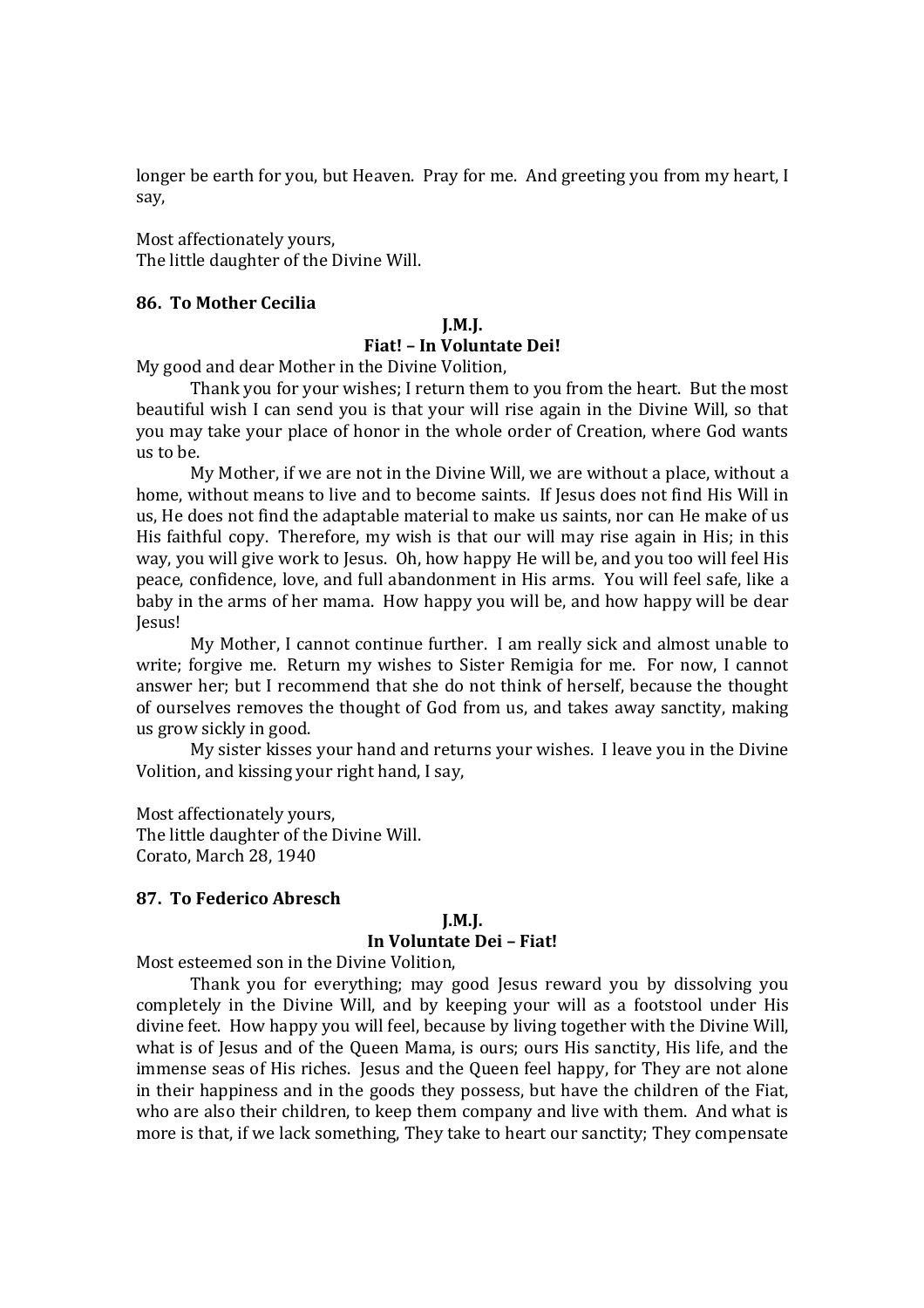for us in everything; They give us their love and everything They have done as our courting and dowry, so that we may live with Them. Therefore, by living in the Divine Will, everything is ours, and we can give everything to God. Even more, every act of Will of God that we do, creates His Life in us, and we form the long generation of God in our acts.

Therefore, the thing that facilitates the most to live in the Divine Will, is to do whatever we can, and because God wants it; a Fiat is impressed in our act, and the Divine Life is formed. By not living in the Divine Will, we prevent the divine generation in our acts, because He does not find in us the adaptable material in order to form His Life – that is, He does not find His sanctity, His virtues, to be able to generate. How many Divine Lives repressed and not come to light, because the life of His Will is missing in the souls! What pain, what unspeakable bitterness! So, let us pray that the living in the Divine Will be known.

I also thank you for all that Sister Maria Deo Grazias tells me; she relieved me from the many bitternesses which inundate my heart. If you manage to know something else, I would be happy to know it; after all, Fiat, Fiat!

Now, I let you know that I receive Holy Communion every day, and Holy Mass once a week, while, before, even when I went out of the convent, It was celebrated every day. Since after six months from the prohibition of the books our Bishop died, the fathers who made the books be prohibited could obtain from the Holy Office, after the death of the Bishop, also the prohibition of Holy Mass. But the Divine Will, in which I find everything, and even the Holy Mass – no one can take It away from me.

Dearest one in the Divine Volition, I don't know how to thank you for your desire to help me like a son, if I were in need of the necessary things. Thank you, thank you! Even more, I want to tell you a secret which has been promised by the Divine Fiat: It will take to heart the destiny of all those who will live from It, and will provide them with everything they need, for both the soul and the body. It will make them lack nothing, and if necessary, even with miraculous means. We will find ourselves in the conditions of Creation, in which one created thing has no need of the other, but all are rich in themselves. However, they remain in highest accord and never move from their place. Our place is the Divine Will. If we live in It, It will keep us at Its table and nothing will be lacking to us. How good is the Lord! Let us thank Him from the heart.

Moreover, I let you know that dear Jesus is displeased for no one takes interest in a cause so holy. Therefore, if you can do something, move or push someone – do it, for you will please Jesus. And if you could interest yourself to let me have back the Holy Mass, how grateful would I be! I had it for forty years, and without knowing reason, they took it away from me. Fiat, Fiat!

I commend myself to your prayers, and leaving you in the sea of the Divine Volition, I send the greeting of the Fiat to you, to good Amelia, to little Piuccio and to the little group; and I say,

Most affectionately yours, The little daughter of the Divine Will. Corato, April 10, 1940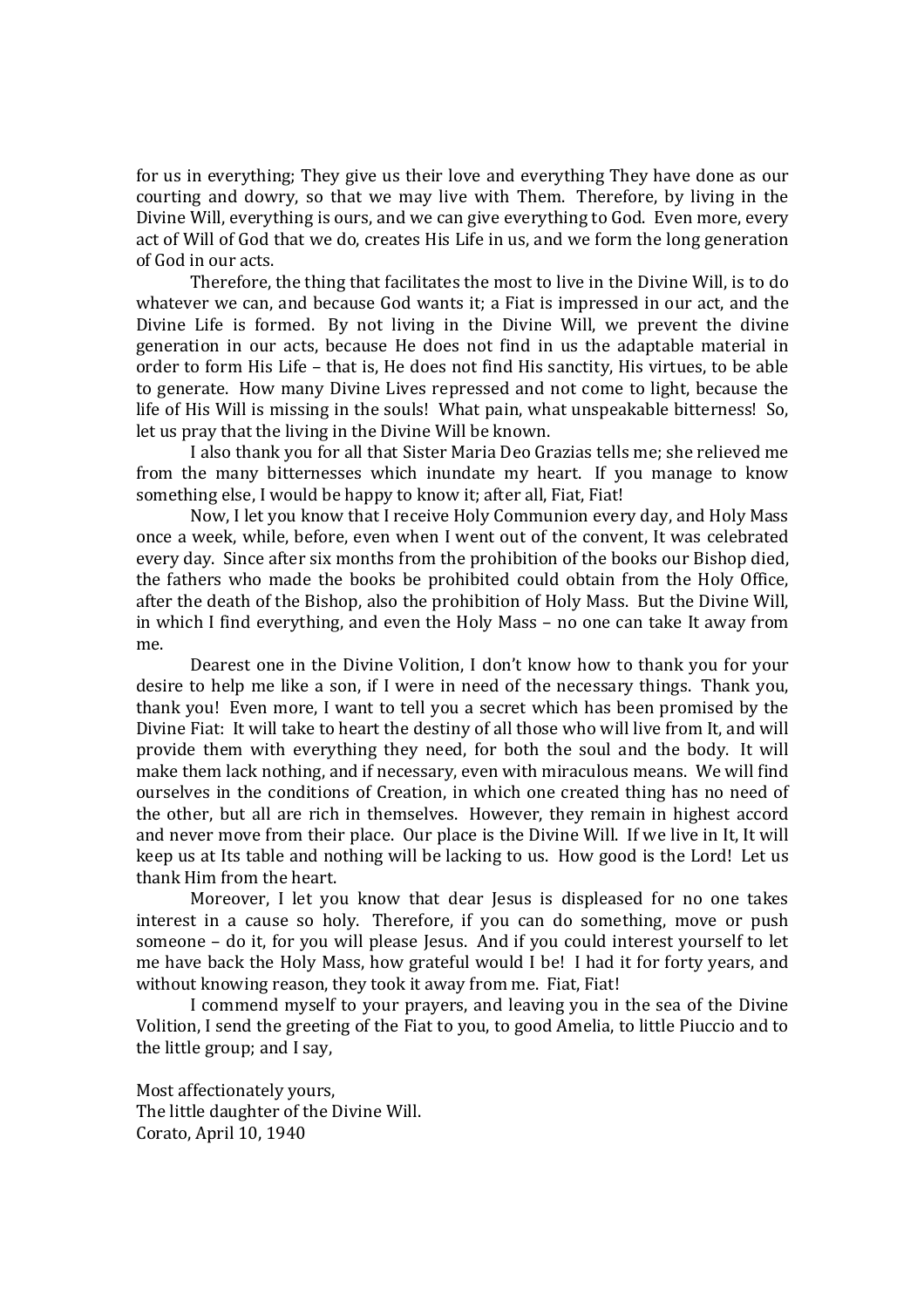#### **88. To Federico Abresch**

# **J.M.J.**

## **In Voluntate Dei**

Most esteemed son in the Divine Volition,

I thank you in the Divine Will for all your attentions and for the comforting things that you send me.

You must know that no even humility exists in the Divine Will, but pure nothingness, which knows clearly that anything good which can be done is the All operating in the nothing. So the poor nothing is in the act of being continuously born; it is the All that grows and forms Its life in the nothing. Oh power of the Divine Will – as soon as the soul decides and wants to live in It, the Most Holy Trinity takes Its prime operating place in her. And since this is an Act of Divine Will, all want their place of honor in that Act: the Queen of Heaven, the Angels, the Saints, and all created things. So, with one single Act of Divine Will, we enclose everything, we embrace everything, and we give everything to God, even all that the Eternal Word did upon earth. The goods which descend for the benefit of all are incalculable.

Dearest son, I learned with sorrow of the withdrawal of Fr. Bruno; after all, Fiat, Fiat! It shows that the devil is consumed with rage in order not to make the Divine Will known… It is not necessary that I send you the obedience, for I would send you a thousand of them; but it is absolute Will of God that we interest ourselves in making It known, even at the cost of our own lives. And this, instead of being presumption, as you say, would be the most sacrosanct duty; and whoever does it will be kept by Jesus as the favorite of His Heart, and will receive primacy in His Kingdom.

As far as the writings, there is nothing to fear that they might be destroyed. Jesus keeps them in custody, and woe to whoever would dare to touch them; because these are His writings, not mine, and He will well defend what belongs to Him.

As far as your Piuccio, I consider him as the son of a miracle; how would you not think that the Lord will not use him to do great things in him? Therefore, raise him holy and all in the Will of God, and the Lord will do the rest. Pray for me; and leaving you in the Divine Volition, to form your life, all soaked in It, from the heart I greet father, mother and son,

Most affectionately yours, The little daughter of the Divine Will. Corato, June 3, 1940

## **89. To Federico Abresch**

#### **J.M.J.**

## **In Voluntate Dei – Fiat!**

Most esteemed one in the Divine Volition,

I received your dear letter from Bologna, and since I was unable to answer you soon, I was not sure on where to write you – whether to Bologna or to San Giovanni (Rotondo); this is why I did not write you. If the Divine Will wants it, you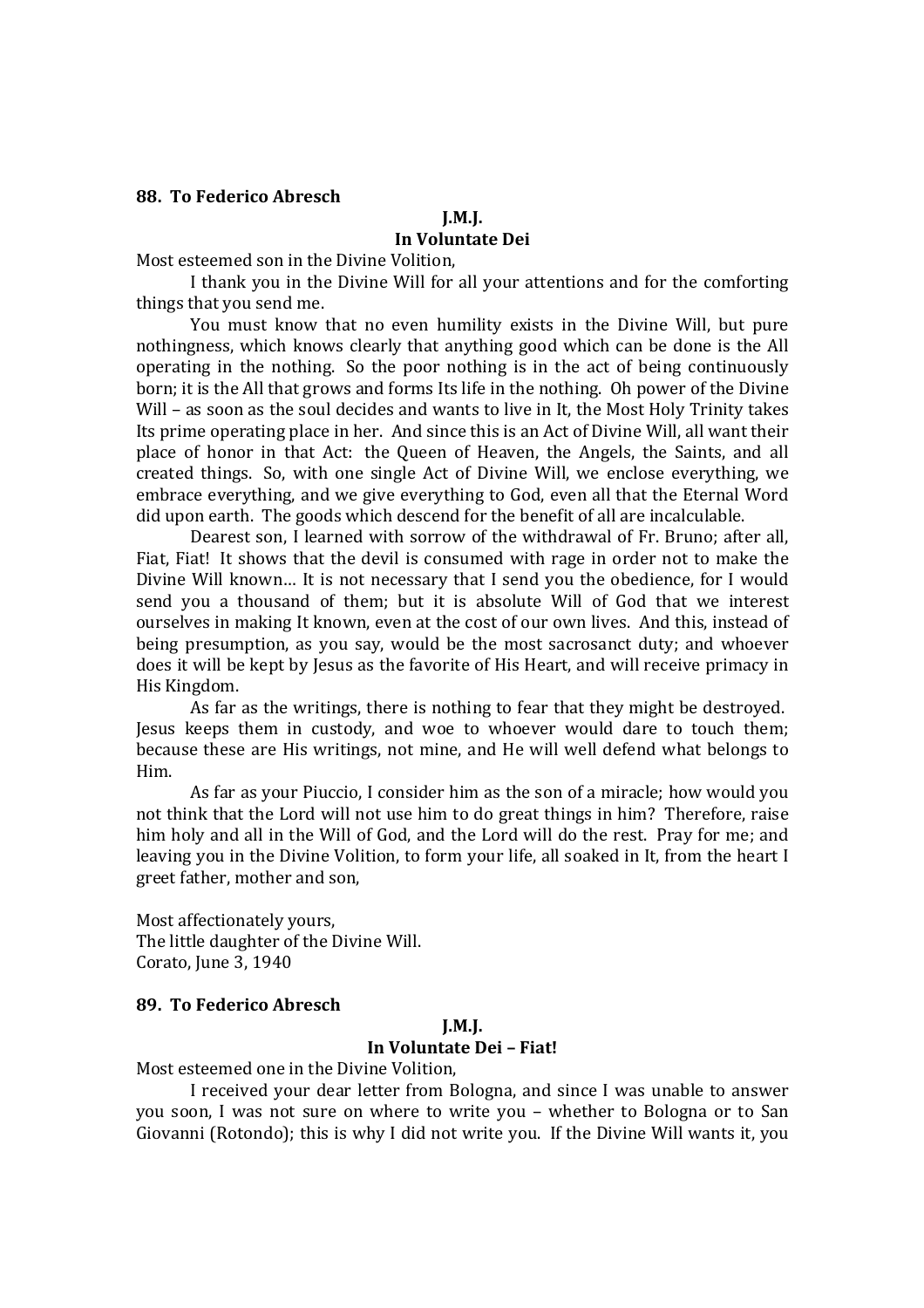can come whenever you'd like; because it is the Divine Will that must have Its prime place in all our acts. If we do so, It will carry us on Its lap and will do together with us whatever we do: we will love with Its Love; we will pray together with It; Its steps will be ours…

Oh, how happy It will be to live Its Divine Life with the creature who knows It, because only knowledge gives us the highest good of possessing It. It makes Its goods our own, and – oh, how happy It is to let us live with Its own Will and to see us possessing Its own goods! In this Holy Divine Will, It sees the seas of Its Love no longer desert, but populated by Its children. Therefore, let us hold dear taking refuge in the Divine Will as our life.

Dearest son in the Divine Volition, since you are near holy Padre Pio, talk to him about our things, that he may talk about them with the Lord; and if the Lord wants, let him tell you something. Entrust me to his prayers, for I need it very much. Kiss his hands for me.

I commend myself to your prayers, and leaving you in the Divine Volition, that you may live more in Heaven than on earth, from the heart I greet father, mother and son.

Most affectionately yours, The little daughter of the Divine Will. Corato, August 5, 1940

## **90. To Sister Remigia**

#### **Fiat**

My good daughter Sister Remigia,

I beg you not to waste time. Oh, how I would love to hear you say: "I do not think about whether I am beautiful or bad, or whether I am cold or warm. My thought is to make all my acts and my being flow in the Will of God." Then Jesus will take care of making you a saint, of rendering you constant and good as He wants you to be. Until you keep the thought of yourself, even in good, Jesus will not take the reins to lead you and to make of you another Jesus, the repeater of His Life. Let Jesus do, and you will see that soon you will feel totally different from the way you feel now. Jesus can do things better than we; so, let Him Do.

I send you my wishes; but do you know which ones? That you may no longer recognize yourself in yourself, but in Jesus. Oh, how He will love you! He will carry you in His arms, and give you a place in His little Heart. Be attentive, and live all abandoned in Jesus. Regards from my heart,

Your most affectionate aunt, The little daughter of the Divine Will.

## **91. To Mother Cecilia**

## **Fiat**

My good and reverend Mother…

Here I am to give you my wishes for Holy Christmas. And what better wish to give you than send you little Jesus, so that He may make you be born together with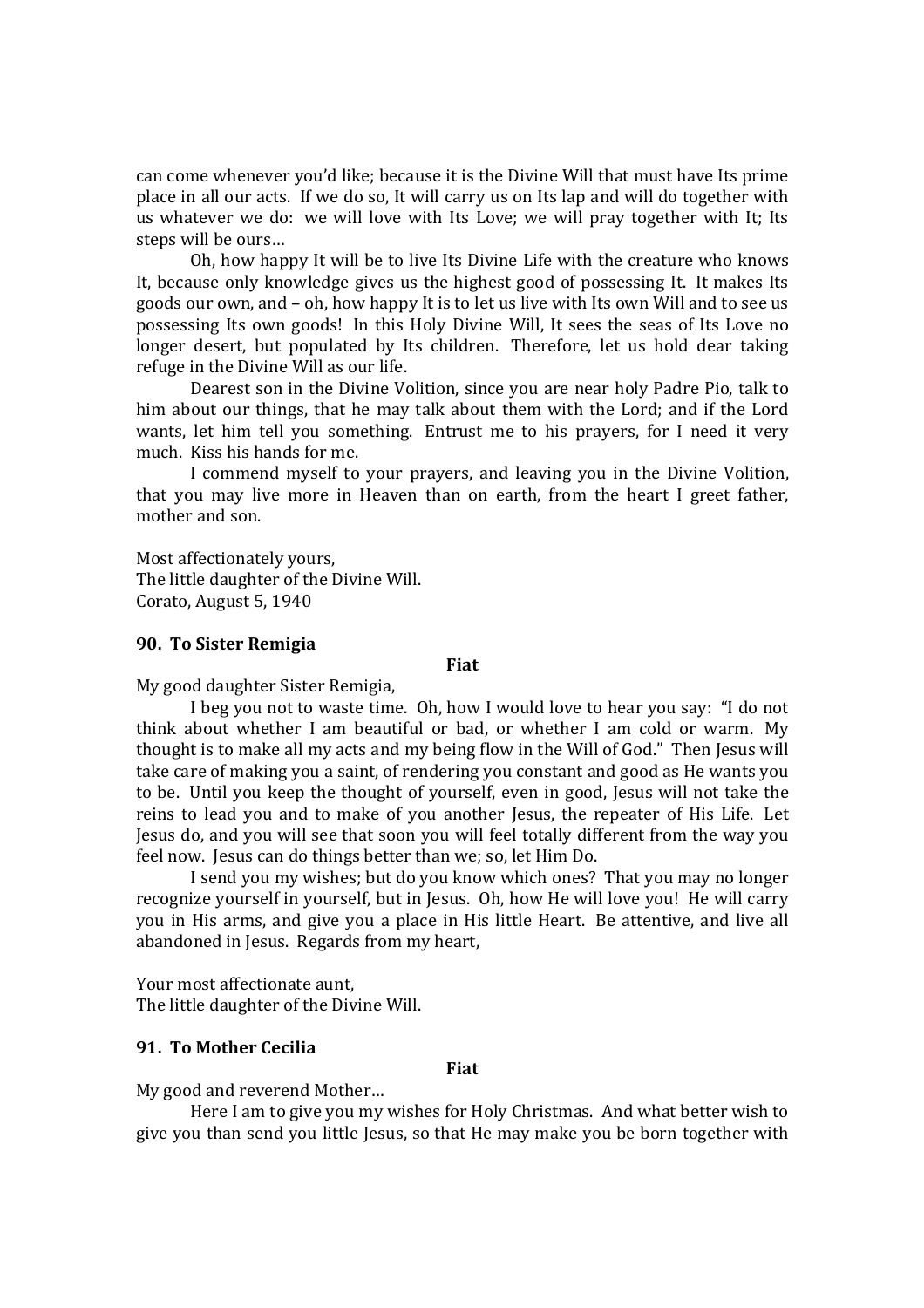Him? Oh, how He longs for it, and reaches the point of crying, because He does not want to be alone, but wants the creature to be born and live together with Him. The dear Baby will say to you, to the ear of your heart: "My daughter, let me live in you; do everything together with Me, and I will give you my Sanctity to make you a saint, my Beauty to embellish you, my Wisdom so that everything may be order within you. Then I will give you the great gift of my Will to let you breathe, palpitate, love, together with Me."… He will tell you: "Only then will I be content, when I see that you look like Me in everything."

My dearest Mother, let us make Jesus content; let us be born with Him and live together with Him. He is newly born, and does not want to be alone; He feels the need of the company of someone to kiss Him and dry His tears. My Mother, this is my wish; I believe that your Maternity will be content… More so, since every additional act we do in the Divine Will is a new birth for us. We are reborn in Jesus, and He in us. In this way we will make little Jesus happy.

Leaving you to be reborn together with Jesus, I kiss your right hand.

The little daughter of the Divine Will.

## **92. To Miss De Regibus, from Turin**

## **Fiat**

My good daughter in the Divine Will…

Thank you for your wishes in the Divine Will. Your long silence made no impression on me, since it is well known that when we under the weight of humiliations, everyone runs away from us, and some regretted having known us. This happened also to Jesus. But may the Divine Will be always done. It alone is faithful; even more, It opens Its arms to us to give us safe shelter, to feed us with Its love and to say to us: "My daughter, do not fear; give me all your acts, that I may raise and nourish my Life in you. And know that, to the confusion of those who have not wanted to know my Will, It will reign and form Its Kingdom upon earth. I am the powerful God, and I will use all means in order to conquer man and to make him rise again in my Will."

Dearest daughter, I am sorry for Fr. Beda. Why have the manuscripts not arrived in Rome? Who prevented it? When I know, from sure sources, that in the Holy Office there were requests from all sides, wanting the manuscripts to come out to the light… After all, it seems as if the Lord wants to do everything Himself – if not today, tomorrow. Therefore, I recommend that you never go out from within the Fiat, if you want to be one of those who are called to live in It, and keep in It your place of honor.

Now I send you my wishes, that you may raise Little Baby Jesus in your soul and live together with Him, watching Him constantly in your interior in order to do whatever He does. Say to Him: "I want to be your facsimile." I send you the wishes of my sisters, and with my regards, I say,

The little daughter of the Divine Will.

## **93. To Mrs. Farilli**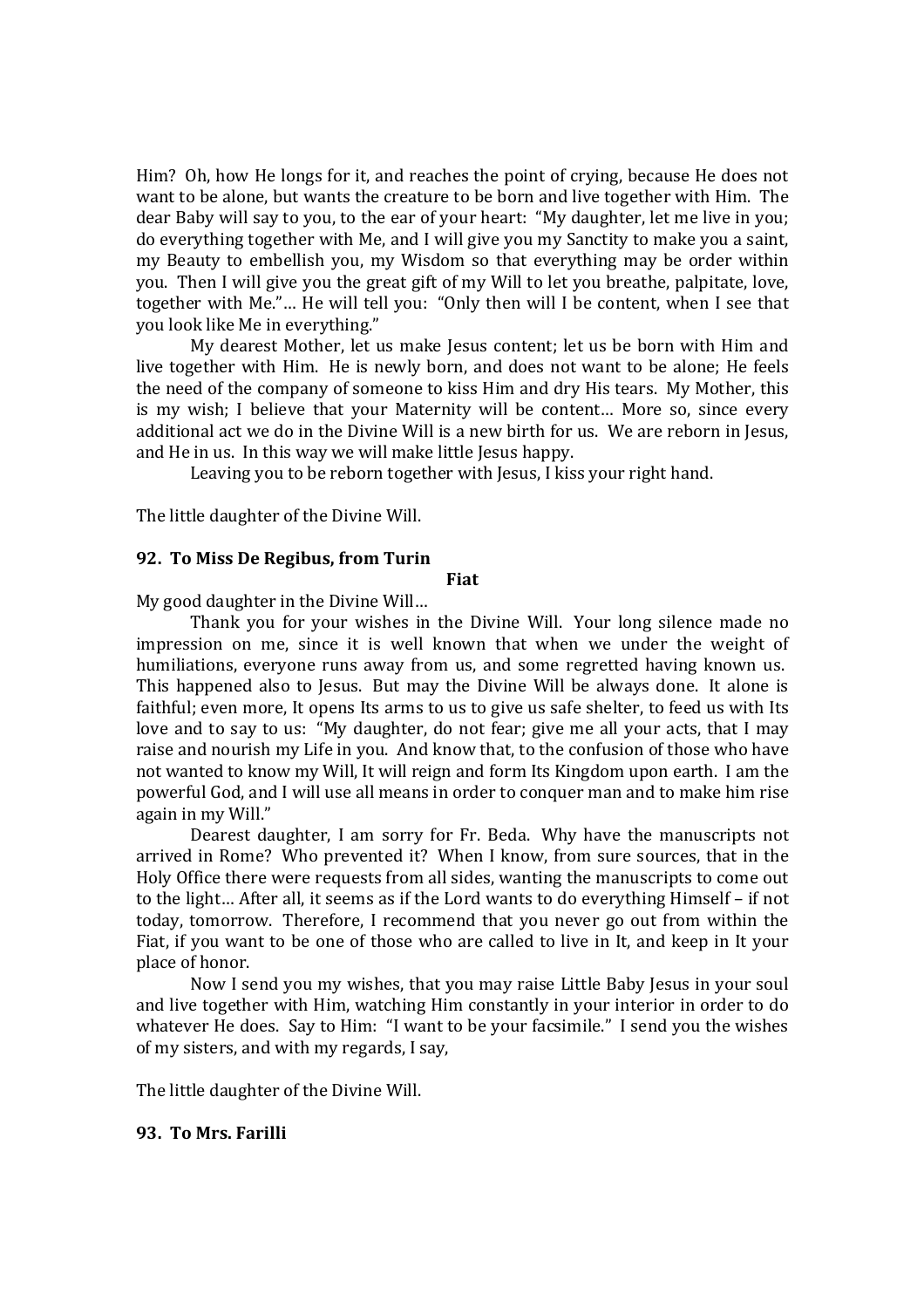## **Fiat – In Voluntate Dei!**

Most esteemed one in the Lord,

I was very pleased in hearing your news, although painful. They are a good sign that the Lord loves us, and that He wants to make of us His faithful images. Jesus needs to repeat His Life upon earth, and He can do so in one who submits himself to anything, and who does His adorable Will. In fact, by doing His Will in all our acts, both spiritual and natural, His image is formed and circulates like a coin throughout the Heavens. However, this is what I recommend to you: never lose heart; never be disturbed; try to live abandoned in the arms of Jesus, and He will be your Mama, your Father and your custodian. You will feel Him living and palpitating within your soul, forming the life of your life.

Let us thank the Lord for all He has disposed upon us. But I beg you to never go out of His Will. In this way, the Lord will give you His own Love to love Him, His own Sanctity to make yourself a saint, His own Peace in the storms of life. Together with Him, you will feel strong – of a divine strength – in the pains you suffer. In this way you will fear nothing.

Pray for me, as I do it for you from the heart. With my regards, and leaving you in the arms of the Divine Fiat, I say,

Yours, Luisa Piccarreta

#### **94. To Mrs. Savorani, from Faenza**

## **Fiat – In Voluntate Dei**

My good daughter in the Divine Volition,

Thank you for your wishes and for the so many attentions you have for me. My daughter, you have to bear with me and forgive me for I cannot write you at length, or answer to all of your beautiful questions. But I entrust all of you to the Lord, that He Himself may speak to you, and do whatever pleases Him the most. What I care about is that we live of Divine Will, because these are all the sighs, the yearnings of Jesus, and maybe even His tears, as He does not see in us the purpose for which He created us: His divine likeness. He sees us outside of His Dwelling, like blind and lame children, who do not look like their Celestial Father… What sorrow for our dear Jesus! To have children who do not live with Him, and therefore do not love with His Love, and are not saints of His own Sanctity.

Order and peace are far away from them because, not living of Divine Will, they have neither capacity, nor strength, nor space to be able to embrace and to become images of our Creator. Therefore, I recommend to you: never go out of the Divine Will; keep It as your life, nourishment, royal garment, dwelling, and It will take on the commitment of everything; It will compensate for you in everything, and will let nothing lack to those who live in His Will.

I cannot give you any good news about our things, which regard the Divine Will; but the Lord will make His way, since it is a divine decree that the Divine Will will form Its Kingdom upon earth.

If you don't mind, I would love to get about ten copies of the Consecration reprinted. Let us pray, and let us offer our little pains to obtain the triumph of the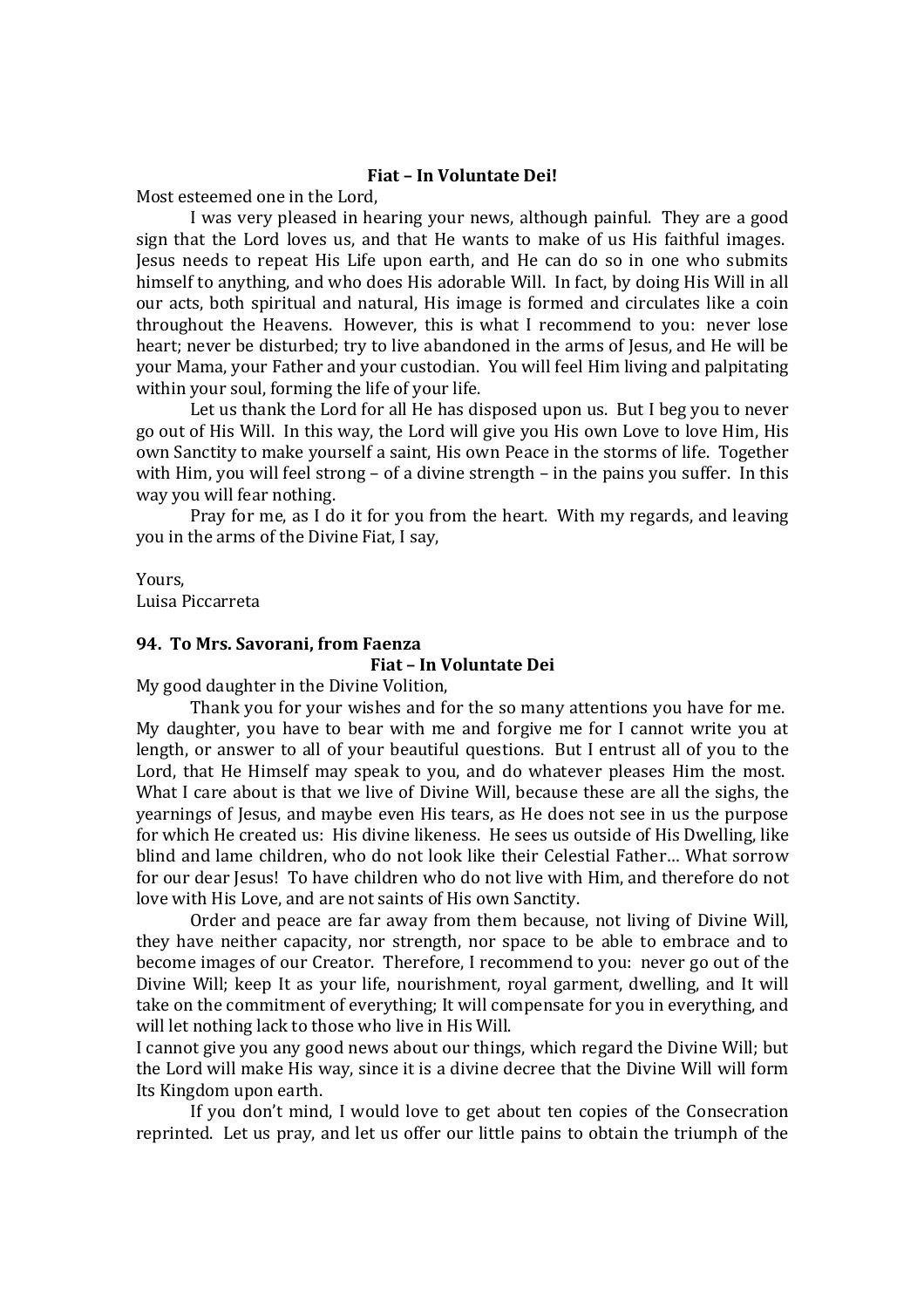Divine Will upon earth. We will be the first fortunate ones; we will have Divine Love and Sanctity, and Jesus Himself, in our power; and so we will follow our way together with Him.

I leave you in the Divine Volition. Pray for me very much, for I so much need it. I renew my wishes.

Most affectionately yours, The little daughter of the Divine Will. Corato, January 10, 1941

#### **95. To a Priest**

#### **In Voluntate Dei – Fiat**

Most Reverend Father,

I come to give you my wishes for your Name Day, and since I am able to say nothing, I send you Jesus, that He Himself may give you His wishes. And do you knows what Jesus says to you? "My child, I wish you true sanctity; and to do so, I give you my Love as food, my Will as life, all my works, pains and virtues as dowry. Listen," Jesus says, "my wishes are not finite and a simple compliment, like those of the creatures; ah, no, no. My wishes are immense, they are springs; and only then am I content when I give all of Myself. So, from now on, you will carry Me, and I you, and we will live together."

Holy Father, here are the wishes of Jesus, and also mine; I believe you will like them.

I leave you in the Divine Volition. Pray for me, as I do it for you from the heart. I kiss your right hand, and on my knees I implore your paternal blessing.

Yours,

The little daughter of the Divine Will.

#### **96. To Federico Abresch**

## **Fiat – In Voluntate Dei**

Most esteemed one in the Divine Volition,

May Heaven reward you for all your attentions. It seems that also Jesus says to you: "Thank you, my son." I am happy with what you have done, and with the way you have done it. A thought tells me: "But will the Holy Father take the trouble to read it? And then… to whom to ask whether he will concede the grace?" I think that everything will remain up in the air. Couldn't this friend of yours appeal to someone who would be able to approach the Holy Father to remind him, in order to obtain concession of grace? After all, may the Divine Will be always done, which should interest us more than anything, because It is Divine Life.

As we call the Divine Will in our acts, we form the generation of the Divine Life in our acts, and – oh, how happy is Jesus, in seeing His Life being generated in the acts of the creature. And we are enriched, inside and out, with as many Divine Lives for as many acts as we have done in His Will.

As we desire to do His Will, the Most Holy Trinity gives us His Love, covers us with His Beauty, gives us His Goodness, that we may feel the divine order; in a word,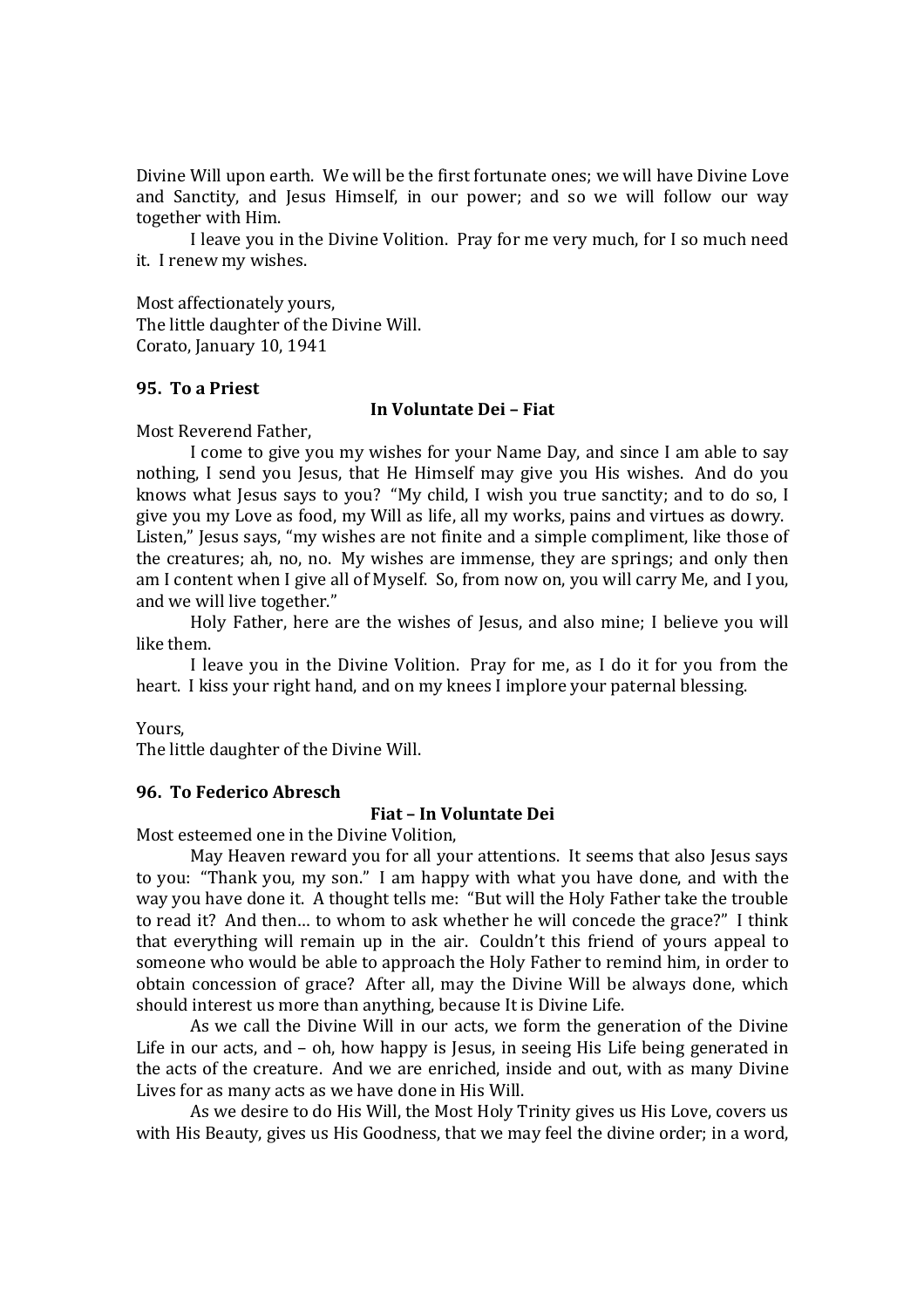He gives us the necessary raw material in order to form His Life. And so in these lives He feels His own Love loving Him; He feels as though receiving Himself from the creature. This is exactly the purpose of God: that we live in His Will in order to form His generation in the creature. In fact, all things created by God possess the good of generating: man generates another man, the bird another bird, and so forth. Should only the Divine Will not have this good? So, let us take to heart living only of Divine Will.

I leave you in the Divine Volition, and greeting you all with that love with which Jesus loves us, I say,

Most affectionately yours,

The little daughter of the Divine Will.

#### **97. My good daughter,**

Thank you for your holy wishes; I return them to you from the heart. Work always in a holy and upright way, that you may be able to say: "I rise again with all my acts together with my sweet Jesus." How beautiful it is to be able to say: "In everything I do, I call Jesus to rise again: I make His Will my own to make of It my life, in order to be one single act with the Divine Will.

My daughter, this is my wish for you. I recommend that you be never disturbed. Love peace. Jesus reigns is peaceful souls. May peace and trust be the arms with which you take refuge, in every encounter, into the Most Holy Heart of Jesus, to live together with Him. Never, never go far away from Him if you want to be holy.

I leave you in the Divine Volition. I send you my regards from the heart. Pray for me. I send you all the love of Fiat as greeting.

The little daughter of the Divine Will.

#### **98. To Mother Cecilia**

My good and dearest Mother,

I thank you infinitely for your wishes and also for your attentions. With all the affection of my heart I return your wishes – wishes which come from the sighs and the suffocated love of our dear Jesus. He sighs, moans and reaches the point of crying for the desire that we live in His Will. But do you know why, my Mother? He wants us to love with His own Love, to be saints of His own Sanctity, to be invested with His own Beauty. Only in His Divine Will can we possess these divine qualities, which render us almost like Him. And Jesus, in seeing His likeness in us, loves us so much as to take us in His arms and nourish us with His Love. And if we have to work, He Himself wants to do whatever we need to do, fearing that we may go down from His arms, detach ourselves from His Love and make His Sanctity fade.

This is my wish, my dearest Mother, that, living always in His Will, you may rise again in His Resurrection. Jesus awaits us in His Will to make us rise again in His own Resurrection. Only in His Will are we able to say: "I have loved Jesus; I have done everything He wants. I have done everything, and I have given Him everything – even Jesus Himself."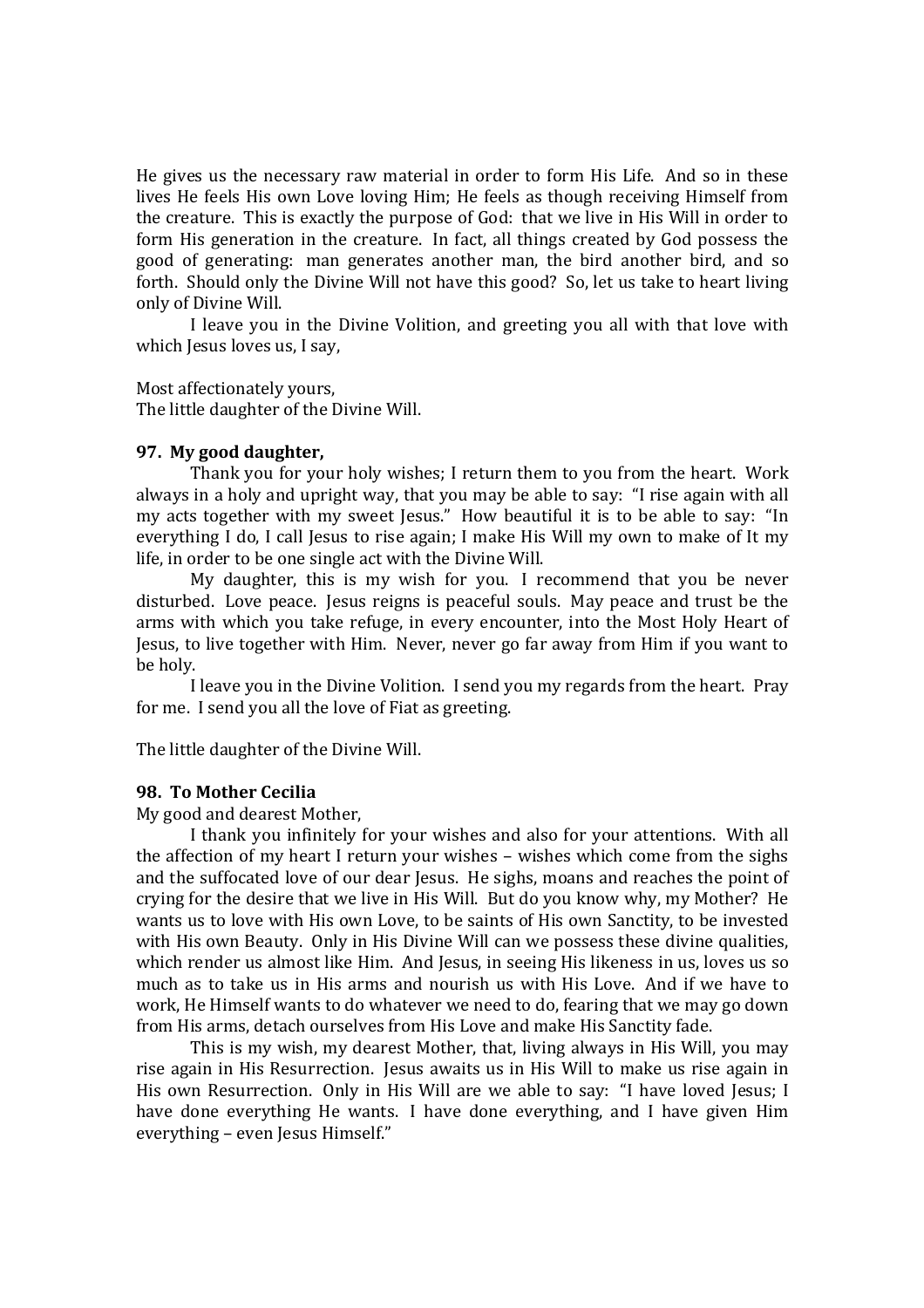You have to bear with me, my Mother, for I am unable to send any other wish but that His Will live in us, because in It there is the highest good I can wish you, and I love you as Jesus loves you. I send my wishes to the sisters who know me and remember me. And this is it, for all, in two words: "I want what God wants, to do what God does."

I commend myself to your prayers; and leaving you in the eternal waves of the sea of the Divine Volition to become a great saint, I kiss your rights hand. Renewing my thanks and wishes, I greet you with the very love of the Most Holy Divine Will.

Most affectionately yours, The little daughter of the Divine Will.

## **99. To Federico Abresch**

Most esteemed son on the Divine Volition,

Let us thank for everything the Lord, Who, in His great goodness, wanted to use this little one, the poorest of all creatures, to manifest the sublime living in the Divine Will. He is used to manifesting Himself to the little ones, to the most ignorant, so that we may attribute nothing to ourselves, but everything to His infinite Love for us, miserable creatures. But who can say all He has said about a living so holy? Only little drops can be put out. It is enough to say that every time we do an act in His Holy Will, we go to meet the whole of Heaven, and all Heaven comes to meet us; all the Saints, all the Angels, and the very Queen of Heaven feel honored to place their acts together with ours, to do whatever we do. They feel their happiness and glory redoubled, because a Divine Will is the actor and spectator of our act, and no one wants to put himself aside – and with right, because the Divine Will belongs to all, except for those who, ungrateful, do not want to know It, Love It and possess It. Therefore, the whole Heaven repeats in chorus: "If It is ours, why should we not do what It does?…" More so, since every time we do an act in the Divine Will, the human will goes through a martyrdom – not of blood, but of will, which never dies. And the Lord is so pleased that He places on it the seal of a divine martyrdom. So we can say to God: "I am your continuous martyr. I die not just once, but so many times for as many times I don't do my will…" Enough for now; let us move to something else.

Dearest one in the Lord, nothing new happened here, as far as what you say about Rome. On the contrary, there has been a terrible storm against the books and against me. However, I think it was caused by some priests and religious from Corato. May the Lord bless and forgive all. It must be a diabolical rage, since, just in hearing the name of Will of God, he is consumed and becomes furious. So, let us pray. I thank you; do whatever you can do, and whatever the Lord wants.

I leave you in the Divine Volition; may It be the center of your life. Oh, how I wish that everything you do would flow in It, to bring Him your kisses, your love, the embraces of your gratitude; to storm Heaven and say to Him: "Hurry up, let your Will come and reign upon the earth."

I greet you with the love of the Divine Fiat, together with Amelia and little Pio.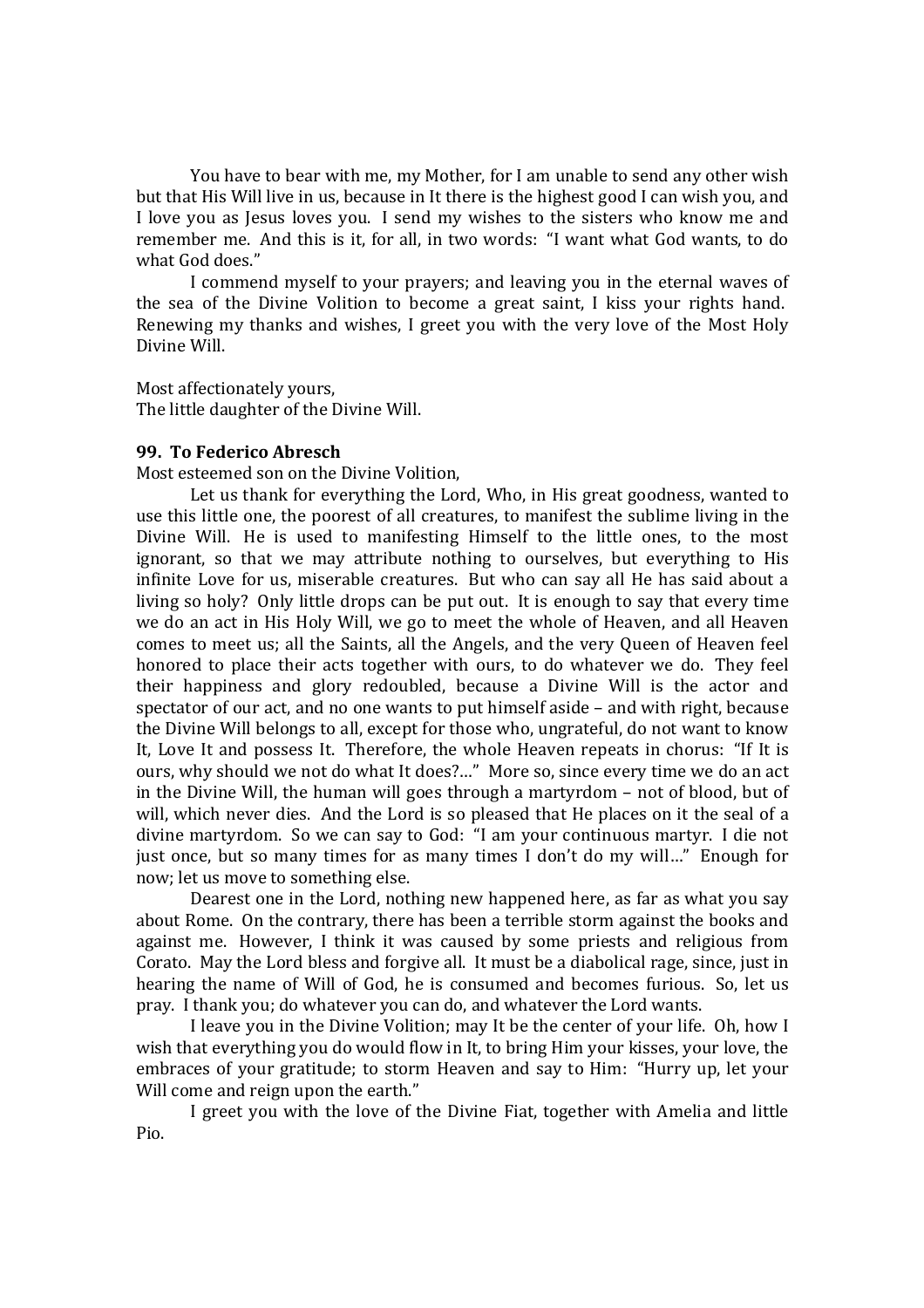Affectionately yours, The little daughter of the Divine Will. Corato, June 23, 1941

# **100. In Voluntate Dei**

Most esteemed Francesca,

I don't know how to thank you for your goodness and charity toward me, the poorest of all creatures. May Heaven reward you, and may the Queen Mama hold you in her arms to keep you and to make you good and holy, as sweet Jesus wants. My good daughter, it is necessary to die to everything in order to rise again to all goods and to true sanctity. But it is so sweet to be able to say: "Crucified You, O my Jesus – crucified I. Slandered, despised, abandoned by all, You – slandered, despised and abandoned I. So, O Jesus, we look alike."

You are right in what you say to me, and I add: what we should care about is to live dissolved in the Holy Will. In each one of our acts, also natural, done in the Divine Will, in the most tiny things, even in one breath, we can form a martyrdom, not human, but divine – more noble, more holy than the martyrdom of shedding our blood, to offer to Jesus His infinite Love, His Sanctity which has no beginning and no end. And Jesus will see His Most Holy Will operating in our tiny act. In His operating Will, He will find in us infinite material in order to form His Life. What joy, what happiness! Therefore, let us never move away from His Will, even at the cost of our lives… It is true that sometimes the storms are such that we feel like succumbing – and even from people we did not expect; but dear Jesus helps us and sustains us, in such a way that everything ends up in His Holy Will. Therefore, in every circumstance, let us never lose peace, and let us run into the arms of Jesus, as our refuge. In this way we will be safe.

I like to hear that you always receive Communion. Never leave it, neither out of disturbance, nor distress, nor fears. Anything which is not peace never comes from God, but always from our enemy, who gains a lot when he sees us disturbed. And we lose true trust; we lose our arms to take refuge in Jesus. Therefore, in order to become saints, nothing is needed but courage, trust and peace, in order to live in the immense sea of the Divine Will.

Thanking you again, I leave you in the Divine Volition to make yourself a saint. Pray for me, for I so much need it, and from the heart I will do it for you. Greeting you with the affection of the Holy Divine Will, I say,

Most affectionately yours, The little daughter of the Divine Will. Corato, August 10, 1941

## **101. To Federico Abresch (?)**

Dearest son in Jesus Christ,

Thank you for everything. Let us hope that the Lord will enlighten the Holy Pontiff. If you can take other steps, do it; otherwise, we will always say, "Fiat, Fiat!" However, while we wait, let us live always in the Divine Will. The Divine Will is on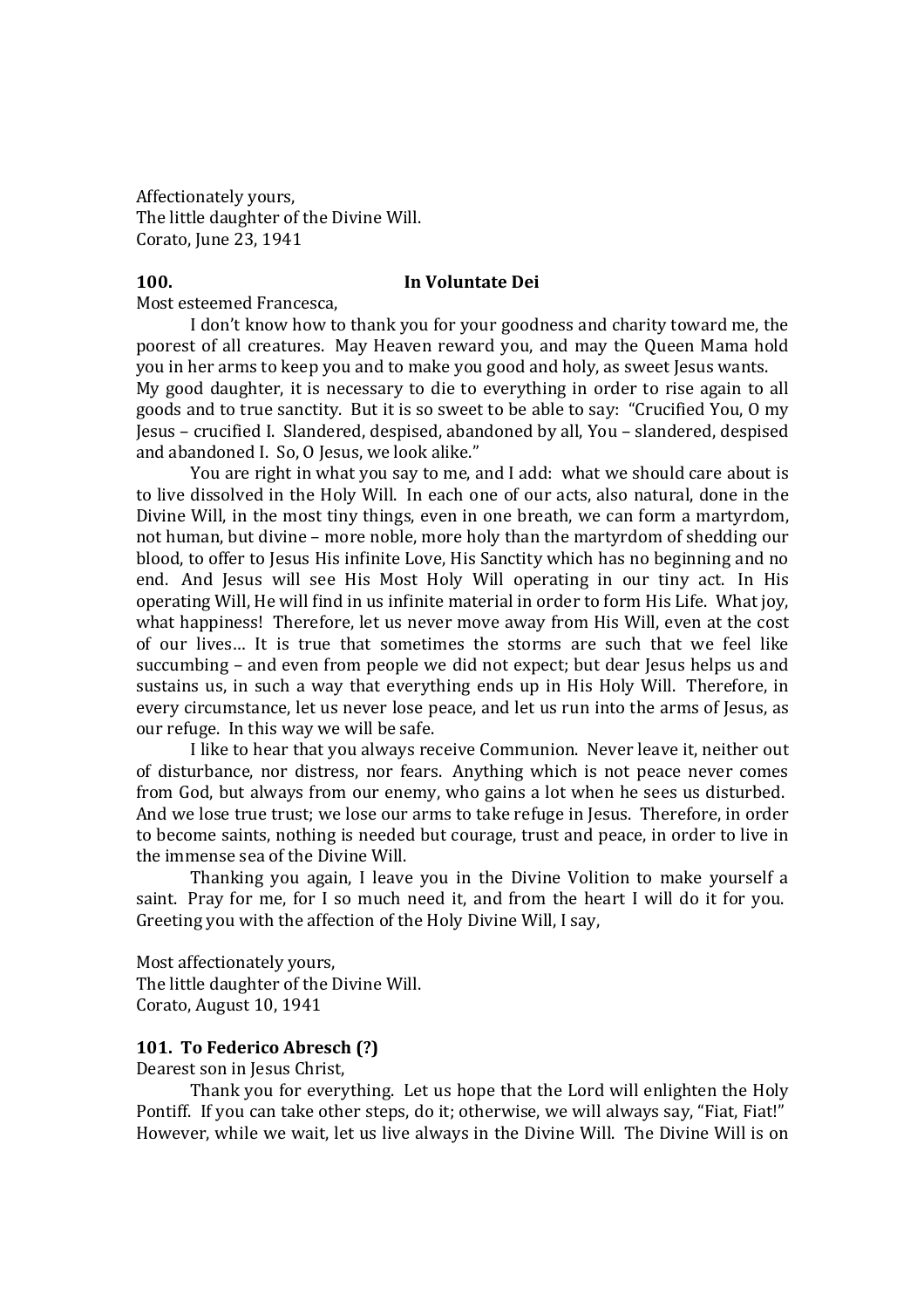the lookout – one could say – to see whether even our breath, heartbeat and motion are in His Holy Volition. And if It sees them running, It makes feast, and feels Itself being loved, glorified and adored by all, in our breathing, heartbeat and motion. In one single breath, we give It everything and everyone. Its Most Holy Will circulates in all and gives life to all, and our little motion runs together with It and gives It all that creatures owe It. It is enough to say that one single act done in the Divine Will storms Heaven; we make the seas of love of the Queen of Heaven and of the very Divinity our own, and we give them back to God as seas of love which belong to us.

We, poor creatures, are nothing; and so He calls us; He wants us in His Will, to receive everything, even Himself, from His beloved creature. Everything else is nothing – it is just little drops. So, if we want to love very much, let us live in His Holy Will, and – oh, how many surprises we will find! First of all, the Divine Will operating in us, which will form seas of love, of light, of sanctity and of surprising graces; and we will be involved in such a way as to be unable to leave.

I leave you in the Divine Volition to become a great saint, and greeting you cordially, I say,

Most affectionately yours, The little daughter of the Divine Will. Corato, August 19, 1941

#### **102. In Voluntate Dei**

My good daughter in the Divine Volition,

Let us bury everything in the Divine Will. May It be our refuge, our defense, our life, the light which envelopes us from everywhere, and which, if it wants so, can eclipse also our enemies.

Blessed daughter, do we want to put everything in a safe place – sanctity, and the very life of Jesus within us? Let us do the Divine Will. Let us live in It, more than if It were our own life, and – oh, how happy we will feel, living of Divine Will! Heaven will be ours with certainty. Each most tiny act done in It, even a trifle, storms Heaven; it is like a little visit that we make to the Celestial Fatherland. So, if we want to be at peace – because peace must be our daily bread – let us not think of what has happened. Jesus will have more interest than us in thinking about it; and since centuries are like a single point for Him, whatever He does not do today, He will do it tomorrow, and will triumph victoriously over those who have been opposed. Our sufferings will serve to make them know the truth, and, as I hope, also to become saints.

Let us not lose our place of honor of living in the Divine Will. Let us content ourselves with dying, rather than not doing the Divine Will. In It we will feel a divine strength; we will love God for all; we will be the true children who console their Celestial Father… It is true that the times are sad, and who knows where we will end up to, but if we do the Divine Will and live in It, Jesus will come and take refuge in us, because He will find His Will offering Him His Heaven, His worthy dwelling.

Therefore, courage and trust. With courage we will challenge everyone, and with trust we will live safely in the Heart and in the arms of our sweet Jesus; our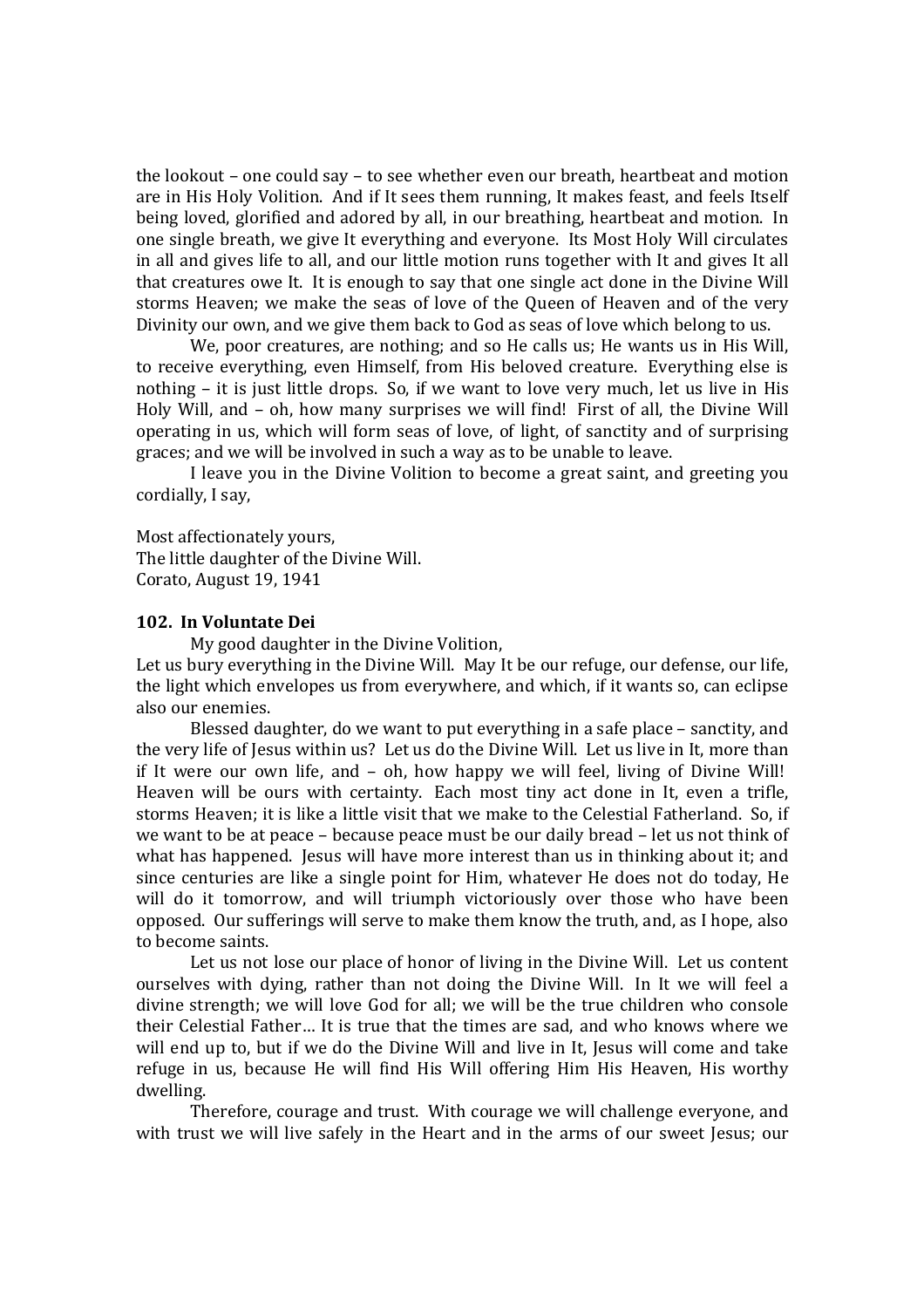Queen Mama will take us on Her knees and will keep us hidden under Her blue mantle. I leave you in the Divine Volition to make yourself a saint. I recommend to you: let us not change in the different circumstances of life; many times they serve to make us copy and imitate our dear Jesus.

Pray for me, for I so much need it, as I will do it for you from the heart. Leaving you enclosed in the Divine Volition, that you may no longer get out of It, with maternal affection I greet you and I say,

Most affectionately yours,

The little daughter of the Divine Will.

## **103. To Teresa**

#### **In Voluntate Dei!**

My good daughter in the Divine Volition,

I send you the Divine Will as life, help, support and perennial company, in which to hide in your sufferings. It will welcome you with love; It will carry you in Its arms, as Its beloved daughter. Every pain you will suffer together with It will embellish you with new beauty; it will give you new love; it will make you grow in sanctity. So, your state of suffering is nothing but a divine crafting which It is doing in your soul. If you are attentive in receiving this work, It will make for you a prodigy of Its Grace, a triumph of Its Love, a victory of Its Most Holy Will. Therefore, my daughter, I recommend that you never move away from the Holy Will of God. Call upon It in every instant, in every pain, in all circumstances. If you do so, you will feel Its divine strength, Its company, which can never leave alone a creature who is calling It. On the contrary, It is anxiously waiting for her call to give her a kiss, a hug, a smile of love, and to say to the ear of her heart: "Tell me, what do you want? I am here with you. Everyone can leave you, but I – never. Rather, I feel happy to be together with one who suffers, because I find sufficient raw material to carry out my divine crafting, to make her grow as I want, and as a child who belongs to me."

Therefore, with all my affection I send you the greeting of the Fiat, that you may remain enclosed in It, without ever leaving.

Most affectionately yours, The little daughter of the Divine Will. Corato, November 2, 1941

## **104. To Federico Abresch**

## **In Voluntate Dei**

Most esteemed son in the Divine Volition,

Here I am to you, to tell you to always hide in the Divine Fiat: we will be safe in It; all evils will flee from us; we will secure sanctity. In each one of our acts, even natural – because our nature was given us by God – we will be invested with new beauty, with new love, with new divine strength. If we live in the Divine Volition, even our breath, our steps, our motion, run within the breathing, in the steps and in the motion of all, to give back to God love for each breath, prayer for each step, glory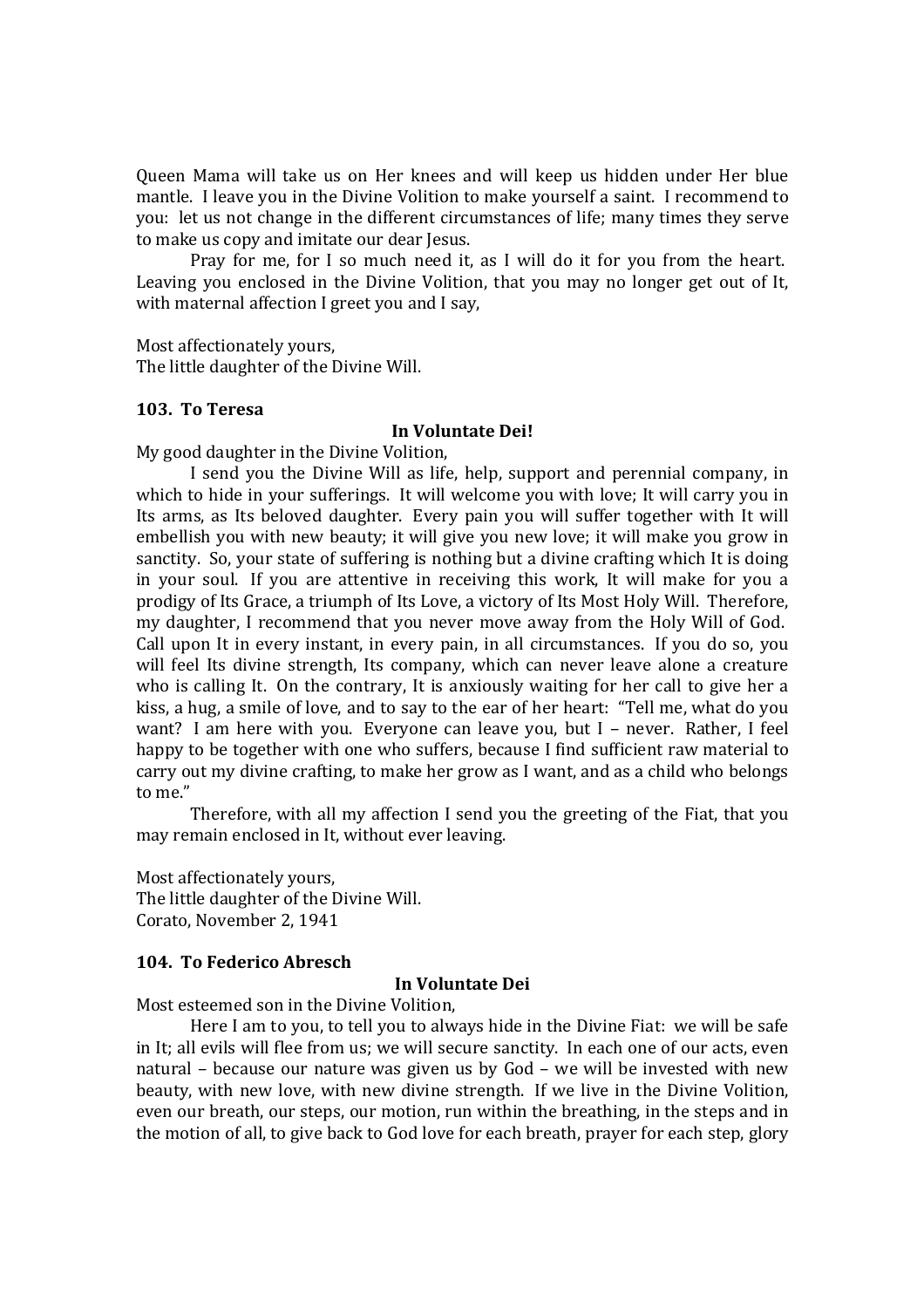for every motion. The Divine Will is everywhere and we, by living in It, find ourselves in Heaven and on earth to love Him with all, in all, and in every place.

The Saints, the Queen of Heaven and God Himself anxiously await the "I love You" of one who lives in His Will, because it is a new gain that they make. The "I love You" of the earth resounds in Heaven, in each Blessed, in the seas of the Celestial Mama, and says to all: "I love You, I love You…" One can say that Heaven and earth exchange the kiss of love and celebrate together. Therefore, may we take to heart living always in the Divine Will; in It we will form seas of love, seas of adoration, seas of glory, to give to our Creator…

I leave you in the Divine Volition, together with little Piuccio and Amelia. Make yourselves saints, but saints of Divine Will. It will carry you in Its womb; It will hold you tightly to Its breast; It will feed you with Its breath; It will make you feel Its Life palpitating in you… How happy you will be!

With all my heart I send you my regards together with the Fiat,

Most affectionately yours, The little daughter of the Divine Will. Corato, November 4, 1941

#### **105. To Mother Cecilia**

#### **In Voluntate Dei!**

My good and reverend Mother,

I feel the duty to send you my wishes for your Name Day of Saint Cecilia. She was a martyr of blood, and I wish you a greater martyrdom, more noble and divine, more heroic and more accepted by God – that is, the martyrdom of the Divine Will. This martyrdom surpasses all other martyrdoms; even more, as many times as you do the Will of God instead of doing yours, so many times will you be able to say: "I am martyr for You; the martyrdom I offer You is not of blood or of flesh, but with my will united to Yours, I offer You a divine martyrdom." Goodness of God! If only our acts enter the Divine Volition, everything is changed into divine in us, and what is human has no longer life.

Here is my wish. I could not send you a more beautiful one; more so, since the opportunities are not lacking. In all circumstances, even painful, you will have a refuge in which to take shelter. Jesus is waiting for you open arms to receive you and to help you to form in you the noble martyrdom of the Divine Will.

Now let's come to us. The Lord has allowed that you go far away, without even seeing each other. Fiat, Fiat! And it also seems that you want to forget me: Fiat to this as well. But I beg you to never forget to pray for me, poor creature, and from the heart I will do it for you. It seems to me that I had in you a far away mother who had a thought for me. Now, Fiat. Let us remain always united in the Divine Will, from which we will draw the strength and the sanctity He wants from us.

My sister sends you her wishes and kisses your right hand, and I leave you in the Divine Volition to make yourself a saint. Pray for me. Kissing your hand, I say,

Most affectionately yours,

The little daughter of the Divine Will.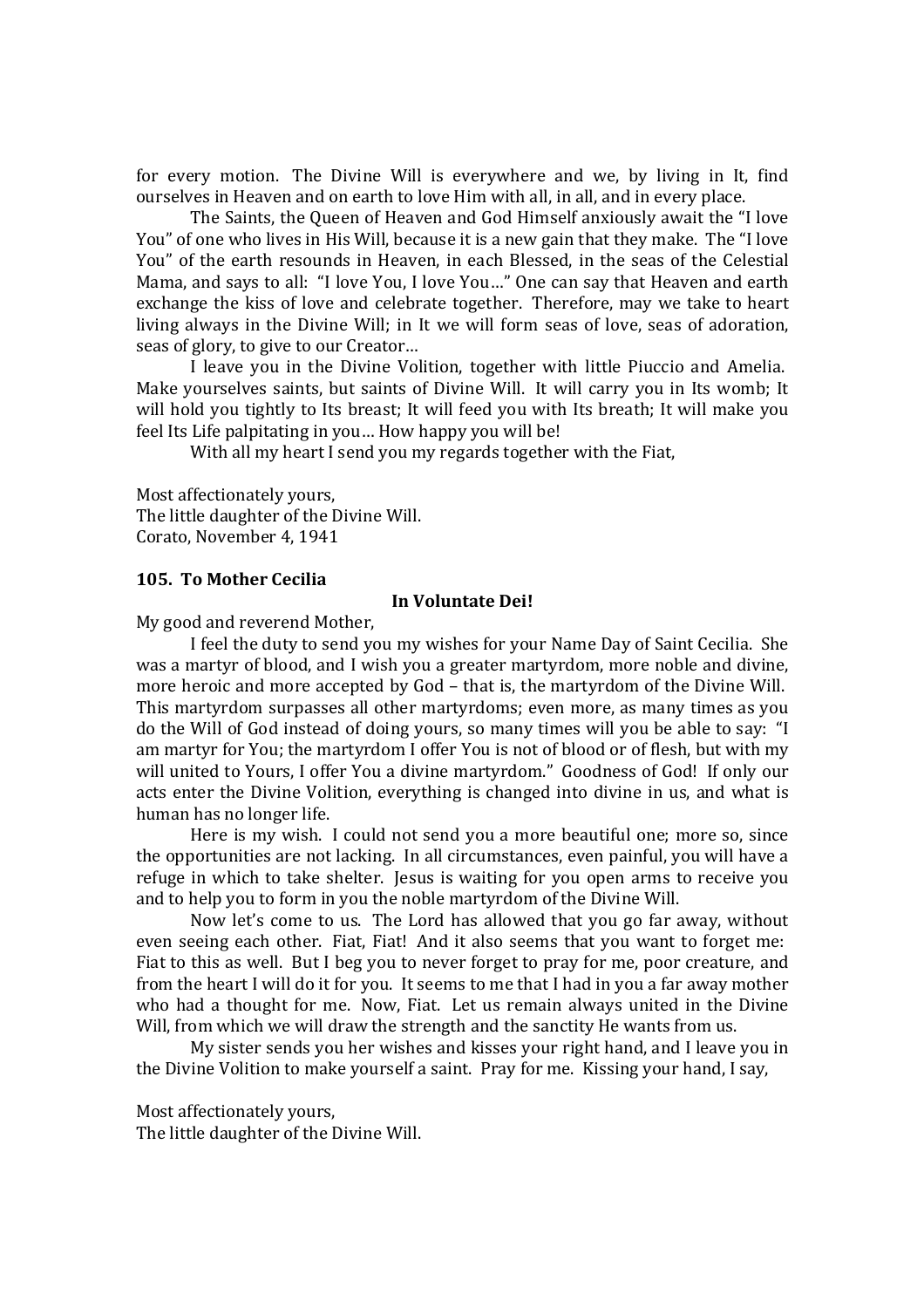### **106. To a Priest**

Most reverend Father,

To my surprise I received your dear letter. Thank you. I too often remembered you in my poor prayers. Our most interesting task is to live of Will of God. If we do this, we do everything; and even if we did nothing, by living in the Divine Will, the All pours into the nothing and works Its great wonders, such as to astonish Heaven and earth. And if we do much without the Divine Will, it is just little drops. Therefore, I placed everything in the Divine Volition, so that It may do whatever It wants. But, be certain that Its Kingdom will come upon earth… It wanted to conquer man through love, but man, and maybe even the very members of the Church, rejected It. This is why the Lord was forced to use the rigor of Justice, so that man, touched in his own flesh, might recognize that Supreme Will which wants to reign and live in our souls.

So, dear Father, let us pray. Let us do this Will so Holy and let us live in It. May It be our breath and heartbeat. If we do so, we will be carried in the divine arms; It will lower Itself to breathe in our breathing, to beat in our heartbeat, to move in our motion. Then, in the ardor of our love, we will say to Him: "I love You for all, and for love of You, I give You the heartbeat, the breath and the motion of all." I commend myself to your prayers, and leaving you in the Divine Volition to make yourself a saint, I kiss your right hand with all my esteem, and I implore on my knees your paternal blessing.

Your most devoted servant, The little daughter of the Divine Will.

#### **107. To Federico Abresch**

#### **In Voluntate Dei!**

Most esteemed and dear son in the Divine Volition,

I delight and rejoice in hearing that you interest yourself in the Divine Fiat, and together with me, Jesus rejoices and delights. I say to you, "Thank you form the heart" together with my dear Jesus. Whatever you can do, do it; the rest will be done by Jesus, who so much wants, loves and yearns that His Will be known and possessed by the creature as her own life. In fact, only the Divine Will is the origin of our life, the means and the end of our existence, and will make us storm Heaven. Without It, we are turned upside down; we lose the right to our terrestrial and celestial goods; we lose the bond with the Divine Family. On the other hand, if we live of Divine Will, everything is ours; even God Himself is ours… If we love, our little love runs through all hearts, and even in future hearts, and loves God for all. It runs through the Angels, into the seas of love of the Queen of Heaven, in the divine seas of God, and loves – everywhere, in everything and in every place. The creature who loves in the Divine Will is not content if she does not find her place in all, to love the One Who so much loves her.

To love in the Divine Will astonishes Heaven and earth; the very Saints year to have within their hearts this conquering Love of one who lives in exile. So, if we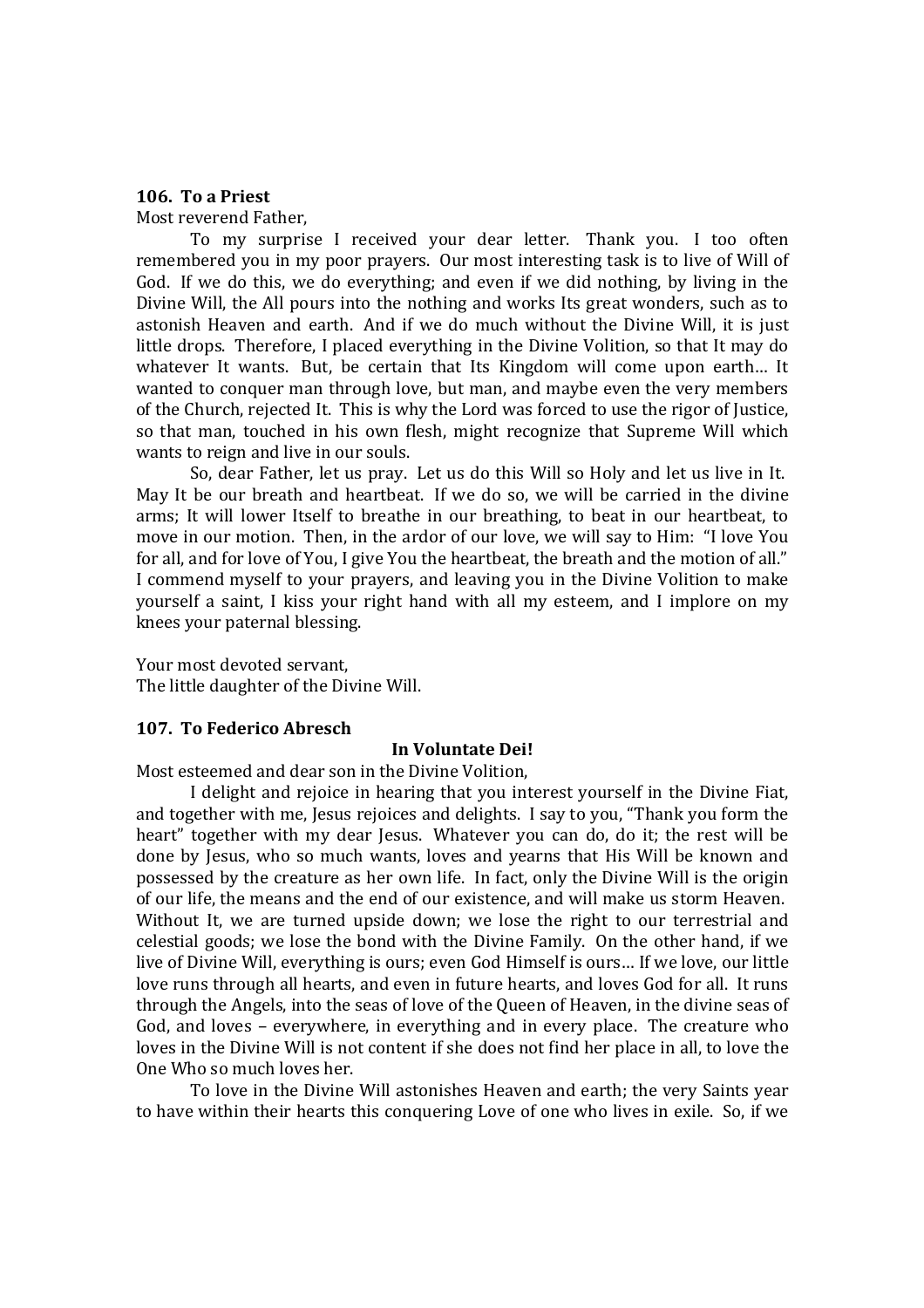pray, if we adore, and even if we sigh in this Will so holy, we become life of all, and we give God all that everyone should give Him.

Therefore, the prodigies of living in the Divine Will are inexhaustible, and maybe we will get to know them in Heaven. This is the reason for which the infernal enemy has closed all doors, using ecclesiastical people. But the time will come when Jesus will triumph over all, and His kingdom on earth will certainly come, because it is a decree of God, and He does not easily change His decrees because of the wickedness of men. However, blessed are those who interest themselves in His Will, because the Lord will use them to open the ways which had been closed, and will use their acts as many keys in order to open Heaven and to make It descend and reign upon earth. Therefore, dearest son, let us be attentive; let us never move from the Supreme Fiat.

As far as the round (…)

I leave you in the Divine Volition to make yourself a great saint. Pray for me; I send you my regards from the heart in the Divine Will.

The little daughter of the Divine Will.

#### **108. To Teresa**

#### **Fiat!**

My good daughter in the Divine Volition,

I recommend that you do not lose peace, and that you live so abandoned in the Divine Will as to feel It as your own life. If you do so, this Will so holy will take you upon Its maternal knees, more than a mother; It will hold you tightly to Its Divine Heart; It will raise you as Its beloved daughter. So, in all your pains, you will feel your Mama near you, assisting you, guiding you and changing your little pains into a Sun and into little coins for Heaven. In each pain, dear Jesus will give you a kiss, a hug, and will adorn your soul with most refulgent gems. Therefore, courage, my daughter; never lose heart; never get discouraged. It is Jesus that wants His daughter similar to Himself; aren't you happy? So, do not care about anything else but to live abandoned in His arms. With this you will feel a new strength, and you will no longer feel alone; sufferings will turn for you into sanctity and into celestial joys. Dear Jesus will give you His pains as courting, strength and company.

I leave you in the Divine Volition to make yourself a great saint; and sending you my regards from the heart, I say,

Most affectionately yours, The little daughter of the Divine Will. Corato, December 15, 1941

## **109. To Mrs A. Savorani, from Faenza**

#### **In Volunatate Dei!**

My good daughter in the Divine Volition,

What I recommend to you is that the Divine Will be your life, your breath, the beating of your heart, your continuous motion. It is the greatest miracle that the Lord can make for you, and the highest sanctity we can possibly reach. Every time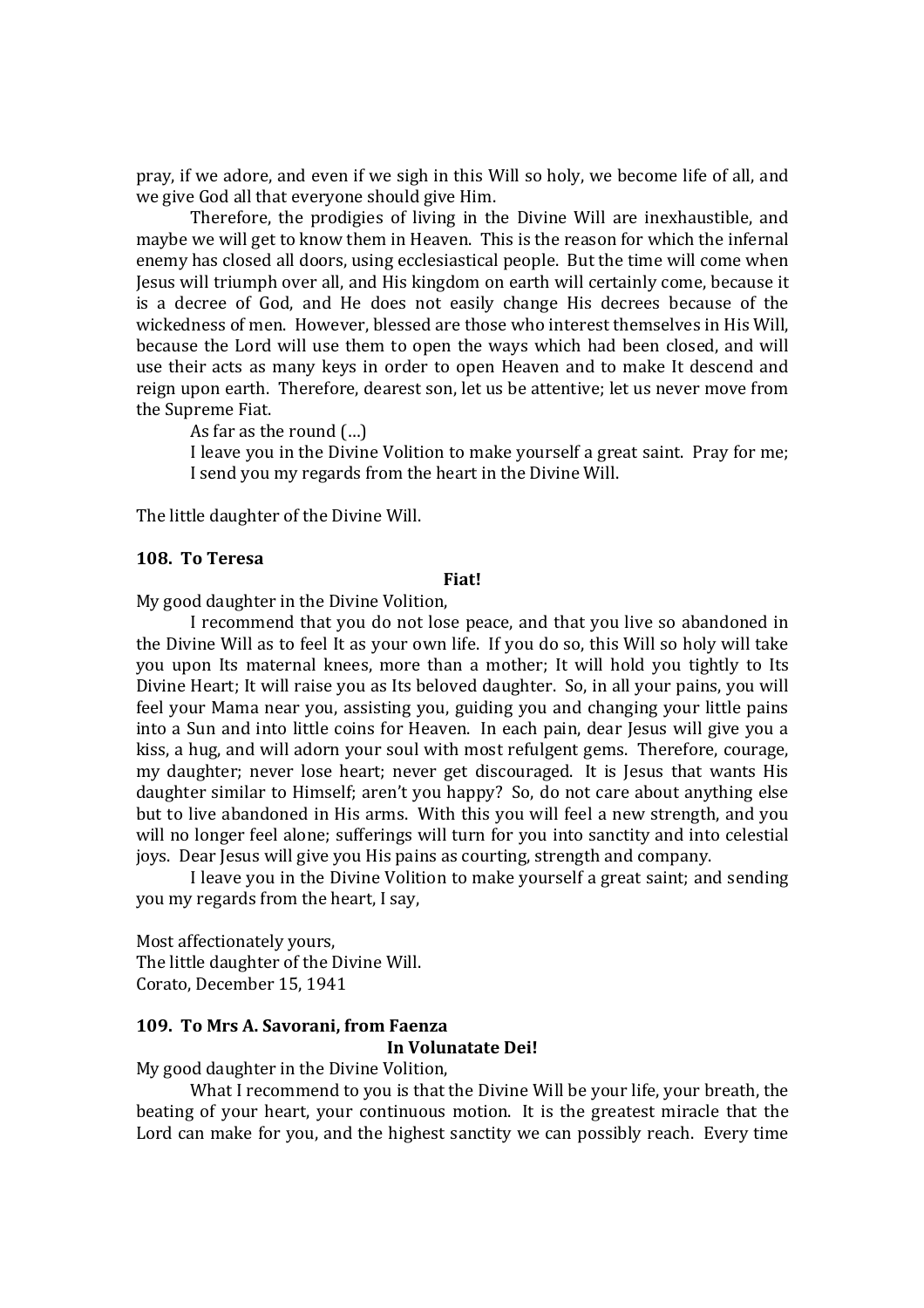we live of Divine Will, we acquire divine bonds and we bound ourselves to the Divine Family. All rights are ours – both human and divine – because everything belongs to the Divine Will, therefore everything is ours. So, think that, together with the Divine Volition, I am whispering to your ear: "My daughter, live always in the Divine Will."

I have always remembered that, among all, you had a special interest in knowing the Divine Will and in making It known (When we want to know It, we form the seed of the Divine Will), and I was bound to you. Therefore, continue your mission, I beg you, do not draw back, and in all things make an encounter with the Divine Will… Oh, how It yearns for this, and reaches the point of crying and begging us to receive It in all our acts. And when It is received, It makes feast, and puts all Heaven in a new feast, seeing that a creature wants to do Its Divine Will.

Thank you for your affection. I will pray for your brother; and you, pray for me, for I so much need it. Leaving you in the center of the sea of the Divine Will, that you may no longer leave It, I say,

The little daughter in the Divine Will. Corato, January 22, 1942

#### **110. To Federico Abresch**

#### **In Voluntate Dei!**

Dearest son in the Divine Volition,

(…) what you say seems good to me, and also the Lord is pleased, because those who today love to live in the Divine Will and to know It, form the seed, the conception, and maybe even the birth of this Divine Volition within their souls, also to make It be conceived in other creatures. So, if It does not expand, how can It be born in others?

You must know that the sanctity of living in the Divine Will is nothing other than a birth which the Divine Sanctity does in the creatures. It is the greatest miracle It can make in the creatures; it is the miracle which can give all to God, which can love Him for all, even for those who do not yet exist, and which can receive all from God. In fact, finding His Most Holy Will in us, He finds the space in which to place His Sanctity, His Goodness, His Beauty, His graces, and also His divine works. So, He is able to form His own Divine Generation in all our acts. Oh, how glorified and loved is God, in seeing the generation of His Divine Life in our tiny acts – even in the breath, in the motion, in the step!

The Sanctity of living in the Divine Will is symbolized by the Sun, which does good to all, gives Itself to all, denies Itself to no one, and while almost holding the earth on Its lap (giving to each plant, to some color, to some sweetness, to some fragrance – things which are all different and distinct among each other), yet, while doing so much good, the Sun never says a word; It allows Its light be trodden by our steps; It follows us everywhere, and all the glory and honor is of God, who made It Sun. Such is the soul who lives in the Divine Will, whom the Lord uses to do good to all, and from whom He receives glory and honor, as if all had loved Him.

Therefore, love very much that the Divine Will be known, in order to form His divine Generation upon earth, that He may abound even more with His beloved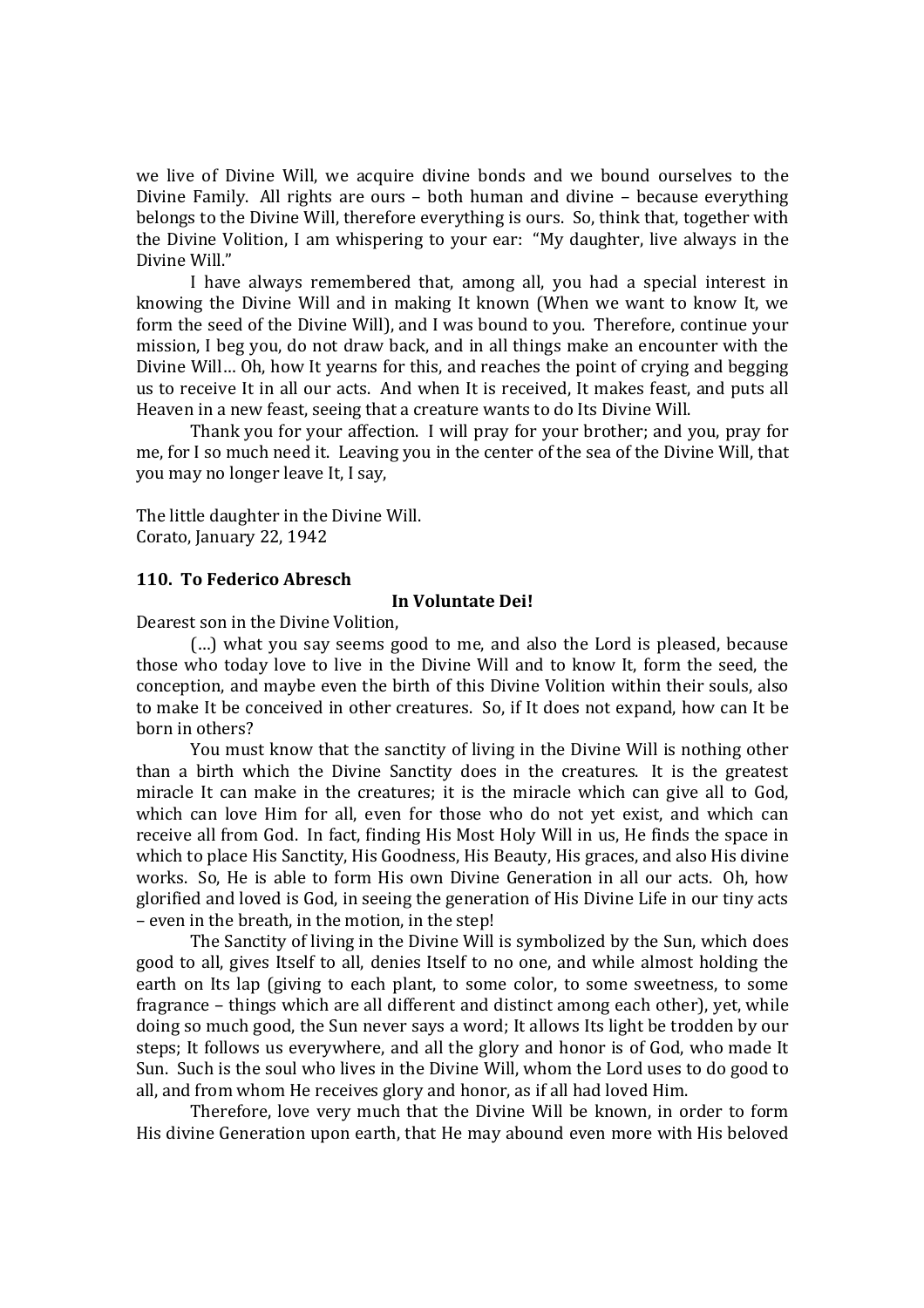creatures. He feels so much the need to love and to be loved, but does not find His Will; His Love remains hampered, and He is not able to give or receive what He wants… The Divine Will has such surprises in the soul that the Heavens are astonished and the Angels remain mute, in seeing our Creator enclosed in our tiny act.

Beloved son, I recommend to you – never go out of the Divine Will. I commend myself to your prayers, and leaving you bound to the Divine Family to live together with Them, I send you my regards from the heart,

Most affectionately yours, The little daughter of the Divine Will. Corato, January 2, 1942

## **111. To a Priest**

#### **J.M.J. – Fiat!**

Most reverend Father,

I feel the duty to send you my wishes for your Name Day, but my most beautiful wish is that of sending you the Divine Will as bearer of Divine Sanctity, of light, of love and of peace, that It may plunge you into Its sea and hide you within Its light, in such a way as to not wanting or seeing anything but Divine Will. May all your life be transformed so much in It as to feel Its Life more than yours. How happy you will be! You will feel a Creative Power in all your necessary things, and also in the good you want to do to souls… In the Divine Will you will feel that it is not you who are speaking, working, walking, loving, but it is Jesus who speaks, works, walks and loves. Even more, He is too jealous to let us do; He wants to do everything Himself, and in order to do so, He puts His own Will at our disposal. Goodness of God – how adorable, great and powerful you are!

Holy Father, I think you will appreciate my wishes which I am sending you with all my heart, and that you will pray for me, that I may never leave the Divine Will, because It alone is my refuge, my help, the support in my sufferings... However, I feel happy that everyone has gone away from me – and you too, and that the Divine Will is the only thing left to me; and I hope It will soon take me to Heaven in Its arms.

I renew my wishes, and leaving you in the center of the sea of the Fiat, and kissing your right hand, I implore on my knees your paternal blessing.

The little daughter of the Divine Will. Corato, March 1942

## **112. To Federico Abresch (?)**

#### **Fiat!**

Dearest son in the Divine Volition,

Your dear letter brought me joy. Thank you, thank you! May the Divine Volition reward you by making you know Its Divine Will, because Its life grows in us as we get to know It. A good cannot be possessed if it is not known; and as we get to know it, our capacity is expanded and this good takes Its royal place in us. So, Its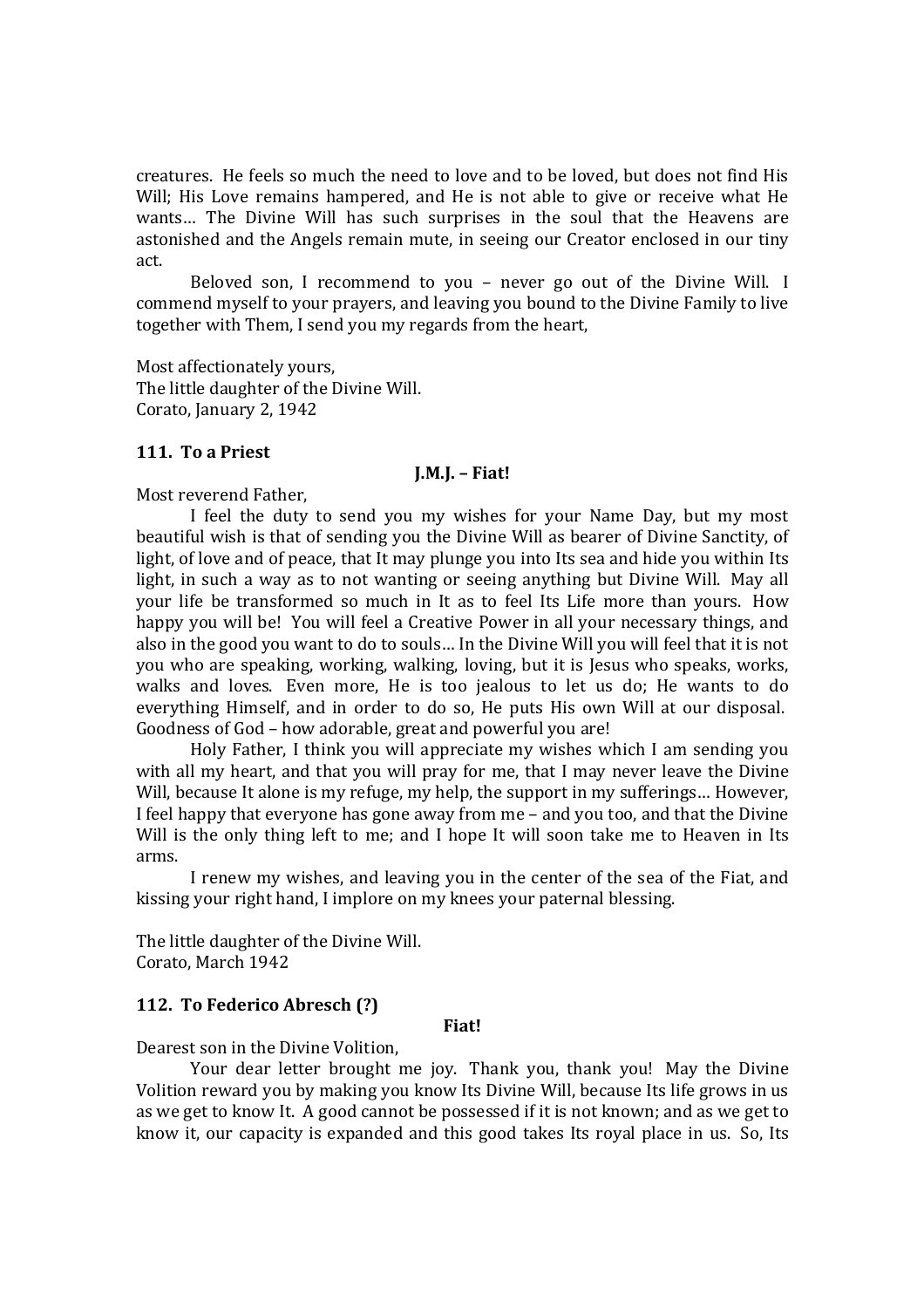Sanctity, Its Beauty, Its Love are increased in us, and it forms its little divine seas within our soul. This is why all the effort of the enemy is to prevent the knowledge of the Divine Will from coming out to light, because he would lose his kingdom on earth.

The first thing that the Divine Will does when It is known is to transform us in good, and to floor our passions. From weak, It makes us strong, and Its power causes such a change within our soul to the extent of making us feel the possession of our God, and so our will becomes a divine chamber. With It, everything will become easy; we will feel Heaven within us; our acts will be communicated to the Saints and to the Queen of Heaven, who awaits with so much love that her children take part in her acts, in the divine seas which She possesses… We will feel bound, and with right, to the Divine Family, because Their Will is also ours.

Most esteemed son, you could give greater glory to God and greater good to creatures, than by obtaining many children to living in His Will. You must know that for everything we do to make It known, the Divine Will takes Its place in us and does everything Itself. We are nothing but concurrent, giving It the place in order to let It work and do whatever It wants. One can say that we give It the step to let It walk, the hands to let It work, the voice to let It speak.

The news from Germany, although they are not what we hoped for, are still good. The time will come when It will triumph over all and the blind will open their eyes to a good so great.

I believe with certainty that good Jesus is pleased with what you do in order to increase the children of the Divine Will. Even more, you must know that in everything we do in order to make the Divine Will known, His Love is so great that He Himself does it within us: it is He who speaks, works, and pushes us. His contentment is so great that He Himself does everything. Therefore, continue to call many children around the Father and the Celestial Mother.

I leave you in the Divine Volition, and sending you my regards from the heart, I say,

The little daughter of the Divine Will. Corato, May 26, 1942

# **113. To Federico Abresch, from Bologna**

## **Fiat! – In Volunatate Dei!**

Most esteemed son of the Divine Will,

Thank you for all your attentions, especially for doing the petition to the Holy Father. Let us hope that Our Lord will enlighten him. Your letter was of great consolation for me, especially the letter from Sister Maria Deo Gratias.

Oh, how I wish that all would understand what it means to live in the Divine Will! It is the greatest miracle that Jesus can do for the creatures; it is the greater glory He can receive. To live in It means to love with His own Love and, together with Jesus, to possess the Creative and Preserving Power – He, by nature; we, by grace. We can say that we are inseparable from Him; we will feel the life of good with right. One feels that passions, weaknesses and all evils have no reason to exist before a Will so holy… Jesus loves so much one who lives in the Divine Will that He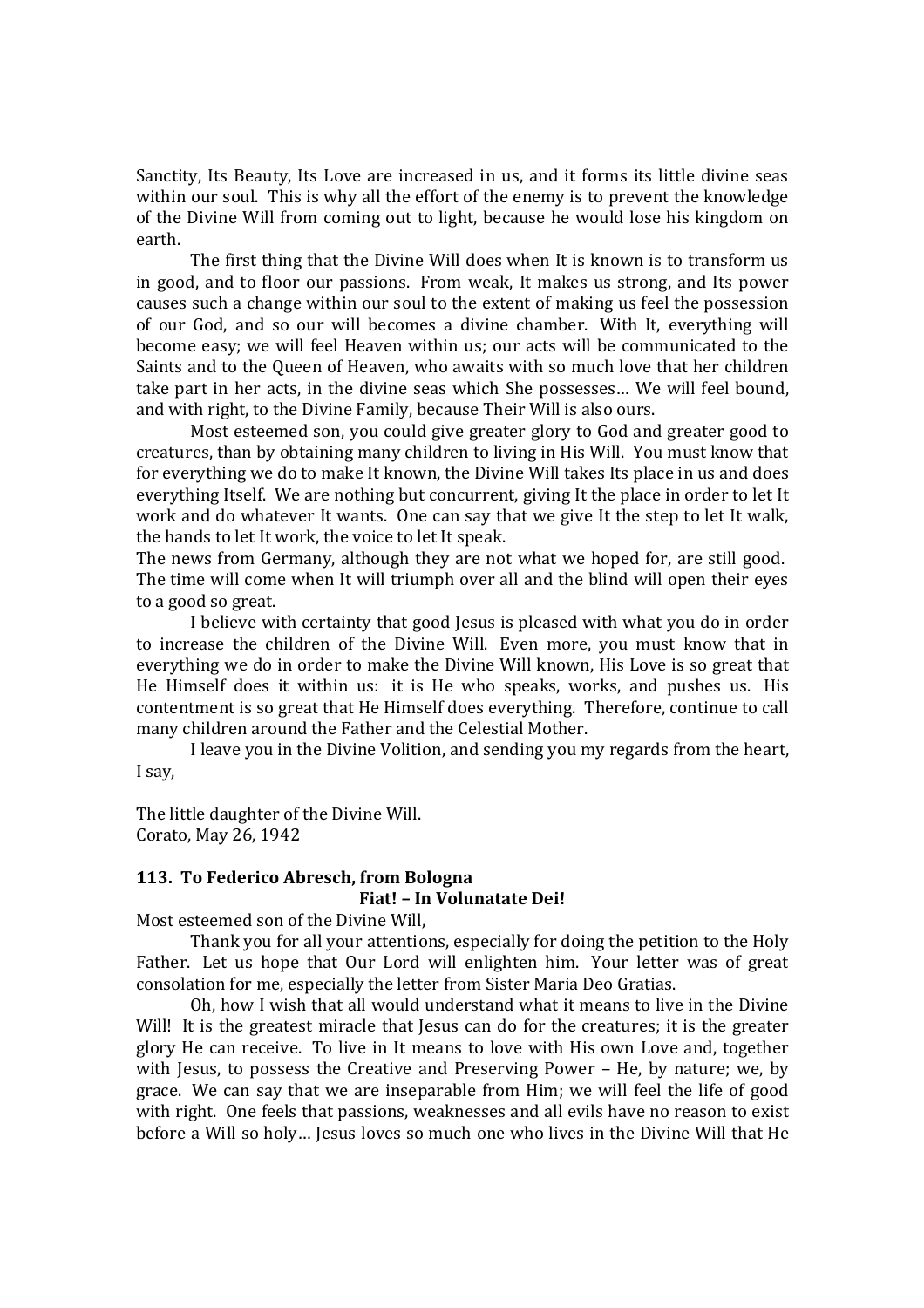prepares a chain of prodigies, one different from the other, and always new in Sanctity, Beauty and Love, such that He Himself feels enraptured by this creature. His perennial occupation, one could say, is that He is unable to be without the soul who lives in His Holy Will. To live in It is to storm Heaven, and all our acts, even the most tiny and natural ones, become messengers of peace between Heaven and earth… Oh, if all would understand this, to live in It would become our predominant passion and all evils would flee from us!

I am sorry for good Amelia, for her sufferings. But dear Jesus, in order to give us His likeness, creates pain by the touch of His paternal fingers, and makes the most beautiful pearls, the most refulgent suns, the most expensive diamonds come out from it; and He gives us His most ardent kisses and the tightest hugs. Crosses are always His precious inheritance.

Pray for me; and leaving you enclosed in the Divine Volition – father, mother and son – to make yourselves saints, I greet you with the love of the Fiat,

Most affectionately yours, The little daughter of the Divine Will. Corato, July 1, 1942

#### **114. To Federico Abresch (?)**

## **Fiat!**

Most esteemed son in the Divine Volition,

Thank you for all your attentions. Oh, how I'd love to give all my life to make everyone know the Divine Will! These are the sighs, the anxieties, the follies of love of dear Jesus, who wants to make the Divine Will known to all, so that It may be possessed, because when we possess It, It works the most beautiful wonders and the greatest prodigies in our souls. Without It, we are as many cripple; with It, everything is beauty and sanctity, such as to enrapture God Himself. And then, to live of Will of God means to love God with His own Love; and since the Divine Will is everywhere, we love Him for all and in all, even in the Saints and in the Queen of Heaven, who feels glorified more by those who want to love God with His own Heart.

What the Divine Will does in one who lives in It is unspeakable, incomprehensible, and so amazing as to astonish Heaven and earth; even the Angels remain speechless. There is nothing that could glorify God more, that could raise us more to His likeness, that could preserve more in us His Divine Sanctity, His beauty and freshness, the firmness in good and the order of His wisdom, than living in His Will.

Therefore, at any cost, even giving our lives, let us give It the right to live in us, to dominate and to reign. Let us fulfill our duty, both with words and in writing; we will sow many divine seeds into the souls, which will form the Divine Generation within their acts – acts which will turn into suns to give light to all.

I commend myself to your prayers; and leaving you in the Divine Volition to form images of our Creator, and sending you my regards with the Love of the Fiat, I say,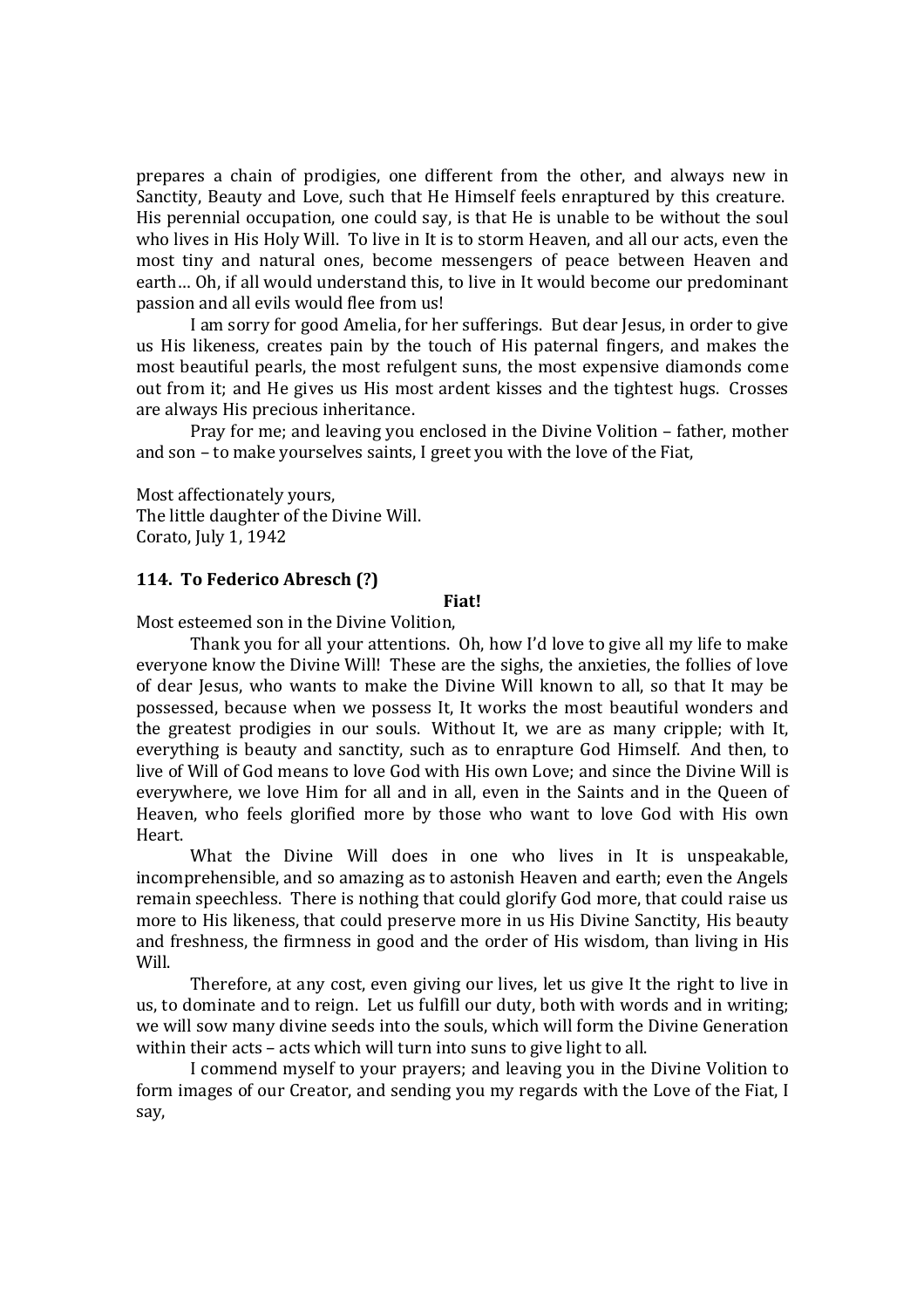Most affectionately yours, The little daughter of the Divine Will. Corato, August 20, 1942

#### **115. To Mother Cecilia**

My good and reverend Mother,

Here I am to you, after such a long silence. Dear Cecilia makes the thought arise in me of sending you my wishes. But what wishes could I send you? And here is the Holy Divine Will, which comes before me and says: "My Will never ends; I have always to give. Therefore, send her, as wish, my Love which rises continuously, my sanctity which is ever new, my virtue which is always working. I never tire of speaking, but I also want to receive the little love of the creatures – their will into Mine, to be able to dispose them to receive into their will the prodigies which my Divine Will can do."

Here is my little wish: your will at the mercy of the Divine Will. In this way you will feel in you the Sanctity, the love and the works of the Supreme Fiat as your own. Your life will no longer be of the earth, but of Heaven. Your acts will be nothing but divine conquests, in which you will form as many Jesuses for as many acts as you do. So you will be able to bring Jesus to all.

My good Mother, I think you will appreciate my little wish; more so, since it comes from the heart of a daughter who wants to see her mother as though carried in the arms of the Divine Will, to become the saint It wants her to be.

#### **116. To Sister Mercede**

My good and reverend Mother,

Thank you for all your attentions. As the Divine Will is known more, you will be able to expand Its interminable boundaries within your soul, and will make our Highest Good happy. My Mother, this is the only happiness of Jesus: that the soul live in His Will, because He can give whatever He wants, and can make of her one of the greatest portents of sanctity. He recognizes her as His daughter, and gives her His own Divine Will as her dwelling. He makes her share in all His goods, and in each one of her acts He forms His Divine Life – as many Jesuses for as many acts we do. What happiness to be able to say: "If I live in the Divine Will, I will form the Divine Generation within my acts, which will love Jesus with His own love. Not only this, but they will love Him in all hearts, and even in the Saints and in the Queen of Heaven." We will be the bearers of the love of all to our Creator.

Dearest Mother, Christmas is near, and I anticipate my wishes by wishing you the Divine Generation in your acts – the only purpose for which we were created. God gives us the place of honor in His Will, in order to give us His likeness and say: "My daughter is like me in everything…" May the Celestial Baby be enclosed in your heart, to form, He Himself, this Generation, all divine and celestial.

(…) I leave you in the Divine Volition as your refuge, help and defense.

Most affectionately yours, The little daughter of the Divine Will Corato, November 11, 1942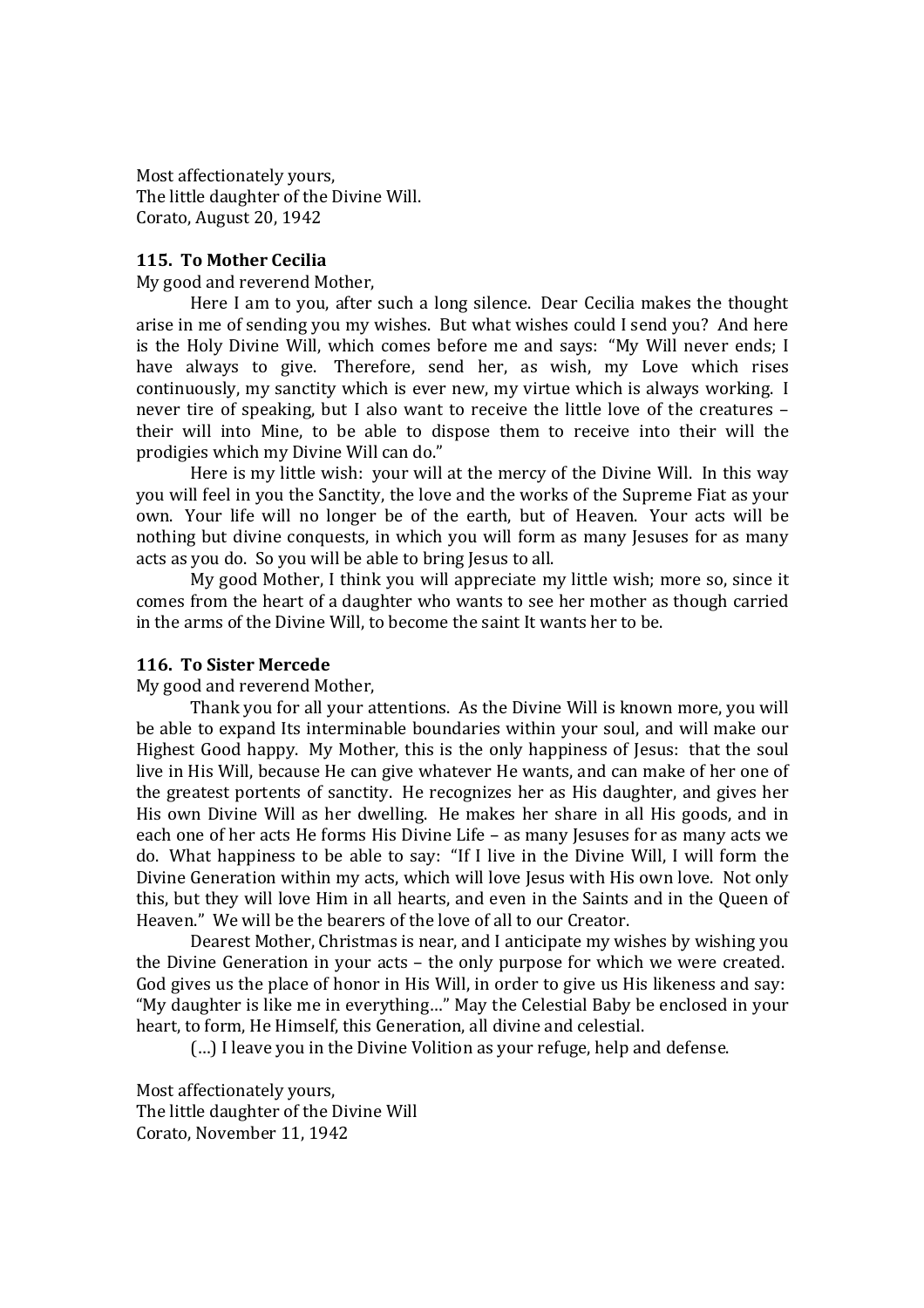# My good daughter in the Divine Volition,

Thank you for your attentions. May Heaven reward you and give you so much grace as to make you live in the sea of the Divine Will. By living in It, we can say that we are in our home; we have our place of honor; we live together with Jesus; His pains are ours and ours are His, and do all that His pains do: they run to the help of all; we love God for all… The very Saints yearn for our tiny acts done in the Divine Will, because, being acts of pilgrim souls, they possess the conquering act; and They almost enclosed themselves in our act to receive new joys, greater happiness. Divine Will, how admirable and incomprehensible to our little capacity You are!

I commend myself to your prayers, leaving you in the Divine Volition to make yourself a saint. I would love that you would not interest yourself in anything else but to live of Divine Will. Strip yourself of everything, and in everything you do, let the Divine Will dispose everything. How beautiful it is to be able to say: "Jesus is the master of all. May He do whatever He wants – even of my breath, of my heartbeat, and of my whole being!"

I send you my regards from the heart,

Most affectionately yours, The little daughter of the Divine Will.

## **118.**

My good daughter,

I longed so much to hear your news, and finally I got your letter. I thank the Lord for everything. The place says nothing; all we should care about is to bring with us the Will of God, which is not a house made of stone, but of Light, and which knows how to put to flight all evils. So, if you want to be safe, live in the Divine Will, and It will know how to defend you from everything and from everyone, in whatever place you are. Oh, if all knew this great divine secret, they would all remain at their place, without fearing anything.

My daughter, I recommend to you – remain always in the Divine Will. It will take to heart all of our troubles; It will keep us on Its paternal knees, clinging to Its womb of Light, to be our defense, help, refuge and the balm in our sufferings.

We are doing fine here, always in the Divine Will – the only means, if we want to be at peace and have the necessary strength in the circumstances of life. It is Its ardent sighs, Its anxieties, and maybe even Its tears that call us to live in It. So, let us make It content.

I leave you in the Divine Volition, to live in Its eternal waves,

Most affectionately yours, The little daughter of the Divine Will.

## **119.**

Reverend and good mother,

#### **117.**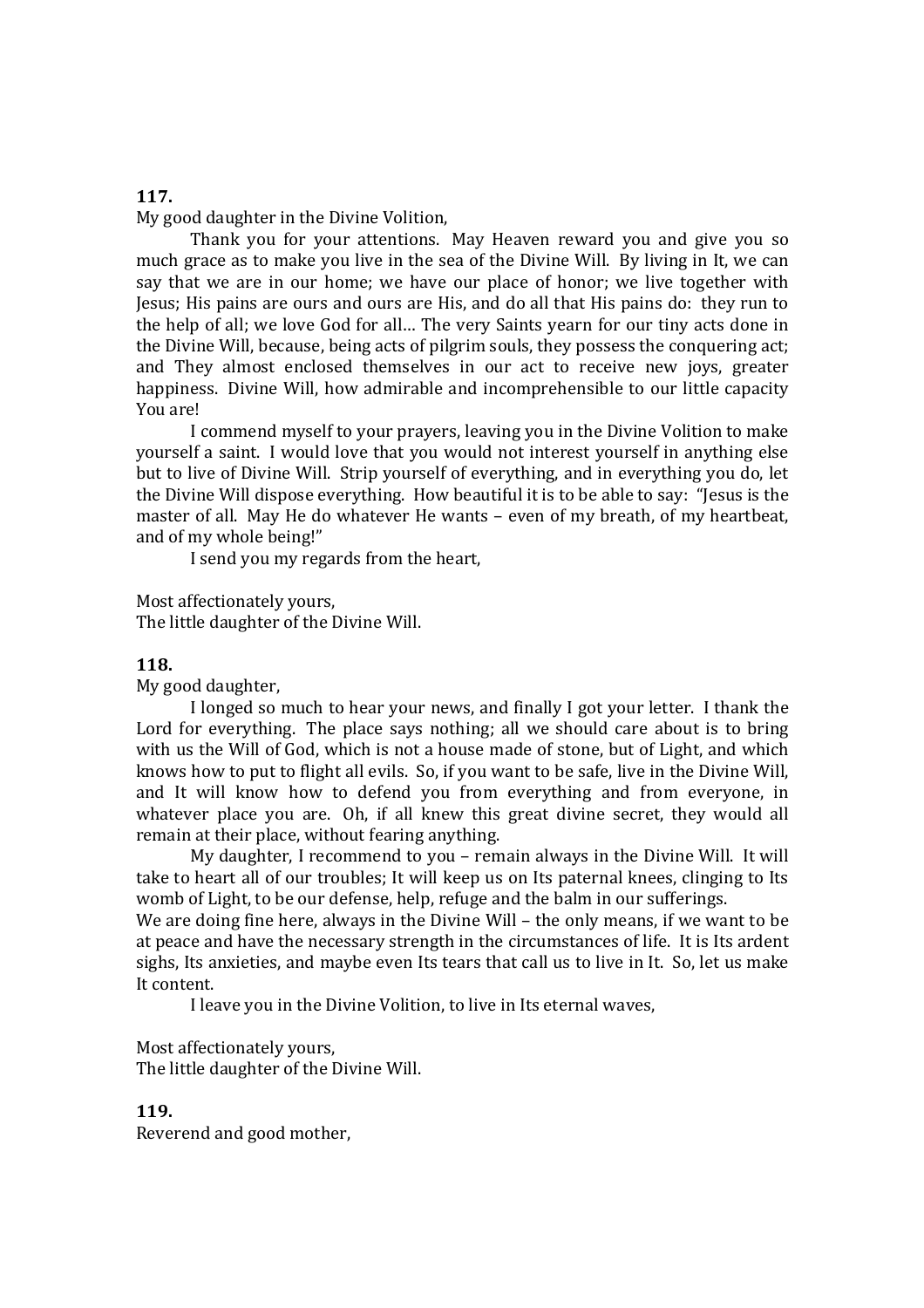I thank the Lord for my poor letters did not get lost. It seems to me that the Divine Volition loves so much everything which can be said about Its Holy Will that It takes care of it and keeps it in Its custody in order to bring Its Life, which It wants to give us with so much love. To be possessed by the creature is Its feast and the feast of all Heaven, because every additional act we do – may it be even little and natural – increases in us new divine likeness, new love, new sanctity, new beauty. On the other hand, every act – may it be even a great one – which does not have the Life of the Divine Will as foundation, takes us away from His likeness, reduces love, fades Its beauty, closes Heaven to all goods, and forms the sorrow of God.

By living in the Divine Will, our destiny is secured. We will have the strength of God in our power; everyone will respect us – fire, balls, water… Therefore, have no fear – pluck up courage. Fear is of the vile and of those who do not trust God, because in this way they have no weapons to defend themselves, not even from the most tiny little midge (…)

#### **120. To Federico Abresch (?)**

Most esteemed son in the Divine Volition,

(…) What you say is not true – that is, that the beauty, the sublimeness, the Sanctity, which the Divine Will produces in our acts are seen and enjoyed only by God. False. If God receives, He gives. He rewards even one thought of ours, one sigh, one movement done to fulfill His Will. And He says: "The creature has sighed to do my Will; I must pay her." And do you want to know what is the pay He gives us? An imperturbable peace, a strength which is such to be able to bear anything. And if the earth surrounds us by necessity, we feel the weight and the nausea of it, and we long for Heaven.

To feel pleasures, imperfections, weaknesses, is not evil. Wanting them is ugly, because the Lord does not care of what we feel, but of what we want. So, let us be attentive, and let us not waste time with things which do not belong to the Divine Will. More so, since the Lord does not teach difficult things. What He wants is exactly the little things, because they are easier to do, and we cannot find an excuse and say: "I could not do it." The little things are always around us, in our hands; while the great ones come rarely. So, we cannot say that sanctity is not for us. Even our own nature is formed with many little acts – the breath, the heartbeat, the motion; yet, they form our life. And if we lacked only one breath, our life – we can say – is ended. So can we say if our little acts are not animated by the Will of God. Therefore, let us allow everything we do to flow in the Divine Will and we will feel enlivened and in possession of the Life of the Fiat. How happy and holy we will be! (…)

#### **121**.

#### My good daughter,

I beg you to live always in the Divine Will. I pray that Jesus will seal It in your mind, on your lips, in your heartbeat, in the movements of your hands, and even in your breath. This Fiat wants to be prime act of all our acts, both natural and spiritual. And when we call It, even in our little acts, It feels recognized by the creature; It makes feast, and in a delirium of love, says: "The creature called Me; she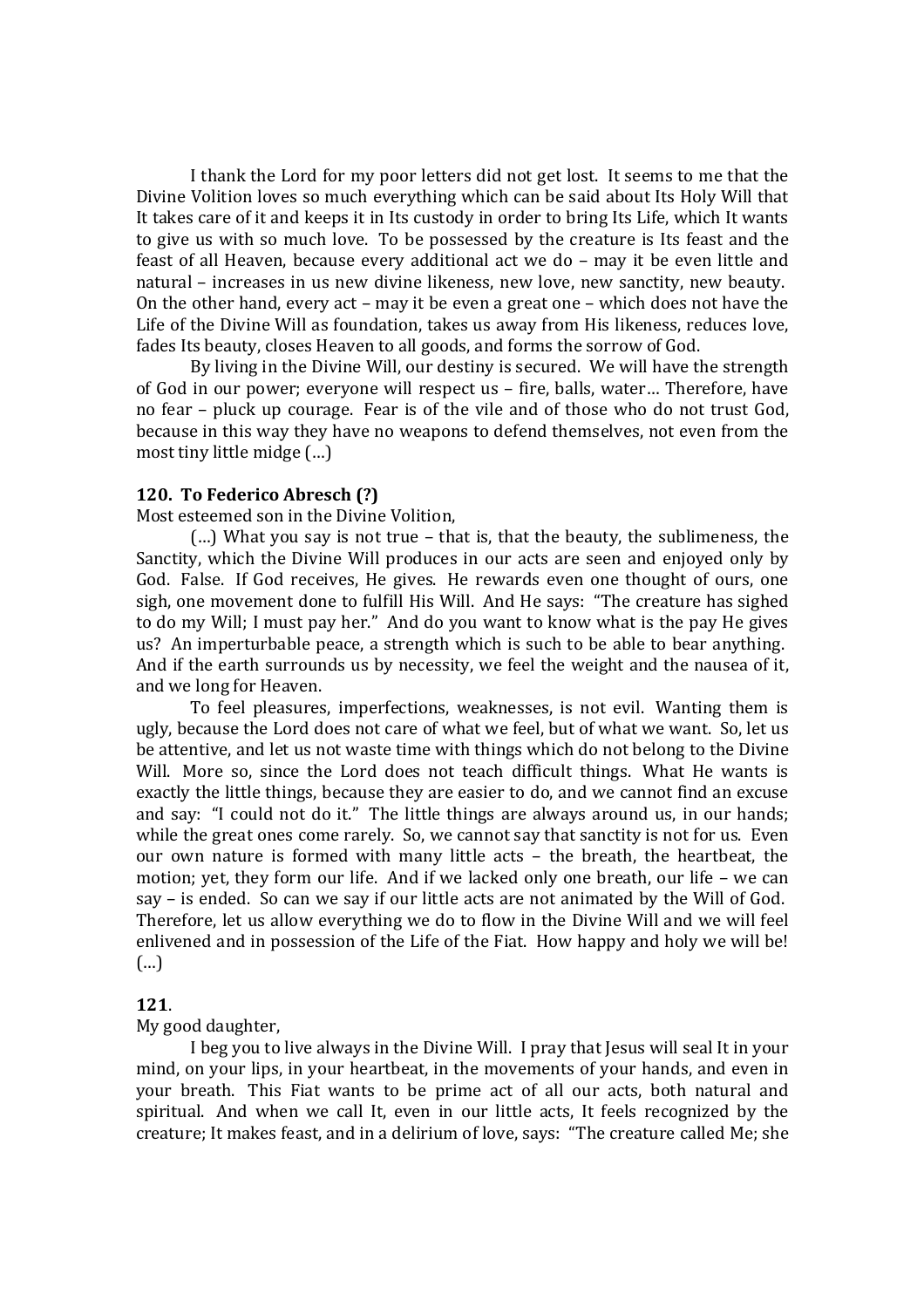gave Me the first place, so I can place in her acts my Sanctity, my Love, my Likeness", and It wants to give also Its Beauty and Wisdom… It wants to give of Its own, but wants to be called. When It is called, It makes Itself known; when It is known, It makes Itself be possessed and loved. Therefore, be attentive, my daughter; when dear Jesus wants to give, He asks, in order to prepare the space in which to place His gifts, His light, His graces in our hearts.

I conclude by leaving you in the Divine Volition, on the paternal knees of God, to receive His Life and His continuous likeness, in such a way as to be able to say: "I am copying Jesus." Enclosing you in the Heart of Jesus, I say,

Most affectionately yours,

The little daughter of the Divine Will.

#### **122.**

(…) In order to possess a good, it is necessary to know it. Knowledge makes one love and appreciate the good possessed; it makes us rise again in the good known; it gives us divine likeness. So, every additional act we do in the Divine Will is one more divine likeness that we receive; and Jesus loves us so much as to endow us with His Love, His Sanctity, His Light and perennial peace, and He declares us His legitimate children.

Therefore, let us pray and let us never allow the Divine Will to escape us – both in small and in great things, both in spiritual and in natural things – because everything is of God, and it is just that we recognize the Divine Will as prime act in everything (…)

# **123.**

My good lady,

(…) if we do the Divine Will, It carries us in Its arms. He Himself descends in all our acts to place in them His Sanctity, His Love, His Strength, His Light and becomes our refuge and our life. So, there is nothing we should fear. (…)

#### **124.**

My good daughter in the Divine Volition,

I recommend that you never move away from the Divine Will. Live always in Its maternal arms, like a baby in the arms of her mother. Place your sufferings in Its maternal hands, that It may use them to make you a saint and to do good to all creatures. How happy you will feel, thinking that your sufferings serve to save souls, to console Jesus, to kiss His wounds, to tell Him that you love Him! In every pain you suffer, tell Jesus to bring you His Love. Love Him always, and Jesus will be wounded by your love and will love you more… Think that every pain you suffer is an "I love you", a kiss, an affection, a hug that Jesus sends you. In this way you will feel strength in your sufferings, and the joy which the pains suffered for Jesus bring. May the Divine Will be your dwelling, your food, your life. May the continuous word on your lips be: "I want to do your Will and live in It!" In this way you will feel strengthened, and the pains you suffer will be sweetened.

I leave you in the Divine Will to make yourself a saint (…)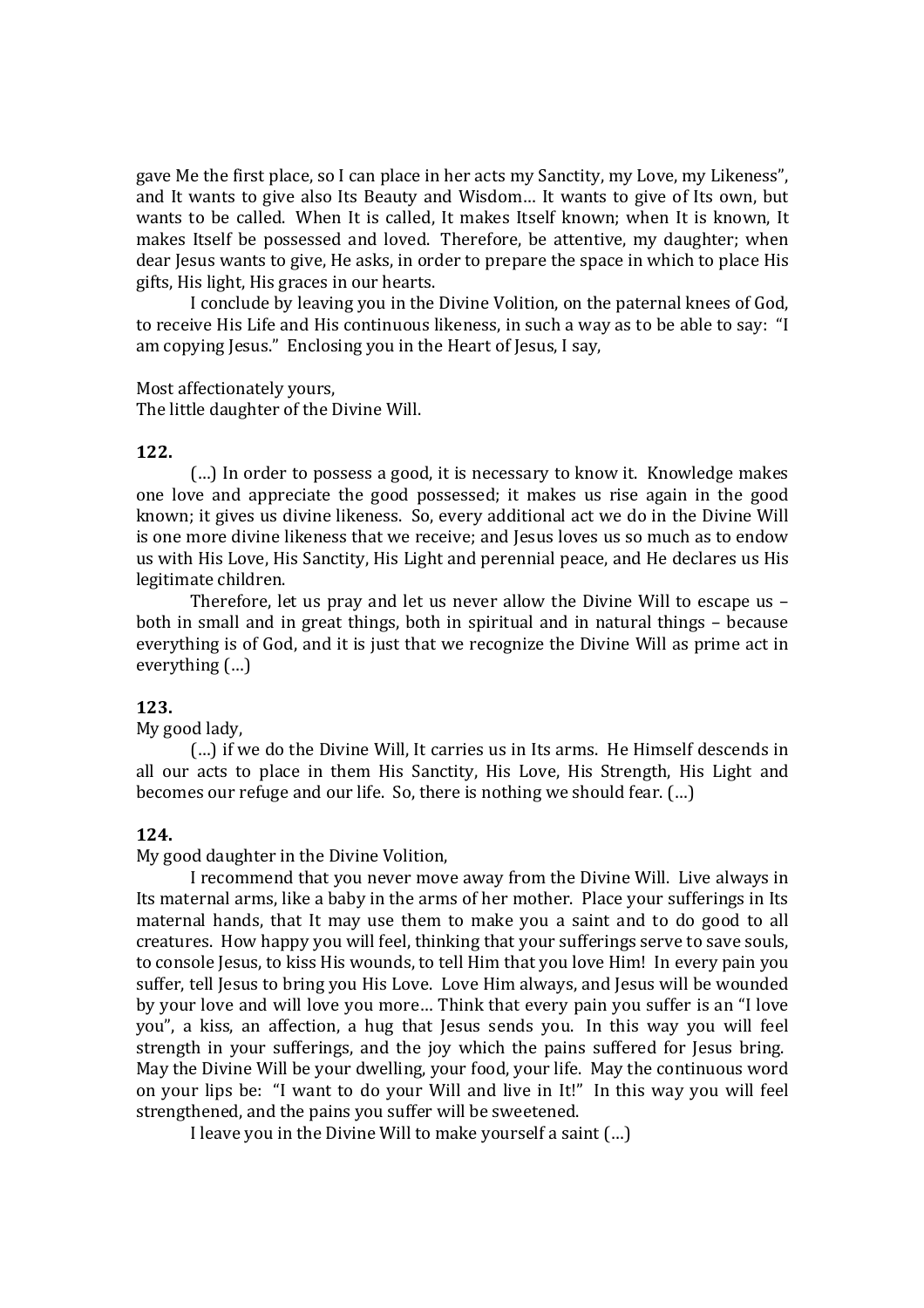Corato, November 13, 1943

#### **125.**

My good daughter in the Divine Volition,

(…) I too remember the goodness of your sister. May the Lord keep her in Paradise, and may she pray for us. You will certainly not neglect to make Holy Masses be celebrated for her soul. And then, with the loss of your sister you have not remained alone – with you is Jesus, the Celestial Mama, and maybe even the soul of your sister. Therefore, pluck up courage, and if you want to became a saint and to please Jesus more, enclose yourself in the Holy Will of God; hold It as more that your own life. May It be your continuous food, your refuge, your help, your strength. It will hold you in Its arms as a little daughter. Unite your pains together with those of Jesus, that they may be missionaries throughout the world, just as the pains of Jesus, and you too will feel happy.

My daughter, Jesus wants you always together with Him. He does not want to be alone, in order to make of you whatever He wants. It is sure that when we are together with Jesus, He loves us more and He fulfills His designs upon us (...)

#### **126.**

Most Reverend Monsignor,

I don't know how to thank you for your attention – for remembering the little servant of Jesus, and I don't know how to repay you. I can only pray that dear Jesus will make you live of Divine Will, because It alone can make us happy, and can make us saints of His own sanctity. More so, since the only desire of Jesus is that we live in His Will, because if we live in It, He can give us whatever He wants. Jesus wants to display His love, but our will is small and He doesn't know where to put it. He wants to give us surprising graces, but our will is incapable of receiving them. This is why He wants to find in us His Holy Will – not only to give us what He wants, but to make of us His faithful images. So, whenever He finds us in His Will, He makes feast and says: "Finally I found a place where I can put of my own. My Will will know how to keep my graces, my Love and my own Sanctity."

Therefore, holy Father, let us take to heart living in the Divine Will. It will keep us sheltered, protected from all dangers and free form all evils. Oh, if all knew what it means to live in the Divine Will – they would compete, and all evils would cease instantly!

This is my wish for the new year – that you may live always in the Divine Will, and that Jesus may make of you a missionary of the Divine Will.

Forgive my saying, maybe also inappropriate. I renew my thanks, and leaving you in the sea of the Divine Volition, in the arms of Jesus and under the mantle of the Queen of Heaven, I kiss your right hand and I implore on my knees your paternal blessing.

The little daughter of the Divine Will. Corato, January 10, 1944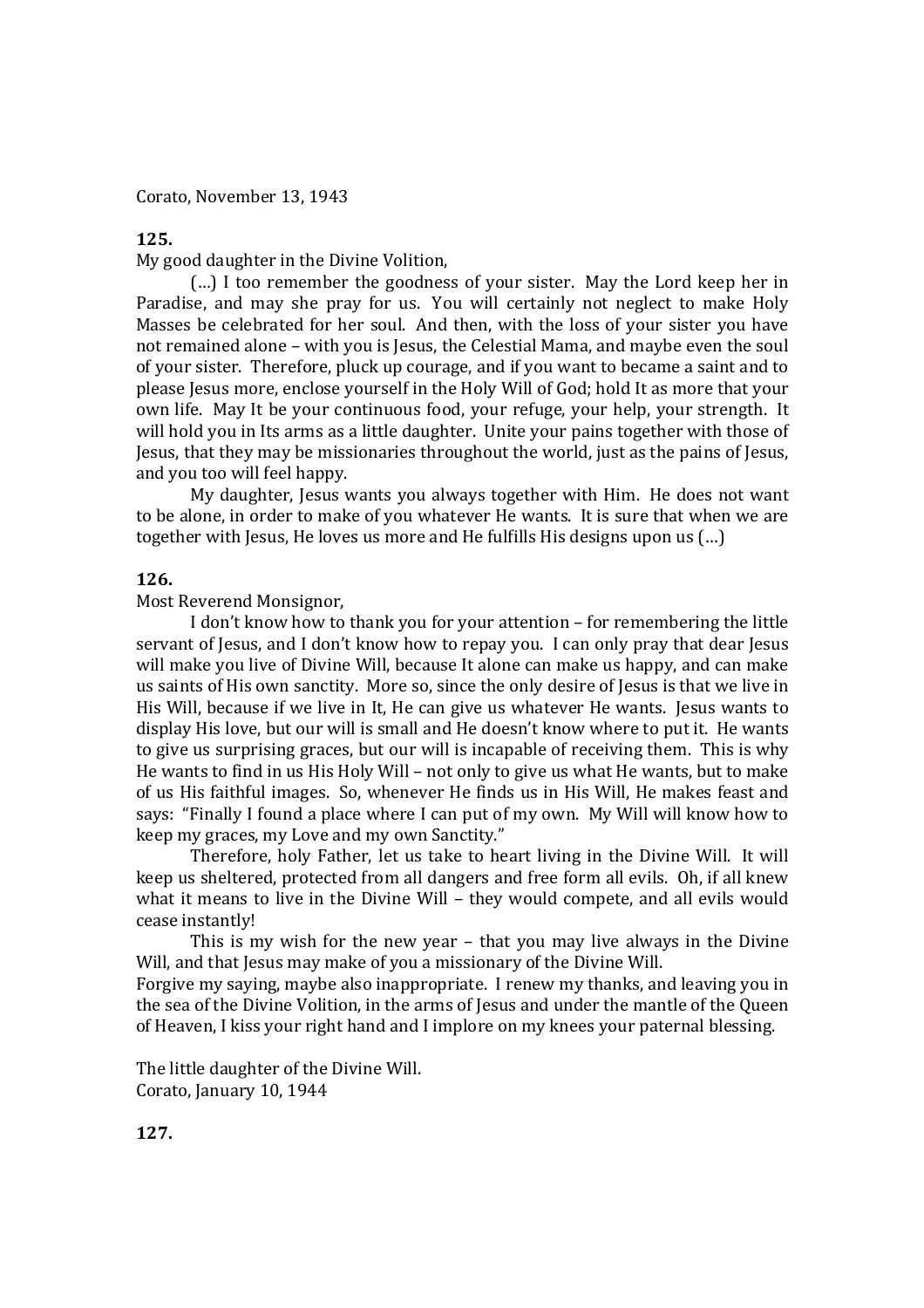My good daughter in the Divine Volition,

Pluck up courage, dear Jesus will not leave you alone. It is sufferings that wound His Heart and draw Him with an irresistible force to be together with the creature, to give her the merit of His own pains, and to adorn her with divine marks, so as to make her similar to Himself. His Love makes feast when He finds us resigned, because He can give us the shape He wants. Therefore, I recommend to you – let Jesus find you in His Most Holy Will, and He will make a prodigy of your soul. And the more you feel alone, the more you will feel close to Jesus. He will give you His strength and His Graces, and with your pains He will form the most refulgent suns and the most precious pearls.

Pray for me; and leaving you in the Divine Volition to give work to Jesus and to make yourself a saint, I say,

Most affectionately yours,

The little daughter of the Divine Will.

#### **128.**

Most reverend Father,

Thank you for your promise to pray for me. I like very much your way of praying for me – may the Lord answer you. And I promise you to enclose you in the Holy Will of God, that your acts may be animated by Divine Sanctity, by His infinite Love and by His incomparable Light and Beauty. Holy Father, one who lives in the Divine Will can do everything, does everything, brings everyone to God, and becomes the bearer of God to all. Even more, one can say that God does nothing without this creature; He feels her as inseparable from Himself, and says to her: "My Will is yours, take whatever you want. While you live on earth, keep your conquering act, and I will anxiously await the new joys and the new conquests you will give Me." Therefore, may the Divine Will be everything for you. May It be our refuge, our life, our All.

I commend myself to your prayers, and leaving you in the Divine Volition to make yourself a great saint, I kiss your right hand.

Your servant, The little daughter of the Divine Will. Corato, May 26, 1944

#### **129.**

My good daughter in the Divine Volition,

I am sorry for your painful state, but you must know that the Divine Will has Its plans and works to do. So, if you think that the Divine Will is working you, your tears and anguish will cease; you will have a divine strength in your power, and everything will seem sweet and bearable. Think that your pains serve Jesus, and that He keeps them in His hands as precious coins with which to save souls. Abandon yourself to the Divine Will. Let Its Divine Life rise again in all your sufferings.

I leave you with all your pains in the Divine Volition. Pray for me. And sending you my regards with the love of the Fiat, I say,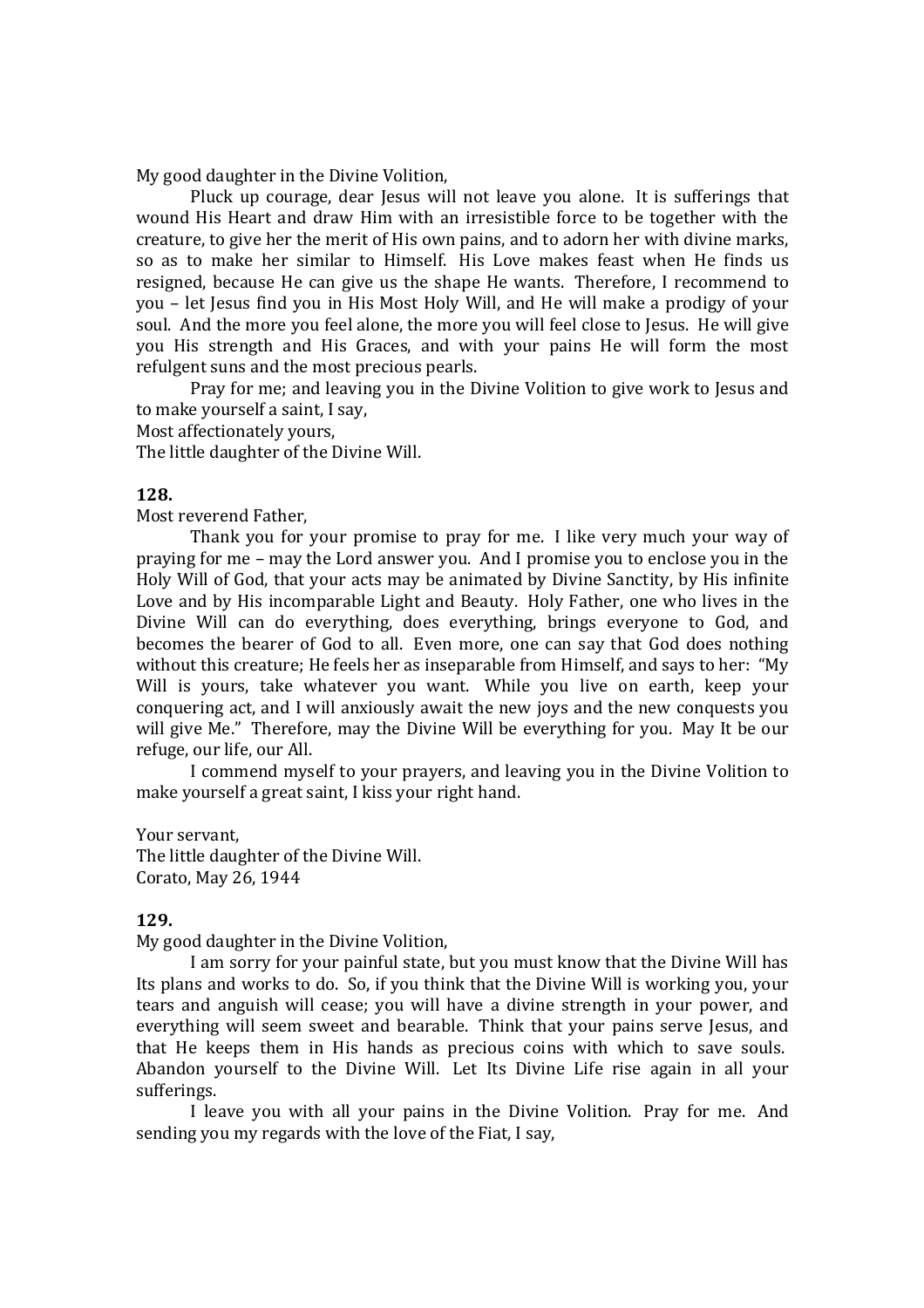Most affectionately yours, The little daughter of the Divine Will.

#### **130.**

My good and reverend Mother,

Thank you, thank you for remembering me. In exchange, I will pray the Divine Volition to take you in Its arms, that It may descend in all your acts, even in the breath, in the heartbeat, in the steps, and form in them Its complete Kingdom, in such a way that you will feel Its Love, Sanctity and Divine Power palpitate in you. My most dear Mother, this is exactly what the Divine Will can do: give Itself completely, in order to have the merit to form Its Life in the creature. And only then It makes feast, when It has completed it, calling Heaven to celebrate Its new Life, which will do good to all, bring new joys to all, suffrage to the purging souls, and help to all the living. It will be the new Sun, which denies Its Light and Heat to no one.

My Mother, I recommend to you – let us always do the Divine Will. It will put to flight all passions; It will clothe us with royal garments of light. We will be the terror of demons, and will give God the new joys which the Divine Will can give. (…)

#### **131. To Federico Abresch (?)**

Most esteemed son,

I hope you will feel better, because you still have much to do to make the Divine Will known. It will be the bearer of true peace, of true sanctity, and will give back to us the rights which we have lost by doing our own will. Not only this, but the Lord will have the great glory of forming the divine Generation in all our acts. How happy we will be, thinking that in every little act of ours – even in the breath, in the motion, in the steps – we will form as many Jesuses, as many Divine Lives, for as many acts as we do! Oh, how Jesus longs for this, reaching the point of counting the minutes, the breaths, to form His life in the acts of the creature and say: "The creature loves Me with my own Love; she adore Me, she prays to Me with my own prayers…" In this way we will populate the Sun, the earth, the sea, with many Divine Lives. Then will our lives live hidden in God, and we will do what the Lord wants and does. Therefore, let us pray, in order to obtain such a great good.

I send you the greeting of the Fiat, that It may keep you enclosed in the Divine Will. (…)

#### **132. To Federico Abresch**

Most esteemed son in the Divine Volition,

I answer to your dear letter. To hear that you speak of the Divine Will and that you want to know more about It is a great joy for me, knowing how content is Jesus to find a soul who wants to live of Divine Will. This creature is His triumph and His victory. And even if in the past He was wounded by this creature, He looks at these wounds, smiles and says: "I have conquered her; she is my victory", and He shows her around to all of Heaven to make feast. And as fulfillment of His victory, He centralizes all His goods in her: the goods of Creation and of Redemption, and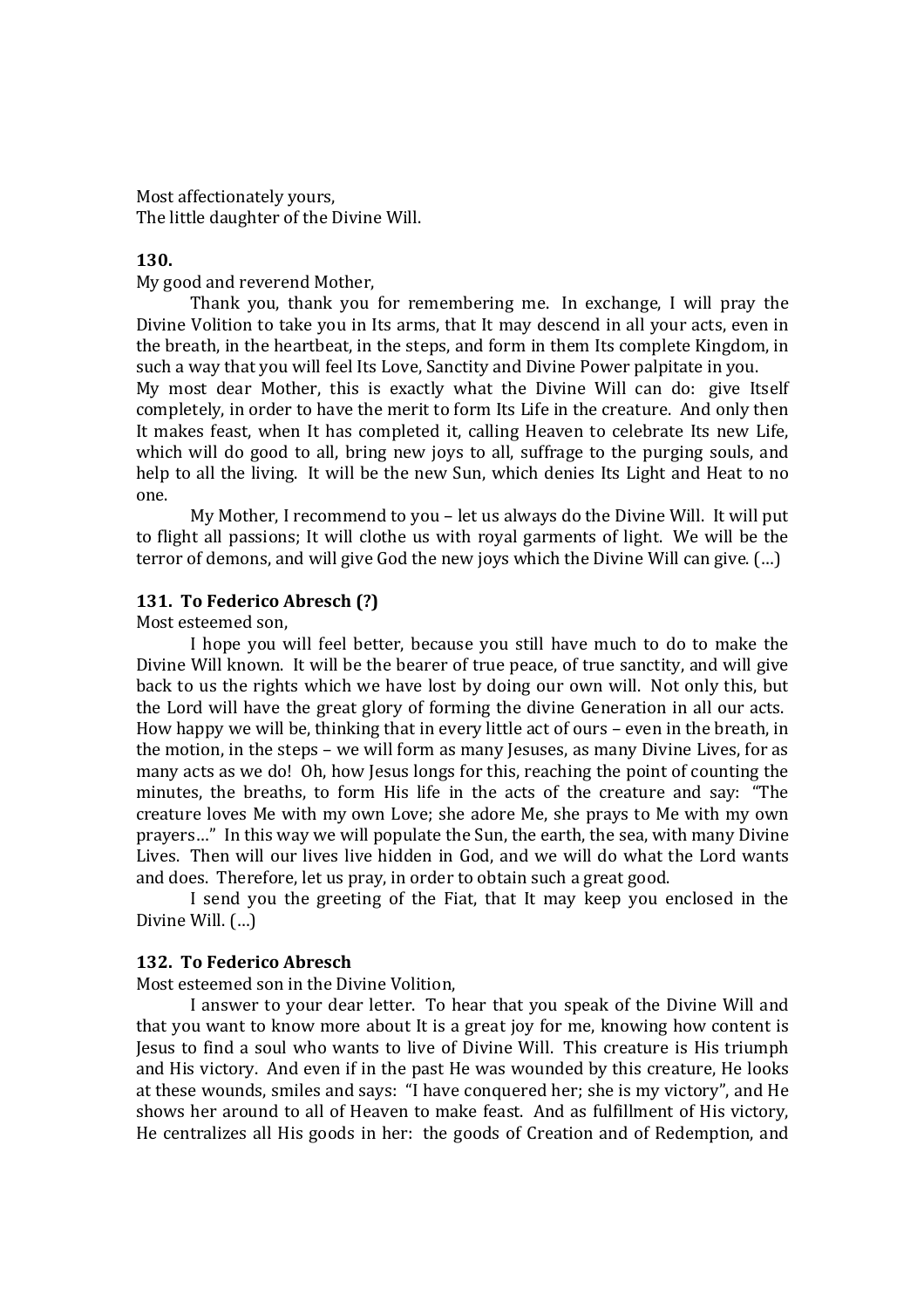gives her the right over everything. And then, wanting to know a good means wanting to possess it; it is like the appetite for food.

I am sorry for Padre Pio, if he makes a dark face. We do not speak of what the Church has prohibited, but of what the Church Herself does not yet know. And the day will come when the Church will know and appreciate, with triumph and victory. Nor can there be true peace or true triumph if the Divine Will is not known. Our Lord will make the greatest miracles, to make His Will reign upon earth. Therefore, let us pray that the time will be shortened and that everything will be changed into Will of God.

I commend myself to your prayers. Kiss the hands of Padre Pio for me. And leaving you all in the sea of the Divine Will, that you may all live from Its Sanctity, Love and Light, to be able to embrace everything and everyone, and to do good to all, with the Love of Its Fiat, I send my regards to all,

The little daughter of the Divine Will. Corato, November 27, 1944

#### **133. To Federico Abresch**

Dearest son in the Divine Volition,

I answer to your most dear letter, and I pray that Jesus will give you ever new graces and light, in order to make everyone understand the living in the Divine Will. Oh, how Jesus longs for it, and reaches the point of crying for the desire that we know the Holy Divine Will, and that It reign and dominate in the whole world, because it is a decree of the Most Holy Trinity that the Divine Will be done on earth as It is in Heaven. Just as Creation and Redemption were decreed, so has the Kingdom of the Divine Will upon earth been decreed. Therefore He will use all His art; He will take the creature from all sides – with terrible chastisements, with amazing miracles – so that this may happen. He will reach such extent that the first one in the sacrifice will be Jesus Himself: He will place Himself at the head of all our acts, so that all of them may flow in the sea of the Divine Will…

And if Jesus is chastising us, it is exactly because of this – because the creatures, especially on the religious side, instead of allowing Jesus to conquer them through love, as He wanted, have let themselves be taken through chastisements… Poor Jesus, how much He suffers! And how He sighs and cries because the creatures do not pray Him, do not press Him to concede them the gift of living in the Will of God. And if He finds one, He takes her in His arms, He makes feasts, He feels like a victorious King who, although He had to suffer for six thousand years receiving wounds and defeats, has now finally made His first conquest. And He enjoys her triumphantly, calling all of Heaven to celebrate His first victory. And while He makes feast, He places His Sanctity, His Love, His Light, His graces, at the creature's disposal, and gives her the right to her Celestial Fatherland… So, even being on earth, she possesses the Celestial Fatherland and can say: "All that is done in Heaven, I do on earth; even more, they do it enjoying and delighting, I do it making new conquests, which serve to bring new joys to Heaven."

Therefore, say to all that there is no greater thing, or a more amazing prodigy than to live in the Divine Will: we place ourselves at God's disposal, and He places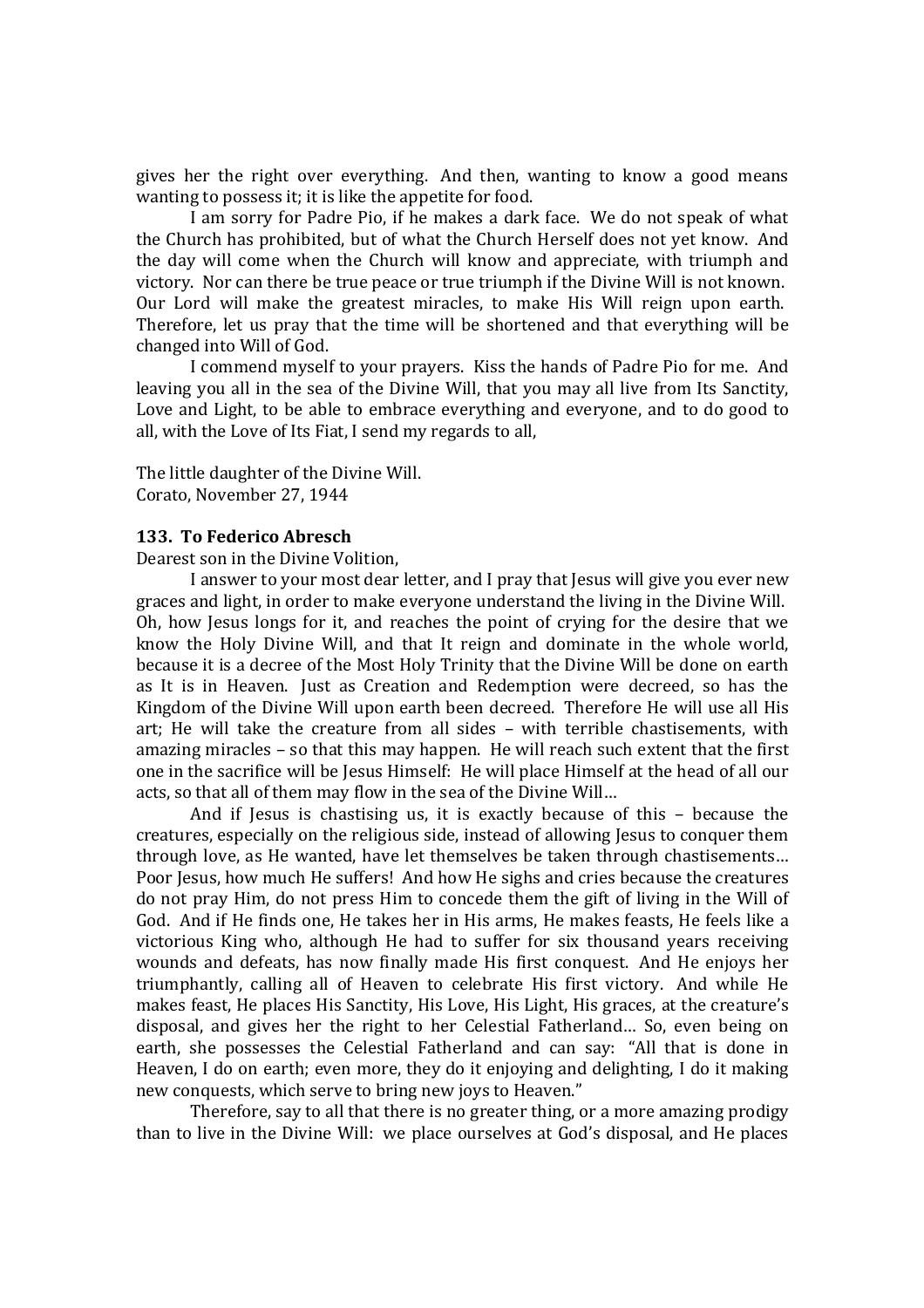Himself at our disposal, to the point of making us form as many Jesuses for as many acts as we do in His Holy Will.

The seas of the Divine Will are not yet known. If they were known, all would dive into the sea of the Divine Volition to live perennial life in It. Therefore, let us pray and wait: Jesus has the centuries in His power; whatever He does not do today, He will do tomorrow, because today the minds are blind. Tomorrow He will find eyes which will be able to sustain the Light of the Divine Will, and He will do all that He has not done today.

Sending you my regards, I leave you all in the immense sea of the Divine Will.

The little daughter of the Divine Will. Corato, January 15, 1945

# **134. To a Nun**

#### **J.M.J. In Volunatate Dei!**

My good daughter in the Divine Volition,

I write you a few lines. I beg you to never put aside the Divine Will. Let It be your life, your breath and heartbeat. If you want to make yourself a saint, if you want peace and to give peace to all, if you want a divine power to invest you and transform you into Jesus Himself – I beg you to think of nothing else but to live in the Divine Will.

I return my regards to Mother Superior and to Sister Dionisia; and leaving you all in the Divine Volition, I greet you with the love of the Fiat, Most affectionately yours,

The little daughter of the Divine Will. Corato, April 1945

#### **135. To Sister Giovannina**

# **J.M.J.**

# **In Voluntate Dei! – Fiat**

My good daughter, Sister Giovannina,

Thank you for your attentions, for letting me hear your news. What I recommend to you is to never leave the Will of God. Never look at the one who commands you if you want to possess peace and let the Divine Will reign in your soul. If you let It reign, you will feel a divine strength within your soul, which will give you the grace to do everything that the superiors command you, and you will feel Jesus working and doing everything together with you. You will never feel alone, but always together with Jesus, who will be your Master, will guide your steps, and will hold you tightly in His arms.

I leave you in the Divine Volition, and if you want to keep me content, let me close the doors, so that you may never leave It. My sister sends you her regards and I greet you with the love of the Fiat.

Most affectionately yours,